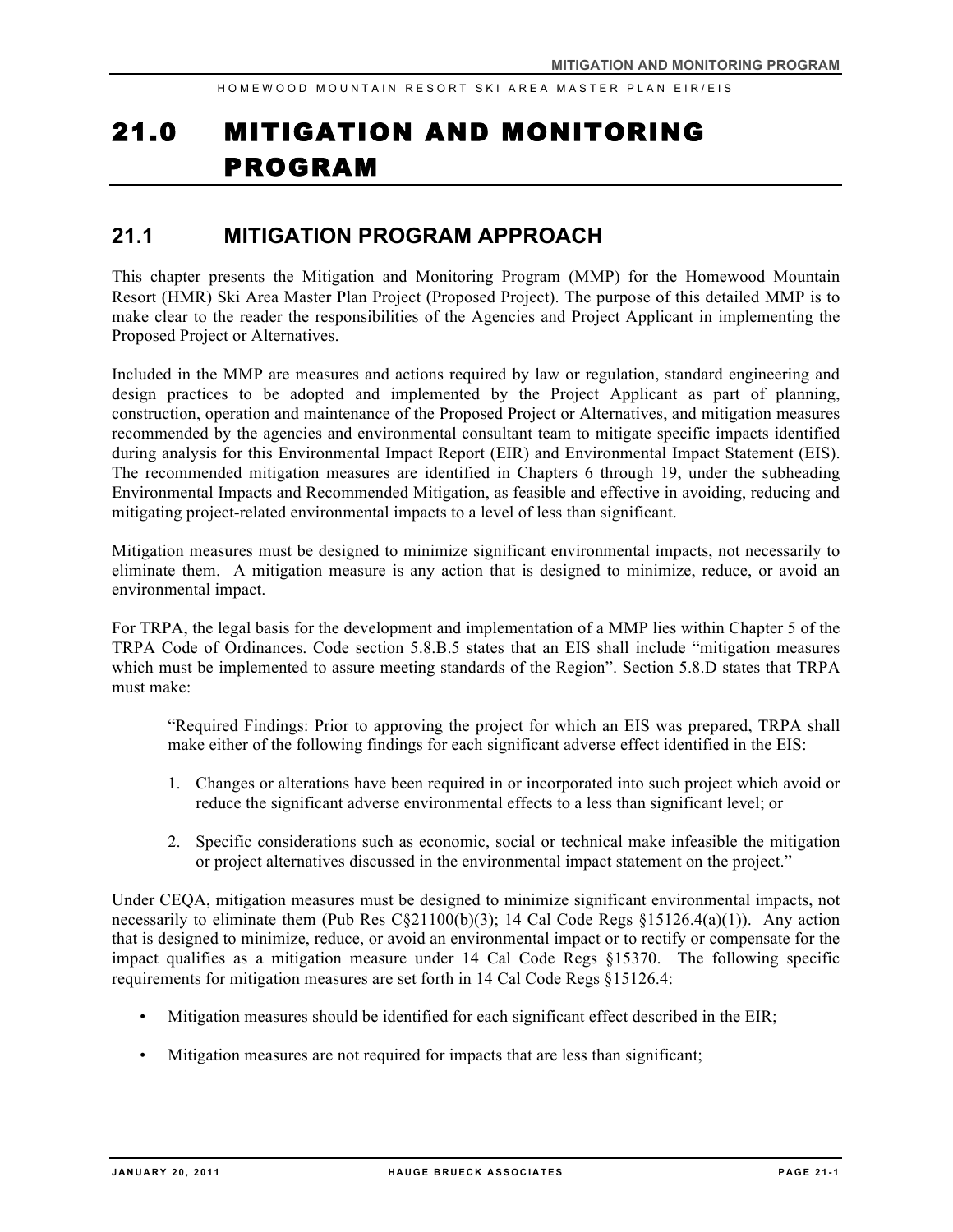- If several measures are available to mitigate a significant adverse impact, the EIR should discuss each measure and identify the reason for selecting a particular measure;
- If a mitigation measure would itself create significant environmental impacts, those effects must be discussed in the EIR but in less detail than the significant effects of the proposed project;
- Although formulation of mitigation measures ordinarily should not be deferred, measures may identify performance standards for mitigation that can be accomplished in more than one way;
- When relevant, an EIR must discuss measures that could minimize inefficient and unnecessary consumption of energy;
- The description must distinguish between mitigation measures that are included in the Project as proposed and other measures that the lead agency determines could reasonably be expected to reduce significant impacts as conditions of the project approval;
- Mitigation measures must either be incorporated into the design of the project (Standard Practices) or be fully enforceable through conditions, agreements, or other means; and
- Mitigation measures imposed by the lead agency must be consistent with applicable constitutional standards limiting actions by public agencies, including "nexus" and "rough proportionality."

The legal basis for the development and implementation of a MMP lies within CEQA. CEQA Sections 21002 and 21002.1 state that:

- Public agencies are not to approve projects as proposed if there are feasible alternatives or feasible mitigation measures available which would substantially lessen the significant environmental effects of such projects;
- Each public agency shall mitigate or avoid the significant effects on the environment of projects that it carries out or approves whenever it is feasible to do so;
- CEQA Section 21081.6 further requires that: the public agency shall adopt a reporting or monitoring program for the changes made to the project or conditions of project approval, adopted in order to mitigate or avoid significant effects on the environment. The reporting or monitoring program shall be designed to ensure compliance during project implementation; and
- The monitoring program must be adopted when a public agency makes its findings under CEQA so that the program can be made a condition of project approval in order to mitigate significant effects on the environment. The program must be designed to ensure compliance with mitigation measures during project implementation to mitigate or avoid significant environmental effects.

## **21.2 MITIGATION PROGRAM ORGANIZATION**

### **21.2.1 Compliance with Existing Laws, Policies and Regulations/Compliance Measures**

Section 21.4 presents the applicable federal, State, regional, and county laws, policies and regulations with which the Proposed Project or Alternatives must comply and as a result are incorporated as part of the project description. Permitting of the Proposed Project or Alternatives cannot occur without compliance and thus these measures are incorporated into the project design, construction and operations. Because these measures are required, they are not considered mitigation. Compliance with these policies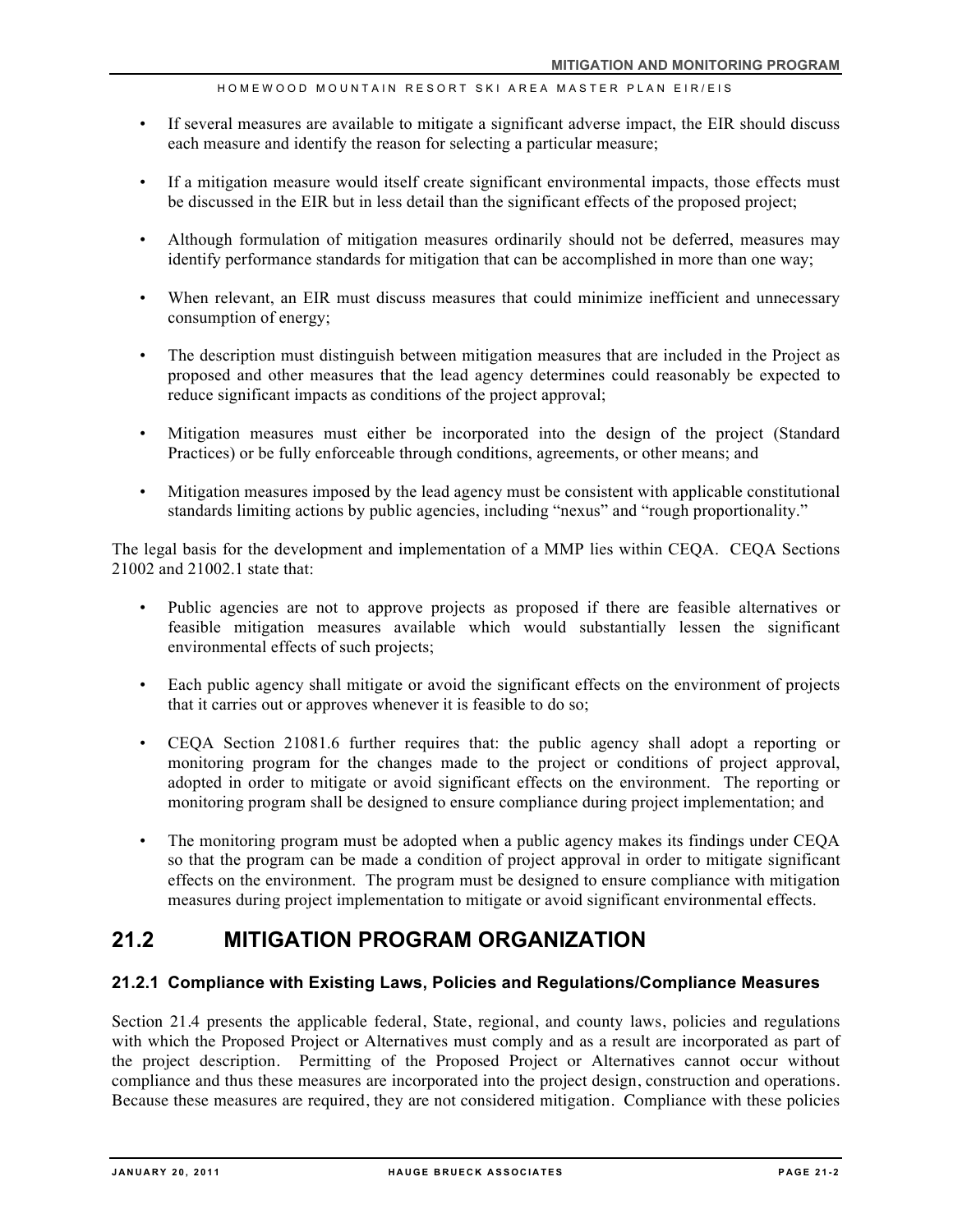and regulations will result in avoidance and/or minimization of adverse environmental impacts. Compliance measures as required by the applicable law, policy or regulation are referenced to the documents provided in the list below in Section 21.4. The resource sections in Chapters 6 through 19 describe the application of these laws, policies and regulations as they pertain to the Proposed Project or Alternatives. The mechanism in which compliance measures avoid, reduce and minimize potential impacts is explained in the appropriate impact analysis for the specific resource. When compliance measures are determined to be inadequate in reducing potential impacts to a level of less than significant, then project-level mitigation measures are recommended for adoption by the lead agencies. These standard compliance measures are included in this chapter to provide a mechanism to ensure that they are implemented and monitored, and to assist the reader in understanding the commitments required by the Proposed Project or Alternatives. The compliance measures can generally be grouped in to three categories: planning measures, construction measures and operations and maintenance measures as described below.

Planning measures must be implemented during the final planning and detailed design of components implemented under the Project. These measures require that a project be designed to accommodate particular environmental constraints. Compliance with these required practices during final planning and design of project facilities will result in avoidance, minimization or reduction of adverse environmental impacts.

Construction measures must be implemented prior to, during, and immediately following project construction. These measures generally require the Project Applicant to follow certain constraints during construction and to repair and rehabilitate impacts resulting from construction of the Project. Compliance with these standard practices during construction will result in avoiding, minimizing, or reducing adverse environmental impacts.

Operation and maintenance measures must be implemented during operation of the Project. These measures generally require monitoring of system operations over time and the modification of those operations to reduce adverse environmental impacts. Implementation of these standard practices will result in the avoidance, minimization, or reduction of adverse environmental impacts.

### **21.2.2 Recommended Mitigation Measures**

Section 21.5 below presents the mitigation measures proposed to avoid, reduce and further mitigate significant environmental impacts identified during environmental impact analysis in the resource sections for land use, population employment and housing, biological resources, cultural resource, visual resources, transportation and circulation, air quality, noise, soils, geology and seismicity, hydrology, water rights, surface water quality and groundwater, public services and utilities, hazardous materials and public safety, recreation and climate change.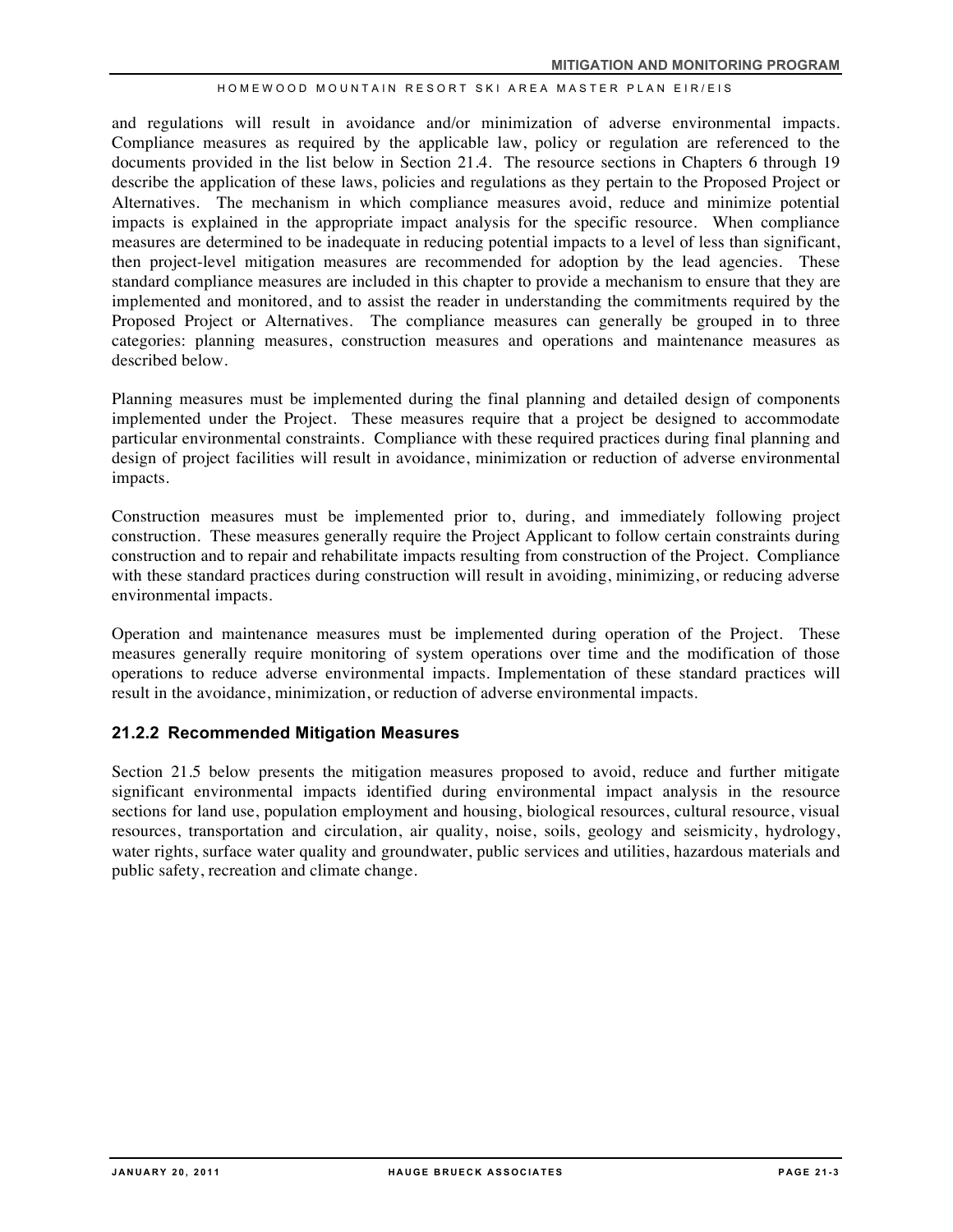## **21.3 MITIGATION MEASURE FORMAT**

Each mitigation measure is described in the following format:

| <b>Mitigation Number</b>   | <b>Mitigation Measure Title</b>                                                                                                               |
|----------------------------|-----------------------------------------------------------------------------------------------------------------------------------------------|
| <b>Description</b>         | The description of the mitigation measure.                                                                                                    |
| Impact(s) Mitigated        | The impact or impacts that will be mitigated by the measure.                                                                                  |
| <b>Mitigation Level</b>    | The level to which the impact is anticipated to be mitigated.                                                                                 |
| <b>Alternative</b>         | The project alternative(s) for which this measure is recommended.                                                                             |
| <b>Lead Agency</b>         | The public agency or individual which has the responsibility for insuring that the<br>measure is carried out.                                 |
| <b>Implementing Entity</b> | The entity or individual which has the responsibility for implementing or<br>performing the measure.                                          |
| <b>Monitoring Agency</b>   | The public agency which has the responsibility for monitoring to insure that the<br>mitigation measure is effective in mitigating the impact. |
| <b>Timing</b>              | The appropriate point in time at which the mitigation measure is to be initiated<br>and completed.                                            |

## **21.4 COMPLIANCE WITH EXISTING LAWS, POLICIES AND REGULATIONS/COMPLIANCE MEASURES**

#### **21.4.1 Required Permits and Approvals**

This document must be certified by the lead agencies: Placer County (EIR) and TRPA (EIS). The Project must be consistent with the codes, regulations, policies and plans that include, but are not limited to the items in the following list:

#### *Tahoe Regional Planning Agency*

- TRPA Project Permit;
- Tahoe Regional Planning Compact (PL 96-551 94 Statute 3233);
- Regional Plan for the Lake Tahoe Basin;
	- Goals and Policies:
	- Code of Ordinances (Code);
	- Rules of Procedure;
	- Plan Area Statements:
	- Bi-State 208 Water Quality Plan; and
	- Handbook of Best Management Practices;
- Scenic Quality Improvement Program;
- Community Enhancement Program Governing Board Resolution; and
- Land Capability Verifications.

### *Federal*

- Endangered Species Act- United States Fish and Wildlife Service;
- Clean Water Act- Environmental Protection Agency;
- Clean Air Act; and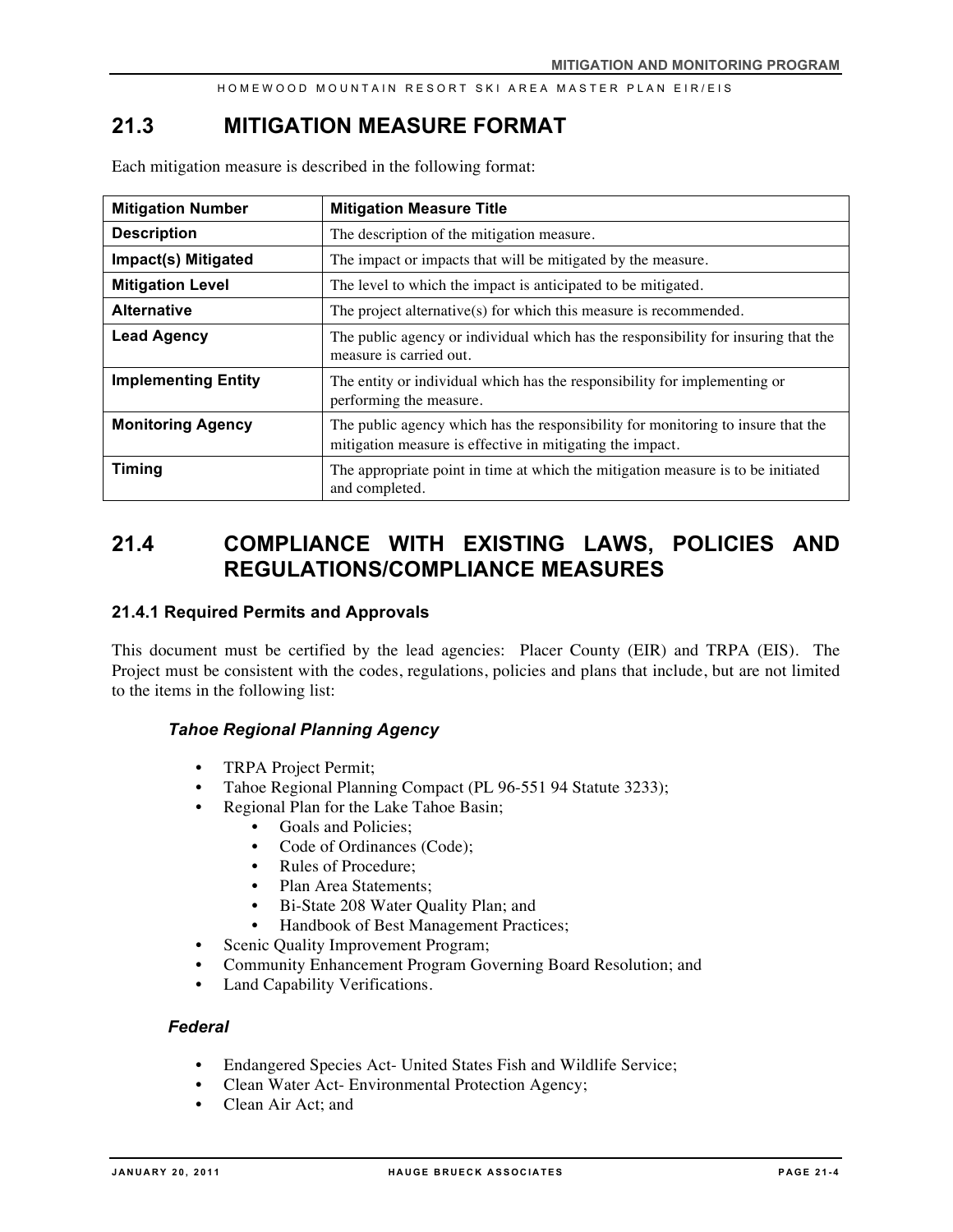• National Historic Preservation Act.

### *State of California*

- Water Quality Control Plan for the Lahontan Region (Basin Plan);
- California Endangered Species Act (CESA);
- California Department of Forestry and Fire Protection;
- Caltrans Traffic Control Requirements;
- Worker Safety Rules and Standards;
- State Vehicle Emissions Controls; and
- State Historic Preservation Act.

#### *Placer County*

- Placer County General Plan;
- West Shore Area General Plan;
- Placer County Code:
- Placer County Air Pollution Control District (PCAPCD) Regulations;
- Standards and Guidelines for Signage, Parking and Design;
- Placer County Stormwater Management Manual;
- Placer County Flood Damage Prevention Ordinance;
- Health Department Regulations;
- California Building Codes (International Building Codes 2006, amended locally);
- Environmental Review Ordinance:
- Grading, Erosion, and Sediment Control Ordinance;
- Placer County Land Development Manual:
- Placer County Street Improvements Ordinance;
- Placer County Land Division Ordinance;
- Placer County Zoning Ordinance;
- Tree Ordinance:
- Placer County Site-Specific Studies;
- Acoustical analysis;
- Biological Study;
- Cultural Resources Pedestrian Survey;
- Cultural Resources Records Search;
- Visual Impact Analysis;
- Preliminary and Final Grading Plan;
- Preliminary and Final Geotechnical Reports;
- Preliminary and Final Drainage Report;
- Stormwater and Surface Water Quality BMP Plan; and
- Traffic Study.

#### *Permits and Approvals*

- California Regional Water Quality Control Board-Lahontan Region, NPDES permit;
- Occupational Safety and Health Administration (OSHA);
- California Occupational Safety and Health Administration (Cal-OSHA);
- Federal Emergency Management Agency;
- Clean Water Act §401 Certification;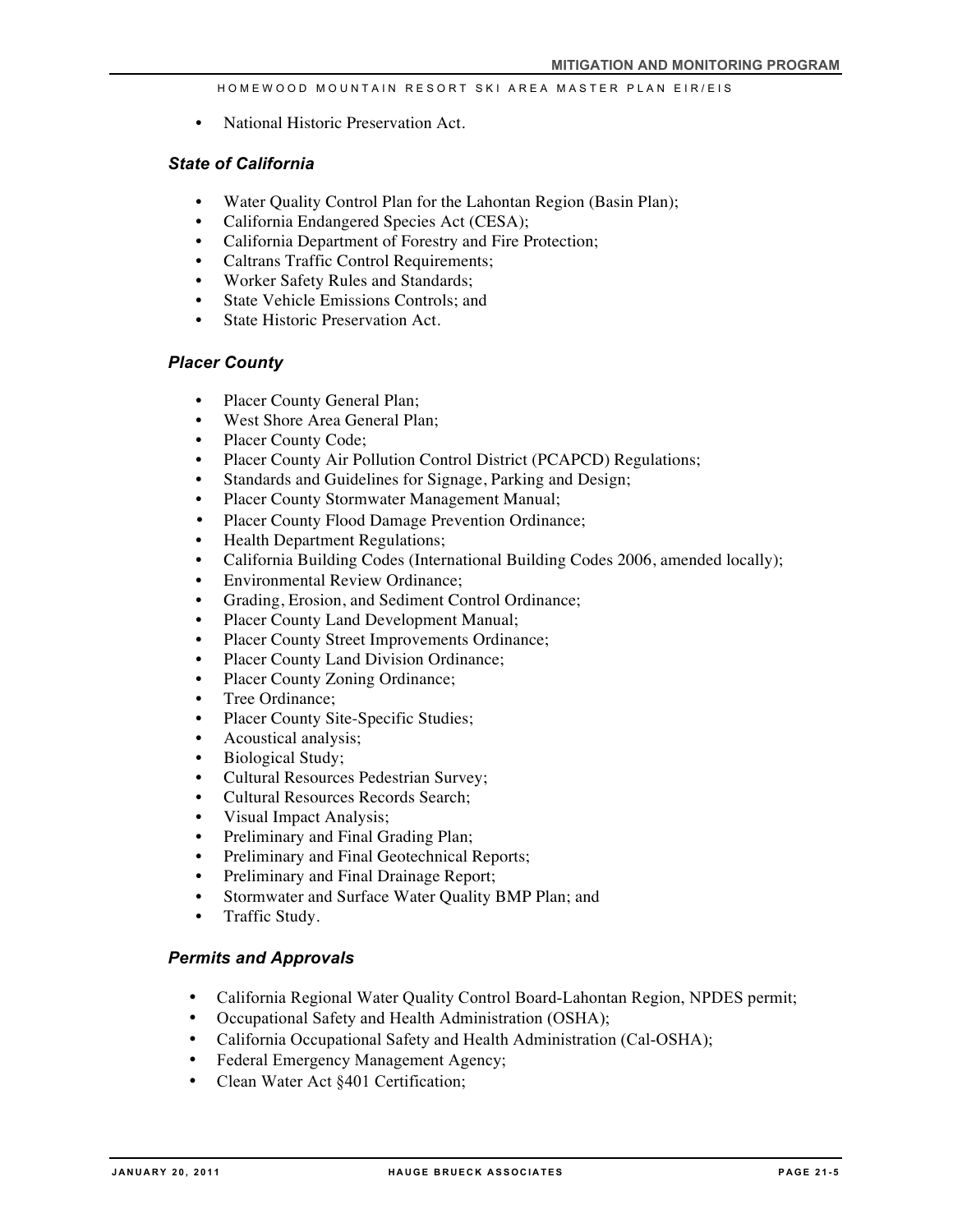- Clean Water Act §404 Nationwide or Individual Permit- United States Army Corps of Engineers (Corps);
- California Department of Fish and Game (CDFG) Lake or Stream Bed Alteration Agreement (LSAA);
- Placer County General Plan Amendment (e.g., add multi-family dwelling, increase residential density, expand Plan Area boundary);
- Placer County Encroachment Permit;
- Placer County Conditional Use Permit (e.g., alpine ski facility, employee/workforce housing, hotel, motel and other transient dwelling units, outdoor concert events, singlefamily dwelling/condo, timeshare development and Planned Residential Development);
- Placer County Master Plan Adoption (e.g., Development standards such as parking, setbacks, signage and Development Agreements between the County and applicant to identify requirements beyond those identified in the mitigation measures and Conditions of Approval);
- Placer County Improvement Plans for Each Project Phase and Approval;
- Placer County Facilities Services Encroachment Permit;
- Placer County Highway Easement Abandonment (Tahoe Ski Bowl Way at South Base area);
- Tentative Map Approval;
- Final Map Approval;
- Water Service District Annexation;
- California Department of Transportation Encroachment Permit;
- LAFCO Amendment to NTFPD Service Boundary;
- TRPA Regional Plan Amendment (Plan Areas, Code of Ordinances, and Goals and Policies);
- TRPA Ski Area Master Plan Adoption; and
- TRPA Construction Permit.

#### **21.4.2 Regulatory Compliance Measures**

The regulatory compliance measures are included in the description of the Proposed Project or Alternatives to minimize potentially significant environmental impacts. Regulatory compliance measures include measures such as installation of BMPs for Lahontan and the TRPA, agency permit requirements, and air quality protection measures and are considered part of the HMR Ski Area Master Plan under TRPA and CEQA processes because compliance is required to construct and operate the Proposed Project or Alternatives. The EIR/EIS identifies additional mitigation measures when compliance with codified regulation is determined to be inadequate to eliminate potential environmental impacts. Where necessary, resource impact analyses identify the required compliance measures as linked to a potential impact with a clear description of why and how the compliance measure will reduce the impact to a less than significant level. Regulatory compliance measures of the Project are discussed in the sub-sections below.

#### *CM-1. Provide for Employee/Workforce Housing (Planning Measure)*

The Project shall provide for employee/workforce housing in compliance with Placer County Housing Element Policies B-15, C-2, and other applicable policies in the Housing Element and 1998 West Shore Area General Plan, which requires the applicant to accommodate at least 50 percent of the housing demand generated by the Project. Employee housing shall be provided for in one of the following ways:

• Development of new on-site employee/workforce housing;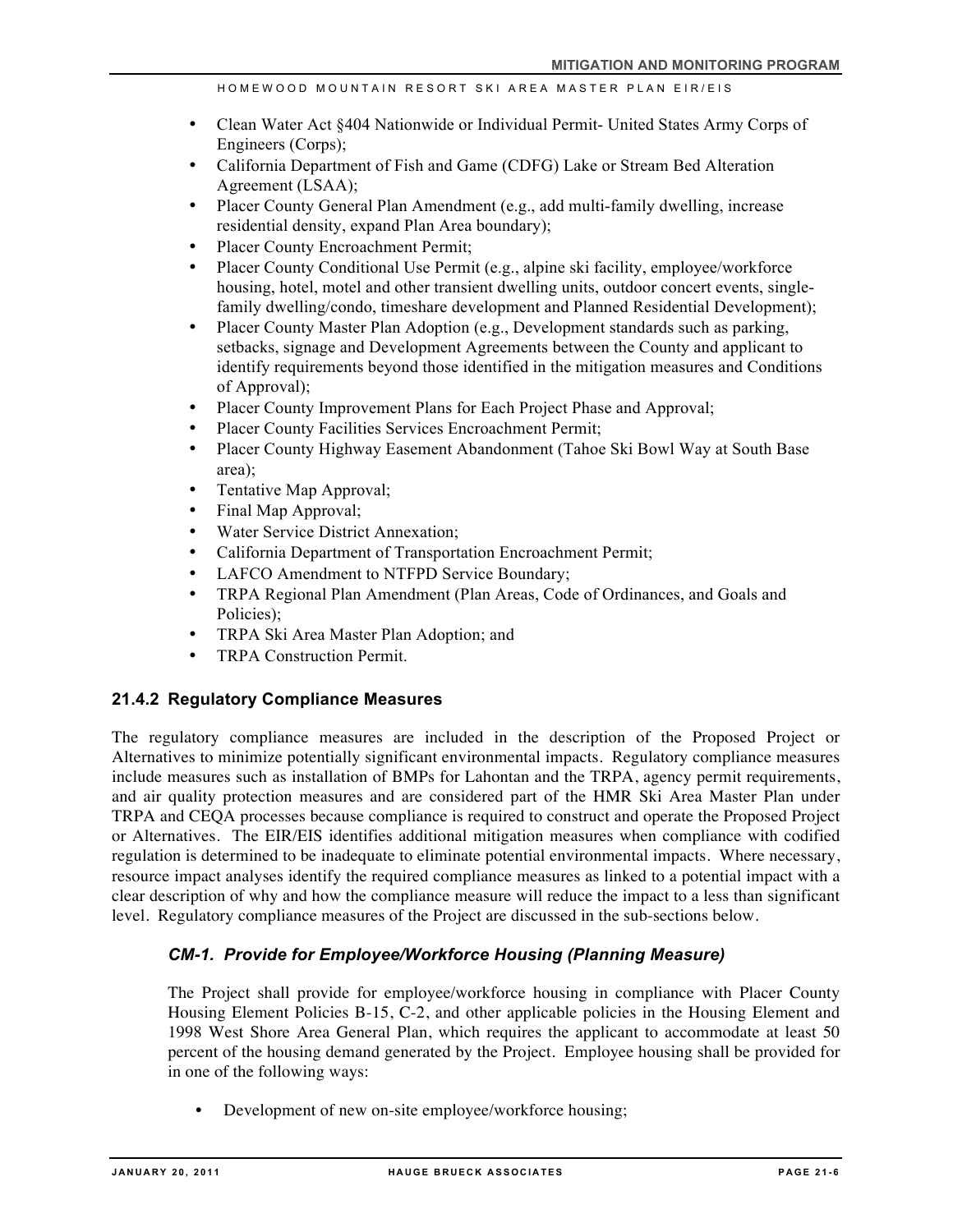- Development/renovation of off-site employee/workforce housing:
- Dedication of sufficient land for needed units; and/or
- Payment of an in-lieu fee.

### *CM-2. Implement BMPs to Reduce Air Pollutant Emissions/Air Quality Plan (Construction Measure)*

Construction is subject to Placer County Air Pollution Control District (PCAPCD) Rules, and the Project Applicant shall complete a Construction Emission/Dust Control Plan and other BMPs to comply with PCAPCD Rules. The Project Applicant shall not break ground prior to receiving PCAPCD approval of the Construction Emission/Dust Control Plan. The Dust Control Plan must address the minimum Administrative Requirements found in section 300 and 400 of APCD Rule 228, Fugitive Dust. The purpose of Rule 228 is to reduce the amount of particulate matter entrained and discharged into the air by requiring actions to prevent, reduce, or minimize fugitive dust emissions. The specifics of an approved Fugitive Dust Control Plan will be based on the final of the alternative selected. Such plans normally include use of on-site watering trucks for fugitive dust control and washing of truck wheels and undercarriages to reduce trackout onto area streets to avoid reentrainment of roadway dust. These measures typically reduce fugitive dust emissions by up to 50%. Upon approval by the Air Pollution Control Officer, the fugitive dust control actions specified in the plan will be implemented as specified. Other BMPs to be reviewed and approved by the PCAPCD include:

- Equipment Inventory Provide a comprehensive inventory (i.e. make, model, year, emission rating) of heavy-duty off-road equipment (50 horsepower of greater) that will be used an aggregate of 40 or more hours for the construction project.
- Enforcement Plan An Enforcement Plan shall be established to evaluate Project-related heavy-duty vehicle engine emission opacities, using standards as defined in 13 CCR §2180 - 2194.
- Compliance with Rule 202 Construction equipment exhaust emissions shall not exceed PCAPCD Rule 202 Visible Emission limitations.
- Compliance with Rule 228 Grading operations will be suspended if fugitive dust exceeds PCAPCD Rule 228 (Fugitive Dust) limitations. Operational water truck(s) shall be onsite to control fugitive dust and prevent offsite impacts. Construction vehicles leaving the site shall be cleaned to prevent dust, silt, mud, and dirt from being released or tracked off-site.
- Pre-Construction Meeting If required by the Department of Engineering and Surveying and/or the Department of Public Works, the Project Applicant shall have a preconstruction meeting for grading activities. The Project Applicant shall invite the PCAPCD to the pre-construction meeting to discuss the Construction Emission/Dust Control Plan with employees and/or contractors.
- Maintenance of Public Thoroughfares The Project Applicant shall be responsible for keeping adjacent public thoroughfares clean of silt, dirt, mud, and debris, and shall "wet broom" the streets if silt, dirt, mud or debris is carried over to adjacent public thoroughfares. Dry mechanical sweeping is prohibited.
- Traffic Limits Traffic speeds on unpaved surfaces shall be limited to 15 miles per hour or less.
- Wind Restrictions Grading operations shall be suspended when wind speeds (including instantaneous gusts) exceed 25 miles per hour and dust is impacting adjacent properties.
- Idling Restrictions Limit idling time to a maximum of 5 minutes for diesel-powered equipment.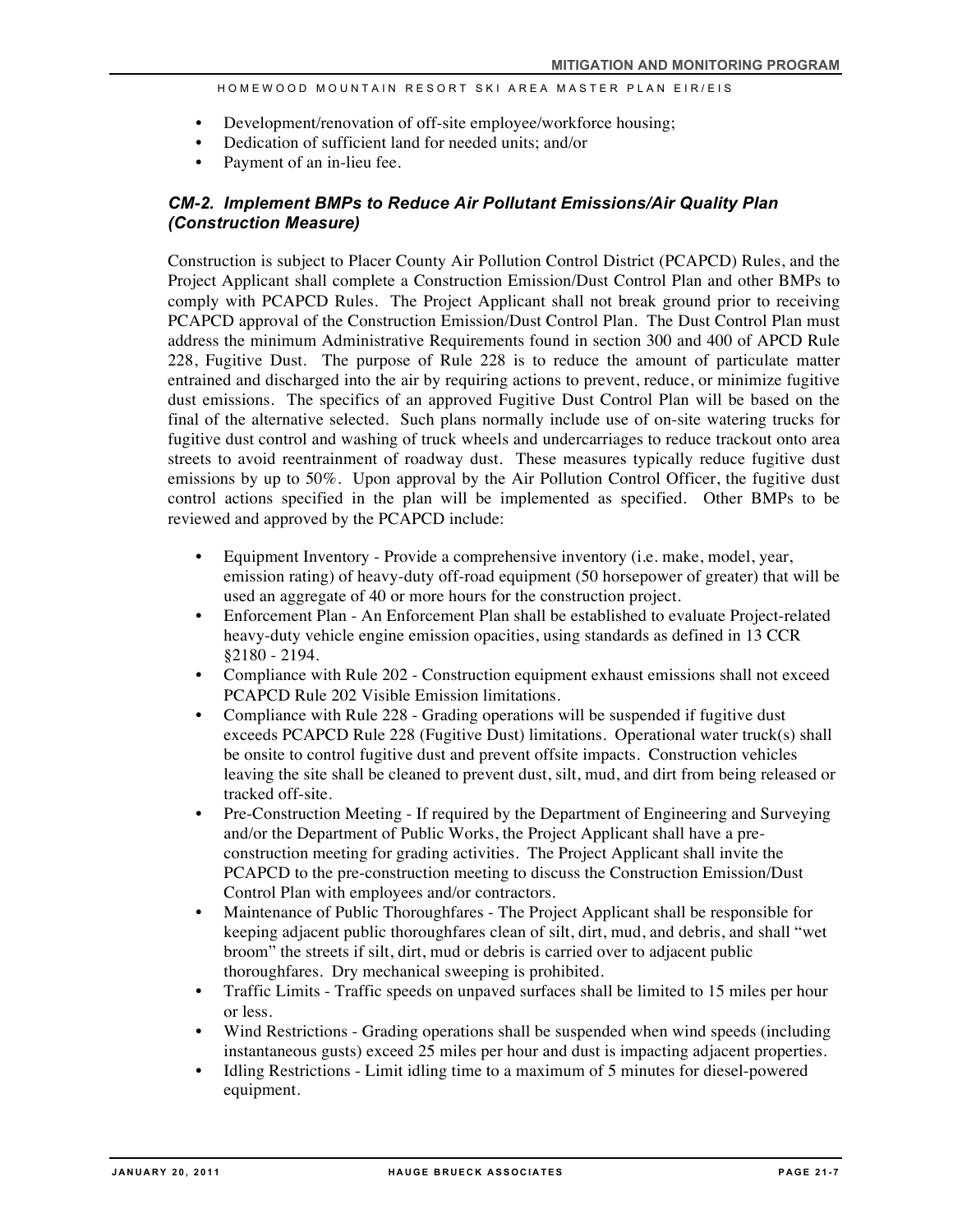- Open Burning Restrictions No open burning of removed vegetation shall be allowed during construction. Removed vegetative material shall be either chipped on site or taken to an appropriate disposal site.
- Ultra-Low Sulfur Diesel Fuel ARB ultra-low sulfur diesel fuel shall be used for dieselpowered equipment. Low sulfur fuel shall be utilized for stationary equipment.
- Clean Power Sources Where available, existing power sources (e.g., power poles) or clean fuel generators shall be used rather than temporary diesel-powered generators.
- Compliance with PCAPCD Permit Regulations On-site stationary equipment 50 hp or greater shall either obtain a State-issued portable equipment permit or a PCAPCD issued portable equipment permit. Pursuant to the PCAPCD Rule 501, General Permit Requirements, the Project Applicant may need a permit prior to construction. In general, any engine greater than 50 brake horsepower or any boiler with heat greater than 1,000,000 Btu per hour requires a PCAPCD permit.
- Compliance with NESHAPs The demolition or remodeling of any structure may be subject to the National Emission Standard for Hazardous Air Pollutants (NESHAPs) for Asbestos. This may require that a structure to be demolished be inspected for the presence of asbestos by a certified asbestos inspector, and that asbestos materials are removed prior to demolition.
- Traffic Plans If a Traffic Plan is required elsewhere within these conditions of approval, the PCAPCD shall also receive a copy of the plan for review. PCAPCD recommendations within the plan may include, but not be limited to use of public transportation and satellite parking areas with a shuttle service.
- Landscaping Plan The Project Applicant shall provide a landscaping plan for review and approval by the Design/Site Review Committee. Landscaping shall include native drought-resistant species (plants, trees and bushes) to reduce demand for irrigation and gas powered landscape maintenance equipment. A maximum of 25% lawn area is allowed on site. Irrigation systems must efficiently utilize water with soil moisture-based irrigation controls, rain "shut off" valves, or other devices as reviewed and approved by the Design Site Review Committee.

### *CM-3. TRPA Traffic and Air Quality Mitigation Program Fees (Operation and Maintenance Measure)*

The Project Applicant shall pay the appropriate air quality mitigation fee in accordance with Chapter 93—Traffic and Air Quality Mitigation Program of the TRPA Code of Ordinances. The TRPA adopted this program as a means of generating the revenue necessary to address air quality impacts associated with Vehicle Miles Traveled (VMT). By contributing to the Mitigation Program, the Project reduces air quality emissions generated by increased traffic related to Project operation. Specific regional and local VMT reduction strategies covered by the fee include, but are not limited to:

- Expansion of existing transit facilities;
- Addition of bicycle lanes;
- Transportation Systems Management measures, including, but not limited to, bicycle facilities, pedestrian facilities, and use of alternative fuels in fleet vehicles; or
- Provision of connectivity between multiuse paths for bicycles and pedestrians.

A traffic control plan will be developed in coordination with TRPA and Placer County and implemented during construction to reduce construction-related effects on roadways and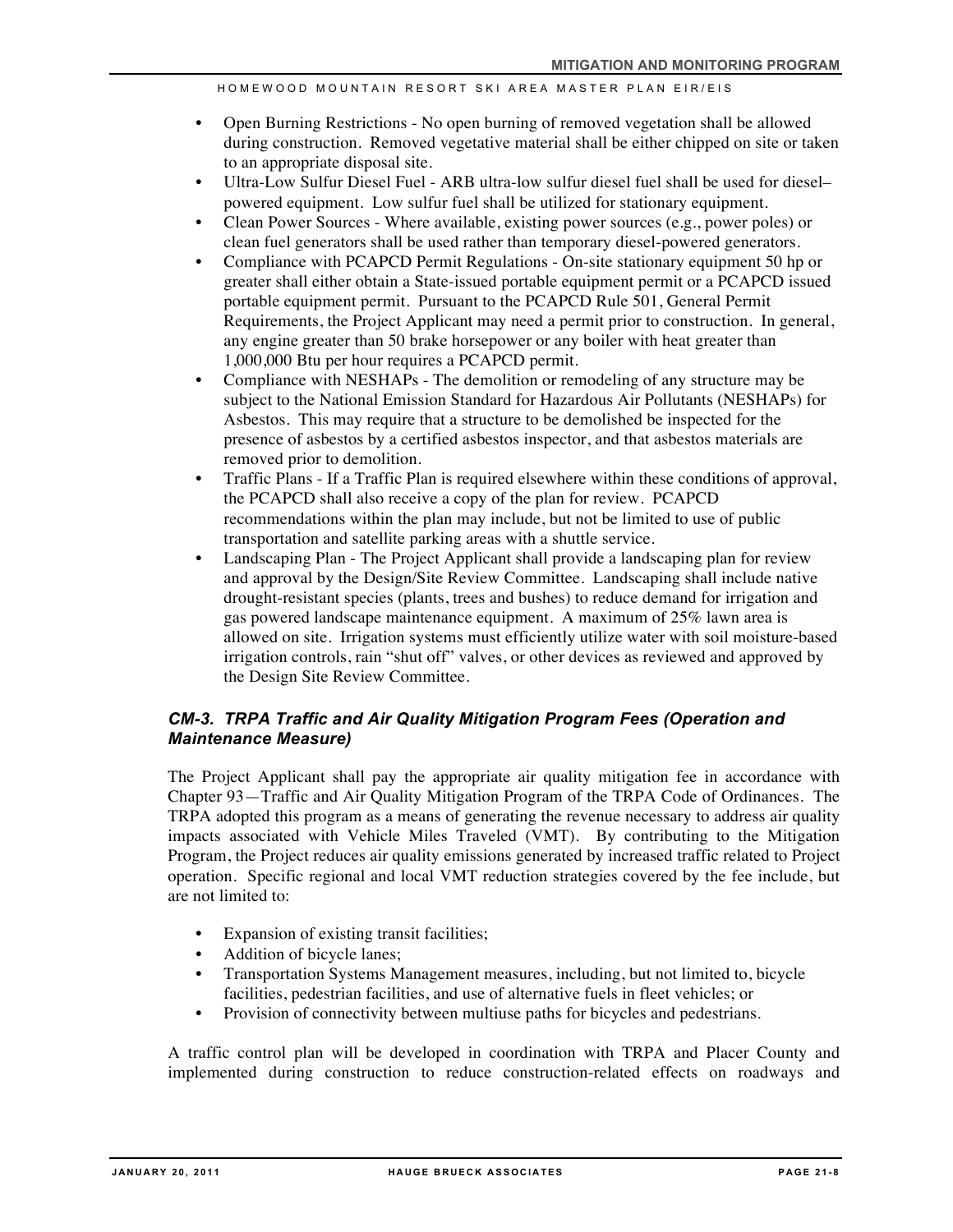circulation patterns within the construction corridor. The traffic control plan will include, but not be limited to, the following:

- Coordination with affected jurisdictions regarding construction hours and lane closures;
- Emergency service consultation and implementation of an emergency access plan;
- Implementation of TRPA guidelines for construction-related road closures;
- Lane closure and truck hauling limits during peak commute hours to the extent possible;
- Provision of alternate bicycle and pedestrian routes;
- Provision of alternate parking;
- Location of truck haul routes:
- Traffic control devices:
- Construction signage and road closure notification in the vicinity of the construction corridor;
- Monitoring of in-place traffic control methods and devices for revision implementation;
- Driveway access maintenance;
- Business notification and coordination; and,
- Onsite circulation and staging areas.

### *CM-4. Time of Day Construction Restrictions (Construction Measure)*

This compliance measure restricts construction activities to between the hours of 8:00 AM and 6:30 PM to minimize noise impacts to sensitive receptors. Construction is exempt from TRPA's Code of Ordinances Noise Limitations (Chapter 23, §23.8) if the activities occur between the hours 8:00 AM and 6:30 PM. Placer County's Noise Ordinance §9.36.030 exempts construction noise 6:00 AM and 8:00 PM Monday through Friday, and 8:00 AM and 8:00 PM Saturdays and Sundays. Construction activities before or after the time restriction may occur, but must be consistent with CNEL limits imposed for the applicable TRPA Plan Area and Placer County's noise ordinance. The Project area is located in TRPA Plan Areas 157, 158, and 159. The noise thresholds for these Plan Areas are 55 dB CNEL, 55 dB CNEL and 60 dB CNEL, respectively.

### *CM-5. Construction Equipment Muffling (Construction Measure)*

This compliance measure requires shrouding or shielding of impact tools and muffling or shielding intake and exhaust ports on construction equipment.

### *CM-6. Emergency Vehicle Access During Construction (Construction Measure)*

The Project Applicant shall coordinate with the Placer County Sheriff's Department (PCSD), North Tahoe Fire Protection District (NTFPD), utility companies, businesses, and residents within the construction corridor prior to and during construction activities to ensure affected parties are informed of the construction schedule and to develop actions to maintain access and service in the Project area.

### *Law Enforcement and Fire Protection (Construction Measure)*

An accurate schedule outlining the location of construction, types of activities, and the location of anticipated traffic delays or hazards will be provided to the PCSD and NTFPD on a weekly basis. A point of contact within the construction team will be established for emergency actions within or near construction. Traffic control measures to be used near construction will be reviewed and approved by the PCSD and NTFPD.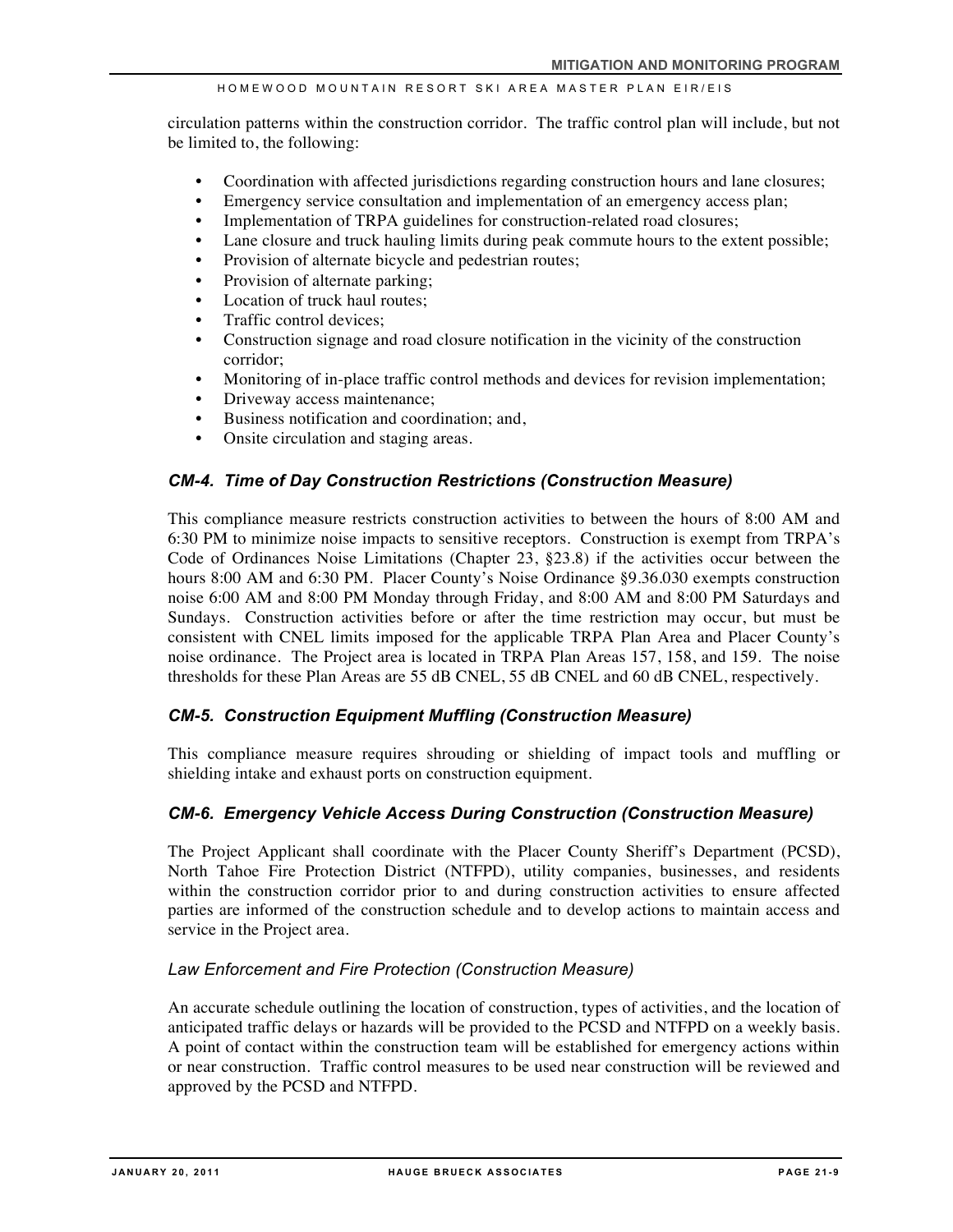#### *Residents (Construction Measure)*

Neighborhood residents will be notified so that they can prepare for delays or plan routes to avoid heavy traffic. Construction signage will be placed along the roadways during each phase of construction notifying the public of potential delays and hazards.

#### *Businesses (Construction Measure)*

Coordination will occur prior to construction with roadside businesses to identify alternative parking areas and appropriate signage and notification for business patrons. There may be hours or days when construction is optimal for these businesses (when patronage is lowest). Construction will be coordinated with these times, as feasible, to result in the least impact. Outreach efforts will include meetings with affected businesses or facilities, mailed notifications, and a construction hotline number where a construction coordinator can be reached. Coordination will include signage and traffic control measures. Signage will alert patrons of detours, alternate parking areas, alternate entrances, and any other temporary access changes. The signage will indicate the expected duration of construction and contact information for Project or construction inquiries. Signage will be inspected daily to ensure proper location and information.

#### *CM-7. Utility Relocation and Construction Avoidance (Construction Measure)*

Coordination will occur with utility providers prior to construction regarding the exact location of each underground utility line known to occur on the site. Utility service providers include the Tahoe City Public Utilities District (TCPUD), Madden Creek Water Company (MCWC), NV Energy, Southwest Gas Corporation, and AT&T. Underground and overhead lines will be shown on project construction specifications within the civil engineering plans.

The Project Applicant shall coordinate with utilities to relocate overhead or underground lines prior to construction. The Project Applicant will coordinate with NV Energy and communications companies prior to final project design to determine if existing overhead lines can be relocated underground. Undergrounding will be funded through the Project.

Construction contractors will contact Underground Service Alert (USA 811/1-800-227-2600) to ensure buried lines are properly marked and located. Utility companies will be provided with an accurate schedule noting when construction occurs near their facilities. Utility facilities will be identified on construction specifications. If grading or excavation is needed in these areas, the Project engineer will work with the utility companies to identify depth to conduit, pipeline, or other facility.

The Project Applicant shall prepare an action plan should infrastructure be damaged during construction. The action plan will identify points of contact for the contractor and the utility companies and measures, specific to each utility, to be taken to rectify damage. If service is interrupted due to damage, construction will cease in the vicinity of the incident, and work will begin immediately to repair the damage at the contractor's expense. If damage occurs to infrastructure that does not affect service levels, the infrastructure will be repaired following construction.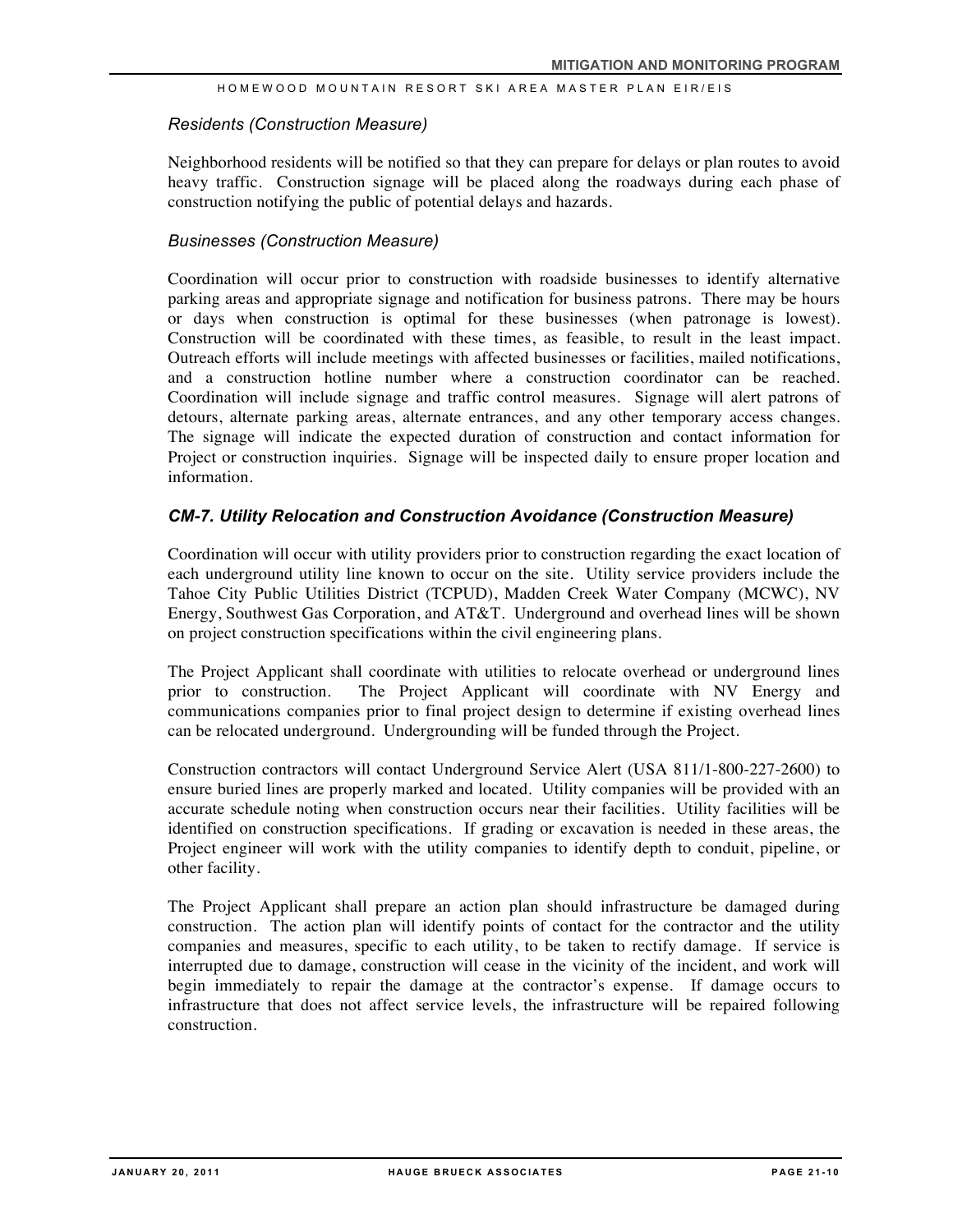#### *CM-8. Final Water Supply Assessment and Infrastructure Fees (Planning Measure)*

The Project Applicant shall prepare a final WSA as required under SB 610 to identify the quantity and source of domestic and raw water to serve the Project. The WSA shall demonstrate that Project infrastructure for water delivery volume, rate, pressure, and schedule meets the snowmaking demand of HMR. The Project may obtain water from a combination of TCPUD, MCWC, and on-site groundwater wells and surface water. HMR owns an existing right to divert 673 gallons per minute (1.5 cubic feet per second) from streams on-site. With each water supply source identified, the Project Applicant shall determine the location and designs of infrastructure necessary to meet peak demand and overall quantity in the Project area for domestic use and snowmaking.

The Project Applicant will be responsible for construction of infrastructure to connect to the established water system. TCPUD has established connection fees consisting of two components: 1) a Water and Sewer Connection Fee (Ordinance 259a), and 2) and User Fees and Service Fees (Ordinance 295b). These fees provide for the water system improvements necessary to accommodate additional development in the TCPUD service area. The Project will be required to pay both components of this new connection fee.

MCWC has similar requirements for connection and service fees, and the applicant will be required to construct the appropriate infrastructure to utilize MCWC water supply (Marr 2009).

During the design phase of new water supply infrastructure, the lead and responsible agencies will determine if additional environmental review will be required for the construction and operation of the new facilities.

### *CM-9. Fire Suppression and Management Plan/ Fuel Load Reduction Plan (Operations and Maintenance Measure)*

A fire suppression and management plan will be developed and implemented in consultation with NTFPD in Local Responsibility Areas, Calfire in State Responsibility Areas, and the US LTBMU in Federal Responsibility Areas. The plan will include fire precaution, pre-suppression, and suppression measures. Construction sites and major equipment will be outfitted with fire protection devices and spark arrestors as appropriate. The plan will include a flow chart of actions during a fire event, with points of contact and responsible persons identified. A copy of the plan will be located at the construction site and copies will be submitted to the NTFPD, Calfire, and LTBMU.

### *CM-10. Impact Fees and Design Approval and Annexation (Operation and Maintenance Measure)*

Prior to issuing Building Permits for the Project, Placer County shall require the Project Applicant to pay appropriate fair share development impact fees for Project review and to maintain existing levels of fire protection service in the NTFPD service area. The NTFPD shall review and approve, fire protection systems in buildings, fire flows to hydrants and the snowmaking system, and emergency vehicle access routes in the HMR Project area.

The TRPA, NTFPD, and Calfire shall review building designs, building materials, landscaping, and vegetation clearance for compliance with TRPA Code of Ordinances (2004), Section IX, Chapter 75, §75.3 PRC §4291 and CCR, Title 24, Part 2, known as the 2007 California Building Code (CBC), §701A.3.2 New Buildings Located in Any Fire Hazard Severity Zone.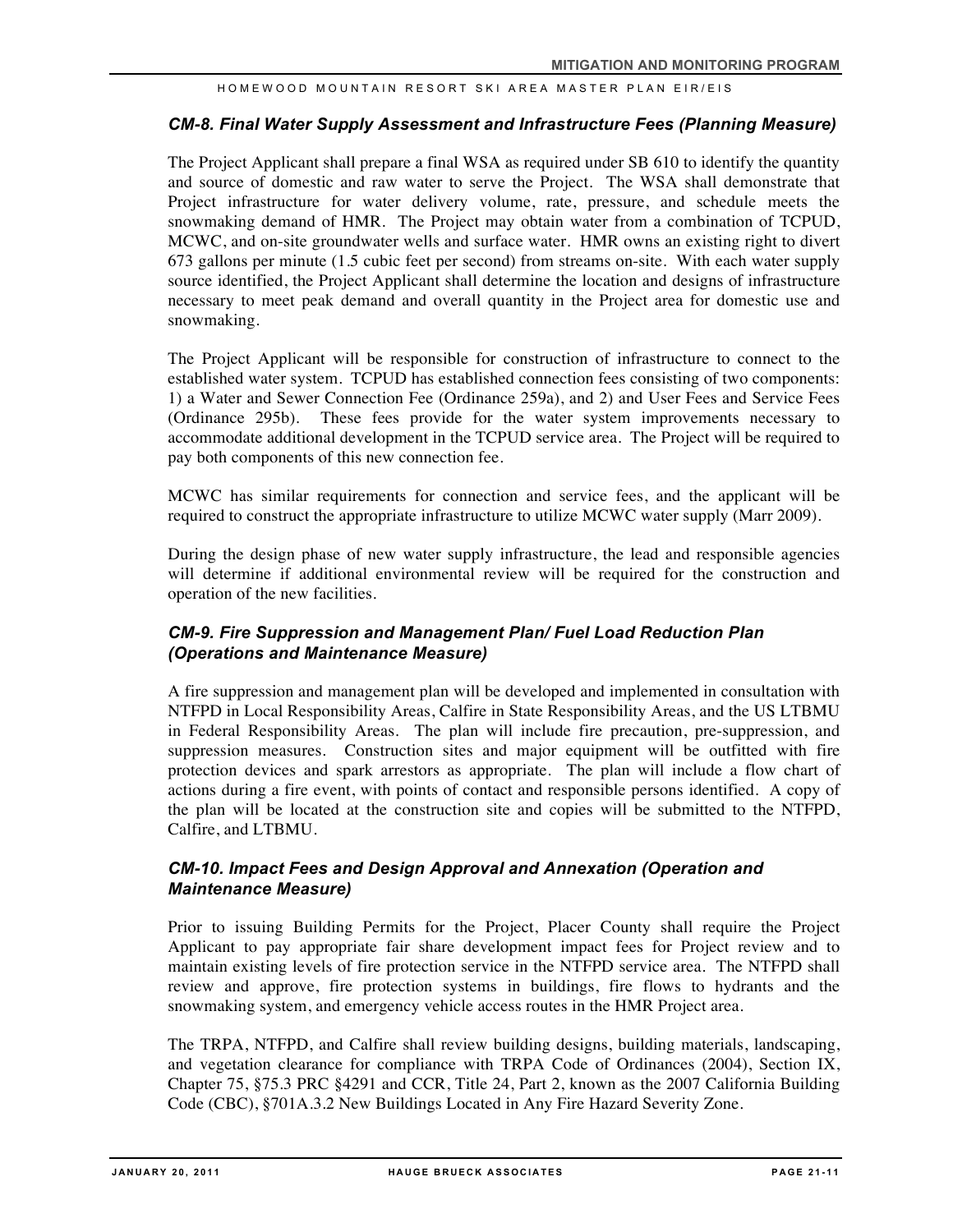Prior to occupancy, the NTFPD shall annex the Project area to provide for fire protection. The NTFPD shall enter into mutual aid agreements for wildfire suppression with the LTBMU and Calfire, and coordinate with these agencies on developing and implementing wildland fuel reduction measures as needed in the Project area and vicinity.

### *CM-11. Recreation Plans and Fees (Planning Measure)*

The Project Applicant shall be required to pay applicable Quimby Act (California Government Code §66477 and Placer County Code §16.08.100) fees at the final map recording and an AB 1600 (Placer County Code §15.34.010) fee at the building permit stage. The Placer County Department of Facilities Services, Parks and Grounds Division shall review and approve additional facilities as required under Placer County Zoning Ordinance §17.54.100(D)(1). Residential planned development projects are required to provide in-tract neighborhood recreational facilities to residents of the Planned Development in excess of the 5 acres per 1,000 residents are required by County Code §16.08.100 and Recreational Facilities Fee Ordinance (Chapter 15, Placer County Code).

#### *CM-12. TRPA Erosion Control and Sediment Control Plan (Planning Measure)*

The Project Applicant will prepare a site-specific Erosion and Sediment Control Plan that will be based on the selected alternative to further define and map temporary BMPs for the control of erosion and runoff from ground disturbing activities. BMPs will be installed in accordance with Chapter 25 of the TRPA Code of Ordinances and are considered part of the Project. An Erosion and Sediment Control Plan is required by TRPA and Placer County for project permitting. TRPA's BMP requirements are outlined in the Handbook of Best Management Practices (TRPA 1988) and for Placer County, BMPs must be designed according to the California Stormwater Quality Association Stormwater Best Management Practice Handbooks for Construction, for New Development/Redevelopment, and/or for Industrial and Commercial, and/or other similar source.

### *CM-13. Stormwater Pollution Prevention Plan (Planning Measure)*

Ground disturbance within the Project area will exceed one acre and is subject to the construction stormwater quality permit requirements of the NPDES program. The Project Applicant must obtain this permit from Lahontan and provide evidence of a state-issued WDID number or filing of a Notice of Intent (NOI) and fees prior to start of construction.

A SWPPP is required under Board Order No. R6T-2005-007 (General Permit No. CAG616002) for discharges of stormwater runoff associated with construction activity involving land disturbance in the Lake Tahoe hydrologic unit. The SWPPP will be designed to address the following objectives:

- 1. All pollutants and their sources, including sources of sediment associated with construction, construction site erosion and all other activities associated with construction activity are controlled;
- 2. Where not otherwise required to be under a Lahontan permit, all non-storm water discharges are identified and either eliminated, controlled, or treated;
- 3. Site BMPs are effective and result in the reduction or elimination of pollutants in storm water discharges and authorized non-storm water discharges from construction activity to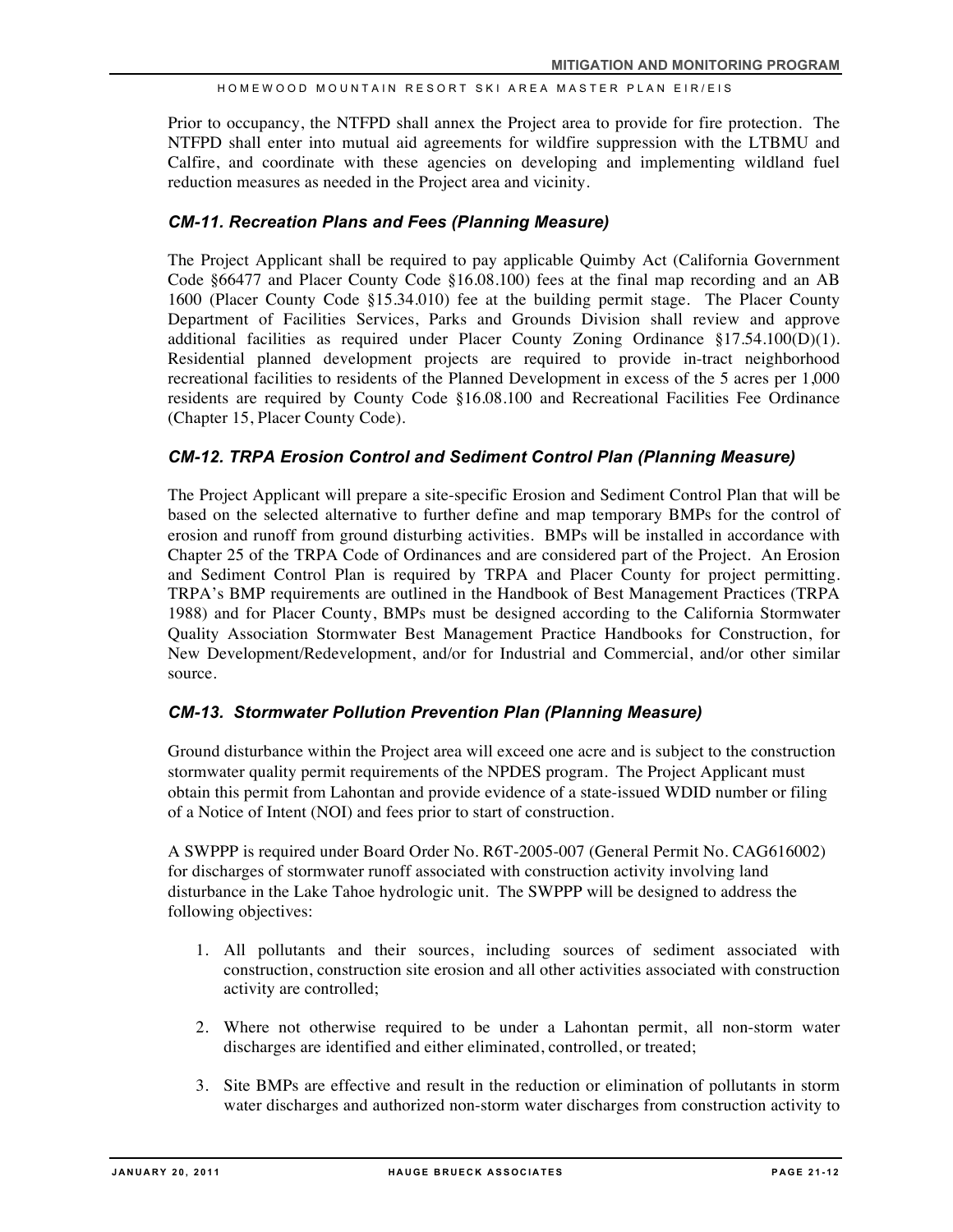the Best Available Technology Economically Achievable (BAT)/Best Conventional Pollutant Control Technology (BCT) standard;

- 4. Calculations and design details as well as BMP controls for site run-on are complete and correct, and
- 5. Stabilization BMPs installed to reduce or eliminate pollutants after construction are completed.
- 6. To demonstrate compliance with requirements of the NPDES permit, the Qualified SWPPP Developer will include information in the SWPPP that supports the conclusions, selections, use, and maintenance of BMPs.
- 7. The discharger will make the SWPPP available at the construction site during working hours while construction is occurring and shall be made available upon request by a State or Municipal inspector. When the original SWPPP is retained by a crewmember in a construction vehicle and is not currently at the construction site, current copies of the BMPs and map/drawing will be left with the field crew and the original SWPPP shall be made available via a request by radio/telephone

### *CM-14. Minimize Offsite Light and Glare (Planning Measure)*

The Project Design plans shall comply with TRPA Design Guidelines (TRPA 1989b) and Code Chapter 30 and Placer County West Shore Area General Plan Standards (County of Placer 1998) to minimize night lighting and glare onto adjacent parcels. Specifically, final designs shall be consistent with TRPA Code Sections 30.6 (Building Design Standards) and 30.8 (Exterior Lighting Standards) and Chapter 4 (Lighting) of the Placer County Design Standards and Guidelines for West Shore General Plan of Placer County.

#### *CM-15. Environmental Review and Approval*

The HMR Ski Area Master Plan Project EIR/EIS is prepared for the environmental review process and will lead to rejection or approval of the Proposed Project or an Alternative. Conformance with TRPA Plan Area Statements, TRPA Design Standards, and Placer County Land Development Manual Standards and Stormwater Management Manual Standards will result. Public meetings and findings will occur under the environmental review process. For TRPA and Placer County, a public meeting will be held with conditions and findings prepared prior to project approval.

## **21.5 RECOMMENDED MITIGATION MEASURES**

This section outlines the mitigation measures recommended in response to potential significant impacts identified in Chapters 6 through 19 impact analyses for environmental resources. Compliance with these mitigation measures will result in the avoidance and/or reduction of adverse environmental impacts.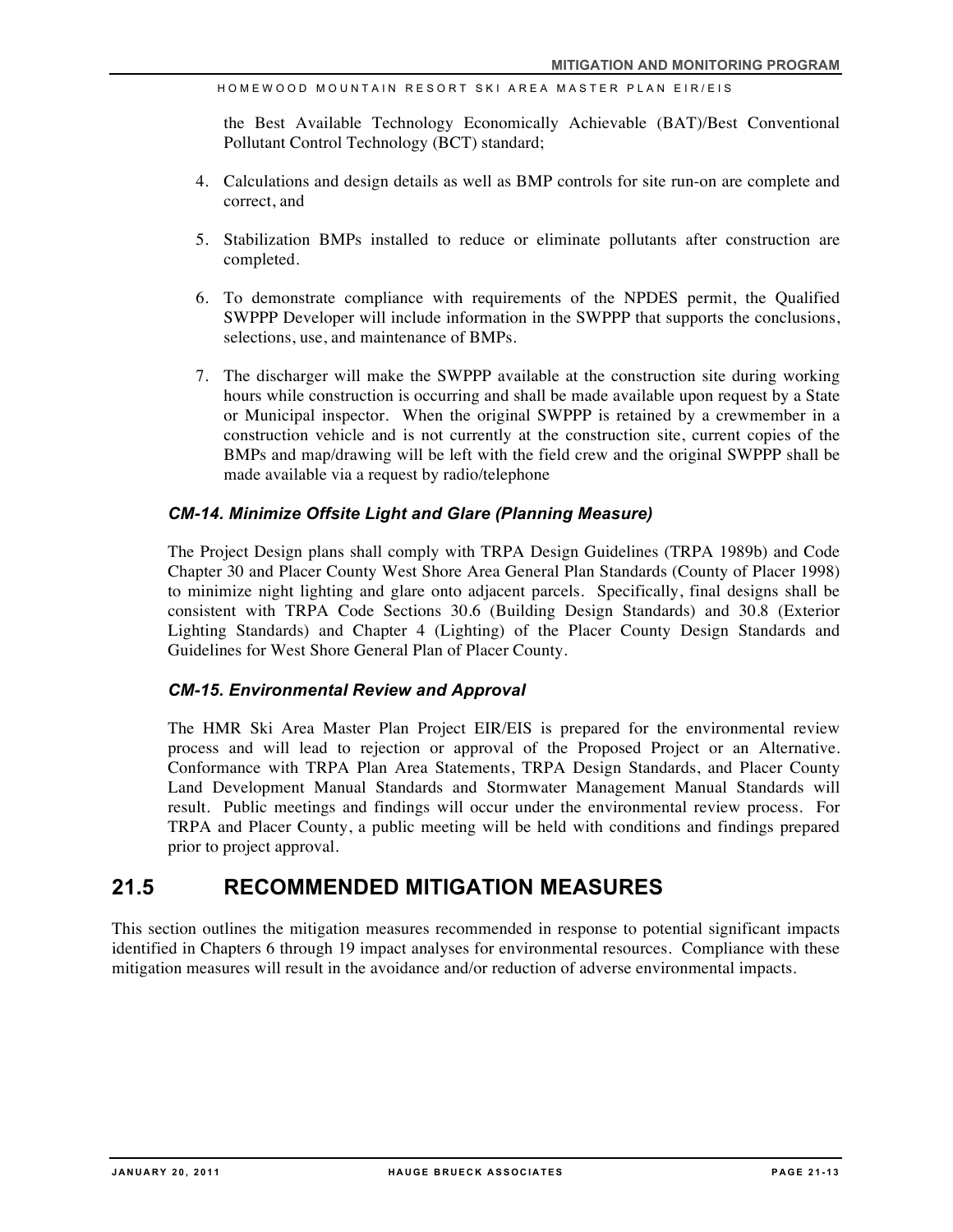### **LU-2a. Purchase and Transfer of Additional ERUs**

| <b>Description</b>         | Prior to permitting ERU development associated with the proposed Master Plan in<br>excess of current entitlements, HMR shall obtain ERUs adequate for the proposed<br>project application. At present, HMR is lacking ERUs for their proposed Phase 2<br>development at the South Base and the Townhouses at the North Base under<br>Alternatives 1 and 3, and a portion of the proposed Phase 1 development under<br>Alternative 6. These ERUs can be obtained by either converting excess TAUs that<br>originated on low capability lands or by purchasing ERUs from other off-site locations.<br>Prior to transfer, HMR shall demonstrate that the transfer of these additional units does<br>not result in negative impacts to the Plan Area or Community Plan from which the<br>purchased units came. Preferably, the units will be transferred from a nearby Plan<br>Area or Community Plan area located in Placer County, and will be associated with the<br>restoration of sensitive lands.<br>If the TRPA Governing Board does not approve an increase in the number of MRBUs<br>included in the TRPA February 2008 Governing Board resolution, then the proposed<br>affordable housing units shall be reduced to 12 or an additional ERU may be<br>transferred to the Project area (Alternatives 1 and 3) area to accommodate the proposed<br>13 affordable housing units. |
|----------------------------|--------------------------------------------------------------------------------------------------------------------------------------------------------------------------------------------------------------------------------------------------------------------------------------------------------------------------------------------------------------------------------------------------------------------------------------------------------------------------------------------------------------------------------------------------------------------------------------------------------------------------------------------------------------------------------------------------------------------------------------------------------------------------------------------------------------------------------------------------------------------------------------------------------------------------------------------------------------------------------------------------------------------------------------------------------------------------------------------------------------------------------------------------------------------------------------------------------------------------------------------------------------------------------------------------------------------------------------------------------------------------------------|
| Impact(s) Mitigated        | LU-2. Will the Project be consistent with adjacent land uses or expand/intensify<br>existing non-conforming uses?                                                                                                                                                                                                                                                                                                                                                                                                                                                                                                                                                                                                                                                                                                                                                                                                                                                                                                                                                                                                                                                                                                                                                                                                                                                                    |
| <b>Mitigation Level</b>    | Comply with TRPA Codes                                                                                                                                                                                                                                                                                                                                                                                                                                                                                                                                                                                                                                                                                                                                                                                                                                                                                                                                                                                                                                                                                                                                                                                                                                                                                                                                                               |
| <b>Alternative</b>         | Alternatives 1, 3 and 6                                                                                                                                                                                                                                                                                                                                                                                                                                                                                                                                                                                                                                                                                                                                                                                                                                                                                                                                                                                                                                                                                                                                                                                                                                                                                                                                                              |
| <b>Lead Agency</b>         | <b>TRPA</b>                                                                                                                                                                                                                                                                                                                                                                                                                                                                                                                                                                                                                                                                                                                                                                                                                                                                                                                                                                                                                                                                                                                                                                                                                                                                                                                                                                          |
| <b>Implementing Entity</b> | <b>HMR</b>                                                                                                                                                                                                                                                                                                                                                                                                                                                                                                                                                                                                                                                                                                                                                                                                                                                                                                                                                                                                                                                                                                                                                                                                                                                                                                                                                                           |
| <b>Monitoring Agency</b>   | <b>TRPA</b>                                                                                                                                                                                                                                                                                                                                                                                                                                                                                                                                                                                                                                                                                                                                                                                                                                                                                                                                                                                                                                                                                                                                                                                                                                                                                                                                                                          |
| <b>Timing</b>              | Prior to project permitting                                                                                                                                                                                                                                                                                                                                                                                                                                                                                                                                                                                                                                                                                                                                                                                                                                                                                                                                                                                                                                                                                                                                                                                                                                                                                                                                                          |

### **LU-2b. CFA Reduction or Additional CFA Reservation**

| <b>Description</b>         | To comply with the CFA allocation reserved by TRPA under the 2008 Resolution, the<br>project must reduce total CFA by 1,763 square feet or obtain an additional 1,763<br>square feet of CFA pursuant to TRPA Code Section 33.3. If additional CFA is<br>pursued, the additional CFA must be obtained prior to the permitting of the<br>development phase for which it will be applied. |
|----------------------------|----------------------------------------------------------------------------------------------------------------------------------------------------------------------------------------------------------------------------------------------------------------------------------------------------------------------------------------------------------------------------------------|
| Impact(s) Mitigated        | LU-2. Will the Project be consistent with adjacent land uses or expand/intensify<br>existing non-conforming uses?                                                                                                                                                                                                                                                                      |
| <b>Mitigation Level</b>    | Comply with TRPA Codes                                                                                                                                                                                                                                                                                                                                                                 |
| <b>Alternative</b>         | Alternatives 1, 3 5 and 6                                                                                                                                                                                                                                                                                                                                                              |
| <b>Lead Agency</b>         | <b>TRPA</b>                                                                                                                                                                                                                                                                                                                                                                            |
| <b>Implementing Entity</b> | <b>HMR</b>                                                                                                                                                                                                                                                                                                                                                                             |
| <b>Monitoring Agency</b>   | <b>TRPA</b>                                                                                                                                                                                                                                                                                                                                                                            |
| <b>Timing</b>              | Prior to project permitting                                                                                                                                                                                                                                                                                                                                                            |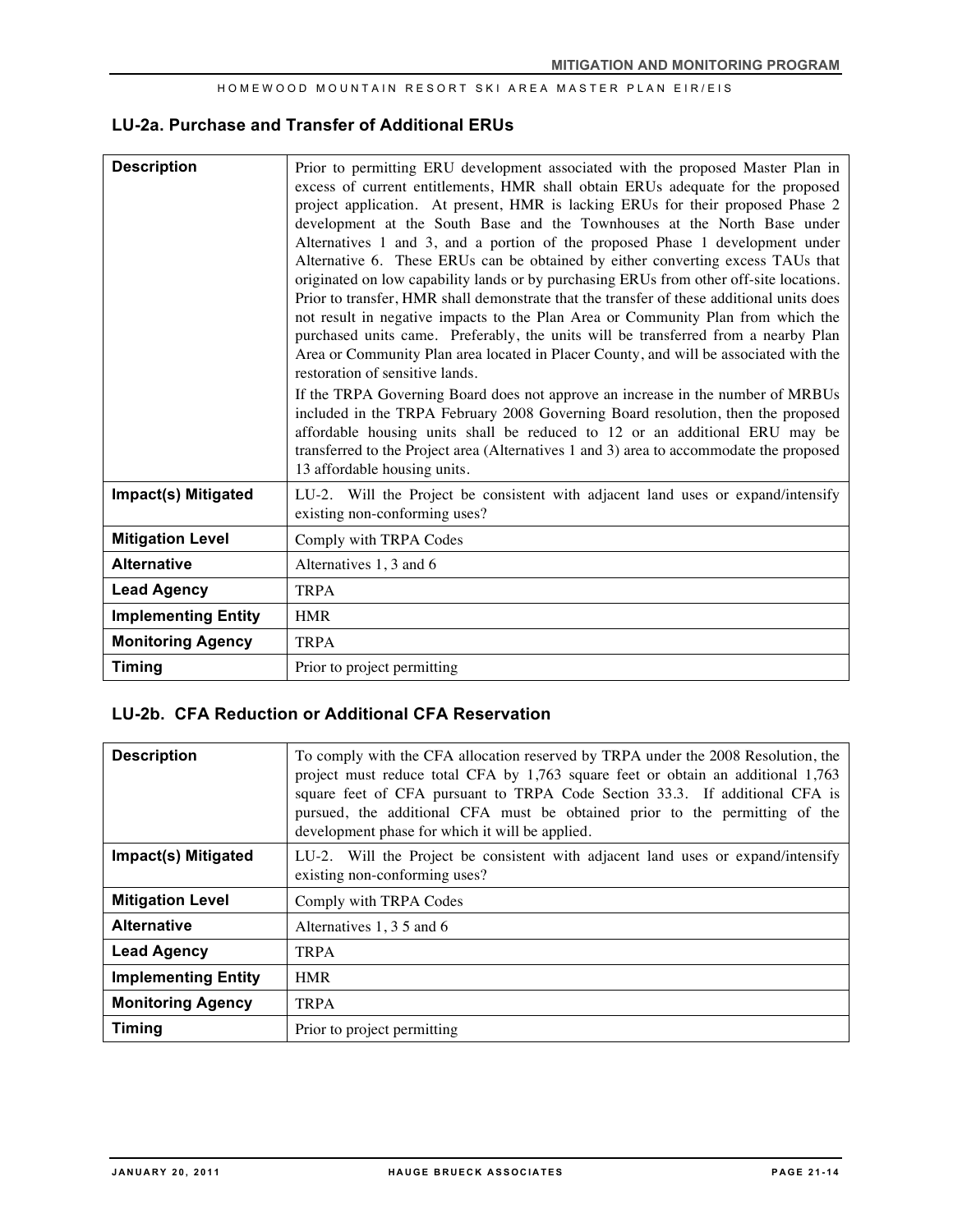### **LU-2c. Purchase and Transfer of Additional ERUs**

| <b>Description</b>         | Prior to approval of Alternative 5, HMR shall obtain up to 165 additional ERUs. Prior<br>to transfer. HMR shall demonstrate that the transfer of these units does not result in<br>negative impacts to the Plan Area Statement (PAS) or Community Plan from which the<br>purchased residential units originated. Preferably, the units will be transferred from a<br>nearby PAS or Community Plan area or will be purchased as a result of restoration of<br>sensitive lands. |
|----------------------------|-------------------------------------------------------------------------------------------------------------------------------------------------------------------------------------------------------------------------------------------------------------------------------------------------------------------------------------------------------------------------------------------------------------------------------------------------------------------------------|
| Impact(s) Mitigated        | LU-2. Will the Project be consistent with adjacent land uses or expand/intensify<br>existing non-conforming uses?                                                                                                                                                                                                                                                                                                                                                             |
| <b>Mitigation Level</b>    | Comply with TRPA Codes                                                                                                                                                                                                                                                                                                                                                                                                                                                        |
| <b>Alternative</b>         | Alternative 5                                                                                                                                                                                                                                                                                                                                                                                                                                                                 |
| <b>Lead Agency</b>         | TRPA                                                                                                                                                                                                                                                                                                                                                                                                                                                                          |
| <b>Implementing Entity</b> | <b>HMR</b>                                                                                                                                                                                                                                                                                                                                                                                                                                                                    |
| <b>Monitoring Agency</b>   | <b>TRPA</b>                                                                                                                                                                                                                                                                                                                                                                                                                                                                   |
| <b>Timing</b>              | Prior to project permitting                                                                                                                                                                                                                                                                                                                                                                                                                                                   |

### **PEH-1. Develop Homewood Employee/Workforce Housing Plan**

| <b>Description</b>         | The Project Applicant shall develop a detailed "Homewood Employee/Workforce"<br>Housing Plan" based on the alternative selected for Placer County review and<br>approval. Provision of sufficient housing opportunities to accommodate a minimum of<br>half of new FTEs generated by Project operation will be assured through a<br>combination of one or more of the following:<br>Development of new on-site employee/workforce housing;<br>$\bullet$<br>Development/renovation of off-site employee/workforce housing;<br>$\bullet$<br>Dedication of sufficient land for needed units, and/or;<br>Payment of an in-lieu fee.<br>$\bullet$<br>The designs of applicant-provided on-site and off-site employee/workforce housing<br>shall be reviewed and approved by the County. An approved Homewood<br>Employee/Workforce Housing Plan shall be required prior to the issuance of building<br>permits or recordation of final maps, whichever occurs first. The Homewood<br>Employee/Workforce Housing Plan shall provide an accounting of the final number of<br>net new FTEs expected to be created by the constructed alternative with identified<br>phasing; the number, locations, and capacity of new employee/workforce housing units<br>to be developed; location and capacity of dedicated land for new employee/workforce<br>housing; in-lieu fees paid to the County, and implementation schedule to ensure that<br>sufficient new housing is available for new employees as Project construction is<br>completed and operations begin. |
|----------------------------|--------------------------------------------------------------------------------------------------------------------------------------------------------------------------------------------------------------------------------------------------------------------------------------------------------------------------------------------------------------------------------------------------------------------------------------------------------------------------------------------------------------------------------------------------------------------------------------------------------------------------------------------------------------------------------------------------------------------------------------------------------------------------------------------------------------------------------------------------------------------------------------------------------------------------------------------------------------------------------------------------------------------------------------------------------------------------------------------------------------------------------------------------------------------------------------------------------------------------------------------------------------------------------------------------------------------------------------------------------------------------------------------------------------------------------------------------------------------------------------------------------------------------------------------------------|
| Impact(s) Mitigated        | PEH-1. Will the Project increase the demand for housing, thereby causing direct or<br>indirect environmental consequences?                                                                                                                                                                                                                                                                                                                                                                                                                                                                                                                                                                                                                                                                                                                                                                                                                                                                                                                                                                                                                                                                                                                                                                                                                                                                                                                                                                                                                             |
| <b>Mitigation Level</b>    | Comply with Placer County Policy                                                                                                                                                                                                                                                                                                                                                                                                                                                                                                                                                                                                                                                                                                                                                                                                                                                                                                                                                                                                                                                                                                                                                                                                                                                                                                                                                                                                                                                                                                                       |
| <b>Alternative</b>         | Alternatives $1, 3, 4, 5$ and 6                                                                                                                                                                                                                                                                                                                                                                                                                                                                                                                                                                                                                                                                                                                                                                                                                                                                                                                                                                                                                                                                                                                                                                                                                                                                                                                                                                                                                                                                                                                        |
| <b>Lead Agency</b>         | <b>Placer County</b>                                                                                                                                                                                                                                                                                                                                                                                                                                                                                                                                                                                                                                                                                                                                                                                                                                                                                                                                                                                                                                                                                                                                                                                                                                                                                                                                                                                                                                                                                                                                   |
| <b>Implementing Entity</b> | <b>HMR</b>                                                                                                                                                                                                                                                                                                                                                                                                                                                                                                                                                                                                                                                                                                                                                                                                                                                                                                                                                                                                                                                                                                                                                                                                                                                                                                                                                                                                                                                                                                                                             |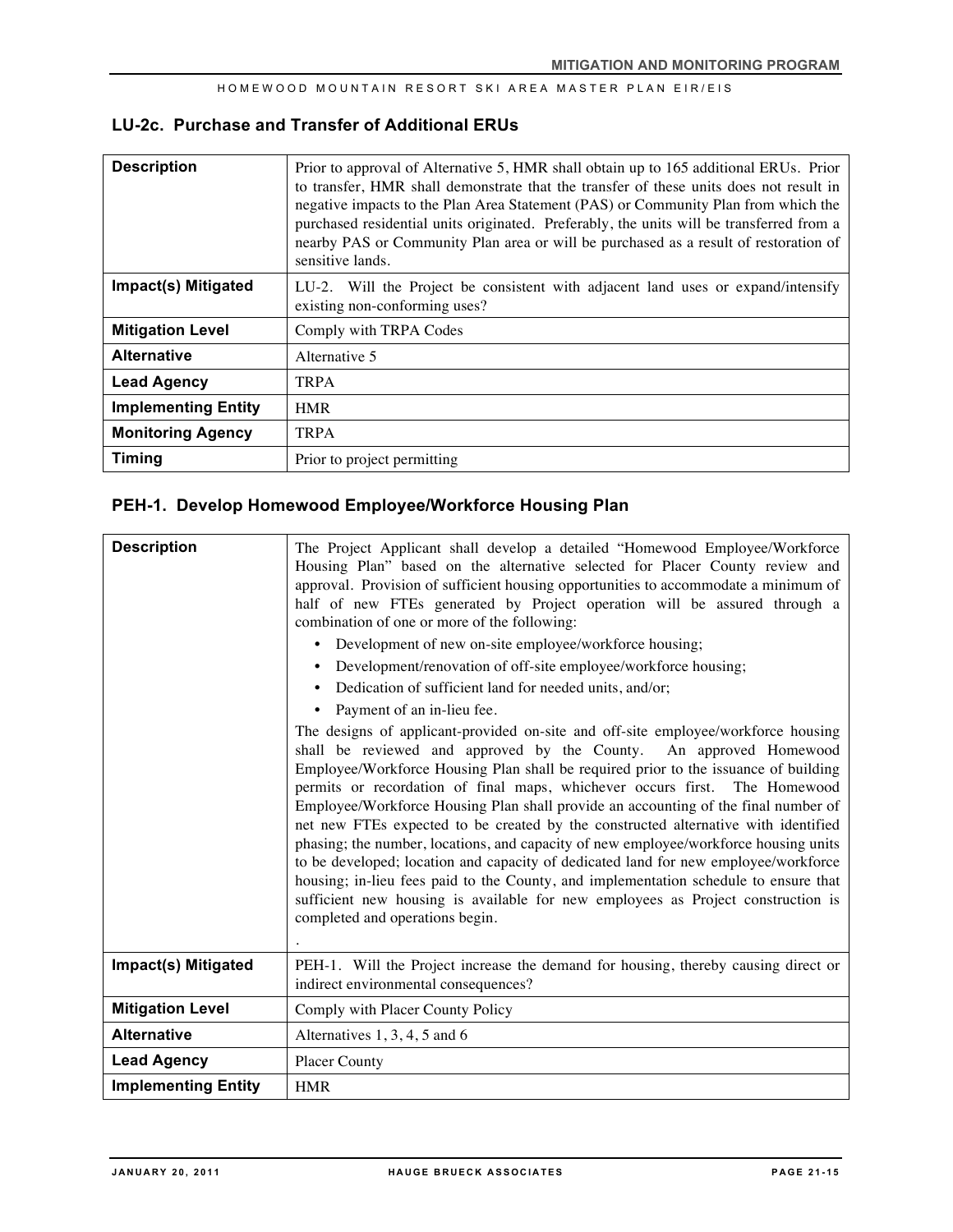| <b>Monitoring Agency</b> | <b>Placer County</b>        |
|--------------------------|-----------------------------|
| <b>Timing</b>            | Prior to project permitting |

## **BIO-2. Active Raptor, Migratory Bird Nest Site, Wildlife Nursery/Den Site, and Bat Roost Protection Program**

| <b>Description</b>         | Pre-construction surveys, conducted during the nesting/breeding season (spring)<br>immediately prior to initial project construction (e.g., where excavation and tree<br>removal is required), shall be conducted to identify any active raptor nest sites,<br>migratory bird nests, mammal den sites, and bat roost sites in the proposed<br>If no nests, den sites or roosts are found, then mitigation<br>construction area.<br>requirements are complete. If nests or roosts are located within the Project area during<br>the pre-construction surveys, additional monitoring shall be required as follows.<br>During initial construction activities (tree removal and excavation for the<br>construction), a qualified biological monitor will be onsite to evaluate whether any<br>raptors are occupying trees, sensitive den sites are within the Project area or bats are<br>occupying identified roosts. The biological monitor will have the authority to stop<br>construction near occupied trees/den sites if it appears to be having a negative impact<br>on nesting raptors, migratory birds or their young, or bats observed in the construction<br>zone. If construction must be stopped, the monitor must consult with TRPA and<br>CDFG staff within 24 hours to determine appropriate actions (minimum setbacks and<br>avoidance measures appropriate to specific species present and individual situations) to<br>restart construction while reducing impacts to identified raptors, migratory bird nests,<br>den sites or bats. If a potential American marten den is located, an appropriate method<br>will be used to confirm whether American marten occupy the den. This may involve<br>placing a tracking medium at the den entrance to determine use of the den or using<br>motion sensing camera stations. Monitoring for den occupancy shall be conducted for<br>a minimum of two consecutive nights. Other devices such as fiber optic scope may be<br>utilized to determine occupancy. If no marten occupy the potential den, the entrance<br>shall be blocked to ensure no marten occupy the area during the construction period. If<br>the den is found to be occupied by American marten, the California Department of<br>Fish and Game shall be notified of the observation and shall be consulted regarding<br>approach to addressing the den site. A potential option includes providing a no-<br>disturbance buffer around the den during the breeding season (May 1 through July 31). |
|----------------------------|-------------------------------------------------------------------------------------------------------------------------------------------------------------------------------------------------------------------------------------------------------------------------------------------------------------------------------------------------------------------------------------------------------------------------------------------------------------------------------------------------------------------------------------------------------------------------------------------------------------------------------------------------------------------------------------------------------------------------------------------------------------------------------------------------------------------------------------------------------------------------------------------------------------------------------------------------------------------------------------------------------------------------------------------------------------------------------------------------------------------------------------------------------------------------------------------------------------------------------------------------------------------------------------------------------------------------------------------------------------------------------------------------------------------------------------------------------------------------------------------------------------------------------------------------------------------------------------------------------------------------------------------------------------------------------------------------------------------------------------------------------------------------------------------------------------------------------------------------------------------------------------------------------------------------------------------------------------------------------------------------------------------------------------------------------------------------------------------------------------------------------------------------------------------------------------------------------------------------------------------------------------------------------------------------------------------------------------------------------------------------------------------------------------------------------------------------------------------------------------------------------------------------------|
| <b>Impact(s) Mitigated</b> | BIO-2. Will the Project cause loss of raptor nests, migratory bird nests, or wildlife<br>nursery sites?<br>BIO-4. Will the Project cause a permanent loss of sensitive wildlife individuals or<br>habitat, as defined by the Tahoe Regional Planning Agency, Placer County General<br>Plan Section 6, or California Department of Fish and Game or cause a decline in<br>population levels below a viable population level?                                                                                                                                                                                                                                                                                                                                                                                                                                                                                                                                                                                                                                                                                                                                                                                                                                                                                                                                                                                                                                                                                                                                                                                                                                                                                                                                                                                                                                                                                                                                                                                                                                                                                                                                                                                                                                                                                                                                                                                                                                                                                                   |
| <b>Mitigation Level</b>    | Protection of active bird nests, bat roost and denning sites                                                                                                                                                                                                                                                                                                                                                                                                                                                                                                                                                                                                                                                                                                                                                                                                                                                                                                                                                                                                                                                                                                                                                                                                                                                                                                                                                                                                                                                                                                                                                                                                                                                                                                                                                                                                                                                                                                                                                                                                                                                                                                                                                                                                                                                                                                                                                                                                                                                                  |
| <b>Alternative</b>         | Alternatives 1, 3, 4, 5 and 6                                                                                                                                                                                                                                                                                                                                                                                                                                                                                                                                                                                                                                                                                                                                                                                                                                                                                                                                                                                                                                                                                                                                                                                                                                                                                                                                                                                                                                                                                                                                                                                                                                                                                                                                                                                                                                                                                                                                                                                                                                                                                                                                                                                                                                                                                                                                                                                                                                                                                                 |
| <b>Lead Agency</b>         | TRPA, CDFG                                                                                                                                                                                                                                                                                                                                                                                                                                                                                                                                                                                                                                                                                                                                                                                                                                                                                                                                                                                                                                                                                                                                                                                                                                                                                                                                                                                                                                                                                                                                                                                                                                                                                                                                                                                                                                                                                                                                                                                                                                                                                                                                                                                                                                                                                                                                                                                                                                                                                                                    |
| <b>Implementing Entity</b> | <b>HMR</b>                                                                                                                                                                                                                                                                                                                                                                                                                                                                                                                                                                                                                                                                                                                                                                                                                                                                                                                                                                                                                                                                                                                                                                                                                                                                                                                                                                                                                                                                                                                                                                                                                                                                                                                                                                                                                                                                                                                                                                                                                                                                                                                                                                                                                                                                                                                                                                                                                                                                                                                    |
| <b>Monitoring Agency</b>   | <b>TRPA</b>                                                                                                                                                                                                                                                                                                                                                                                                                                                                                                                                                                                                                                                                                                                                                                                                                                                                                                                                                                                                                                                                                                                                                                                                                                                                                                                                                                                                                                                                                                                                                                                                                                                                                                                                                                                                                                                                                                                                                                                                                                                                                                                                                                                                                                                                                                                                                                                                                                                                                                                   |
| <b>Timing</b>              | Prior to construction                                                                                                                                                                                                                                                                                                                                                                                                                                                                                                                                                                                                                                                                                                                                                                                                                                                                                                                                                                                                                                                                                                                                                                                                                                                                                                                                                                                                                                                                                                                                                                                                                                                                                                                                                                                                                                                                                                                                                                                                                                                                                                                                                                                                                                                                                                                                                                                                                                                                                                         |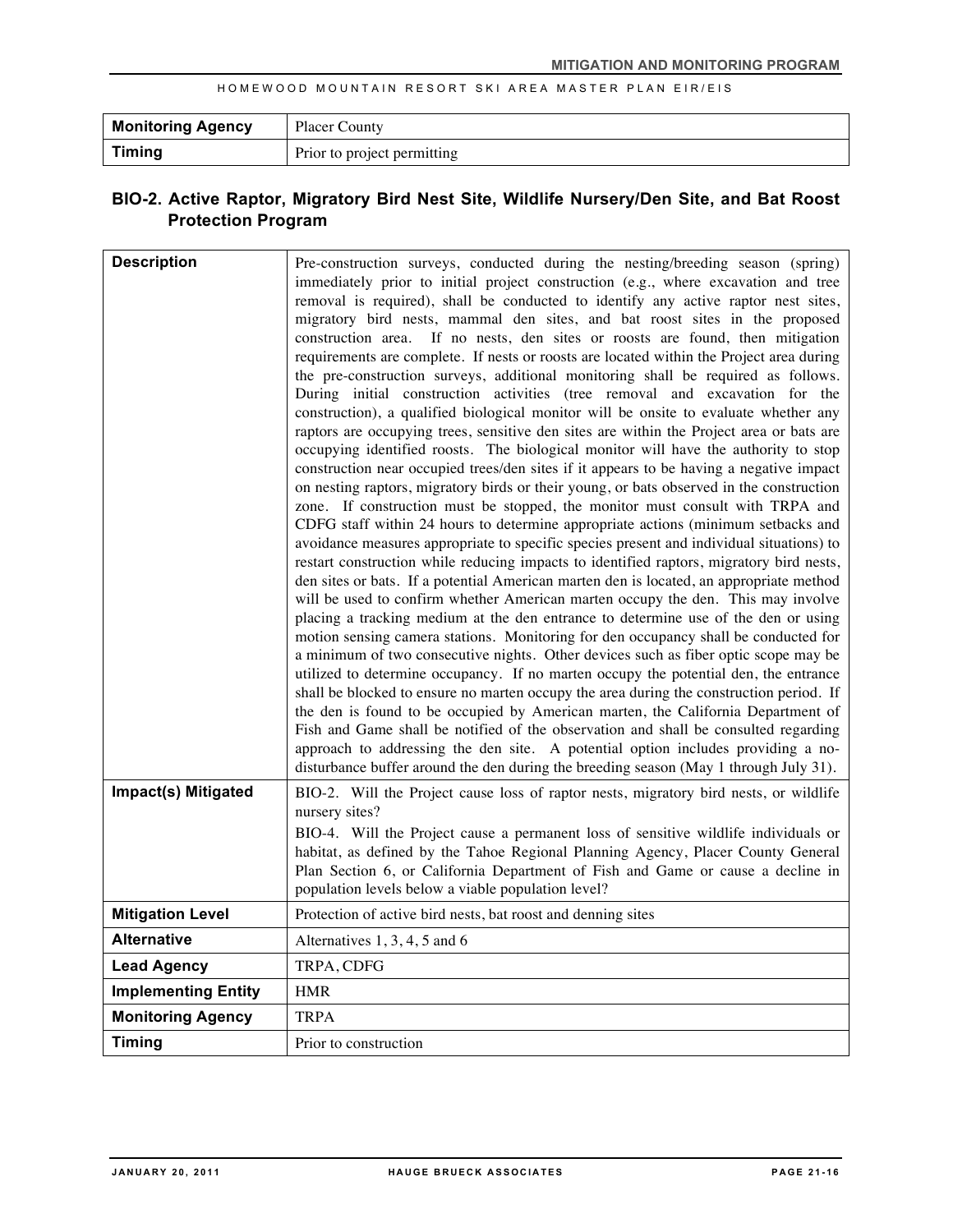## **BIO-3. Fish Passage Protection and Enhancement**

| <b>Description</b>         | Removal of the culvert within Homewood Creek located in the South Base area under<br>Alternatives 1 and 3 shall be performed in such a manner to protect fish passage during<br>and after construction. Protection measures include installation of creek flow bypass<br>measures to maintain flows below the project area. The Stream Environment Zone<br>restoration plan for Homewood Creek (Appendix C) shall be modified to include fish<br>passage measures in the design so as to not inhibit movement upstream or downstream<br>of fish and other aquatic species. The restoration plan shall include design elements<br>that will enhance fish habitat. Prior to finalization of the restoration plans, TRPA and<br>Placer County staff shall review and approve the design to ensure adequate habitat<br>improvements are included and fish passage is provided. |
|----------------------------|----------------------------------------------------------------------------------------------------------------------------------------------------------------------------------------------------------------------------------------------------------------------------------------------------------------------------------------------------------------------------------------------------------------------------------------------------------------------------------------------------------------------------------------------------------------------------------------------------------------------------------------------------------------------------------------------------------------------------------------------------------------------------------------------------------------------------------------------------------------------------|
| Impact(s) Mitigated        | BIO-3. Will the Project substantially block or disrupt major fish or wildlife migration<br>or travel corridors?                                                                                                                                                                                                                                                                                                                                                                                                                                                                                                                                                                                                                                                                                                                                                            |
| <b>Mitigation Level</b>    | Protection of fish migration corridors and habitat                                                                                                                                                                                                                                                                                                                                                                                                                                                                                                                                                                                                                                                                                                                                                                                                                         |
| <b>Alternative</b>         | Alternatives 1, 3                                                                                                                                                                                                                                                                                                                                                                                                                                                                                                                                                                                                                                                                                                                                                                                                                                                          |
| <b>Lead Agency</b>         | <b>TRPA</b>                                                                                                                                                                                                                                                                                                                                                                                                                                                                                                                                                                                                                                                                                                                                                                                                                                                                |
| <b>Implementing Entity</b> | <b>HMR</b>                                                                                                                                                                                                                                                                                                                                                                                                                                                                                                                                                                                                                                                                                                                                                                                                                                                                 |
| <b>Monitoring Agency</b>   | <b>TRPA</b>                                                                                                                                                                                                                                                                                                                                                                                                                                                                                                                                                                                                                                                                                                                                                                                                                                                                |
| Timing                     | Prior to and during construction activities.                                                                                                                                                                                                                                                                                                                                                                                                                                                                                                                                                                                                                                                                                                                                                                                                                               |

### **BIO-4a. Bat Roost Relocation Program**

| <b>Description</b>      | Prior to demolition of the Homewood Lodge located at the north base, the building<br>shall be surveyed using acoustic survey methods as well as visual searches of the<br>building to determine the presence or absence of bat species. The survey shall<br>determine if the roost is a maternity roost (if survey is being performed in the spring),<br>hibernacula or day roost. If a maternity roost is present, delay of the demolition may<br>be necessary until after the roost is vacated. If bat species are detected/observed within<br>the building, measures shall be taken to clear the bats prior to demolition activities.<br>Measures to disturb resident bats within may include but are not limited to: disturbance<br>to roosting individuals through introduction of light and/or noise to create an<br>undesirable setting and to encourage the bats to vacate the roost. Upon removal of the<br>bats, access points to the building shall be sealed to prevent reentry of bat species.<br>Once it has been concluded that no bat species are present, demolition may commence<br>upon final approval of TRPA. To offset the loss of the occupied bat roost, Homewood<br>Mountain Resort shall install bat boxes in the vicinity of the North Base to provide<br>roosting opportunities and locations for the displaced bats. Homewood Mountain<br>Resort shall work together with Placer County and TRPA biologists to agree upon the<br>number of bat boxes and their respective installation locations prior to removal of the<br>bat roost/demolition activities. |
|-------------------------|-------------------------------------------------------------------------------------------------------------------------------------------------------------------------------------------------------------------------------------------------------------------------------------------------------------------------------------------------------------------------------------------------------------------------------------------------------------------------------------------------------------------------------------------------------------------------------------------------------------------------------------------------------------------------------------------------------------------------------------------------------------------------------------------------------------------------------------------------------------------------------------------------------------------------------------------------------------------------------------------------------------------------------------------------------------------------------------------------------------------------------------------------------------------------------------------------------------------------------------------------------------------------------------------------------------------------------------------------------------------------------------------------------------------------------------------------------------------------------------------------------------------------------------------------------------------------------------------|
| Impact(s) Mitigated     | BIO-4. Will the Project cause a permanent loss of sensitive wildlife individuals or<br>habitat, as defined by the Tahoe Regional Planning Agency, Placer County General<br>Plan Section 6, or California Department of Fish and Game or cause a decline in<br>population levels below a viable population level?                                                                                                                                                                                                                                                                                                                                                                                                                                                                                                                                                                                                                                                                                                                                                                                                                                                                                                                                                                                                                                                                                                                                                                                                                                                                          |
| <b>Mitigation Level</b> | Protection or relocation of existing bat roosts                                                                                                                                                                                                                                                                                                                                                                                                                                                                                                                                                                                                                                                                                                                                                                                                                                                                                                                                                                                                                                                                                                                                                                                                                                                                                                                                                                                                                                                                                                                                           |
| <b>Alternative</b>      | Alternatives $1, 3, 4, 5$ and 6                                                                                                                                                                                                                                                                                                                                                                                                                                                                                                                                                                                                                                                                                                                                                                                                                                                                                                                                                                                                                                                                                                                                                                                                                                                                                                                                                                                                                                                                                                                                                           |
| <b>Lead Agency</b>      | <b>TRPA</b>                                                                                                                                                                                                                                                                                                                                                                                                                                                                                                                                                                                                                                                                                                                                                                                                                                                                                                                                                                                                                                                                                                                                                                                                                                                                                                                                                                                                                                                                                                                                                                               |
|                         |                                                                                                                                                                                                                                                                                                                                                                                                                                                                                                                                                                                                                                                                                                                                                                                                                                                                                                                                                                                                                                                                                                                                                                                                                                                                                                                                                                                                                                                                                                                                                                                           |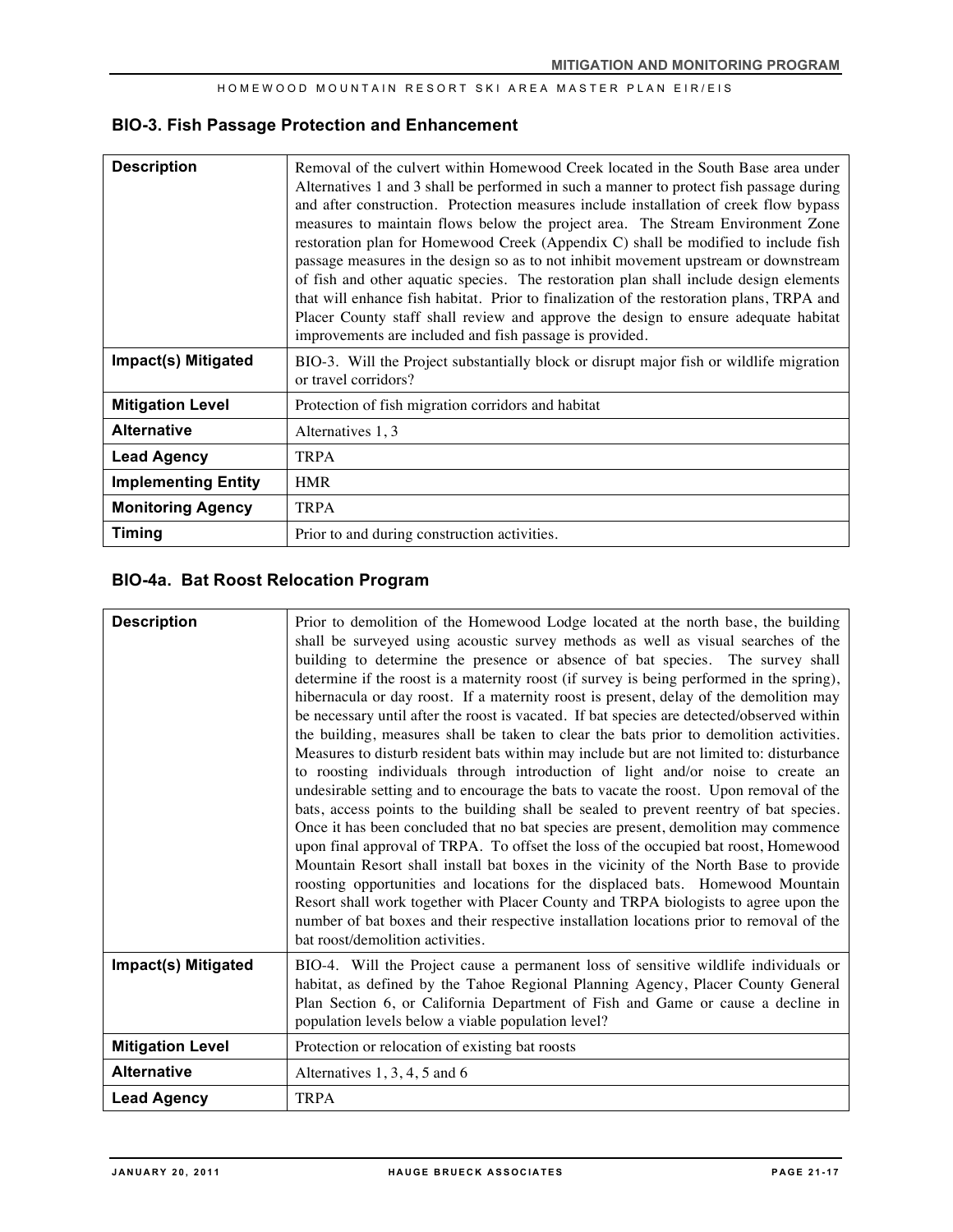| <b>Implementing Entity</b> | <b>HMR</b>                        |
|----------------------------|-----------------------------------|
| <b>Monitoring Agency</b>   | TRPA                              |
| <b>Timing</b>              | Prior to demolition of structures |

### **BIO-4b. Trash Management Program**

| <b>Description</b>         | Prior to finalization of construction permits for the new mid-mountain lodge, HMR<br>shall prepare a Trash Management Program for review and approval by the TRPA and<br>Placer County. The Trash Management Program shall include measures to prevent<br>wildlife access to trash and refuse generated by the new lodge and associated facilities.<br>Measures to be included at a minimum are wildlife proof trash containers in all outside<br>areas, scheduling for removal of refuse from the lodge area on a daily basis and<br>educational signage outlining the dangers of feeding wildlife. |
|----------------------------|------------------------------------------------------------------------------------------------------------------------------------------------------------------------------------------------------------------------------------------------------------------------------------------------------------------------------------------------------------------------------------------------------------------------------------------------------------------------------------------------------------------------------------------------------------------------------------------------------|
| Impact(s) Mitigated        | BIO-4. Will the Project cause a permanent loss of sensitive wildlife individuals or<br>habitat, as defined by the Tahoe Regional Planning Agency, Placer County General<br>Plan Section 6, or California Department of Fish and Game or cause a decline in<br>population levels below a viable population level?                                                                                                                                                                                                                                                                                     |
| <b>Mitigation Level</b>    | Protection of wildlife through avoidance of contact with human refuse                                                                                                                                                                                                                                                                                                                                                                                                                                                                                                                                |
| <b>Alternative</b>         | Alternatives $1, 3, 4, 5$ and 6                                                                                                                                                                                                                                                                                                                                                                                                                                                                                                                                                                      |
| <b>Lead Agency</b>         | TRPA, Placer County                                                                                                                                                                                                                                                                                                                                                                                                                                                                                                                                                                                  |
| <b>Implementing Entity</b> | <b>HMR</b>                                                                                                                                                                                                                                                                                                                                                                                                                                                                                                                                                                                           |
| <b>Monitoring Agency</b>   | TRPA, Placer County                                                                                                                                                                                                                                                                                                                                                                                                                                                                                                                                                                                  |
| Timing                     | Project permitting and throughout operations                                                                                                                                                                                                                                                                                                                                                                                                                                                                                                                                                         |

### **BIO-5a. Final Homewood Creek SEZ Restoration Plan**

| <b>Description</b> | The Project Applicant shall modify the Homewood Creek SEZ Restoration Plan - April<br>3, 2010 to include supplemental information necessary for TRPA project approval and<br>permitting. The Revised Homewood Creek SEZ Restoration Plan shall add the<br>following information: |
|--------------------|----------------------------------------------------------------------------------------------------------------------------------------------------------------------------------------------------------------------------------------------------------------------------------|
|                    | List of existing constraints of the Project area;                                                                                                                                                                                                                                |
|                    | Channel location;<br>٠                                                                                                                                                                                                                                                           |
|                    | Channel substrate composition;<br>٠                                                                                                                                                                                                                                              |
|                    | In-channel features such as logs or rocks to act as flow separators (if necessary)<br>to encourage braiding of the channel and sediment deposition;                                                                                                                              |
|                    | A profile of the restored stream channel in conjunction with existing cross<br>$\bullet$<br>sections:                                                                                                                                                                            |
|                    | A narrative of construction techniques that describe modifications to channel<br>$\bullet$<br>geometry;                                                                                                                                                                          |
|                    | A comprehensive planting plan identifying species and planting locations of<br>riparian and wetland plants shall be incorporated into the restoration plan,<br>including species that are known to occur in the existing undisturbed SEZ above<br>the proposed restoration site; |
|                    | Soil stabilization and erosion control measures and other permanent BMPs; and<br>$\bullet$                                                                                                                                                                                       |
|                    | A long-term maintenance and monitoring plan to measure establishment of<br>plants and to monitor the progress of restoration activities.                                                                                                                                         |
|                    | The desired condition shall mirror historic site conditions, adjacent plant community                                                                                                                                                                                            |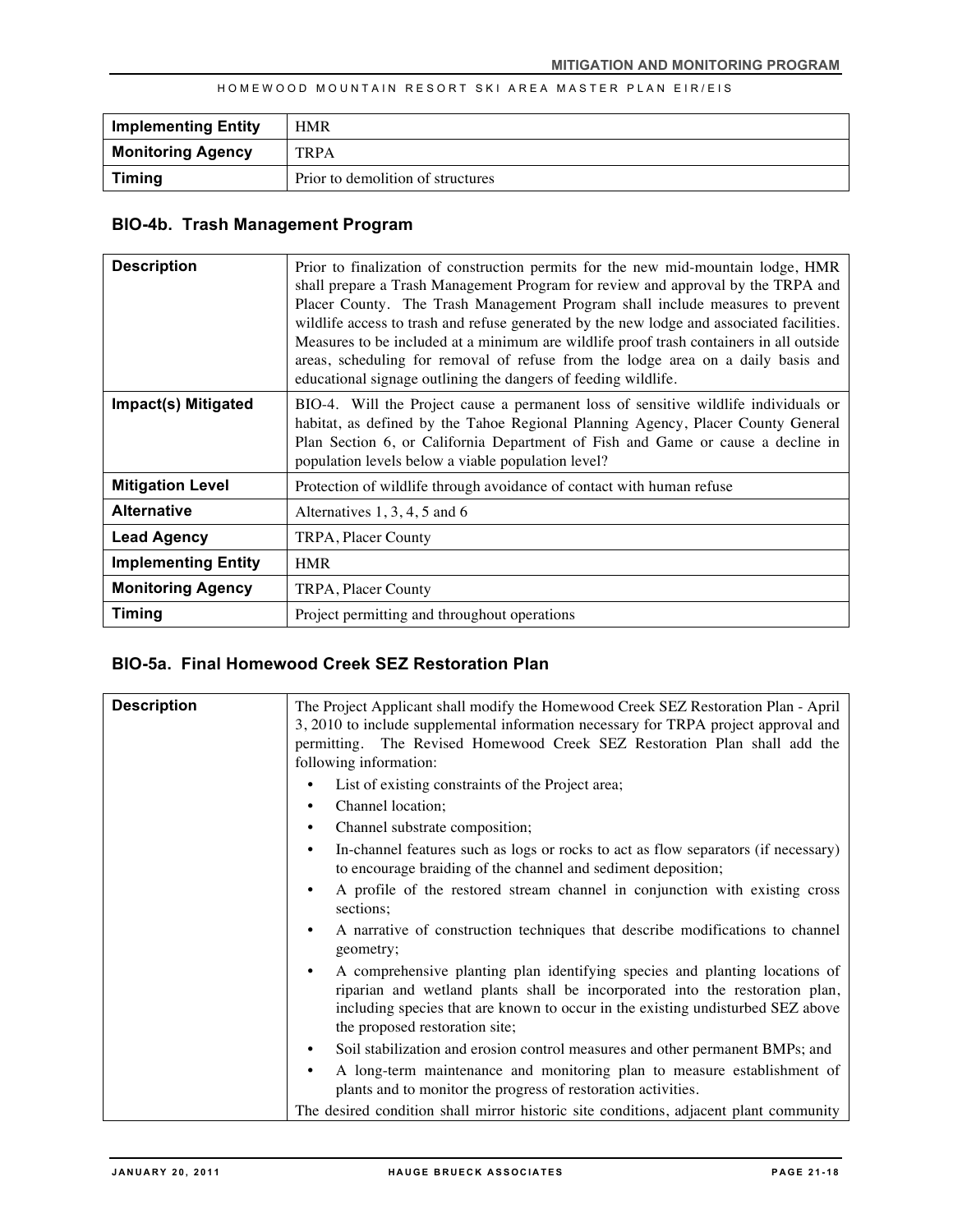|                            | composition, and habitat value. Goals shall be identified to ensure parameters such as<br>plant density, percent plant cover, and stage of maturity of planted plant species are<br>achieved. The revised restoration plan shall be review and approved by appropriate<br>permitting agencies prior to implementation to ensure restoration goals and success<br>criteria are acceptable, sufficient and attainable for the site-specific conditions.                                                                                                                                                                                                                                                                                                                                                                                                                                                                                     |
|----------------------------|-------------------------------------------------------------------------------------------------------------------------------------------------------------------------------------------------------------------------------------------------------------------------------------------------------------------------------------------------------------------------------------------------------------------------------------------------------------------------------------------------------------------------------------------------------------------------------------------------------------------------------------------------------------------------------------------------------------------------------------------------------------------------------------------------------------------------------------------------------------------------------------------------------------------------------------------|
| Impact(s) Mitigated        | BIO-5. Will the Project affect wetlands or waters of the U.S. and/or riparian and<br>Stream Environment Zones (SEZ) through direct removal, filling, hydrologic<br>interruption, encroachment, removal of streamside vegetation or other means?<br>BIO-7. Will the Project have a substantial adverse effect on any sensitive natural<br>community identified in local or regional plans, policies or regulations, or by the<br>California Department of Fish and Game or the US Fish and Wildlife Service?<br>HYDRO-2: Will Project construction or operation alter the existing surface water<br>drainage patterns or cause increased runoff resulting in flooding or stream bank erosion<br>or contribute runoff in rates or volumes that will exceed the capacity of existing or<br>planned storm water drainage systems so that a 20-year, 1-hour storm runoff<br>(approximately one inch per hour) cannot be contained on the site? |
| <b>Mitigation Level</b>    | Production of adequate restoration plan for Homewood Creek                                                                                                                                                                                                                                                                                                                                                                                                                                                                                                                                                                                                                                                                                                                                                                                                                                                                                |
| <b>Alternative</b>         | Alternatives 1 and 3                                                                                                                                                                                                                                                                                                                                                                                                                                                                                                                                                                                                                                                                                                                                                                                                                                                                                                                      |
| <b>Lead Agency</b>         | TRPA, Placer County                                                                                                                                                                                                                                                                                                                                                                                                                                                                                                                                                                                                                                                                                                                                                                                                                                                                                                                       |
| <b>Implementing Entity</b> | <b>HMR</b>                                                                                                                                                                                                                                                                                                                                                                                                                                                                                                                                                                                                                                                                                                                                                                                                                                                                                                                                |
| <b>Monitoring Agency</b>   | TRPA, Placer County                                                                                                                                                                                                                                                                                                                                                                                                                                                                                                                                                                                                                                                                                                                                                                                                                                                                                                                       |
| <b>Timing</b>              | Prior to project permitting                                                                                                                                                                                                                                                                                                                                                                                                                                                                                                                                                                                                                                                                                                                                                                                                                                                                                                               |

# **BIO-5b. SEZ Restoration Plan for Gravel Parking Lot**

| <b>Description</b>      | HMR shall develop a detailed SEZ restoration plan for the portion of the North Base<br>area gravel parking lot that will be restored during development of the residential<br>housing under Alternatives 5 and 6. This plan shall be in alignment with the overall<br>adaptive management strategy for HMR. This SEZ plan shall also be consistent with<br>TRPA guidelines, and include a monitoring plan. The monitoring program will include<br>clear success criteria and management responses if criteria are not met thus insuring<br>goal achievement. This plan must include site maintenance for a minimum of three<br>years, and a geomorphic/stability, groundwater monitoring, and vegetation monitoring<br>plan consisting of two site assessments per year for five years. The vegetation<br>monitoring components shall include measurements of species type and density,<br>percent survival, plant vigor/health, and survival rate. An annual report shall be<br>prepared presenting the results of the monitoring for the previous year. The annual<br>report shall be presented to TRPA and Lahontan. |
|-------------------------|-------------------------------------------------------------------------------------------------------------------------------------------------------------------------------------------------------------------------------------------------------------------------------------------------------------------------------------------------------------------------------------------------------------------------------------------------------------------------------------------------------------------------------------------------------------------------------------------------------------------------------------------------------------------------------------------------------------------------------------------------------------------------------------------------------------------------------------------------------------------------------------------------------------------------------------------------------------------------------------------------------------------------------------------------------------------------------------------------------------------------|
| Impact(s) Mitigated     | BIO-5. Will the Project affect wetlands or waters of the U.S. and/or riparian and<br>Stream Environment Zones (SEZ) through direct removal, filling, hydrologic<br>interruption, encroachment, removal of streamside vegetation or other means?<br>BIO-7. Will the Project have a substantial adverse effect on any sensitive natural<br>community identified in local or regional plans, policies or regulations, or by the<br>California Department of Fish and Game or the US Fish and Wildlife Service?                                                                                                                                                                                                                                                                                                                                                                                                                                                                                                                                                                                                             |
| <b>Mitigation Level</b> | Production of adequate restoration plan for Homewood Creek                                                                                                                                                                                                                                                                                                                                                                                                                                                                                                                                                                                                                                                                                                                                                                                                                                                                                                                                                                                                                                                              |
| <b>Alternative</b>      | Alternatives 5 and 6                                                                                                                                                                                                                                                                                                                                                                                                                                                                                                                                                                                                                                                                                                                                                                                                                                                                                                                                                                                                                                                                                                    |
| <b>Lead Agency</b>      | TRPA, Placer County                                                                                                                                                                                                                                                                                                                                                                                                                                                                                                                                                                                                                                                                                                                                                                                                                                                                                                                                                                                                                                                                                                     |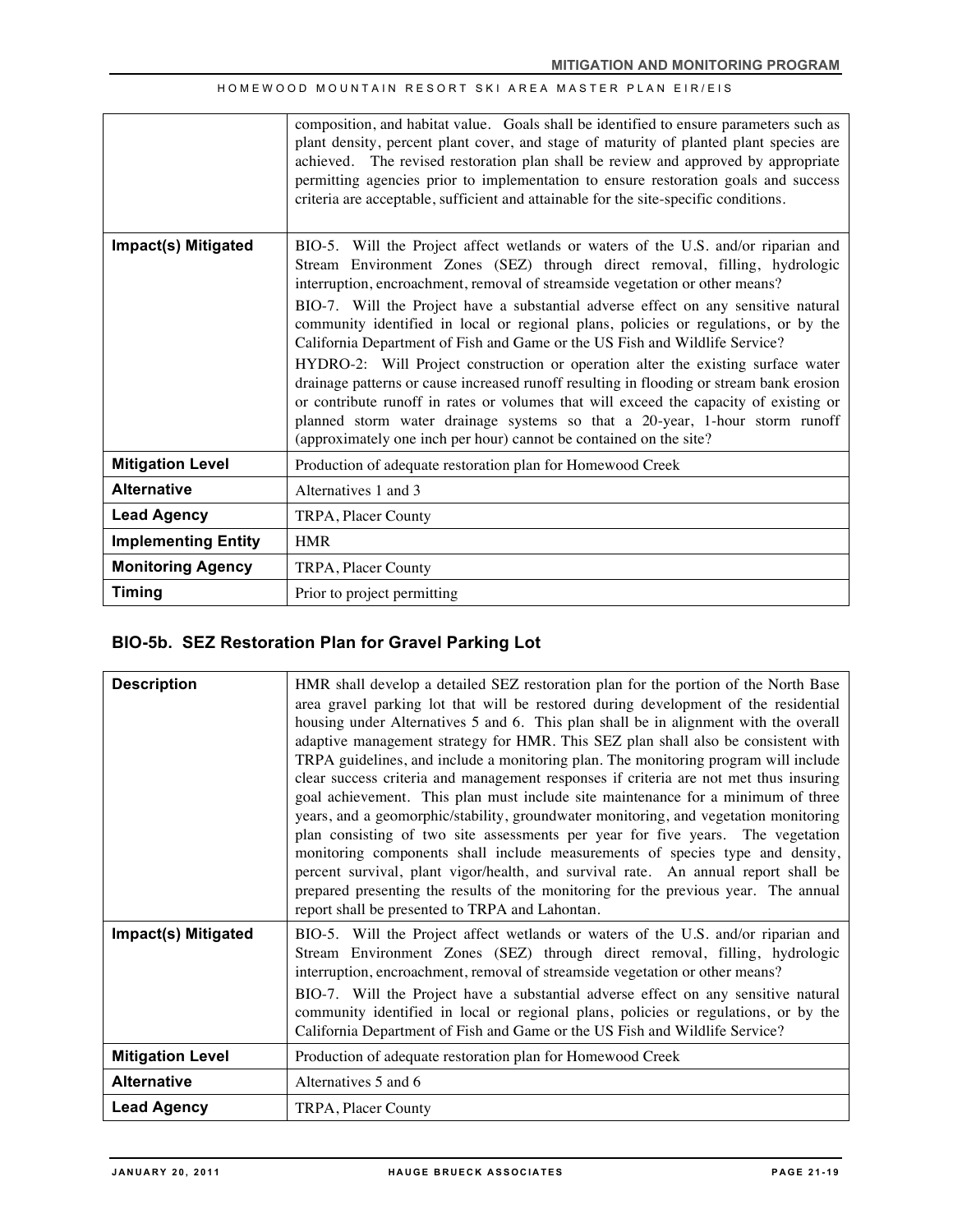| <b>Implementing Entity</b> | <b>HMR</b>                  |
|----------------------------|-----------------------------|
| <b>Monitoring Agency</b>   | TRPA, Placer County         |
| <b>Timing</b>              | Prior to project permitting |

### **BIO-6a. Noxious Weed Risk Assessment and Eradication**

| <b>Description</b>         | HMR shall develop and implement a Noxious Weed Eradication and Control Program<br>to protect suitable sensitive plant habitat and to protect future populations of sensitive<br>plants from invasive terrestrial and aquatic noxious weeds. The plan shall identify a<br>noxious weed coordinator for HMR and include abatement measures to decrease and<br>eradicate known populations of noxious weeds and prevention measures as follows:<br>Known populations of terrestrial and aquatic noxious weeds shall be identified<br>$\bullet$<br>and a plan shall be implemented to control and eradicate weed populations and<br>restore native plant cover.<br>Equipment used in the Project must be sanitized and free of non-native invasive<br>$\bullet$<br>species before moving into the Project area to ensure that the equipment is free<br>of soil, seeds, vegetative material, or other debris that could contain or hold<br>seeds of non-native invasive species. Vehicles, especially large, off-road and/or<br>earthmoving vehicles shall be cleaned when they come into the Lake Tahoe<br>Basin or come from a Basin area known to contain non-native invasive species.<br>Equipment will be considered clean when visual inspection finds no soil, seeds,<br>plant material, or other such debris.<br>Gravel, fill, or other materials shall be "weed-free." Use onsite sand, gravel,<br>rock, or organic matter when possible. Otherwise, obtain "weed-free" materials<br>from gravel pits and fill sources that have been surveyed and approved by the<br>CDFA or Nevada Department of Agriculture or by the noxious weed<br>coordinator.<br>Use "weed-free" mulches, and seed sources. Salvage topsoil from Project area<br>for use in onsite revegetation, unless contaminated with non-native invasive<br>species. Do not use soil or materials from areas contaminated by cheat grass.<br>After construction, the noxious weed coordinator shall be notified. The Project<br>area shall be monitored for 3 years subsequent to Project implementation to<br>ensure additional non-native invasive species do not become established in the<br>areas affected by the Project, that native species are established on re-seeded or<br>restored habitats, and that known non-native invasive species do not spread. |
|----------------------------|--------------------------------------------------------------------------------------------------------------------------------------------------------------------------------------------------------------------------------------------------------------------------------------------------------------------------------------------------------------------------------------------------------------------------------------------------------------------------------------------------------------------------------------------------------------------------------------------------------------------------------------------------------------------------------------------------------------------------------------------------------------------------------------------------------------------------------------------------------------------------------------------------------------------------------------------------------------------------------------------------------------------------------------------------------------------------------------------------------------------------------------------------------------------------------------------------------------------------------------------------------------------------------------------------------------------------------------------------------------------------------------------------------------------------------------------------------------------------------------------------------------------------------------------------------------------------------------------------------------------------------------------------------------------------------------------------------------------------------------------------------------------------------------------------------------------------------------------------------------------------------------------------------------------------------------------------------------------------------------------------------------------------------------------------------------------------------------------------------------------------------------------------------------------------------------------------------------------------------------------------------------------------------------------------------------------------------------|
| Impact(s) Mitigated        | BIO-6. Will the Project, directly or indirectly (including through spread of noxious<br>weeds), cause a loss of individuals or occupied habitat of endangered, threatened, or<br>CNPS List 1b, 2, and 3, or TRPA listed plant species?                                                                                                                                                                                                                                                                                                                                                                                                                                                                                                                                                                                                                                                                                                                                                                                                                                                                                                                                                                                                                                                                                                                                                                                                                                                                                                                                                                                                                                                                                                                                                                                                                                                                                                                                                                                                                                                                                                                                                                                                                                                                                               |
| <b>Mitigation Level</b>    | Approval of noxious weed eradication and control program                                                                                                                                                                                                                                                                                                                                                                                                                                                                                                                                                                                                                                                                                                                                                                                                                                                                                                                                                                                                                                                                                                                                                                                                                                                                                                                                                                                                                                                                                                                                                                                                                                                                                                                                                                                                                                                                                                                                                                                                                                                                                                                                                                                                                                                                             |
| <b>Alternative</b>         | Alternatives 1, 3, 4, 5 and 6                                                                                                                                                                                                                                                                                                                                                                                                                                                                                                                                                                                                                                                                                                                                                                                                                                                                                                                                                                                                                                                                                                                                                                                                                                                                                                                                                                                                                                                                                                                                                                                                                                                                                                                                                                                                                                                                                                                                                                                                                                                                                                                                                                                                                                                                                                        |
| <b>Lead Agency</b>         | TRPA, Placer County                                                                                                                                                                                                                                                                                                                                                                                                                                                                                                                                                                                                                                                                                                                                                                                                                                                                                                                                                                                                                                                                                                                                                                                                                                                                                                                                                                                                                                                                                                                                                                                                                                                                                                                                                                                                                                                                                                                                                                                                                                                                                                                                                                                                                                                                                                                  |
| <b>Implementing Entity</b> | <b>HMR</b>                                                                                                                                                                                                                                                                                                                                                                                                                                                                                                                                                                                                                                                                                                                                                                                                                                                                                                                                                                                                                                                                                                                                                                                                                                                                                                                                                                                                                                                                                                                                                                                                                                                                                                                                                                                                                                                                                                                                                                                                                                                                                                                                                                                                                                                                                                                           |
| <b>Monitoring Agency</b>   | TRPA, Placer County                                                                                                                                                                                                                                                                                                                                                                                                                                                                                                                                                                                                                                                                                                                                                                                                                                                                                                                                                                                                                                                                                                                                                                                                                                                                                                                                                                                                                                                                                                                                                                                                                                                                                                                                                                                                                                                                                                                                                                                                                                                                                                                                                                                                                                                                                                                  |
| <b>Timing</b>              | Project permitting through operations                                                                                                                                                                                                                                                                                                                                                                                                                                                                                                                                                                                                                                                                                                                                                                                                                                                                                                                                                                                                                                                                                                                                                                                                                                                                                                                                                                                                                                                                                                                                                                                                                                                                                                                                                                                                                                                                                                                                                                                                                                                                                                                                                                                                                                                                                                |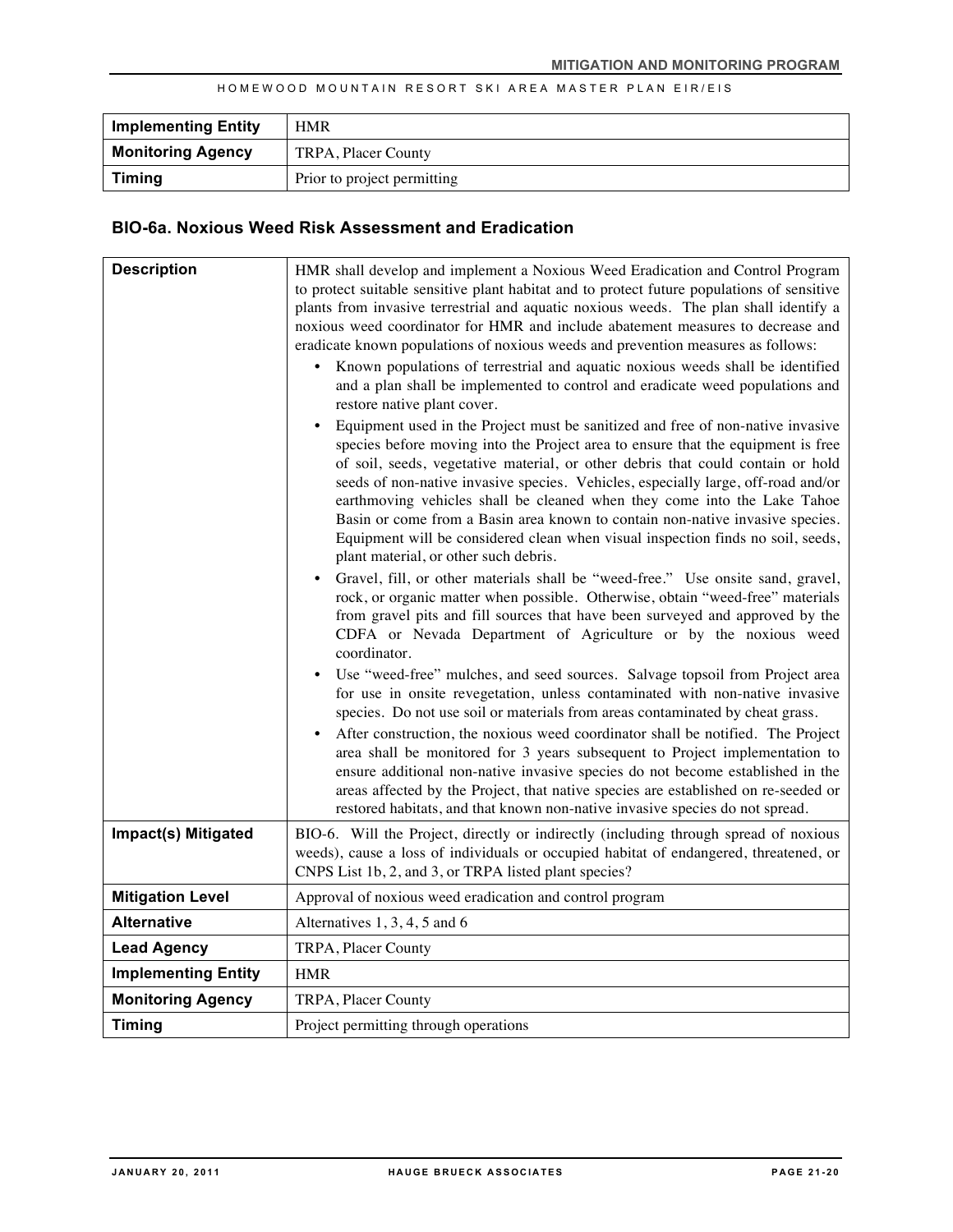## **BIO-6b. Pre-Construction Rare Plant Surveys**

| <b>Description</b>         | HMR shall hire an approved botanist/biologist to perform rare plant surveys in Project<br>areas proposed for development prior to construction. The survey shall identify<br>species observed and include locations of rare plant species identified. TRPA and<br>Placer County staff shall be notified of the location of rare plant species present within<br>the Project area. If rare plants are identified, measures shall be taken to avoid<br>disturbance and impacts to the plants. Protection measures shall be developed in<br>conjunction with TRPA, CDFG and Placer County staff as necessary and shall be<br>specific to the species present and the potential disturbance that may result from<br>construction activities (habitat modification, direct removal, blasting activities, noxious<br>weed introduction, etc.). If avoidance of rare plant species is not possible,<br>compensation measures shall be developed prior to disturbance/constructions<br>activities. These compensation measures shall be tailored to the specific species to be<br>disturbed and to the location in which the disturbance is to occur. If agency staff<br>determines that compensation measures are not feasible, then the Project shall be<br>modified to avoid the disturbance. |
|----------------------------|------------------------------------------------------------------------------------------------------------------------------------------------------------------------------------------------------------------------------------------------------------------------------------------------------------------------------------------------------------------------------------------------------------------------------------------------------------------------------------------------------------------------------------------------------------------------------------------------------------------------------------------------------------------------------------------------------------------------------------------------------------------------------------------------------------------------------------------------------------------------------------------------------------------------------------------------------------------------------------------------------------------------------------------------------------------------------------------------------------------------------------------------------------------------------------------------------------------------------------------------------------------------------------------|
| Impact(s) Mitigated        | BIO-6. Will the Project, directly or indirectly (including through spread of noxious<br>weeds) cause a loss of individuals or occupied habitat of endangered, threatened, or<br>CNPS List 1b, 2, and 3, or TRPA listed plant species?                                                                                                                                                                                                                                                                                                                                                                                                                                                                                                                                                                                                                                                                                                                                                                                                                                                                                                                                                                                                                                                    |
| <b>Mitigation Level</b>    | Completion of rare plant surveys                                                                                                                                                                                                                                                                                                                                                                                                                                                                                                                                                                                                                                                                                                                                                                                                                                                                                                                                                                                                                                                                                                                                                                                                                                                         |
| <b>Alternative</b>         | Alternatives $1, 3, 4, 5$ and 6                                                                                                                                                                                                                                                                                                                                                                                                                                                                                                                                                                                                                                                                                                                                                                                                                                                                                                                                                                                                                                                                                                                                                                                                                                                          |
| <b>Lead Agency</b>         | TRPA, Placer County                                                                                                                                                                                                                                                                                                                                                                                                                                                                                                                                                                                                                                                                                                                                                                                                                                                                                                                                                                                                                                                                                                                                                                                                                                                                      |
| <b>Implementing Entity</b> | <b>HMR</b>                                                                                                                                                                                                                                                                                                                                                                                                                                                                                                                                                                                                                                                                                                                                                                                                                                                                                                                                                                                                                                                                                                                                                                                                                                                                               |
| <b>Monitoring Agency</b>   | TRPA, Placer County                                                                                                                                                                                                                                                                                                                                                                                                                                                                                                                                                                                                                                                                                                                                                                                                                                                                                                                                                                                                                                                                                                                                                                                                                                                                      |
| <b>Timing</b>              | Prior to construction                                                                                                                                                                                                                                                                                                                                                                                                                                                                                                                                                                                                                                                                                                                                                                                                                                                                                                                                                                                                                                                                                                                                                                                                                                                                    |

## **BIO-9. Final Landscape/Revegetation Plan and Fertilizer Management Plan**

| <b>Description</b> | HMR shall prepare and implement a final landscape/revegetation plan and fertilizer<br>management plan for the Project area in accordance with Sections 3.5.19 and 3.5.20 of<br>this document. This plan shall comply with TRPA Code of Ordinances Section 31.7<br>Landscaping Standards and Section 81.7 Fertilizer Management. The landscape plan<br>shall include replacement of trees in accordance with Placer County regulations. The<br>plan shall be reviewed and approved by TRPA and Placer County Planning<br>Department prior to issuance of the final Project approval. Under Alternative 4, the<br>landscape and fertilizer management would fall upon owners of the residential and<br>commercial parcels sold by HMR. |
|--------------------|--------------------------------------------------------------------------------------------------------------------------------------------------------------------------------------------------------------------------------------------------------------------------------------------------------------------------------------------------------------------------------------------------------------------------------------------------------------------------------------------------------------------------------------------------------------------------------------------------------------------------------------------------------------------------------------------------------------------------------------|
|                    | The revegetation/landscaping plan shall require the use of native or TRPA-approved<br>nonnative shrubs and trees in the project area, as these plants are most adapted to the<br>conditions of the Project area and require less irrigation for establishment and upkeep                                                                                                                                                                                                                                                                                                                                                                                                                                                             |
|                    | Bioretention areas for stormwater treatment are proposed for use throughout the<br>project area in-line with stormwater conveyance and retention systems. Runoff shall<br>be directed into bioretention areas, where it can pond and infiltrate into the soil. The<br>engineered soil mix and vegetation in the bioretention areas shall provide water quality<br>treatment and infiltration similar to undeveloped areas.                                                                                                                                                                                                                                                                                                           |
|                    | High traffic groomed turf areas are designed and located to allow for controlled<br>irrigation and fertilization throughout the Project area. Irrigation shall be installed and<br>managed to minimize the potential for runoff to the stormwater treatment systems.                                                                                                                                                                                                                                                                                                                                                                                                                                                                 |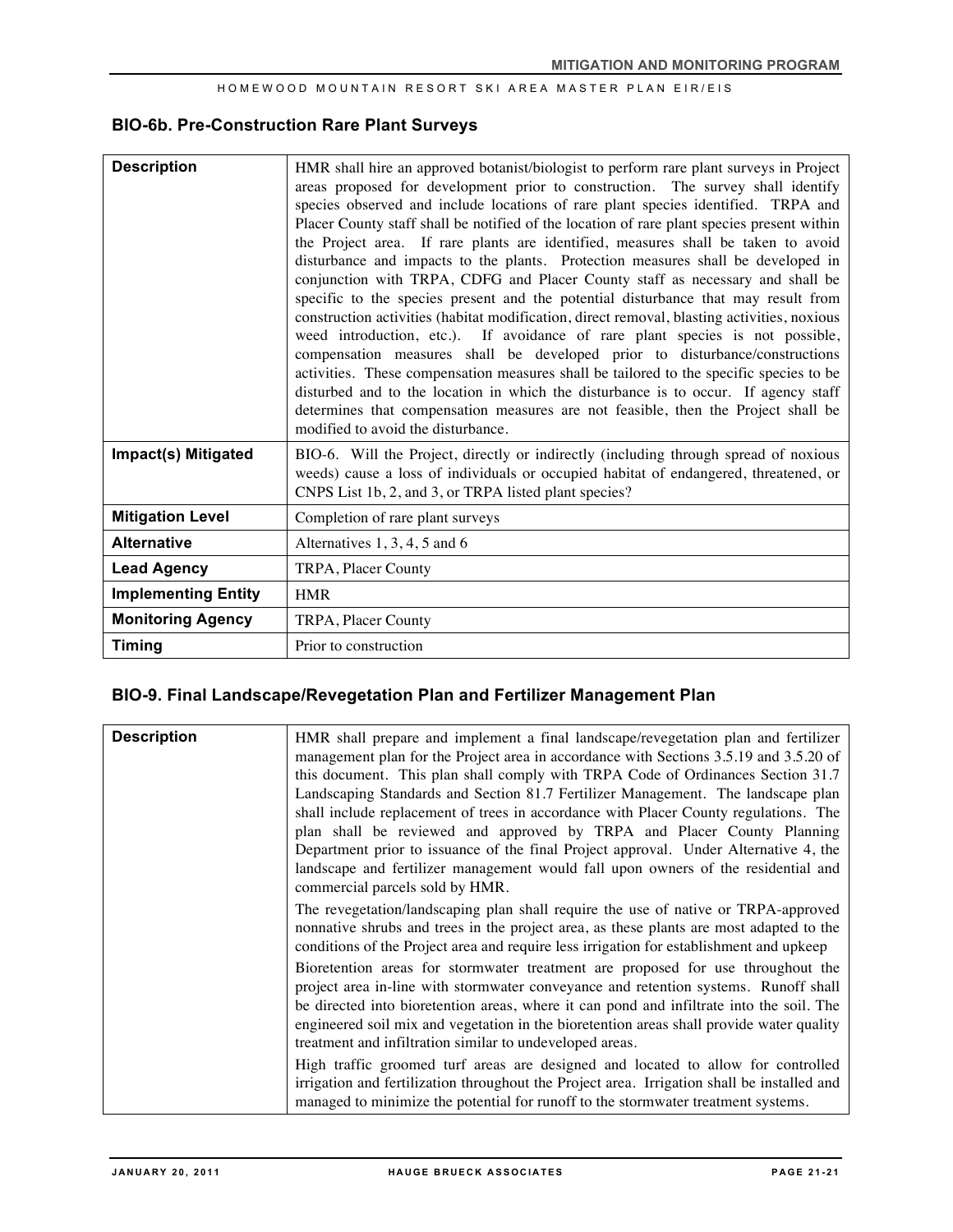|                            | Fertilizer shall be managed carefully and used in dry, slow release form when<br>applications are necessary. Special measures to avoid over spraying onto paved<br>surfaces, which could result in wash off of nutrient rich water to the stormwater<br>treatment systems, shall be taken. To ensure minimal escape of nutrients, fertilizer and<br>irrigation shall be monitored closely. The Plan shall include, but shall not be limited to<br>the following measures to minimize the potential for nutrients entering surface water or<br>escaping the root zone and being delivered to groundwater:                                                                                                                                                                                 |
|----------------------------|------------------------------------------------------------------------------------------------------------------------------------------------------------------------------------------------------------------------------------------------------------------------------------------------------------------------------------------------------------------------------------------------------------------------------------------------------------------------------------------------------------------------------------------------------------------------------------------------------------------------------------------------------------------------------------------------------------------------------------------------------------------------------------------|
|                            | Use of non-mowed or slow-growing turf grass species, locally native or adapted<br>species with annual fertilizer requirements that do not exceed 1.5 pounds per<br>1,000 square feet;                                                                                                                                                                                                                                                                                                                                                                                                                                                                                                                                                                                                    |
|                            | Implementation of a Fertilizer Management Plan that meets the requirements of<br>$\bullet$<br>Section 81.7 of TRPA Code or Ordinances;                                                                                                                                                                                                                                                                                                                                                                                                                                                                                                                                                                                                                                                   |
|                            | Determination of appropriate fertilizer rates by a soil/revegetation specialist and<br>$\bullet$<br>based on the results of soil nutrient testing;                                                                                                                                                                                                                                                                                                                                                                                                                                                                                                                                                                                                                                       |
|                            | Incorporation of fertilizer into soils prior to seed application to prevent burning<br>$\bullet$<br>and low germination rates;                                                                                                                                                                                                                                                                                                                                                                                                                                                                                                                                                                                                                                                           |
|                            | Use of Biosol or other organic, slow-release fertilizers that do not contain nitrate<br>$\bullet$<br>or ammonium with careful application to avoid application on hardscape;                                                                                                                                                                                                                                                                                                                                                                                                                                                                                                                                                                                                             |
|                            | Prohibit fertilizer use on bioretention areas for stormwater treatment after initial<br>$\bullet$<br>establishment; and                                                                                                                                                                                                                                                                                                                                                                                                                                                                                                                                                                                                                                                                  |
|                            | Installation of a highly controlled spray irrigation system to avoid over irrigation<br>and overspray onto hardscape.                                                                                                                                                                                                                                                                                                                                                                                                                                                                                                                                                                                                                                                                    |
|                            | The Revegetation Plan shall apply to areas disturbed during construction activities,<br>the steep slopes above the North and South Base areas and the bioretention areas<br>for stormwater treatment. The objective of the soil and revegetation treatments is<br>to control sediment at its source, to maximize hydrologic and biological function<br>in the soil and to develop and support a robust vegetation community. Specific<br>treatment outcomes shall include:                                                                                                                                                                                                                                                                                                               |
|                            | Maximize soil infiltration rates and minimize runoff;<br>$\bullet$                                                                                                                                                                                                                                                                                                                                                                                                                                                                                                                                                                                                                                                                                                                       |
|                            | Protect the soil surface with functional mulch cover;                                                                                                                                                                                                                                                                                                                                                                                                                                                                                                                                                                                                                                                                                                                                    |
|                            | Reestablish soil nutrient cycling; and<br>٠                                                                                                                                                                                                                                                                                                                                                                                                                                                                                                                                                                                                                                                                                                                                              |
|                            | Reestablish an appropriate, self-sustaining native plant community.<br>$\bullet$                                                                                                                                                                                                                                                                                                                                                                                                                                                                                                                                                                                                                                                                                                         |
|                            | Bioretention areas shall receive similar treatments as disturbed areas. Bioretention<br>areas are not expected to be wet during much of the growing season and are therefore<br>not under the influence of a mesic or wet hydrologic regime. Soil treatments shall be<br>the same as for the disturbed areas. Since runoff will be routed into bioretention areas<br>for stormwater treatment, bioretention areas shall be designed such that concentrated<br>flow will be routed through energy dissipaters using rocks or other landscape elements<br>to eliminate scouring flows. More specific seeding and planting strategies in<br>bioretention areas shall be developed in conjunction with the landscape architect<br>developing the final landscaping plan, as discussed below. |
|                            | Slow-release, organic fertilizer shall be used and irrigation shall be applied so that<br>water penetrates to at least eight inches below ground surface (bgs) within 24 hours of<br>irrigation. The irrigation system shall be designed to meet this specification without<br>displacing mulch or causing erosion. The final Plan shall include site-specific fertilizer<br>and irrigation rates and a monitoring plan and shall be submitted to TRPA for project<br>approval and permitting.                                                                                                                                                                                                                                                                                           |
| <b>Impact(s) Mitigated</b> | BIO-9. Will the Project introduce new vegetation that will require excessive fertilizer                                                                                                                                                                                                                                                                                                                                                                                                                                                                                                                                                                                                                                                                                                  |
|                            | or water, or will provide a barrier to the normal replenishment of existing species?                                                                                                                                                                                                                                                                                                                                                                                                                                                                                                                                                                                                                                                                                                     |
|                            | HYDRO-1: Will the construction or long-term operations of the Project violate                                                                                                                                                                                                                                                                                                                                                                                                                                                                                                                                                                                                                                                                                                            |
|                            | existing waste discharge permit provisions or result in discharges into surface waters                                                                                                                                                                                                                                                                                                                                                                                                                                                                                                                                                                                                                                                                                                   |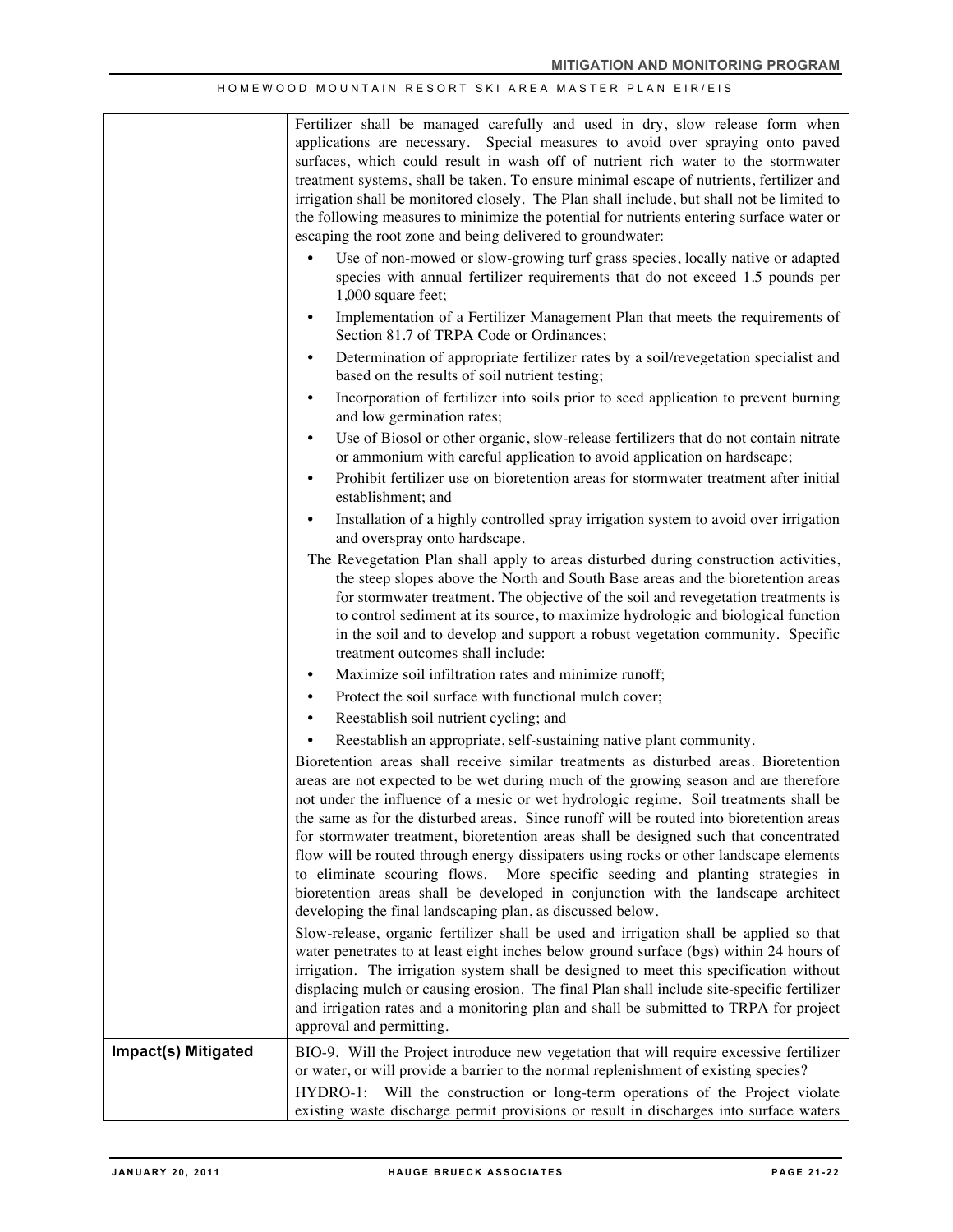|                            | (streams, SEZs or Lake Tahoe) so that beneficial uses and water quality standards are<br>not maintained? |
|----------------------------|----------------------------------------------------------------------------------------------------------|
| <b>Mitigation Level</b>    | Approval of final revegetation/landscaping plan and fertilizer plan                                      |
| <b>Alternative</b>         | Alternative $1, 3, 4, 5$ and 6                                                                           |
| <b>Lead Agency</b>         | <b>TRPA</b>                                                                                              |
| <b>Implementing Entity</b> | <b>HMR</b>                                                                                               |
| <b>Monitoring Agency</b>   | <b>TRPA</b>                                                                                              |
| <b>Timing</b>              | Prior to project permitting                                                                              |

## **BIO-10. Prepare Forest Plan and Tree Protection Plan For Homewood Mountain Resort**

| <b>Description</b>         | HMR shall prepare and implement a Forest Plan for the Project area that complies with<br>TRPA Code of Ordinances Chapter 71 and incorporates the Fire Suppression and<br>Management Plan compliance measure as described in Section 3.12.12 of this<br>document. The Forest Plan shall be produced by a Registered Professional Forester<br>and be submitted to TRPA for review and approval to confirm that the plan complies<br>with Chapter 71. The forest plan shall identify and detail trees for removal and other<br>forested areas which may require treatment (thinning) in order to increase the overall<br>health of the forest.                                                                                                                                                                                                                                                                                                                                                                                                                |
|----------------------------|------------------------------------------------------------------------------------------------------------------------------------------------------------------------------------------------------------------------------------------------------------------------------------------------------------------------------------------------------------------------------------------------------------------------------------------------------------------------------------------------------------------------------------------------------------------------------------------------------------------------------------------------------------------------------------------------------------------------------------------------------------------------------------------------------------------------------------------------------------------------------------------------------------------------------------------------------------------------------------------------------------------------------------------------------------|
|                            | In addition, a Tree Protection Plan shall be prepared for the Project. Included in the<br>Tree Protection Plan shall be tree protection measures to prevent damage to trees that<br>are proposed to remain. The Project applicant shall hire a Certified Arborist to develop<br>specific measures to ensure adequate protection to trees slated for retention in the<br>vicinity of proposed development. The tree protection measures shall include the<br>establishment of tree protection zones, and protection measures to prevent damage to<br>the trees (bole, roots and branches). Additionally the Tree Protection Plan shall<br>identify areas where tree roots are to be protected and proper methods for pruning,<br>irrigation and limb removal during construction activities. The Tree Protection Plan<br>shall include monitoring of the trees slated for retention for a period of three years.<br>Mortality of any of the retained trees shall require the replacement of trees lost<br>utilizing the same species and relative location. |
|                            | The Tree Protection Plan shall be submitted to Placer County and the TRPA for review<br>and approval prior to removal of any trees associated with the Project.                                                                                                                                                                                                                                                                                                                                                                                                                                                                                                                                                                                                                                                                                                                                                                                                                                                                                            |
| Impact(s) Mitigated        | BIO-10. Will the Project result in the removal of any native live, dead or dying trees<br>30 inches or greater in diameter at breast height (dbh) in TRPA's Conservation or<br>Recreational land use classifications, remove native vegetation in excess of the area<br>utilized for the actual development permitted by the land capability, or cause a change<br>in the natural functioning of an old growth ecosystem?<br>SCENIC-1. Will the Project be inconsistent with a County General Plan or TRPA<br>thresholds, regulations, standards, or guidelines applicable to the Project area?                                                                                                                                                                                                                                                                                                                                                                                                                                                            |
| <b>Mitigation Level</b>    | Approval of Forest Plan/Fuels Reduction Plan                                                                                                                                                                                                                                                                                                                                                                                                                                                                                                                                                                                                                                                                                                                                                                                                                                                                                                                                                                                                               |
| <b>Alternative</b>         | Alternatives 1, 3, 4, 5 and 6                                                                                                                                                                                                                                                                                                                                                                                                                                                                                                                                                                                                                                                                                                                                                                                                                                                                                                                                                                                                                              |
| <b>Lead Agency</b>         | TRPA, Placer County                                                                                                                                                                                                                                                                                                                                                                                                                                                                                                                                                                                                                                                                                                                                                                                                                                                                                                                                                                                                                                        |
| <b>Implementing Entity</b> | <b>HMR</b>                                                                                                                                                                                                                                                                                                                                                                                                                                                                                                                                                                                                                                                                                                                                                                                                                                                                                                                                                                                                                                                 |
| <b>Monitoring Agency</b>   | TRPA, Placer County                                                                                                                                                                                                                                                                                                                                                                                                                                                                                                                                                                                                                                                                                                                                                                                                                                                                                                                                                                                                                                        |
| <b>Timing</b>              | Prior to project permitting                                                                                                                                                                                                                                                                                                                                                                                                                                                                                                                                                                                                                                                                                                                                                                                                                                                                                                                                                                                                                                |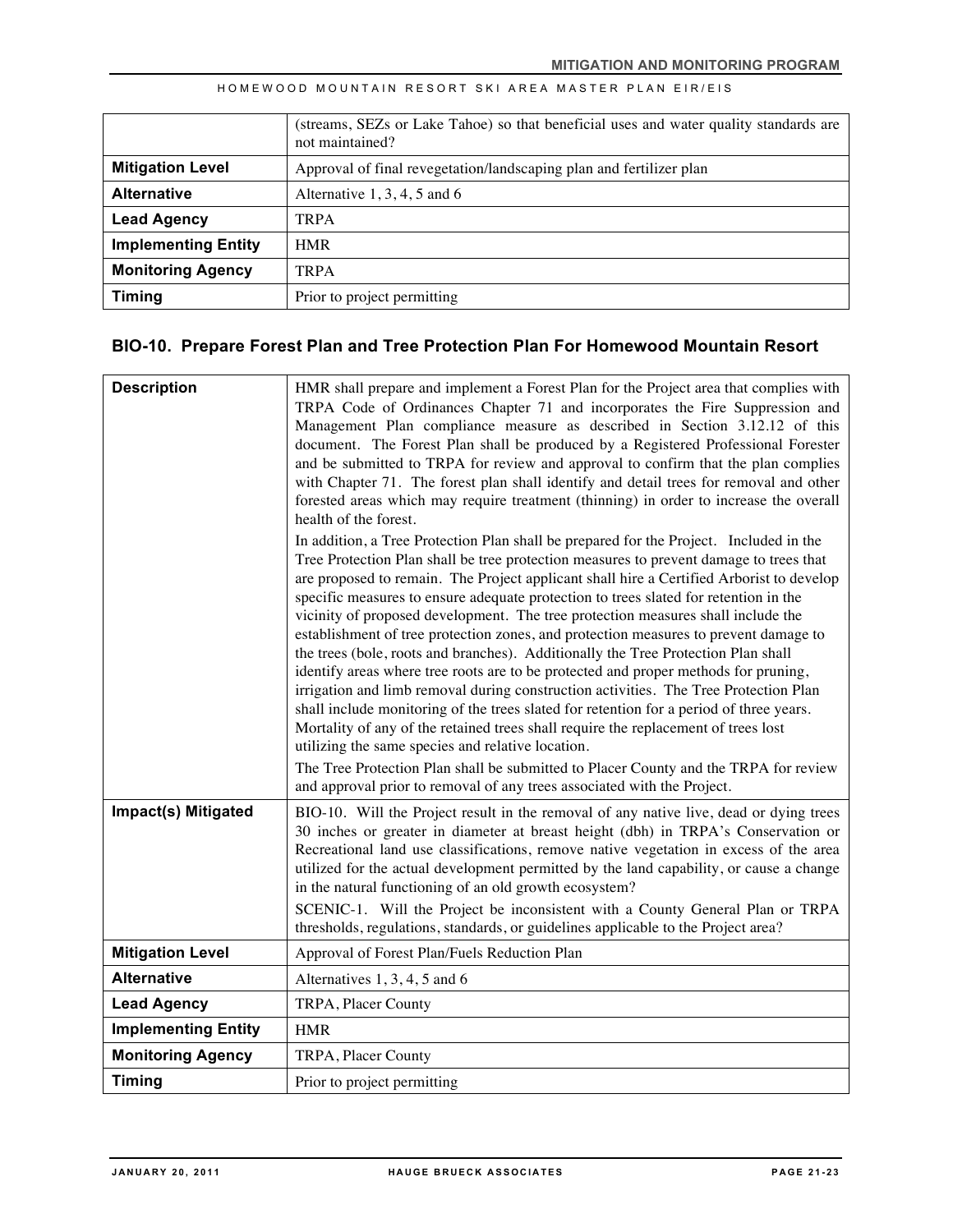## **CUL-3. Identify and Protect Undiscovered Archaeological Resources.**

| <b>Description</b>         | To assure that potential undiscovered resources are identified during site grading, a<br>qualified archaeologist shall be on-site during initial ground disturbing construction<br>excavation and grading operations.<br>If previously undiscovered human remains, archaeological resources, exotic rock (non-<br>native) or unusual amounts of shell or bone are discovered during construction or any<br>subsequent activity, ground disturbing activity will cease in the vicinity of the<br>discovery until the TRPA and Placer County Cultural Resources or Planning staff (or<br>their qualified SOPA-certified consultants) assesses it for eligibility to the NRHP,<br>compliance with TRPA Code Section 29, and/or (in the event of a prehistoric or<br>ethnographic find) for Native American Heritage Commission (e.g., Washoe) values.<br>This assessment will occur in consultation with the California SHPO, TRPA, Placer<br>County and the Washoe Tribe, as appropriate. Cessation of applicable construction<br>activity will continue until proper treatment can be determined and implemented by the<br>responsible agencies.<br>If the discovery consists of human remains, the Placer County Coroner and Native<br>American Heritage Commission must also be contacted. Work in the area may only<br>proceed after authorization is granted by the Placer County Planning Department. A<br>note to this effect shall be provided on the Improvement Plans for the project.<br>Following a review of a new find and consultation with appropriate experts, if<br>necessary, the authority to proceed may be accompanied by the addition of<br>development requirements which provide protection of the site and/or additional<br>mitigation measures necessary to address the unique or sensitive nature of the site. |
|----------------------------|------------------------------------------------------------------------------------------------------------------------------------------------------------------------------------------------------------------------------------------------------------------------------------------------------------------------------------------------------------------------------------------------------------------------------------------------------------------------------------------------------------------------------------------------------------------------------------------------------------------------------------------------------------------------------------------------------------------------------------------------------------------------------------------------------------------------------------------------------------------------------------------------------------------------------------------------------------------------------------------------------------------------------------------------------------------------------------------------------------------------------------------------------------------------------------------------------------------------------------------------------------------------------------------------------------------------------------------------------------------------------------------------------------------------------------------------------------------------------------------------------------------------------------------------------------------------------------------------------------------------------------------------------------------------------------------------------------------------------------------------------------------------------------------------------------------------------------------|
| Impact(s) Mitigated        | CUL-3: Will the Project disturb significant unknown archaeological resources?<br>CUL-5: Will the Project disturb any human remains, including those interred outside<br>formal cemeteries?                                                                                                                                                                                                                                                                                                                                                                                                                                                                                                                                                                                                                                                                                                                                                                                                                                                                                                                                                                                                                                                                                                                                                                                                                                                                                                                                                                                                                                                                                                                                                                                                                                               |
| <b>Mitigation Level</b>    | Protection of archaeological resources                                                                                                                                                                                                                                                                                                                                                                                                                                                                                                                                                                                                                                                                                                                                                                                                                                                                                                                                                                                                                                                                                                                                                                                                                                                                                                                                                                                                                                                                                                                                                                                                                                                                                                                                                                                                   |
| <b>Alternative</b>         | Alternatives $1, 2, 3, 4, 5$ and 6                                                                                                                                                                                                                                                                                                                                                                                                                                                                                                                                                                                                                                                                                                                                                                                                                                                                                                                                                                                                                                                                                                                                                                                                                                                                                                                                                                                                                                                                                                                                                                                                                                                                                                                                                                                                       |
| <b>Lead Agency</b>         | TRPA, Washoe Tribe, California SHPO                                                                                                                                                                                                                                                                                                                                                                                                                                                                                                                                                                                                                                                                                                                                                                                                                                                                                                                                                                                                                                                                                                                                                                                                                                                                                                                                                                                                                                                                                                                                                                                                                                                                                                                                                                                                      |
| <b>Implementing Entity</b> | <b>HMR</b>                                                                                                                                                                                                                                                                                                                                                                                                                                                                                                                                                                                                                                                                                                                                                                                                                                                                                                                                                                                                                                                                                                                                                                                                                                                                                                                                                                                                                                                                                                                                                                                                                                                                                                                                                                                                                               |
| <b>Monitoring Agency</b>   | TRPA, Placer County                                                                                                                                                                                                                                                                                                                                                                                                                                                                                                                                                                                                                                                                                                                                                                                                                                                                                                                                                                                                                                                                                                                                                                                                                                                                                                                                                                                                                                                                                                                                                                                                                                                                                                                                                                                                                      |
| <b>Timing</b>              | Prior to construction activities                                                                                                                                                                                                                                                                                                                                                                                                                                                                                                                                                                                                                                                                                                                                                                                                                                                                                                                                                                                                                                                                                                                                                                                                                                                                                                                                                                                                                                                                                                                                                                                                                                                                                                                                                                                                         |

## **CUL-4. Identify and Protect Undiscovered Paleontological Resources.**

| <b>Description</b> | Prior to submittal of Improvement Plans, the applicant shall provide written evidence<br>to the Planning Department that a qualified paleontologist has been retained by the<br>applicant to observe grading activities and salvage fossils as necessary. The<br>paleontologist shall establish procedures for paleontological resource surveillance and<br>shall establish, in cooperation with the project developer, procedures for temporarily<br>halting or redirecting work to permit sampling, identification, and evaluation of<br>fossils. If major paleontological resources are discovered, which require temporary<br>halting or redirecting of grading, the paleontologist shall report such findings to the<br>project developer, and to the Placer County Department of Museums and Planning |
|--------------------|-------------------------------------------------------------------------------------------------------------------------------------------------------------------------------------------------------------------------------------------------------------------------------------------------------------------------------------------------------------------------------------------------------------------------------------------------------------------------------------------------------------------------------------------------------------------------------------------------------------------------------------------------------------------------------------------------------------------------------------------------------------------------------------------------------------|
|                    | Department.<br>The paleontologist shall determine appropriate actions, in cooperation with the project<br>developer, which ensure proper exploration and/or salvage. Excavated finds shall be<br>offered to a State-designated repository such as Museum of Paleontology, U.C.                                                                                                                                                                                                                                                                                                                                                                                                                                                                                                                              |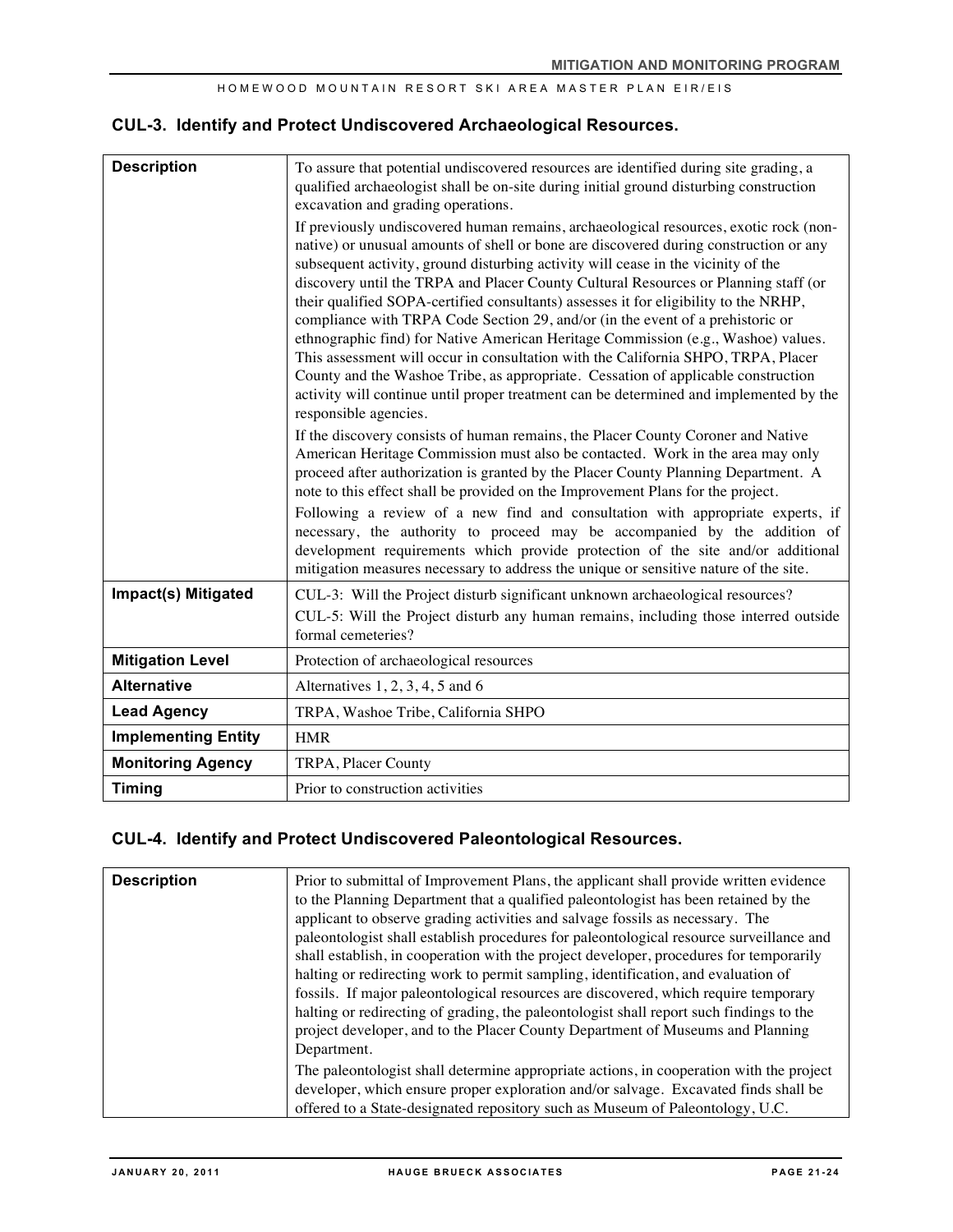|                            | Berkeley, the California Academy of Sciences, or any other State-designated<br>repository. Otherwise, the finds shall be offered to the Placer County Department of<br>Museums for purposes of public education and interpretive displays.<br>These actions, as well as final mitigation and disposition of the resources shall be<br>subject to approval by the Department of Museums. The paleontologist shall submit a<br>follow-up report to the Department of Museums and Planning Department which shall<br>include the period of inspection, an analysis of the fossils found, and present repository<br>of fossils. |
|----------------------------|-----------------------------------------------------------------------------------------------------------------------------------------------------------------------------------------------------------------------------------------------------------------------------------------------------------------------------------------------------------------------------------------------------------------------------------------------------------------------------------------------------------------------------------------------------------------------------------------------------------------------------|
| Impact(s) Mitigated        | CUL-4: Will the Project directly or indirectly destroy a unique paleontological<br>resource or site or unique geologic feature?                                                                                                                                                                                                                                                                                                                                                                                                                                                                                             |
| <b>Mitigation Level</b>    | Protection of paleontological resources                                                                                                                                                                                                                                                                                                                                                                                                                                                                                                                                                                                     |
| <b>Alternative</b>         | Alternatives $1, 2, 3, 4, 5$ and 6                                                                                                                                                                                                                                                                                                                                                                                                                                                                                                                                                                                          |
| <b>Lead Agency</b>         | <b>Placer County</b>                                                                                                                                                                                                                                                                                                                                                                                                                                                                                                                                                                                                        |
| <b>Implementing Entity</b> | <b>HMR</b>                                                                                                                                                                                                                                                                                                                                                                                                                                                                                                                                                                                                                  |
| <b>Monitoring Agency</b>   | <b>Placer County</b>                                                                                                                                                                                                                                                                                                                                                                                                                                                                                                                                                                                                        |
| Timing                     | Prior to construction activities                                                                                                                                                                                                                                                                                                                                                                                                                                                                                                                                                                                            |

## **SCENIC-1a. Alternative 5 North Base Area Building Height Reductions**

| <b>Description</b>         | To comply with the proposed Chapter 22 Code amendment, Alternative 5 Buildings D<br>and E shall be redesigned to be no more than 42 feet in height due to their setback<br>distances of 40 feet from SR 89. In addition, the buildings shall be redesigned to<br>include an additional view corridor through the project area from SR 89. There are<br>several feasible approaches that may reduce the height and visibility of these buildings,<br>including removing one or more floors, decreasing roof pitch, or greater excavation of<br>the foundation. New designs shall be submitted to TRPA for review and approval<br>prior to the issuance of building permits for Alternative 5. |
|----------------------------|----------------------------------------------------------------------------------------------------------------------------------------------------------------------------------------------------------------------------------------------------------------------------------------------------------------------------------------------------------------------------------------------------------------------------------------------------------------------------------------------------------------------------------------------------------------------------------------------------------------------------------------------------------------------------------------------|
| Impact(s) Mitigated        | SCENIC-1. Will the Project be inconsistent with a County General Plan or TRPA<br>thresholds, regulations, standards, or guidelines applicable to the Project area?<br>SCENIC-2. Will the Project be visible from or cause an adverse effect on foreground<br>or middle ground views from a high volume travel way, recreation use area, or other<br>public use area, including Lake Tahoe, TRPA designated bike trail, or State or federal<br>highway?<br>SCENIC-C1:<br>Will the Project have significant cumulative impacts to scenic<br>resources?                                                                                                                                         |
| <b>Mitigation Level</b>    | Compliance with TRPA Code Chapter 22 (as amended)                                                                                                                                                                                                                                                                                                                                                                                                                                                                                                                                                                                                                                            |
| <b>Alternative</b>         | Alternative 5                                                                                                                                                                                                                                                                                                                                                                                                                                                                                                                                                                                                                                                                                |
| <b>Lead Agency</b>         | <b>TRPA</b>                                                                                                                                                                                                                                                                                                                                                                                                                                                                                                                                                                                                                                                                                  |
| <b>Implementing Entity</b> | <b>HMR</b>                                                                                                                                                                                                                                                                                                                                                                                                                                                                                                                                                                                                                                                                                   |
| <b>Monitoring Agency</b>   | <b>TRPA</b>                                                                                                                                                                                                                                                                                                                                                                                                                                                                                                                                                                                                                                                                                  |
| <b>Timing</b>              | Prior to project permitting                                                                                                                                                                                                                                                                                                                                                                                                                                                                                                                                                                                                                                                                  |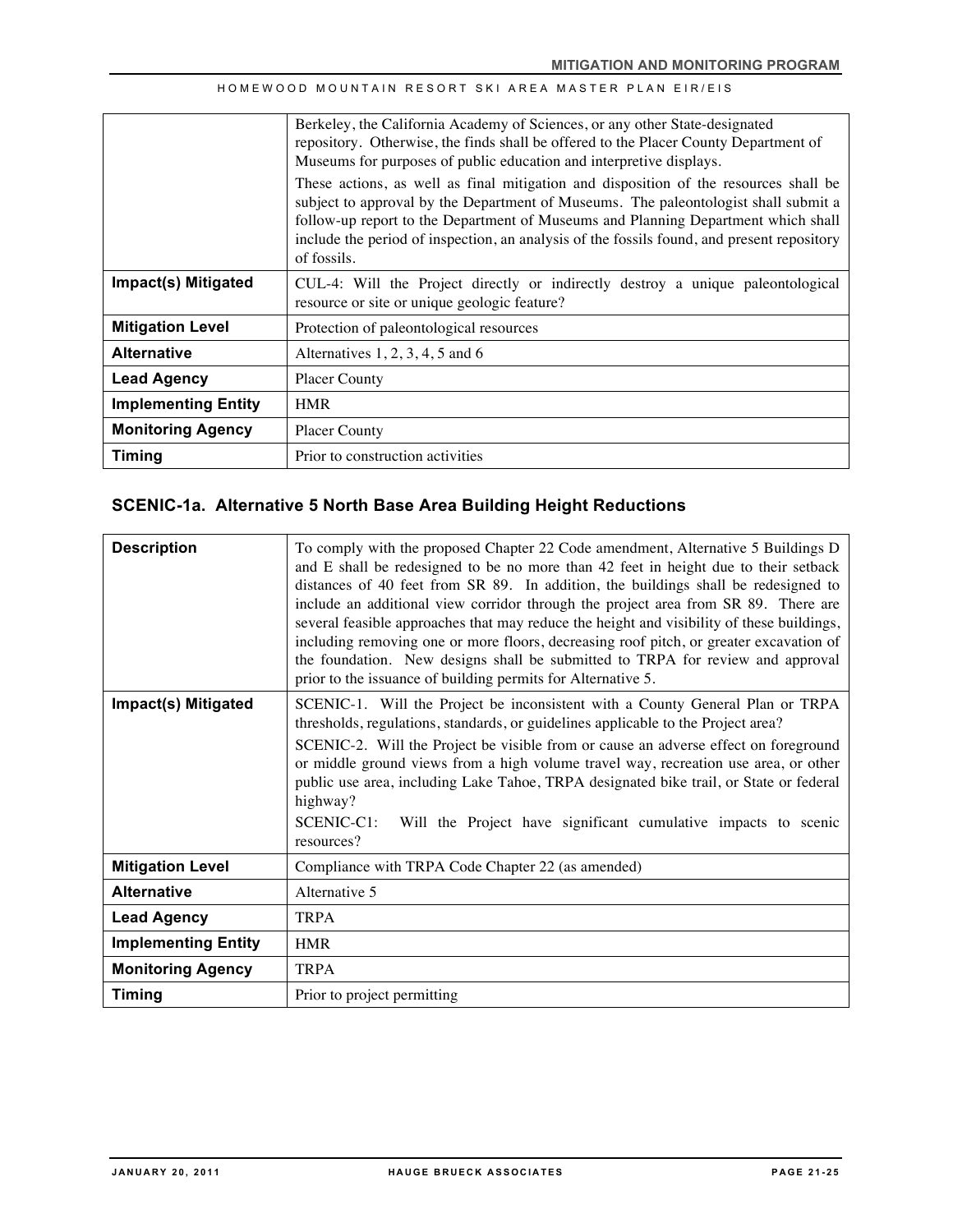### **SCENIC-1b. Alternative 6 North Base Area Building Redesign**

| <b>Description</b>         | To comply with the proposed Chapter 22 Code amendment, Alternative 6 Building D<br>shall be redesigned to include an additional view corridor through the project area from<br>SR 89. New designs shall be submitted to TRPA for review and approval prior to the<br>issuance of building permits for Alternative 6. |
|----------------------------|----------------------------------------------------------------------------------------------------------------------------------------------------------------------------------------------------------------------------------------------------------------------------------------------------------------------|
| Impact(s) Mitigated        | SCENIC-1. Will the Project be inconsistent with a County General Plan or TRPA<br>thresholds, regulations, standards, or guidelines applicable to the Project area?<br>SCENIC-C1: Will the Project have significant cumulative impacts to scenic<br>resources?                                                        |
| <b>Mitigation Level</b>    | Compliance with Chapter 22 Code amendment                                                                                                                                                                                                                                                                            |
| <b>Alternative</b>         | Alternative 6                                                                                                                                                                                                                                                                                                        |
| <b>Lead Agency</b>         | <b>TRPA</b>                                                                                                                                                                                                                                                                                                          |
| <b>Implementing Entity</b> | <b>HMR</b>                                                                                                                                                                                                                                                                                                           |
| <b>Monitoring Agency</b>   | <b>TRPA</b>                                                                                                                                                                                                                                                                                                          |
| <b>Timing</b>              | Prior project permitting                                                                                                                                                                                                                                                                                             |

## **SCENIC-2a. Slope Vegetation Management**

| <b>Description</b>         | To reduce the prominence of man-made features as viewed from Lake Tahoe<br>viewpoints, HMR shall implement management actions to improve the visual quality<br>of the existing Face ski run (located just above the North Base area) as viewed from<br>Lake Tahoe. These measures shall include vegetation management with the goal of<br>matching vegetation patterns of the northern (dark green) portion of the ski run (as<br>seen in Figures 10-5 through 10-7). The Face ski run has well-established vegetation<br>but is more visually prominent as viewed from Lake Tahoe when the vegetation is cut<br>back on portions of the ski run and the vegetation color changes from dark green to<br>light brown in color. During future permitting for vegetation management, HMR shall<br>work with agency staff to develop procedures to ensure that the entirety of the Face ski<br>run appears more uniform in color/texture when viewed from Lake Tahoe viewpoints. |
|----------------------------|------------------------------------------------------------------------------------------------------------------------------------------------------------------------------------------------------------------------------------------------------------------------------------------------------------------------------------------------------------------------------------------------------------------------------------------------------------------------------------------------------------------------------------------------------------------------------------------------------------------------------------------------------------------------------------------------------------------------------------------------------------------------------------------------------------------------------------------------------------------------------------------------------------------------------------------------------------------------------|
| Impact(s) Mitigated        | SCENIC-2. Will the Project be visible from or cause an adverse effect on foreground<br>or middle ground views from a high volume travel way, recreation use area, or other<br>public use area, including Lake Tahoe, TRPA designated bike trail, or State or federal<br>highway?<br>SCENIC-C1: Will the Project have significant cumulative impacts to scenic<br>resources?                                                                                                                                                                                                                                                                                                                                                                                                                                                                                                                                                                                                  |
| <b>Mitigation Level</b>    | Reduction in prominence of man-made features as viewed from Lake Tahoe<br>viewpoints                                                                                                                                                                                                                                                                                                                                                                                                                                                                                                                                                                                                                                                                                                                                                                                                                                                                                         |
| <b>Alternative</b>         | Alternatives 1,3 5 and 6                                                                                                                                                                                                                                                                                                                                                                                                                                                                                                                                                                                                                                                                                                                                                                                                                                                                                                                                                     |
| <b>Lead Agency</b>         | <b>TRPA</b>                                                                                                                                                                                                                                                                                                                                                                                                                                                                                                                                                                                                                                                                                                                                                                                                                                                                                                                                                                  |
| <b>Implementing Entity</b> | <b>HMR</b>                                                                                                                                                                                                                                                                                                                                                                                                                                                                                                                                                                                                                                                                                                                                                                                                                                                                                                                                                                   |
| <b>Monitoring Agency</b>   | <b>TRPA</b>                                                                                                                                                                                                                                                                                                                                                                                                                                                                                                                                                                                                                                                                                                                                                                                                                                                                                                                                                                  |
| <b>Timing</b>              | Ongoing                                                                                                                                                                                                                                                                                                                                                                                                                                                                                                                                                                                                                                                                                                                                                                                                                                                                                                                                                                      |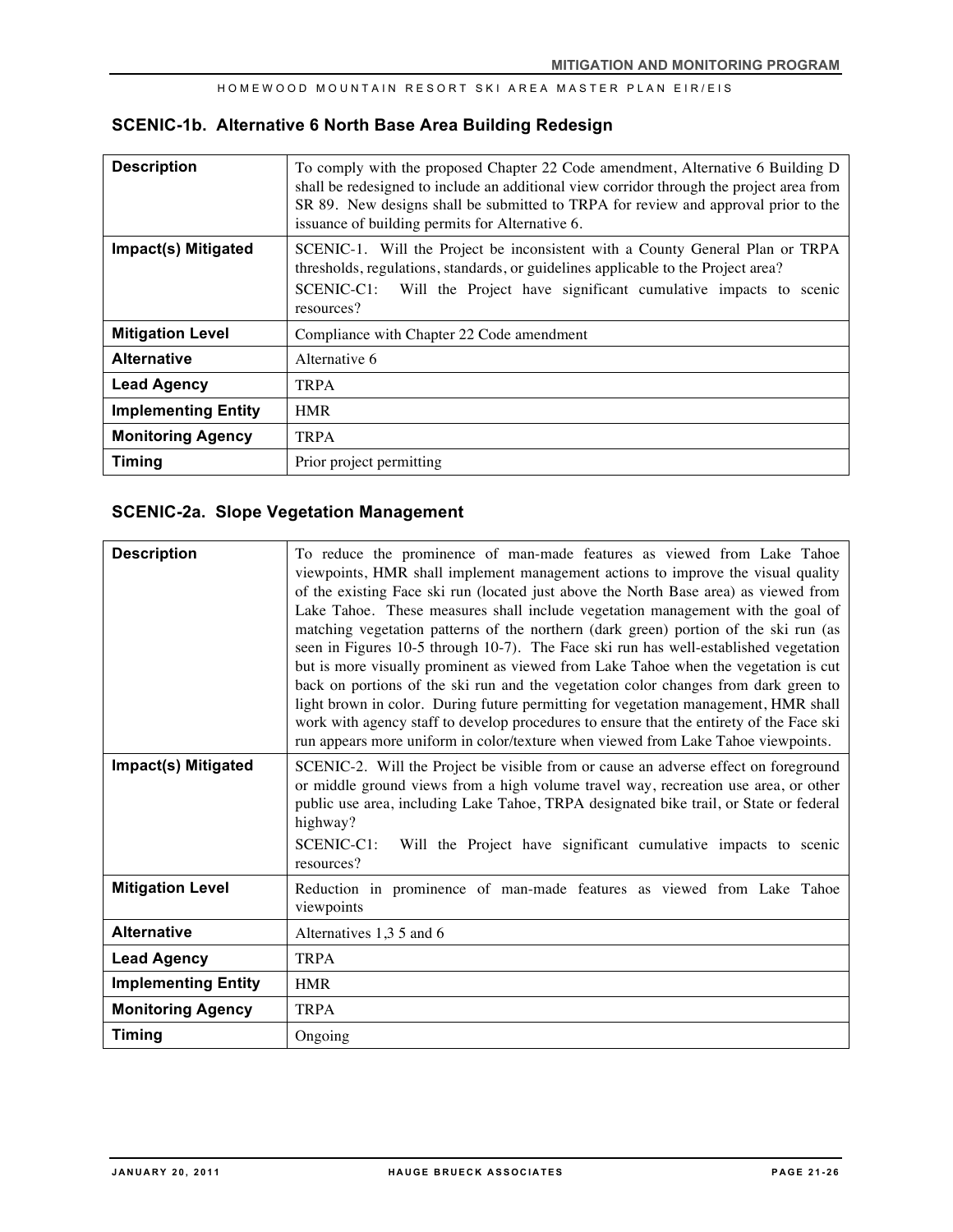## **SCENIC-2b. Mid-Mountain Lodge Redesign**

| <b>Description</b>         | The Mid-Mountain Lodge design shall be finalized with a goal of reducing the<br>reflectivity of glass panes and roofing materials, and placement of landscaping to<br>reduce its visibility from Lake Tahoe. Building materials shall be pre-approved by<br>TRPA and Placer County planning staff consistent with existing design review<br>guidelines. Natural materials and dark colors that conform to Chapter 30 - Design<br>Standards (TRPA 1987) will be used on resort structures. Placement of new trees<br>directly downslope of the structure, as feasible among existing ski trails, will reduce its<br>visual dominance from identified lake views. |
|----------------------------|-----------------------------------------------------------------------------------------------------------------------------------------------------------------------------------------------------------------------------------------------------------------------------------------------------------------------------------------------------------------------------------------------------------------------------------------------------------------------------------------------------------------------------------------------------------------------------------------------------------------------------------------------------------------|
| Impact(s) Mitigated        | SCENIC-2. Will the Project be visible from or cause an adverse effect on foreground<br>or middle ground views from a high volume travel way, recreation use area, or other<br>public use area, including Lake Tahoe, TRPA designated bike trail, or State or federal<br>highway?<br>SCENIC-C1:<br>Will the Project have significant cumulative impacts to scenic<br>resources?                                                                                                                                                                                                                                                                                  |
| <b>Mitigation Level</b>    | Reduction in the reflectivity of glass panes and roofing materials, and placement of<br>landscaping to reduce its visibility from Lake Tahoe                                                                                                                                                                                                                                                                                                                                                                                                                                                                                                                    |
| <b>Alternative</b>         | Alternatives $1, 3, 5$ and 6                                                                                                                                                                                                                                                                                                                                                                                                                                                                                                                                                                                                                                    |
| <b>Lead Agency</b>         | <b>TRPA</b>                                                                                                                                                                                                                                                                                                                                                                                                                                                                                                                                                                                                                                                     |
| <b>Implementing Entity</b> | <b>HMR</b>                                                                                                                                                                                                                                                                                                                                                                                                                                                                                                                                                                                                                                                      |
| <b>Monitoring Agency</b>   | <b>TRPA</b>                                                                                                                                                                                                                                                                                                                                                                                                                                                                                                                                                                                                                                                     |
| <b>Timing</b>              | Prior to project permitting                                                                                                                                                                                                                                                                                                                                                                                                                                                                                                                                                                                                                                     |

### **TRANS-1. Traffic and Air Quality Mitigation Program**

| <b>Description</b>         | HMR shall pay the appropriate air quality mitigation fee in accordance with Chapter<br>93 – Traffic and Air Quality Mitigation Program of the TRPA Code of Ordinances.<br>generated by the air quality mitigation fee are used to support<br>Fees<br>programs/improvements that reduce VMT, improve air quality, and encourage<br>alternative mode of transportation. |
|----------------------------|-----------------------------------------------------------------------------------------------------------------------------------------------------------------------------------------------------------------------------------------------------------------------------------------------------------------------------------------------------------------------|
| Impact(s) Mitigated        | TRANS-1. Will the Project result in generation of 200 or more new Daily Vehicle<br>Trip Ends?                                                                                                                                                                                                                                                                         |
| <b>Mitigation Level</b>    | Reduction of air quality effects from increased VMT                                                                                                                                                                                                                                                                                                                   |
| <b>Alternative</b>         | Alternatives $1, 3, 4, 5$ and 6                                                                                                                                                                                                                                                                                                                                       |
| <b>Lead Agency</b>         | <b>TRPA</b>                                                                                                                                                                                                                                                                                                                                                           |
| <b>Implementing Entity</b> | <b>HMR</b>                                                                                                                                                                                                                                                                                                                                                            |
| <b>Monitoring Agency</b>   | <b>TRPA</b>                                                                                                                                                                                                                                                                                                                                                           |
| <b>Timing</b>              | During project permitting                                                                                                                                                                                                                                                                                                                                             |

## **TRANS-2. Provide Adequate Parking to Meet Placer County Requirements**

| <b>Description</b> | The project applicant shall implement a winter and summer Parking Management Plan |
|--------------------|-----------------------------------------------------------------------------------|
|                    | to be reviewed and approved by the Development Review Committee (DRC) prior to    |
|                    | Improvement Plan approval for any project phase. The Parking Management Plan      |
|                    | shall address the proposed off-site peak ski day employee parking and any on-site |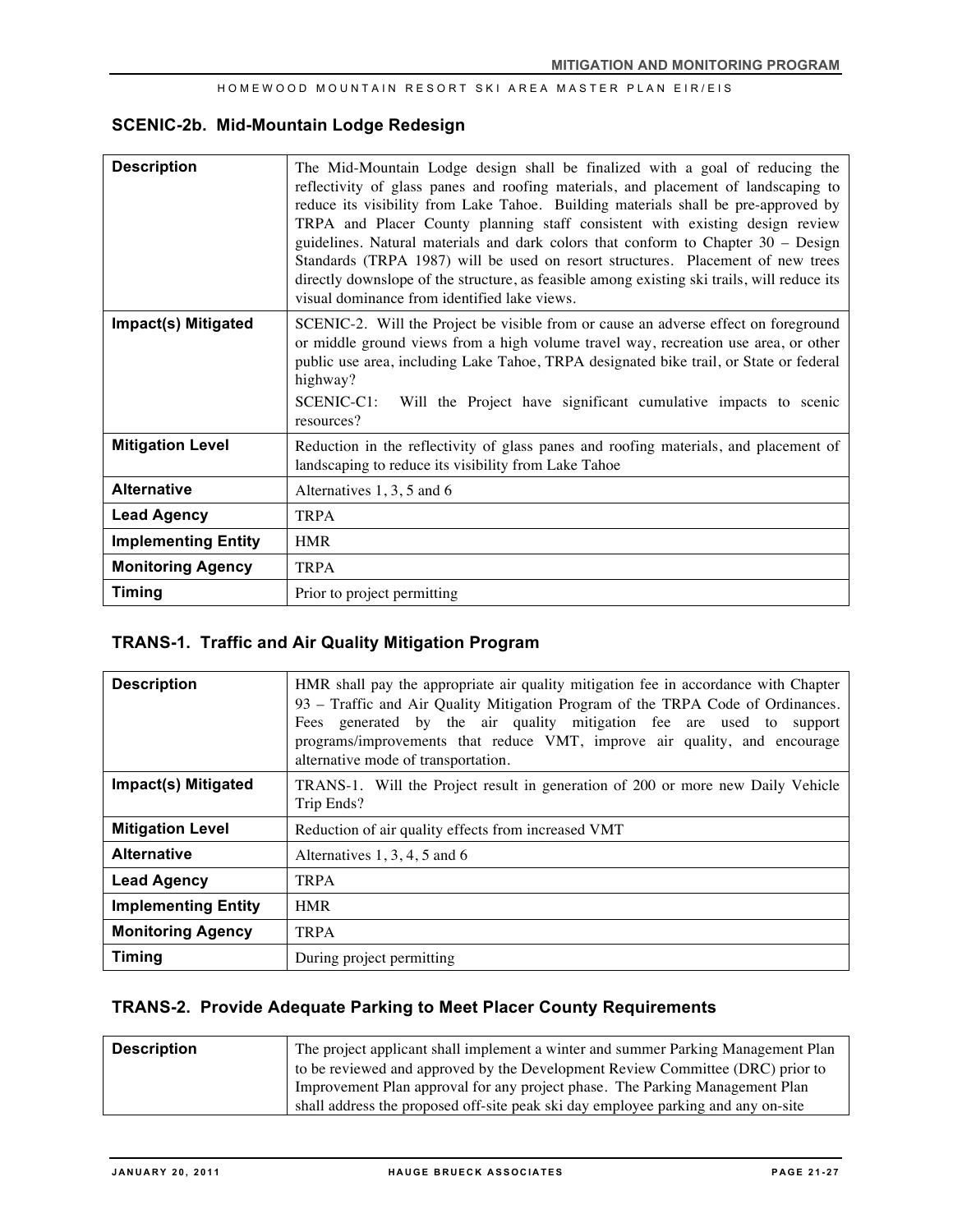|                            | parking deficiencies. This plan shall be approved by the County and the TRPA and<br>will ensure that adequate parking and shuttle service operations are maintained in order<br>to accommodate the proposed off-site peak ski day employee parking. The applicant<br>shall provide an employee shuttle service between the designated employee parking<br>location(s) and Homewood Mountain Resort (HMR). If additional environmental<br>impacts, other than those already identified, analyzed, and mitigated (if necessary) as<br>part of this Draft EIR/EIS are created as a result of any of the proposed on-site or off-<br>site parking areas or shuttle service operations, the Improvement Plans shall not be<br>approved until subsequent environmental review has been completed.<br>The project applicant has committed to eliminating the existing day skier parking along<br>SR 89 and along County roadways. The Parking Management Plan, to be approved by<br>the County and the TRPA, shall outline the measures proposed to fulfill this<br>commitment, including signage, parking enforcement, surveys of on-street parking<br>during peak ski days, and annual reporting to Placer County by May 1 of each year that<br>surveys are required. Surveys shall be required until two years after completion of any<br>new development phase of the project. All costs associated with the surveys and<br>parking management report are the responsibility of Homewood Mountain Resort.<br>Timing / Implementation: An agreement between the County, TRPA and the applicant<br>to implement the Parking Management Program, along with the detailed plan, shall be |
|----------------------------|-----------------------------------------------------------------------------------------------------------------------------------------------------------------------------------------------------------------------------------------------------------------------------------------------------------------------------------------------------------------------------------------------------------------------------------------------------------------------------------------------------------------------------------------------------------------------------------------------------------------------------------------------------------------------------------------------------------------------------------------------------------------------------------------------------------------------------------------------------------------------------------------------------------------------------------------------------------------------------------------------------------------------------------------------------------------------------------------------------------------------------------------------------------------------------------------------------------------------------------------------------------------------------------------------------------------------------------------------------------------------------------------------------------------------------------------------------------------------------------------------------------------------------------------------------------------------------------------------------------------------------------------------------------------------------------|
|                            | signed before Improvement Plans for any project phase are approved.                                                                                                                                                                                                                                                                                                                                                                                                                                                                                                                                                                                                                                                                                                                                                                                                                                                                                                                                                                                                                                                                                                                                                                                                                                                                                                                                                                                                                                                                                                                                                                                                               |
| Impact(s) Mitigated        | TRANS-2. Will the Project result in changes to existing parking facilities, or demand<br>for new parking?                                                                                                                                                                                                                                                                                                                                                                                                                                                                                                                                                                                                                                                                                                                                                                                                                                                                                                                                                                                                                                                                                                                                                                                                                                                                                                                                                                                                                                                                                                                                                                         |
| <b>Mitigation Level</b>    | Provide a sufficient number of parking spaces at each portion of the Project area to<br>meet the requirements of Placer County                                                                                                                                                                                                                                                                                                                                                                                                                                                                                                                                                                                                                                                                                                                                                                                                                                                                                                                                                                                                                                                                                                                                                                                                                                                                                                                                                                                                                                                                                                                                                    |
| <b>Alternative</b>         | Alternatives 1, 3, 5, and 6                                                                                                                                                                                                                                                                                                                                                                                                                                                                                                                                                                                                                                                                                                                                                                                                                                                                                                                                                                                                                                                                                                                                                                                                                                                                                                                                                                                                                                                                                                                                                                                                                                                       |
| <b>Lead Agency</b>         | Placer County, TRPA                                                                                                                                                                                                                                                                                                                                                                                                                                                                                                                                                                                                                                                                                                                                                                                                                                                                                                                                                                                                                                                                                                                                                                                                                                                                                                                                                                                                                                                                                                                                                                                                                                                               |
| <b>Implementing Entity</b> | <b>HMR</b>                                                                                                                                                                                                                                                                                                                                                                                                                                                                                                                                                                                                                                                                                                                                                                                                                                                                                                                                                                                                                                                                                                                                                                                                                                                                                                                                                                                                                                                                                                                                                                                                                                                                        |
| <b>Monitoring Agency</b>   | Placer County, TRPA                                                                                                                                                                                                                                                                                                                                                                                                                                                                                                                                                                                                                                                                                                                                                                                                                                                                                                                                                                                                                                                                                                                                                                                                                                                                                                                                                                                                                                                                                                                                                                                                                                                               |
| <b>Timing</b>              | Prior to approval of improvement plans for any phase of the Project                                                                                                                                                                                                                                                                                                                                                                                                                                                                                                                                                                                                                                                                                                                                                                                                                                                                                                                                                                                                                                                                                                                                                                                                                                                                                                                                                                                                                                                                                                                                                                                                               |

### **TRANS-3. Implement Intersection Improvements**

| <b>Description</b> | Alternatives 1, 3, 5, and 6 (Summer)                                                                                                                                                                                                                                               |
|--------------------|------------------------------------------------------------------------------------------------------------------------------------------------------------------------------------------------------------------------------------------------------------------------------------|
|                    | The Project shall construct the following intersection improvement at the SR<br>89/Granlibakken Road intersection: Add an acceleration lane or two-way left-turn lane<br>(consistent with the Placer 89 Environmental Improvement Project, 2006) to SR 89 at<br>Granlibakken Road. |
|                    | Delay after mitigation: $3.4$ (44.2), LOS: A (E), Proposed Project and<br>Alternative 3                                                                                                                                                                                            |
|                    | Delay after mitigation: $3.3$ (41.9), LOS: A (E), Alternative 5<br>٠                                                                                                                                                                                                               |
|                    | Delay after mitigation: $3.2$ (40.7), LOS: A (E), Alternative 6<br>٠                                                                                                                                                                                                               |
|                    | Alternatives $1, 3, 5$ and 6 (Winter)                                                                                                                                                                                                                                              |
|                    | The Project shall construct the following intersection improvement at the SR<br>89/Granlibakken Road intersection: Add an acceleration lane or two-way left-turn lane<br>(consistent with the Placer 89 Environmental Improvement Project, 2006) to SR 89 at<br>Granlibakken Road. |
|                    | Delay after mitigation: 2.4 (19.3), LOS: A (C), Project and Alternative 3<br>٠                                                                                                                                                                                                     |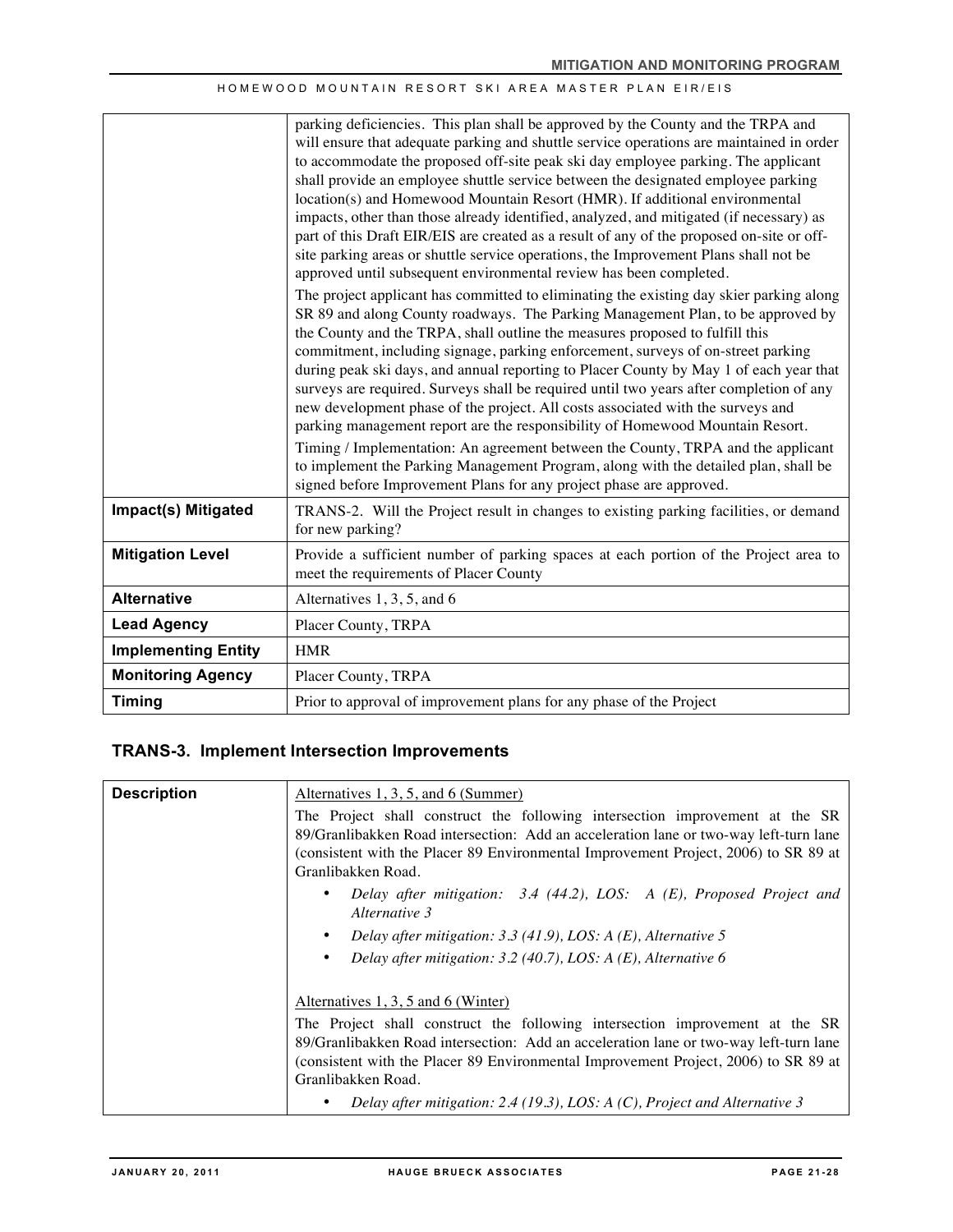|                            | Delay after mitigation: $2.5$ (19.0), LOS: A (C), Alternative 5<br>٠                                                                                                |
|----------------------------|---------------------------------------------------------------------------------------------------------------------------------------------------------------------|
|                            | Delay after mitigation: $2.5$ (18.9), LOS: A (C), Alternative 6                                                                                                     |
|                            |                                                                                                                                                                     |
|                            | Note: A two-way left-turn lane has been environmentally cleared through a CEQA                                                                                      |
|                            | Mitigated Negative Declaration, NEPA Finding of No Significant Impact, and TRPA<br>Programmatic Environmental Assessment, and is scheduled for construction at this |
|                            | location as part of the Caltrans' Placer 89 Environmental Improvement Project.                                                                                      |
|                            | Figures ESL 42 and ESL 43 from the Placer 89 Environmental Improvement Project                                                                                      |
|                            | show the proposed roadway improvements, and are provided in Appendix L-2. If                                                                                        |
|                            | construction of the improvement is in place prior to being needed by HMR, HMR shall<br>no longer be responsible for the improvement.                                |
|                            | The Project shall obtain an Encroachment Permit from Caltrans for any work within                                                                                   |
|                            | the State right-of-way. A copy of the permit shall be provided to the Placer County                                                                                 |
|                            | Engineering and Surveying department prior to the approval of Improvement Plans.                                                                                    |
| Impact(s) Mitigated        | TRANS-3. Will the Project result in a substantial impact upon existing transportation                                                                               |
|                            | systems, including roadways and intersections?                                                                                                                      |
| <b>Mitigation Level</b>    | Improve intersection operations                                                                                                                                     |
| <b>Alternative</b>         | Alternatives 1, 3, 5 and 6                                                                                                                                          |
| <b>Lead Agency</b>         | Placer County, Caltrans                                                                                                                                             |
| <b>Implementing Entity</b> | <b>HMR</b>                                                                                                                                                          |
| <b>Monitoring Agency</b>   | <b>Placer County</b>                                                                                                                                                |
| <b>Timing</b>              | Prior to operation                                                                                                                                                  |

## **TRANS-C1. Implement Intersection Improvements (Cumulative)**

| <b>Description</b> | Alternatives 1, 3, 5 and 6 (Summer)                                                                                                                                                                                                                                                                      |
|--------------------|----------------------------------------------------------------------------------------------------------------------------------------------------------------------------------------------------------------------------------------------------------------------------------------------------------|
|                    | The Project shall construct the following intersection improvement at the SR<br>89/Granlibakken Road intersection: Add an acceleration lane or two-way left-turn lane<br>(consistent with the Placer 89 Environmental Improvement Project, 2006) to SR 89<br>north of Granlibakken Road.                 |
|                    | Delay after mitigation: 3.7 (58.9), LOS: $A(F)$ , Project and Alternative 3<br>٠                                                                                                                                                                                                                         |
|                    | Delay after mitigation: 3.6 (55.4), LOS: $A$ ( $F$ ), Alternative 5<br>٠                                                                                                                                                                                                                                 |
|                    | Delay after mitigation: 3.6 (53.7), LOS: A $(F)$ , Alternative 6<br>٠                                                                                                                                                                                                                                    |
|                    | Alternatives 1, 3, 5 and 6 (Winter)<br>The Project shall construct the following intersection improvement at SR<br>89/Granlibakken Road: Add an acceleration lane or two-way left-turn lane (consistent<br>with the Placer 89 Environmental Improvement Project, 2006) to SR 89 at<br>Granlibakken Road. |
|                    | Delay after mitigation: $2.8$ (26.2), LOS: A (D), Project and Alternative 3<br>$\bullet$                                                                                                                                                                                                                 |
|                    | Delay after mitigation: 2.8 (25.7), LOS: A (D), Alternative 5<br>٠                                                                                                                                                                                                                                       |
|                    | Delay after mitigation: $2.9$ (25.5), LOS: A (D), Alternative 6<br>$\bullet$                                                                                                                                                                                                                             |
|                    | The Project shall construct the following intersection improvement at SR 89/Fawn<br>Street: Add a left-turn pocket on Fawn Street. The pocket should have a minimum<br>length of 100 feet.                                                                                                               |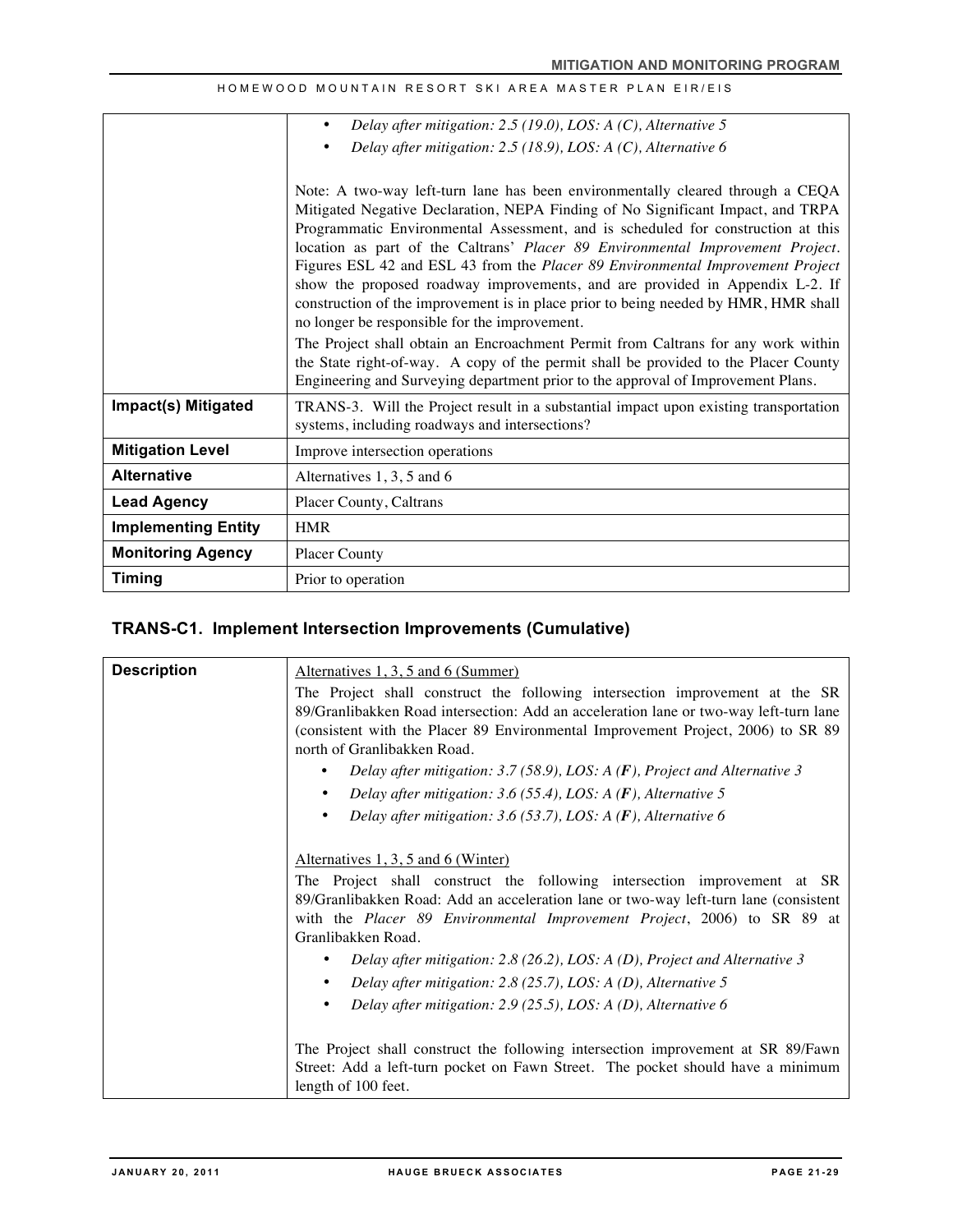|                            | Delay after mitigation: $9.7$ (41.6), LOS: A (E), Project and Alternative 3<br>٠                                                                                                                                                                                                                                                                                                                                                                                                                                                                                                                                                                                                                                                                           |
|----------------------------|------------------------------------------------------------------------------------------------------------------------------------------------------------------------------------------------------------------------------------------------------------------------------------------------------------------------------------------------------------------------------------------------------------------------------------------------------------------------------------------------------------------------------------------------------------------------------------------------------------------------------------------------------------------------------------------------------------------------------------------------------------|
|                            | Delay after mitigation: 8.2 (35.5), LOS: A (E), Alternative 5                                                                                                                                                                                                                                                                                                                                                                                                                                                                                                                                                                                                                                                                                              |
|                            | Delay after mitigation: 8.6 (35.8), LOS: A (E), Alternative 6                                                                                                                                                                                                                                                                                                                                                                                                                                                                                                                                                                                                                                                                                              |
|                            |                                                                                                                                                                                                                                                                                                                                                                                                                                                                                                                                                                                                                                                                                                                                                            |
|                            | Fawn Street Note: The analysis period represents the absolute peak hour. The LOS E                                                                                                                                                                                                                                                                                                                                                                                                                                                                                                                                                                                                                                                                         |
|                            | condition is not expected to exceed 4 hours of the day and therefore is not considered<br>to be a significant impact after implementation of mitigation measures.                                                                                                                                                                                                                                                                                                                                                                                                                                                                                                                                                                                          |
|                            | Granlibakken Note: A two-way left-turn lane has been environmentally cleared<br>through a CEQA Mitigated Negative Declaration, NEPA Finding of No Significant<br>Impact, and TRPA Programmatic Environmental Assessment, and is scheduled for<br>construction at this location as part of the Caltrans' Placer 89 Environmental<br>Improvement Project (2006). Figures ESL 42 and ESL 43 from the Placer 89<br>Environmental Improvement Project show the proposed roadway improvements, and<br>are provided in Appendix L-2. If construction of the improvement is in place prior to<br>being needed by HMR, HMR shall no longer be responsible for the improvement.<br>The Project shall obtain an Encroachment Permit from Caltrans for any work within |
|                            | the State right-of-way. A copy of the permit shall be provided to the Placer County<br>Engineering and Surveying department prior to the approval of Improvement Plans.                                                                                                                                                                                                                                                                                                                                                                                                                                                                                                                                                                                    |
| Impact(s) Mitigated        | TRANS-C1: Will the project result in a substantial impact upon cumulative<br>transportation systems, including roadways and intersections?                                                                                                                                                                                                                                                                                                                                                                                                                                                                                                                                                                                                                 |
| <b>Mitigation Level</b>    | Improve intersection operations                                                                                                                                                                                                                                                                                                                                                                                                                                                                                                                                                                                                                                                                                                                            |
| <b>Alternative</b>         | Alternatives 1, 3, 5 ands 6                                                                                                                                                                                                                                                                                                                                                                                                                                                                                                                                                                                                                                                                                                                                |
| <b>Lead Agency</b>         | Placer County, Caltrans                                                                                                                                                                                                                                                                                                                                                                                                                                                                                                                                                                                                                                                                                                                                    |
| <b>Implementing Entity</b> | <b>HMR</b>                                                                                                                                                                                                                                                                                                                                                                                                                                                                                                                                                                                                                                                                                                                                                 |
| <b>Monitoring Agency</b>   | <b>Placer County</b>                                                                                                                                                                                                                                                                                                                                                                                                                                                                                                                                                                                                                                                                                                                                       |
| <b>Timing</b>              | As warranted based on traffic monitoring                                                                                                                                                                                                                                                                                                                                                                                                                                                                                                                                                                                                                                                                                                                   |

## **TRANS-C2. Payment of Countywide Traffic Impact Fees (Cumulative)**

| <b>Description</b>         | Regarding the intersection improvement at SR 89 and Granlibakken Road. This<br>project will be subject to the payment of traffic impact fees that are in effect in this<br>area (Tahoe Resort District), pursuant to applicable Ordinances and Resolutions. The<br>applicant is notified that the following traffic mitigation fee(s) will be required and<br>shall be paid to Placer County Department of Public Works prior to issuance of any<br>Building Permits for the project: A) County Wide Traffic Limitation Zone: Article<br>15.28.010, Placer County Code. The fees are calculated using the information supplied<br>by the applicant. If either the use or the square footage changes, then the fees will<br>change. The actual fees paid will be those in effect at the time the payment occurs. |
|----------------------------|-----------------------------------------------------------------------------------------------------------------------------------------------------------------------------------------------------------------------------------------------------------------------------------------------------------------------------------------------------------------------------------------------------------------------------------------------------------------------------------------------------------------------------------------------------------------------------------------------------------------------------------------------------------------------------------------------------------------------------------------------------------------------------------------------------------------|
| Impact(s) Mitigated        | TRANS-C1: Will the project result in a substantial impact upon cumulative<br>transportation systems, including roadways and intersections?                                                                                                                                                                                                                                                                                                                                                                                                                                                                                                                                                                                                                                                                      |
| <b>Mitigation Level</b>    | Improve intersection operations                                                                                                                                                                                                                                                                                                                                                                                                                                                                                                                                                                                                                                                                                                                                                                                 |
| <b>Alternative</b>         | Alternatives 1, 3, 5 ands 6                                                                                                                                                                                                                                                                                                                                                                                                                                                                                                                                                                                                                                                                                                                                                                                     |
| <b>Lead Agency</b>         | <b>Placer County</b>                                                                                                                                                                                                                                                                                                                                                                                                                                                                                                                                                                                                                                                                                                                                                                                            |
| <b>Implementing Entity</b> | <b>HMR</b>                                                                                                                                                                                                                                                                                                                                                                                                                                                                                                                                                                                                                                                                                                                                                                                                      |
| <b>Monitoring Agency</b>   | <b>Placer County</b>                                                                                                                                                                                                                                                                                                                                                                                                                                                                                                                                                                                                                                                                                                                                                                                            |
| Timing                     | As warranted based on traffic monitoring                                                                                                                                                                                                                                                                                                                                                                                                                                                                                                                                                                                                                                                                                                                                                                        |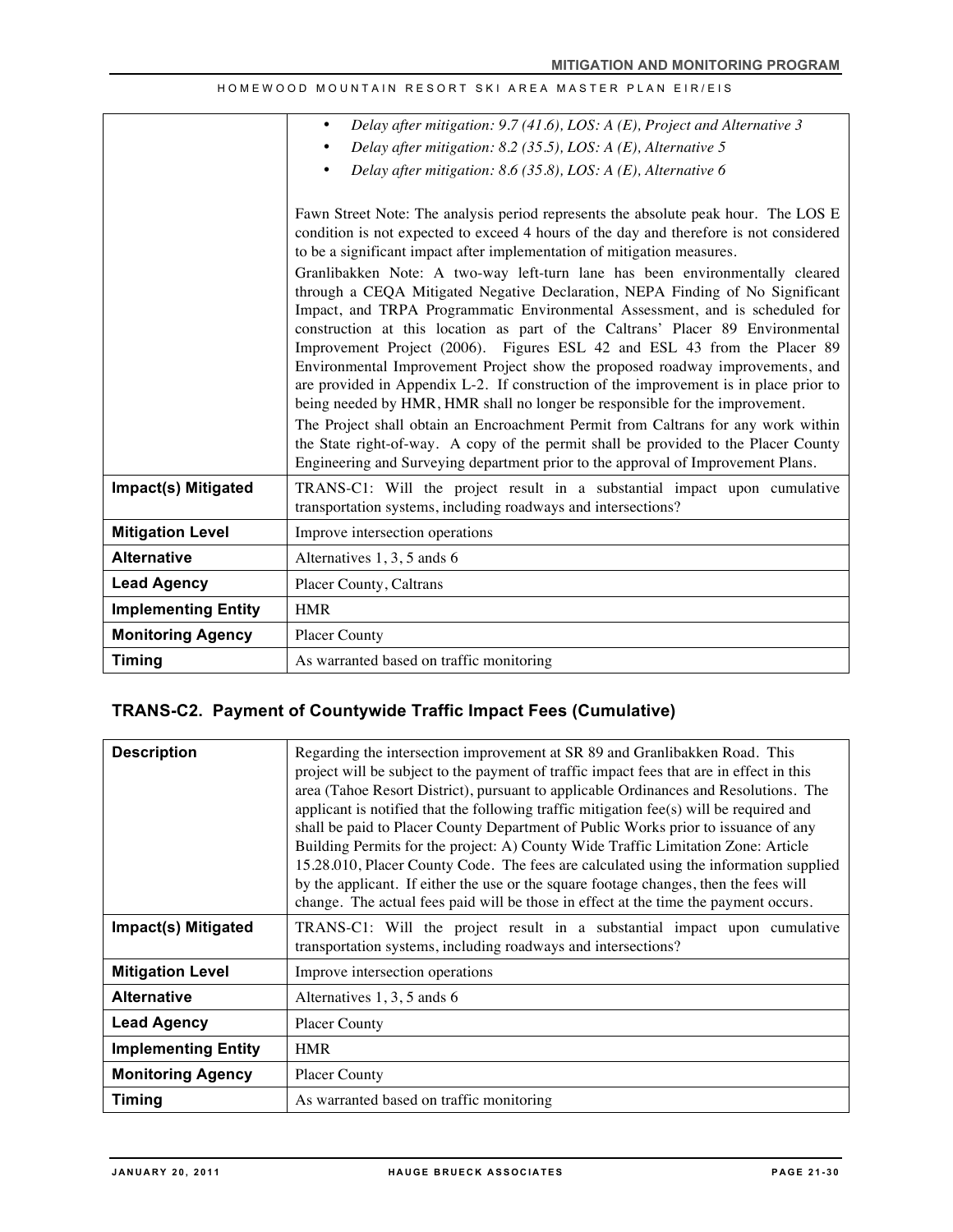## **AQ-1. Implement PCAPCD Best Management Practices (BMPs) to reduce pollutant emissions during construction**

| <b>Description</b> | The Project Applicant shall implement the following recommended mitigation<br>measures, which were provided by the PCAPCD. These measures shall be<br>implemented prior to and during the construction phase. In addition, construction of                                                                                                                                                                                                                                                                                                                                                                                                                                  |
|--------------------|-----------------------------------------------------------------------------------------------------------------------------------------------------------------------------------------------------------------------------------------------------------------------------------------------------------------------------------------------------------------------------------------------------------------------------------------------------------------------------------------------------------------------------------------------------------------------------------------------------------------------------------------------------------------------------|
|                    | the Project is required to comply with PCAPCD rules and regulations (see section 12-<br>2).                                                                                                                                                                                                                                                                                                                                                                                                                                                                                                                                                                                 |
|                    | Dust Control Plan: The applicant shall submit a Construction Emission/Dust<br>$\bullet$<br>Control Plan to the PCAPCD. This plan must address the minimum<br>Administrative Requirements found in PCAPCD Rule 228, Fugitive Dust,<br>Sections 300 and 400. The applicant shall not break ground prior to receiving<br>PCAPCD approval of the Construction Emission/Dust Control Plan.<br>Equipment Inventory: The Project Applicant shall submit a comprehensive<br>$\bullet$<br>inventory (i.e. make, model, year, emission rating) of heavy-duty off-road<br>equipment (50 horsepower of greater) that will be used an aggregate of 40 or<br>more hours for construction. |
|                    | Enforcement Plan: An enforcement plan shall be established and submitted to<br>$\bullet$<br>the PCAPCD for review, to evaluate weekly project-related on-and-off- road<br>heavy-duty vehicle engine emission opacities, using standards as defined in<br>California Code of Regulations, Title 13, Sections 2180 - 2194.                                                                                                                                                                                                                                                                                                                                                    |
|                    | Compliance with Rule 202: Construction equipment exhaust emissions shall not<br>$\bullet$<br>exceed District Rule 202, Visible Emission limitations.                                                                                                                                                                                                                                                                                                                                                                                                                                                                                                                        |
|                    | Compliance with Rule 228: Grading operations shall be suspended if fugitive<br>$\bullet$<br>dust exceeds PCAPCD Rule 228 (Fugitive Dust) limitations. Water shall be<br>applied to control dust, as required by the rule, to prevent dust impacts off-site.<br>Operational water truck(s) shall be on-site, at all times, to control fugitive dust.<br>Construction vehicles leaving the site shall be cleaned to prevent dust, silt, mud,<br>and dirt from being released or tracked off-site.                                                                                                                                                                             |
|                    | Pre-Construction Meeting: If required by the Department of Engineering and<br>$\bullet$<br>Surveying and/or the Department of Public Works, the contractor shall have a<br>pre-construction meeting for grading activities. The contractor shall invite the<br>PCAPCD to the pre-construction meeting in order to discuss the construction<br>emission/dust control plan with employees and/or contractors.                                                                                                                                                                                                                                                                 |
|                    | Maintenance of Public Thoroughfares: The Project Applicant shall keep<br>adjacent public thoroughfares clean of silt, dirt, mud, and debris, and shall "wet<br>broom" the streets if silt, dirt, mud or debris is carried over to adjacent public<br>thoroughfares. Dry mechanical sweeping is prohibited.                                                                                                                                                                                                                                                                                                                                                                  |
|                    | Traffic Limits: Traffic speeds on unpaved surfaces shall be limited to 15 miles<br>per hour or less.                                                                                                                                                                                                                                                                                                                                                                                                                                                                                                                                                                        |
|                    | Wind Restrictions: Grading operations shall be suspended when wind speeds<br>(including instantaneous gusts) exceed 25 miles per hour and dust is impacting<br>adjacent properties.                                                                                                                                                                                                                                                                                                                                                                                                                                                                                         |
|                    | Idling Restrictions: Idling time shall be limited to a maximum of five minutes<br>for diesel-powered equipment.                                                                                                                                                                                                                                                                                                                                                                                                                                                                                                                                                             |
|                    | Open Burning Restrictions: No open burning of removed vegetation shall be<br>allowed during construction. Removed vegetative material shall be either<br>chipped on-site or taken to an appropriate disposal site.                                                                                                                                                                                                                                                                                                                                                                                                                                                          |
|                    | Ultra-Low Diesel Fuel: ARB ultra low diesel fuel shall be used for diesel-<br>$\bullet$<br>powered equipment and low sulfur fuel shall be utilized for stationary                                                                                                                                                                                                                                                                                                                                                                                                                                                                                                           |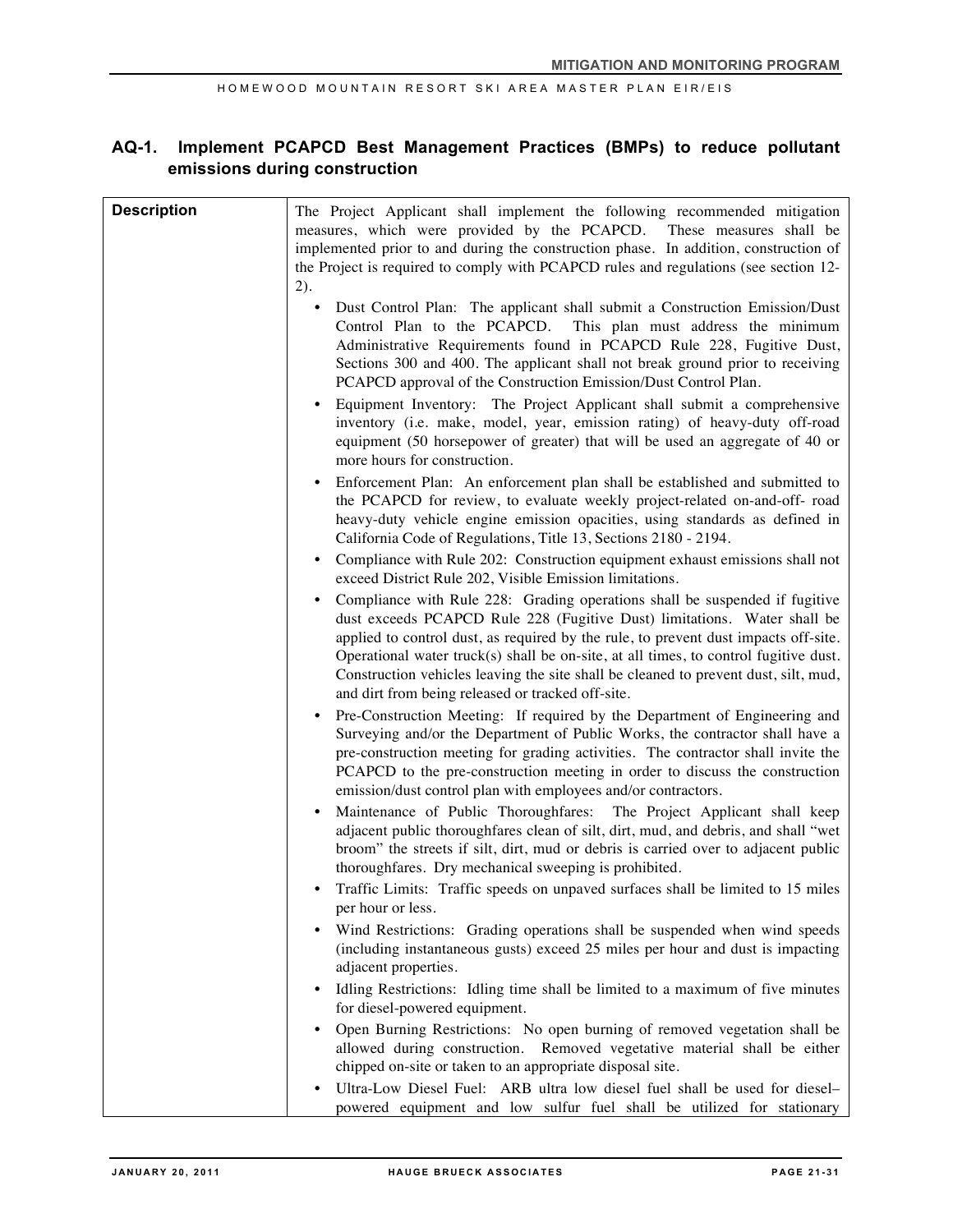|                            | equipment.                                                                                                                                                                                                                                                                                                                                                                                                                                                                                                                                                                                                                                                                                                                                                                                                                                                                                                                                                                     |
|----------------------------|--------------------------------------------------------------------------------------------------------------------------------------------------------------------------------------------------------------------------------------------------------------------------------------------------------------------------------------------------------------------------------------------------------------------------------------------------------------------------------------------------------------------------------------------------------------------------------------------------------------------------------------------------------------------------------------------------------------------------------------------------------------------------------------------------------------------------------------------------------------------------------------------------------------------------------------------------------------------------------|
|                            | Clean Power Sources: Existing power sources (e.g., power poles) or clean fuel<br>$\bullet$<br>generators shall be used rather than temporary diesel power generators.                                                                                                                                                                                                                                                                                                                                                                                                                                                                                                                                                                                                                                                                                                                                                                                                          |
|                            | Compliance with PCAPCD Permit Regulations: On-site stationary equipment<br>which is classified as 50 horsepower or greater shall either obtain a State issued<br>portable equipment permit or a PCAPCD issued portable equipment permit.<br>Pursuant to PCAPCD Rule 501, General Permit Requirements, the Project may<br>need a permit from the PCAPCD prior to construction. In general, any engine<br>greater than 50 brake horsepower or any boiler with heat greater than 1,000,000<br>Btu per hour requires a PCAPCD permit.                                                                                                                                                                                                                                                                                                                                                                                                                                              |
|                            | Compliance with NESHAPs: The demolition or remodeling of any structure<br>$\bullet$<br>may be subject to the National Emission Standard for Hazardous Air Pollutants<br>(NESHAPs) for Asbestos. This may require that a structure to be demolished be<br>inspected for the presence of asbestos by a certified asbestos inspector, and that<br>asbestos materials are removed prior to demolition.                                                                                                                                                                                                                                                                                                                                                                                                                                                                                                                                                                             |
|                            | Traffic Plans: If a Traffic Plan is required the PCAPCD shall be provided<br>$\bullet$<br>receive a copy for review. PCAPCD recommendations within the plan may<br>include, but not be limited to: use of public transportation and satellite parking<br>areas with a shuttle service.                                                                                                                                                                                                                                                                                                                                                                                                                                                                                                                                                                                                                                                                                         |
|                            | Landscaping Plan: The applicant shall provide a landscaping plan for review<br>$\bullet$<br>and approval by the Design/Site Review Committee. As required by the<br>PCAPCD, landscaping shall include native drought-resistant species (plants,<br>trees and bushes) and no more than 25% lawn area to reduce the demand for<br>irrigation and gas powered landscape maintenance equipment. The Project<br>Applicant shall include irrigation systems which efficiently utilize water (e.g.,<br>prohibit systems that apply water to non-vegetated surfaces and systems which<br>create runoff), use applicant shall install water-efficient irrigation systems and<br>devices, such as soil moisture-based irrigation controls, rain "shut off" valves,<br>and other devices as reviewed and approved by the Design Site Review<br>Committee.<br>Limit Daily Construction Activities: Daily soil disturbance activities shall be<br>$\bullet$<br>limited to 15 acres per day. |
| Impact(s) Mitigated        | AQ-1. Will the Project Generate Construction Emissions in Excess of Applicable<br>Standards?                                                                                                                                                                                                                                                                                                                                                                                                                                                                                                                                                                                                                                                                                                                                                                                                                                                                                   |
|                            | AQ-4. Will the Project Conflict with or Obstruction of Implementation of the<br>Applicable Air Quality Plan?<br>AQ-C1. Would the Project Result in a Cumulative Short-Term Impact on Air Quality?                                                                                                                                                                                                                                                                                                                                                                                                                                                                                                                                                                                                                                                                                                                                                                              |
| <b>Mitigation Level</b>    | Comply with PCAPCD rules and regulations                                                                                                                                                                                                                                                                                                                                                                                                                                                                                                                                                                                                                                                                                                                                                                                                                                                                                                                                       |
| <b>Alternative</b>         | Alternatives 1, 3, 5 and 6                                                                                                                                                                                                                                                                                                                                                                                                                                                                                                                                                                                                                                                                                                                                                                                                                                                                                                                                                     |
| <b>Lead Agency</b>         | <b>PCAPCD</b>                                                                                                                                                                                                                                                                                                                                                                                                                                                                                                                                                                                                                                                                                                                                                                                                                                                                                                                                                                  |
| <b>Implementing Entity</b> | <b>HMR</b>                                                                                                                                                                                                                                                                                                                                                                                                                                                                                                                                                                                                                                                                                                                                                                                                                                                                                                                                                                     |
| <b>Monitoring Agency</b>   | <b>PCAPCD</b>                                                                                                                                                                                                                                                                                                                                                                                                                                                                                                                                                                                                                                                                                                                                                                                                                                                                                                                                                                  |
| <b>Timing</b>              | Prior to and during construction                                                                                                                                                                                                                                                                                                                                                                                                                                                                                                                                                                                                                                                                                                                                                                                                                                                                                                                                               |

# **AQ-2a. Contribute to the TRPA Traffic and Air Quality Mitigation Program**

| <b>Description</b> | The Project Applicant shall pay the appropriate air quality mitigation fee in accordance |
|--------------------|------------------------------------------------------------------------------------------|
|                    | with Chapter 93—Traffic and Air Quality Mitigation Program of the TRPA Code of           |
|                    | Ordinances. The TRPA adopted this program as a means of generating the revenue           |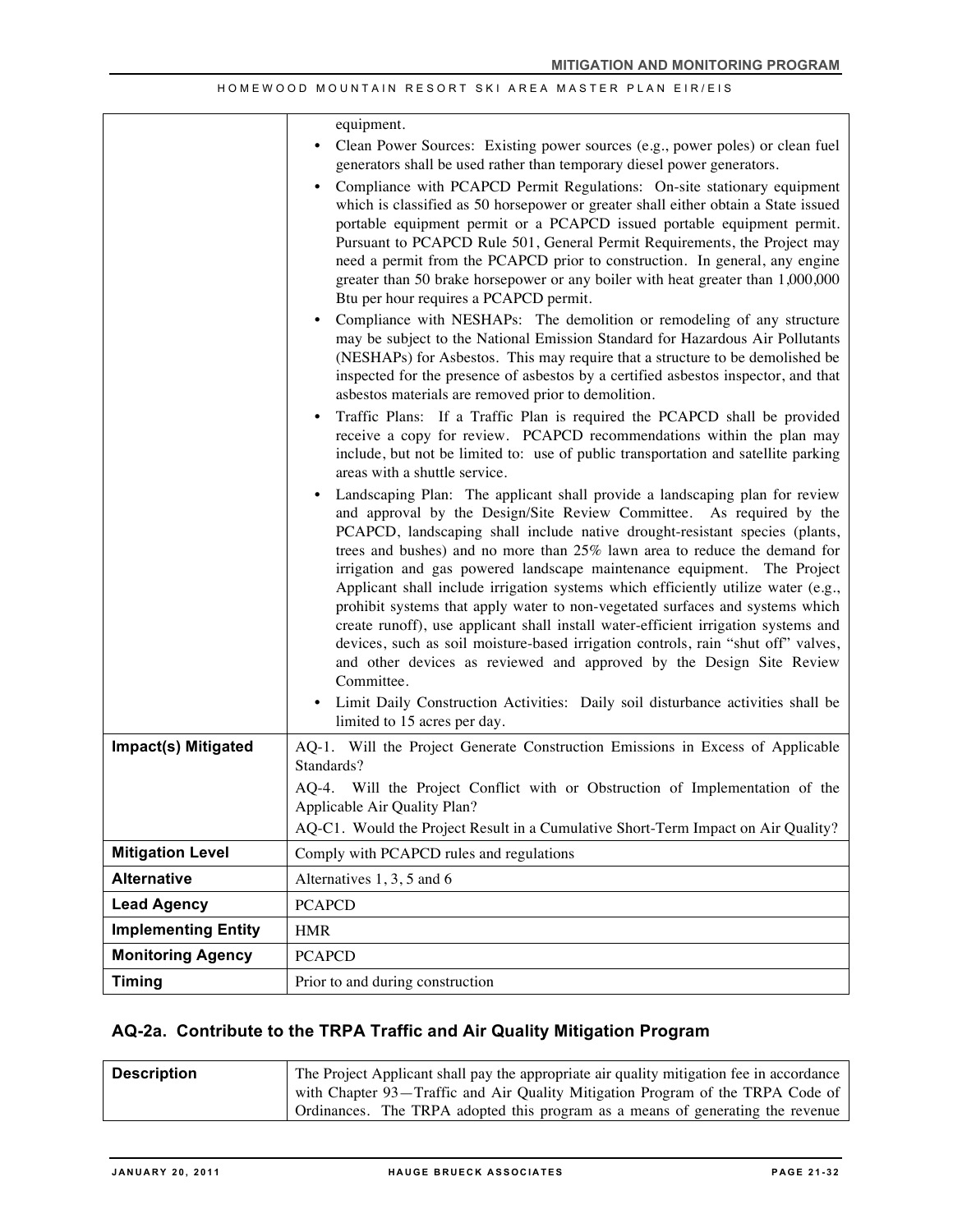|                            | necessary to address air quality impacts associated with VMT. By contributing to             |
|----------------------------|----------------------------------------------------------------------------------------------|
|                            | TRPA's Mitigation Program, the Project effectively mitigates air quality emissions           |
|                            | through VMT reductions achieved through Mitigation Program, as VMT reductions                |
|                            | typically result in reductions of air pollutant emissions. Specific regional and local       |
|                            | VMT reduction strategies that may benefit from the mitigation include, but are not           |
|                            | limited to:                                                                                  |
|                            | Expansion of existing transit facilities;<br>$\bullet$                                       |
|                            | Addition of bicycle lanes;<br>$\bullet$                                                      |
|                            | Transportation Systems Management measures such as bicycle facilities,                       |
|                            | pedestrian facilities, and use of alternative fuels in fleet vehicles; and                   |
|                            | Provision of connectivity between multi-use paths for bicycles and pedestrians.<br>$\bullet$ |
| <b>Impact(s) Mitigated</b> | AQ-2. Will the Project Generate Operational Emissions or Vehicle Miles Traveled in           |
|                            | <b>Excess of Applicable Standards?</b>                                                       |
|                            | AQ-C2. Would the Project Result in a Cumulative Long-Term Regional Impact on Air             |
|                            | Quality?                                                                                     |
| <b>Mitigation Level</b>    | Comply with TRPA Codes                                                                       |
| <b>Alternative</b>         | Alternatives 1, 3, 5 and 6                                                                   |
| <b>Lead Agency</b>         | <b>TRPA</b>                                                                                  |
| <b>Implementing Entity</b> | <b>HMR</b>                                                                                   |
| <b>Monitoring Agency</b>   | <b>TRPA</b>                                                                                  |
| <b>Timing</b>              | During project permitting                                                                    |

## **AQ-2b. Prohibit Installation of Wood-Burning Appliances**

| <b>Description</b>         | There are no new wood-burning appliances included in the Proposed Project<br>(Alternative 1) or Alternatives $3, 4, 5$ , or 6. There is potential, however, for future<br>owners, operators, and residents to install wood-burning appliances. However, no new<br>wood burning appliances defined in District Rule 225 Wood-Burning Appliances shall<br>be allowed in any residential or non-residential structures within the boundaries of the<br>project. A standard note indicating this restriction shall be included on all building<br>plans approved in association with this project. |
|----------------------------|------------------------------------------------------------------------------------------------------------------------------------------------------------------------------------------------------------------------------------------------------------------------------------------------------------------------------------------------------------------------------------------------------------------------------------------------------------------------------------------------------------------------------------------------------------------------------------------------|
| Impact(s) Mitigated        | AQ-2. Will the Project Generate Operational Emissions or Vehicle Miles Traveled in<br><b>Excess of Applicable Standards?</b>                                                                                                                                                                                                                                                                                                                                                                                                                                                                   |
| <b>Mitigation Level</b>    | Comply with TRPA Codes                                                                                                                                                                                                                                                                                                                                                                                                                                                                                                                                                                         |
| <b>Alternative</b>         | Alternatives 1, 3, 5 and 6                                                                                                                                                                                                                                                                                                                                                                                                                                                                                                                                                                     |
| <b>Lead Agency</b>         | <b>TRPA</b>                                                                                                                                                                                                                                                                                                                                                                                                                                                                                                                                                                                    |
| <b>Implementing Entity</b> | <b>HMR</b>                                                                                                                                                                                                                                                                                                                                                                                                                                                                                                                                                                                     |
| <b>Monitoring Agency</b>   | <b>TRPA</b>                                                                                                                                                                                                                                                                                                                                                                                                                                                                                                                                                                                    |
| <b>Timing</b>              | During project permitting                                                                                                                                                                                                                                                                                                                                                                                                                                                                                                                                                                      |

## **NOI-1a. Employ Measures to Reduce Airblast and Vibration from Blasting**

| <b>Description</b> | Contractors shall retain a qualified blasting specialist to develop a site-specific blasting |
|--------------------|----------------------------------------------------------------------------------------------|
|                    | program report to assess, control, and monitor airblast and ground vibration from            |
|                    | blasting. The report shall be reviewed and approved by the County prior to issuance of       |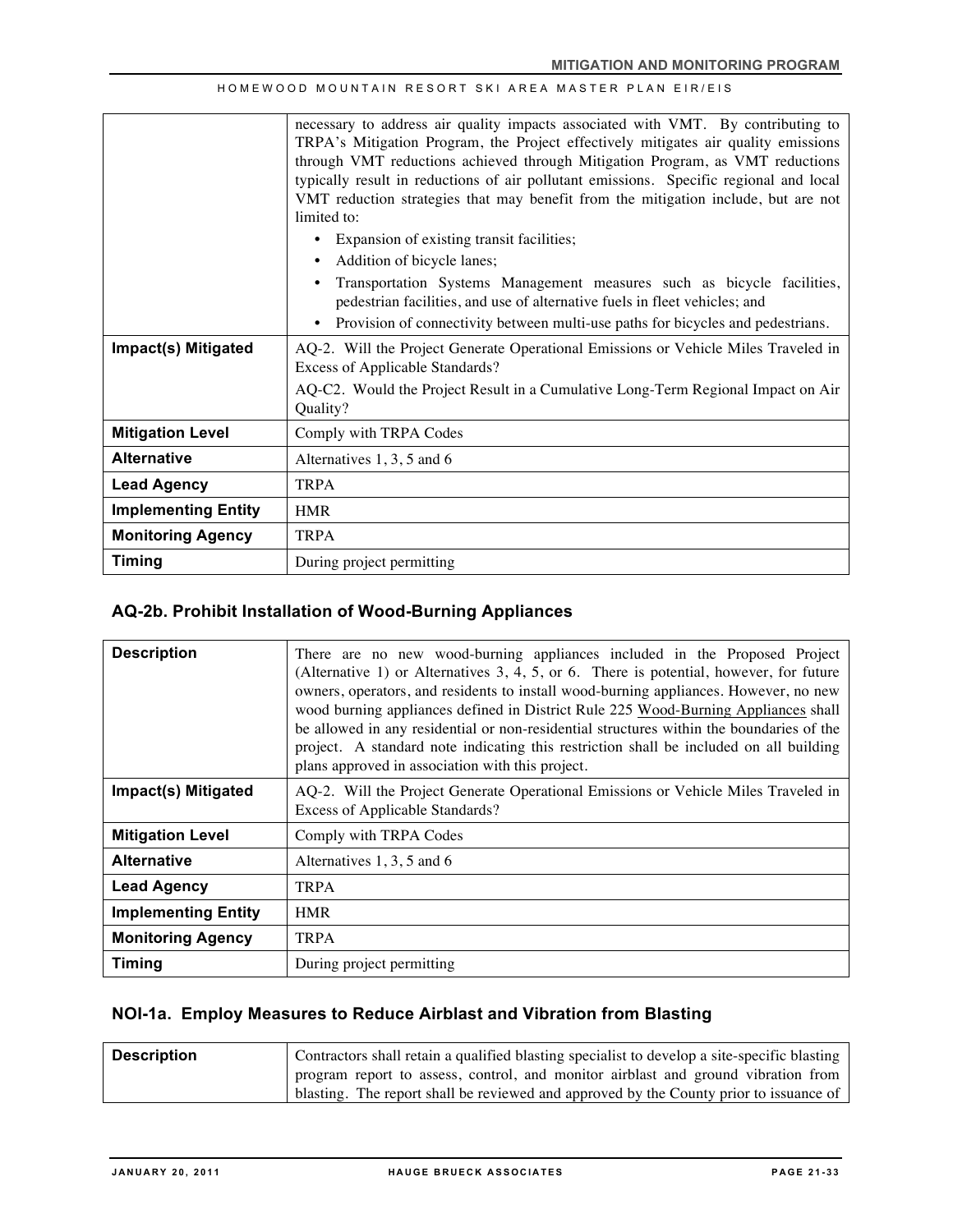|                            | a blasting permit. The report shall include, at minimum, the following measures:                                                                                                                                                                                                                                                                                                                                                                                                                                                                                                                                                                                                                                                                                                                                                                                                                                                                                                                                                                                                                                                                                                                                                                                                                                                                                                                                                                                                                   |
|----------------------------|----------------------------------------------------------------------------------------------------------------------------------------------------------------------------------------------------------------------------------------------------------------------------------------------------------------------------------------------------------------------------------------------------------------------------------------------------------------------------------------------------------------------------------------------------------------------------------------------------------------------------------------------------------------------------------------------------------------------------------------------------------------------------------------------------------------------------------------------------------------------------------------------------------------------------------------------------------------------------------------------------------------------------------------------------------------------------------------------------------------------------------------------------------------------------------------------------------------------------------------------------------------------------------------------------------------------------------------------------------------------------------------------------------------------------------------------------------------------------------------------------|
|                            | The contractor shall use current state-of-the-art technology to keep blast-<br>related vibration at offsite residential, other occupied structures and well sites<br>as low as possible, consistent with blasting safety. In no instance shall blast<br>vibration, measured on the ground adjacent to a residential, other occupied<br>structure, or well site be allowed to exceed the frequency-dependent limits<br>specified in the Alternative Blasting Level Criteria contained in USBM<br>Report of Investigations 8507.                                                                                                                                                                                                                                                                                                                                                                                                                                                                                                                                                                                                                                                                                                                                                                                                                                                                                                                                                                     |
|                            | The project contractor shall use current state-of-the-art technology to keep<br>airblast at offsite residential and other occupied structures as low as possible.<br>In no instance shall airblast, measured at a residence or other occupied<br>structure, be allowed to exceed the 0.013-psi (133-dB) limit recommended in<br>USBM Report of Investigations 8485.                                                                                                                                                                                                                                                                                                                                                                                                                                                                                                                                                                                                                                                                                                                                                                                                                                                                                                                                                                                                                                                                                                                                |
|                            | The project contractor shall monitor and record airblast and vibration for<br>$\bullet$<br>blasts within 1,000 feet of residences and other occupied structures to verify<br>that measured levels are within the recommended limits at those locations.<br>The contractor shall use blasting seismographs containing three channels that<br>record in three mutually perpendicular axes and which have a fourth channel<br>for recording airblast. The frequency response of the instrumentation shall be<br>from 2 to 250 Hz, with a minimum sampling rate of 1,000 samples per second<br>per channel. The recorded data must be such that the frequency of the<br>vibrations can be determined readily. If blasting is found to exceed specified<br>levels, blasting shall cease, and alternative blasting or excavation methods<br>shall be employed that result in the specified levels not being exceeded.<br>Airblast and vibration monitoring shall take place at the nearest offsite<br>$\bullet$<br>residential or other occupied structure. If vibration levels are expected to be<br>lower than those required to trigger the seismograph at that location, or if<br>permission cannot be obtained to record at that location, recording shall be<br>accomplished at some closer site in line with the structure. Specific locations<br>and distances where airblast and vibration are measured shall be documented<br>in detail along with measured airblast and vibration amplitudes. |
| Impact(s) Mitigated        | NOI-1. Will construction (including blasting activities) of the Project expose the<br>public to high noise levels or vibration?                                                                                                                                                                                                                                                                                                                                                                                                                                                                                                                                                                                                                                                                                                                                                                                                                                                                                                                                                                                                                                                                                                                                                                                                                                                                                                                                                                    |
| <b>Mitigation Level</b>    | Minimize noise and vibration from construction activities                                                                                                                                                                                                                                                                                                                                                                                                                                                                                                                                                                                                                                                                                                                                                                                                                                                                                                                                                                                                                                                                                                                                                                                                                                                                                                                                                                                                                                          |
| <b>Alternative</b>         | Alternatives $1, 3, 4, 5$ and 6                                                                                                                                                                                                                                                                                                                                                                                                                                                                                                                                                                                                                                                                                                                                                                                                                                                                                                                                                                                                                                                                                                                                                                                                                                                                                                                                                                                                                                                                    |
| <b>Lead Agency</b>         | TRPA, Placer County                                                                                                                                                                                                                                                                                                                                                                                                                                                                                                                                                                                                                                                                                                                                                                                                                                                                                                                                                                                                                                                                                                                                                                                                                                                                                                                                                                                                                                                                                |
| <b>Implementing Entity</b> | <b>HMR</b>                                                                                                                                                                                                                                                                                                                                                                                                                                                                                                                                                                                                                                                                                                                                                                                                                                                                                                                                                                                                                                                                                                                                                                                                                                                                                                                                                                                                                                                                                         |
| <b>Monitoring Agency</b>   | TRPA, Placer County                                                                                                                                                                                                                                                                                                                                                                                                                                                                                                                                                                                                                                                                                                                                                                                                                                                                                                                                                                                                                                                                                                                                                                                                                                                                                                                                                                                                                                                                                |
| Timing                     | During construction                                                                                                                                                                                                                                                                                                                                                                                                                                                                                                                                                                                                                                                                                                                                                                                                                                                                                                                                                                                                                                                                                                                                                                                                                                                                                                                                                                                                                                                                                |

## **NOI-1b. Conduct Building Inspection prior to Blasting**

| <b>Description</b> | HMR shall inspect any existing buildings located within a 500-foot radius of planned<br>blasting activities. The inspection shall document preexisting conditions. The |
|--------------------|------------------------------------------------------------------------------------------------------------------------------------------------------------------------|
|                    | preinspection survey of the buildings shall be completed with the use of photographs,                                                                                  |
|                    | videotape, or visual inventory, and shall include inside and outside locations. All                                                                                    |
|                    | existing cracks in walls, floors, driveways, etc., shall be documented with sufficient                                                                                 |
|                    | detail for comparison during and upon completion of blasting activities to determine                                                                                   |
|                    | whether actual vibration damage has occurred. The results of both surveys shall be                                                                                     |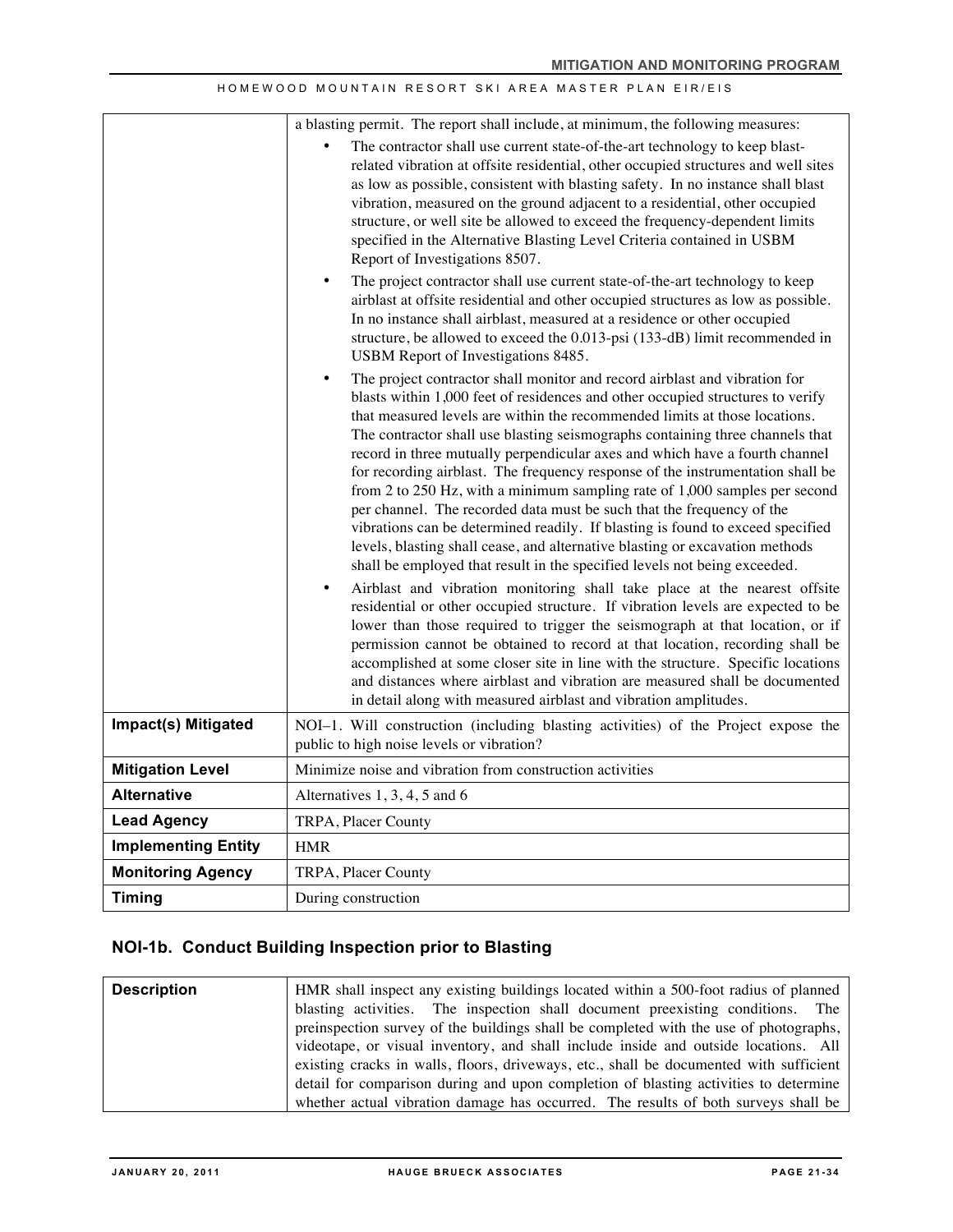|                            | provided to the County for review and acceptance of conclusions. Should damage<br>occur, construction operations shall be halted until the problem activity can be<br>identified. Once identified, the problem activity shall be modified to eliminate the<br>problem and protect the adjacent buildings. Any damage to nearby buildings shall be<br>repaired back to the pre-existing condition. |
|----------------------------|---------------------------------------------------------------------------------------------------------------------------------------------------------------------------------------------------------------------------------------------------------------------------------------------------------------------------------------------------------------------------------------------------|
| Impact(s) Mitigated        | NOI-1. Will construction (including blasting activities) of the Project expose the<br>public to high noise levels or vibration?                                                                                                                                                                                                                                                                   |
| <b>Mitigation Level</b>    | Minimize damage from blasting activities                                                                                                                                                                                                                                                                                                                                                          |
| <b>Alternative</b>         | Alternatives $1, 3, 4, 5$ and 6                                                                                                                                                                                                                                                                                                                                                                   |
| <b>Lead Agency</b>         | TRPA, Placer County                                                                                                                                                                                                                                                                                                                                                                               |
| <b>Implementing Entity</b> | <b>HMR</b>                                                                                                                                                                                                                                                                                                                                                                                        |
| <b>Monitoring Agency</b>   | TRPA, Placer County                                                                                                                                                                                                                                                                                                                                                                               |
| <b>Timing</b>              | During construction                                                                                                                                                                                                                                                                                                                                                                               |

## **NOI-1c. Employ noise-reducing construction practices**

| <b>Description</b>      | HMR shall design and implement measures to reduce noise from construction. HMR<br>will prepare a noise control plan that will identify feasible measures that can be<br>employed to reduce construction noise, including enclosing or shielding noise-<br>generating equipment and locating equipment as far as practical from sensitive uses<br>would also be effective. Implementation of such measures is anticipated to provide up<br>to 10 dB of noise reduction. The noise control plan shall employ noise-reducing<br>construction practices such that construction noise does not exceed: (1) 55 dBA Leq<br>between the hours of 8:00 PM to 10:00 PM and 45 dBA between the hours of 10:00<br>PM to 6:00 AM on weekdays; or (2) 55 dBA between the hours of 8:00 PM and 10:00<br>PM and 45 dBA between the hours of 10:00 PM and 8:00 AM on weekends. The plan<br>must be approved by the TRPA and Placer County prior to issuing a Grading Permit.<br>The noise control plan may include, and is not limited to, the following measures:<br>Gasoline or diesel engine construction equipment shall have sound-control<br>$\bullet$<br>devices that are at least as effective as those originally provided by the<br>manufacturer and that equipment be operated and maintained to minimize<br>noise generation.<br>Prohibit gasoline or diesel engines from having unmuffled exhaust.<br>$\bullet$<br>Locate noise-generating equipment as far as practical from noise-sensitive<br>٠<br>uses.<br>Use noise-reducing enclosures around noise-generating equipment.<br>$\bullet$<br>Schedule substantial noise-generating activity, and blasting in particular,<br>$\bullet$<br>during daytime or early evening hours.<br>Place temporary barriers between noise sources and noise-sensitive land uses<br>$\bullet$<br>or taking advantage of existing barrier features (terrain, structures, edge of<br>trench) to block sound transmission.<br>Cover trenches where blasting will occur.<br>$\bullet$<br>Prohibit backup alarms and provide an alternate warning system, such as a<br>٠ |
|-------------------------|---------------------------------------------------------------------------------------------------------------------------------------------------------------------------------------------------------------------------------------------------------------------------------------------------------------------------------------------------------------------------------------------------------------------------------------------------------------------------------------------------------------------------------------------------------------------------------------------------------------------------------------------------------------------------------------------------------------------------------------------------------------------------------------------------------------------------------------------------------------------------------------------------------------------------------------------------------------------------------------------------------------------------------------------------------------------------------------------------------------------------------------------------------------------------------------------------------------------------------------------------------------------------------------------------------------------------------------------------------------------------------------------------------------------------------------------------------------------------------------------------------------------------------------------------------------------------------------------------------------------------------------------------------------------------------------------------------------------------------------------------------------------------------------------------------------------------------------------------------------------------------------------------------------------------------------------------------------------------------------------------------------------------------------------------------------------------------------------------|
|                         | flagman or radar-based alarm that is compliant with State regulations.                                                                                                                                                                                                                                                                                                                                                                                                                                                                                                                                                                                                                                                                                                                                                                                                                                                                                                                                                                                                                                                                                                                                                                                                                                                                                                                                                                                                                                                                                                                                                                                                                                                                                                                                                                                                                                                                                                                                                                                                                            |
| Impact(s) Mitigated     | NOI-1. Will construction (including blasting activities) of the Project expose the<br>public to high noise levels or vibration?                                                                                                                                                                                                                                                                                                                                                                                                                                                                                                                                                                                                                                                                                                                                                                                                                                                                                                                                                                                                                                                                                                                                                                                                                                                                                                                                                                                                                                                                                                                                                                                                                                                                                                                                                                                                                                                                                                                                                                   |
| <b>Mitigation Level</b> | Minimize noise from construction activities                                                                                                                                                                                                                                                                                                                                                                                                                                                                                                                                                                                                                                                                                                                                                                                                                                                                                                                                                                                                                                                                                                                                                                                                                                                                                                                                                                                                                                                                                                                                                                                                                                                                                                                                                                                                                                                                                                                                                                                                                                                       |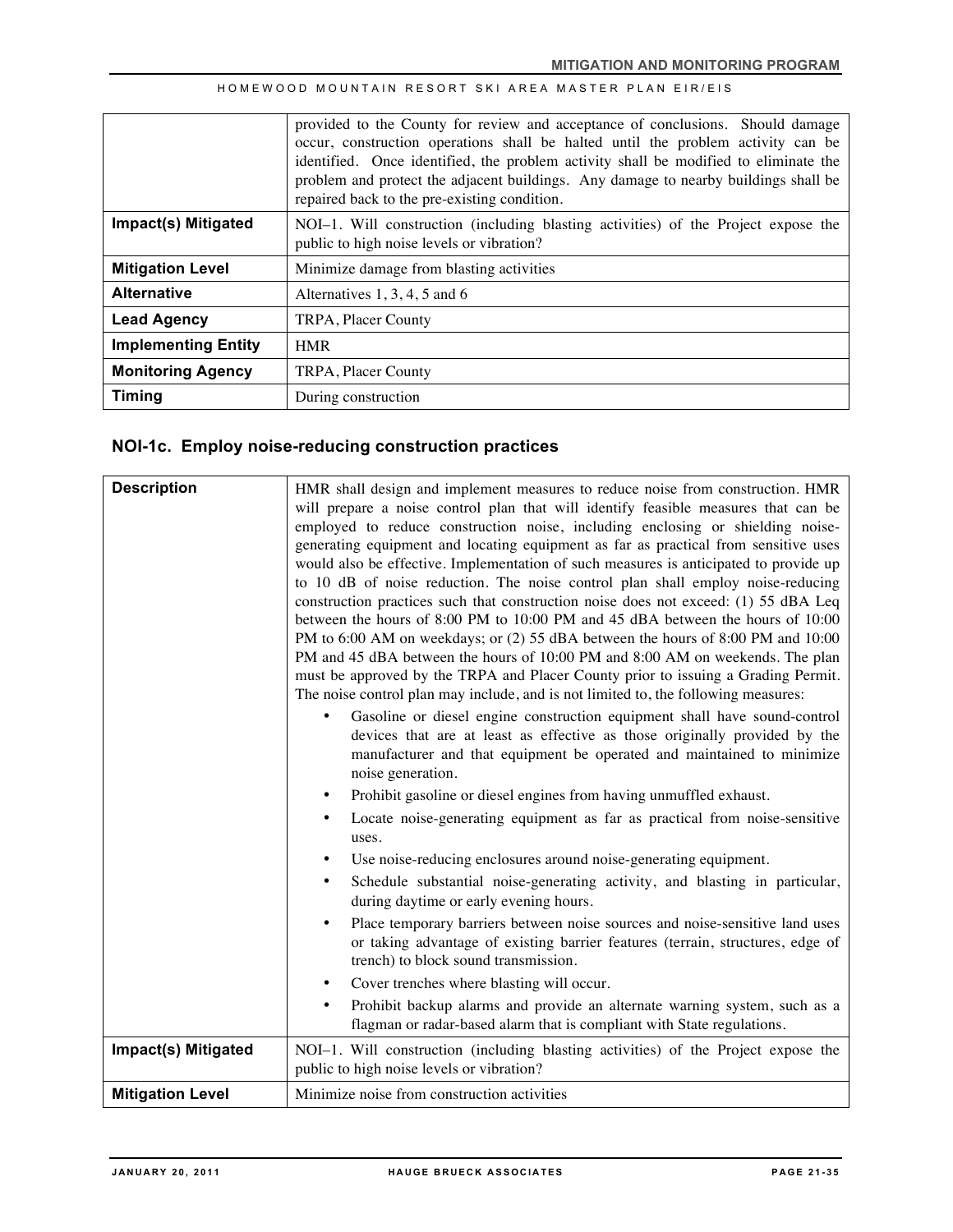| <b>Alternative</b>         | Alternatives $1, 3, 4, 5$ and 6 |
|----------------------------|---------------------------------|
| <b>Lead Agency</b>         | TRPA, Placer County             |
| <b>Implementing Entity</b> | <b>HMR</b>                      |
| <b>Monitoring Agency</b>   | TRPA, Placer County             |
| <b>Timing</b>              | During construction             |

## **NOI-2. Employ measures to ensure Project-related traffic noise does not increase relative to future no project conditions**

| <b>Description</b>         | The Project Applicant shall design and implement measures to reduce noise from<br>traffic related to the Proposed Project (Alternative 1). HMR will prepare a noise<br>control plan that will identify feasible measures that can be employed to reduce traffic<br>noise by 1.2 dB. The noise control plan shall employ noise-reducing measures such<br>that Project-related noise does not increase relative to future no project conditions.<br>This is in addition to the ongoing reduction in traffic volumes observed on SR 89 (see<br>Chapter 11 – Transportation, Parking, and Circulation). The plan must be approved by<br>the TRPA and Placer County prior to issuing a Grading Permit. The noise control plan<br>may include, and is not limited to, the following measures:<br>Constructing/use of barriers, berms, and acoustical shielding (reductions of 3dB<br>to $5dB$ ).<br>Utilizing noise-reducing pavement (reductions of 2-5dB).<br>Lowering speed limits, if feasible and practical (reductions of 1-2dB).<br>Programs to pay for noise mitigation such as low cost loans to owners of noise-<br>impacted property or establishment of developer fees (no actual noise reduction<br>from this, reduction depends on actual measure that is implemented.).<br>Acoustical treatment of buildings (reductions of 3-5dB). |
|----------------------------|----------------------------------------------------------------------------------------------------------------------------------------------------------------------------------------------------------------------------------------------------------------------------------------------------------------------------------------------------------------------------------------------------------------------------------------------------------------------------------------------------------------------------------------------------------------------------------------------------------------------------------------------------------------------------------------------------------------------------------------------------------------------------------------------------------------------------------------------------------------------------------------------------------------------------------------------------------------------------------------------------------------------------------------------------------------------------------------------------------------------------------------------------------------------------------------------------------------------------------------------------------------------------------------------------------------------------------------------|
| Impact(s) Mitigated        | NOI-2. Will operation and maintenance of the Project expose the public to high noise<br>levels (e.g., above CNEL permitted in the applicable Plan Area Statements,<br>Community Plan or Master Plan) from transportation sources?<br>NOI-C1: Will the Project result in a substantial impact upon the cumulative noise<br>environment?                                                                                                                                                                                                                                                                                                                                                                                                                                                                                                                                                                                                                                                                                                                                                                                                                                                                                                                                                                                                       |
| <b>Mitigation Level</b>    | Minimize noise from traffic related to Project                                                                                                                                                                                                                                                                                                                                                                                                                                                                                                                                                                                                                                                                                                                                                                                                                                                                                                                                                                                                                                                                                                                                                                                                                                                                                               |
| <b>Alternative</b>         | Alternatives $1, 3, 4, 5$ and 6                                                                                                                                                                                                                                                                                                                                                                                                                                                                                                                                                                                                                                                                                                                                                                                                                                                                                                                                                                                                                                                                                                                                                                                                                                                                                                              |
| <b>Lead Agency</b>         | <b>Placer County</b>                                                                                                                                                                                                                                                                                                                                                                                                                                                                                                                                                                                                                                                                                                                                                                                                                                                                                                                                                                                                                                                                                                                                                                                                                                                                                                                         |
| <b>Implementing Entity</b> | <b>HMR</b>                                                                                                                                                                                                                                                                                                                                                                                                                                                                                                                                                                                                                                                                                                                                                                                                                                                                                                                                                                                                                                                                                                                                                                                                                                                                                                                                   |
| <b>Monitoring Agency</b>   | <b>Placer County</b>                                                                                                                                                                                                                                                                                                                                                                                                                                                                                                                                                                                                                                                                                                                                                                                                                                                                                                                                                                                                                                                                                                                                                                                                                                                                                                                         |
| <b>Timing</b>              | Ongoing                                                                                                                                                                                                                                                                                                                                                                                                                                                                                                                                                                                                                                                                                                                                                                                                                                                                                                                                                                                                                                                                                                                                                                                                                                                                                                                                      |

### **NOI-3a. Design new residences to reduce interior noise below 45 dBA, Ldn**

| <b>Description</b> | HMR shall design and construct new residences such that interior noise from           |
|--------------------|---------------------------------------------------------------------------------------|
|                    | snowmaking and other sources of noise (including concerts) in the area does not       |
|                    | exceed 45 dBA, Ldn. HMR will retain a qualified acoustical consultant to design the   |
|                    | necessary acoustical treatments. Measures that can be implemented include installing  |
|                    | acoustically rated doors and windows, use of upgraded wall and roof materials to      |
|                    | provide additional acoustical insulation, and sealing gaps in walls and ceilings with |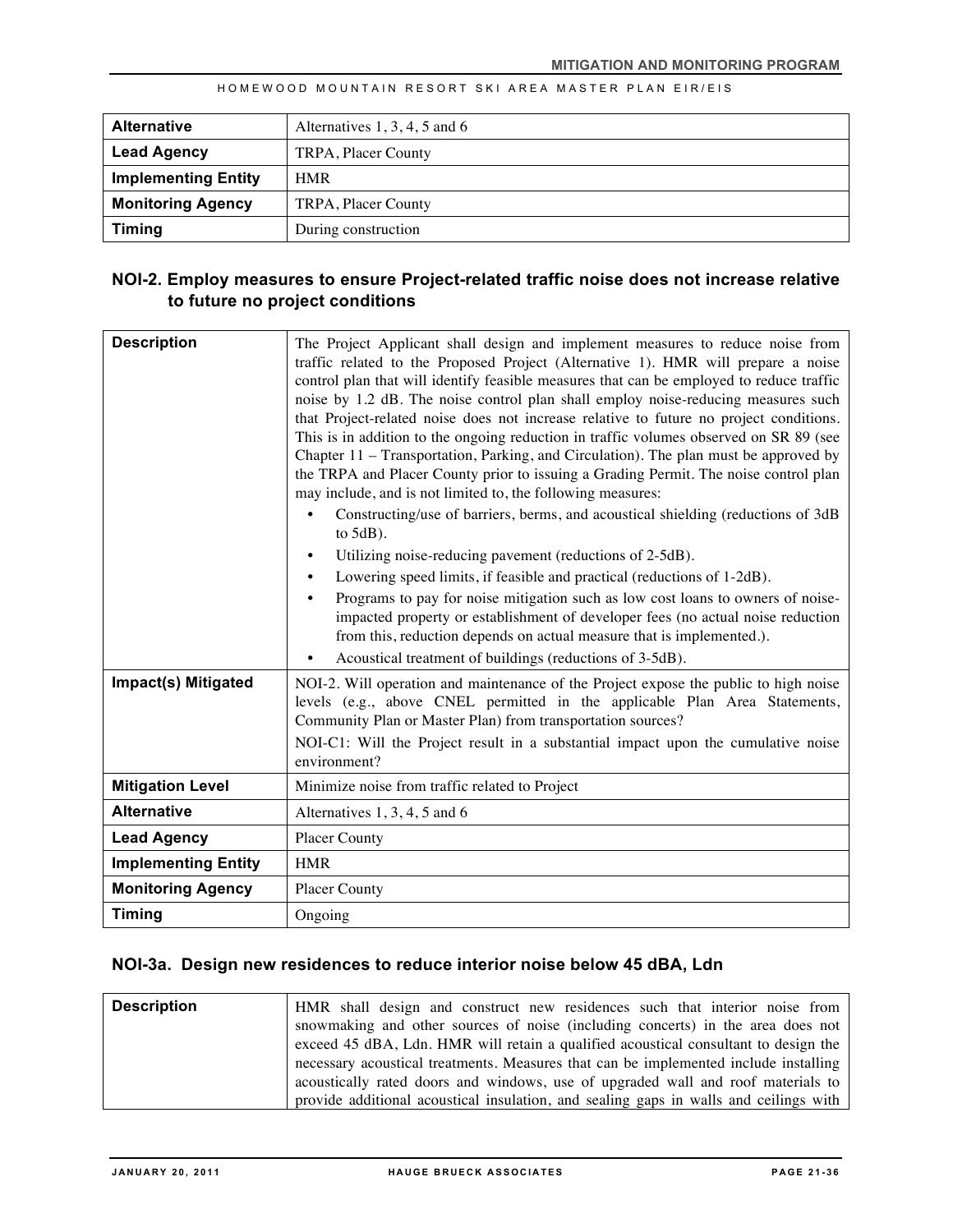|                            | acoustical caulking. The acoustical consultant will prepare a report for the TRPA and<br>Placer County demonstrating compliance with noise standards inside of residential<br>units. |
|----------------------------|--------------------------------------------------------------------------------------------------------------------------------------------------------------------------------------|
| Impact(s) Mitigated        | NOI-3. Will noise from Project concerts, snowmaking, or other resort operations effect<br>existing or proposed noise-sensitive land uses?                                            |
|                            | NOISE-C1: Will the Project result in a substantial impact upon the cumulative noise<br>environment?                                                                                  |
| <b>Mitigation Level</b>    | Interior noise from snowmaking and other sources of noise in the area does not exceed<br>$45$ dBA, Ldn.                                                                              |
|                            | Exterior noise levels comply with adjacent PAS CNEL limits.                                                                                                                          |
| <b>Alternative</b>         | Alternatives $1, 3, 5$ and 6                                                                                                                                                         |
| <b>Lead Agency</b>         | TRPA, Placer County                                                                                                                                                                  |
| <b>Implementing Entity</b> | <b>HMR</b>                                                                                                                                                                           |
| <b>Monitoring Agency</b>   | TRPA, Placer County                                                                                                                                                                  |
| <b>Timing</b>              | Prior to operation                                                                                                                                                                   |

## **NOI-3b. Implement design and operational measures at the amphitheater to ensure compliance with the adjacent Planning Area Statement (PAS) CNEL limit at existing residences**

| <b>Description</b>         | HMR shall demonstrate that the amphitheater has been designed such that operational<br>noise at existing residences will be in compliance with the adjacent Planning Area<br>Statement (PAS) CNEL limit. An acoustical engineer with experience in the<br>prediction and mitigation of outdoor theater sound levels shall be consulted prior to<br>design and construction of the proposed amphitheater. The acoustical engineer shall<br>identify feasible mitigation measures for reducing noise-related impacts to nearby<br>residences. Mitigation measures may include, but are not limited to, orientation and<br>location of the amphitheater, construction of noise barriers, limitations on speaker<br>orientation, limitations on noise-generation levels, and hours of activity. The project<br>applicant shall incorporate the mitigation measures into the design and operation of the<br>amphitheater. |
|----------------------------|----------------------------------------------------------------------------------------------------------------------------------------------------------------------------------------------------------------------------------------------------------------------------------------------------------------------------------------------------------------------------------------------------------------------------------------------------------------------------------------------------------------------------------------------------------------------------------------------------------------------------------------------------------------------------------------------------------------------------------------------------------------------------------------------------------------------------------------------------------------------------------------------------------------------|
| Impact(s) Mitigated        | NOI-3. Will noise from Project concerts, snowmaking, or other resort operations effect<br>existing or proposed noise-sensitive land uses?<br>NOISE-C1: Will the Project result in a substantial impact upon the cumulative noise<br>environment?                                                                                                                                                                                                                                                                                                                                                                                                                                                                                                                                                                                                                                                                     |
| <b>Mitigation Level</b>    | Interior noise from snowmaking and other sources of noise in the area does not exceed<br>45 dBA, Ldn.<br>Exterior noise levels comply with adjacent PAS CNEL limits.                                                                                                                                                                                                                                                                                                                                                                                                                                                                                                                                                                                                                                                                                                                                                 |
| <b>Alternative</b>         | Alternatives 1, 3, 5 and 6                                                                                                                                                                                                                                                                                                                                                                                                                                                                                                                                                                                                                                                                                                                                                                                                                                                                                           |
| <b>Lead Agency</b>         | TRPA, Placer County                                                                                                                                                                                                                                                                                                                                                                                                                                                                                                                                                                                                                                                                                                                                                                                                                                                                                                  |
| <b>Implementing Entity</b> | <b>HMR</b>                                                                                                                                                                                                                                                                                                                                                                                                                                                                                                                                                                                                                                                                                                                                                                                                                                                                                                           |
| <b>Monitoring Agency</b>   | TRPA, Placer County                                                                                                                                                                                                                                                                                                                                                                                                                                                                                                                                                                                                                                                                                                                                                                                                                                                                                                  |
| <b>Timing</b>              | Prior to operation                                                                                                                                                                                                                                                                                                                                                                                                                                                                                                                                                                                                                                                                                                                                                                                                                                                                                                   |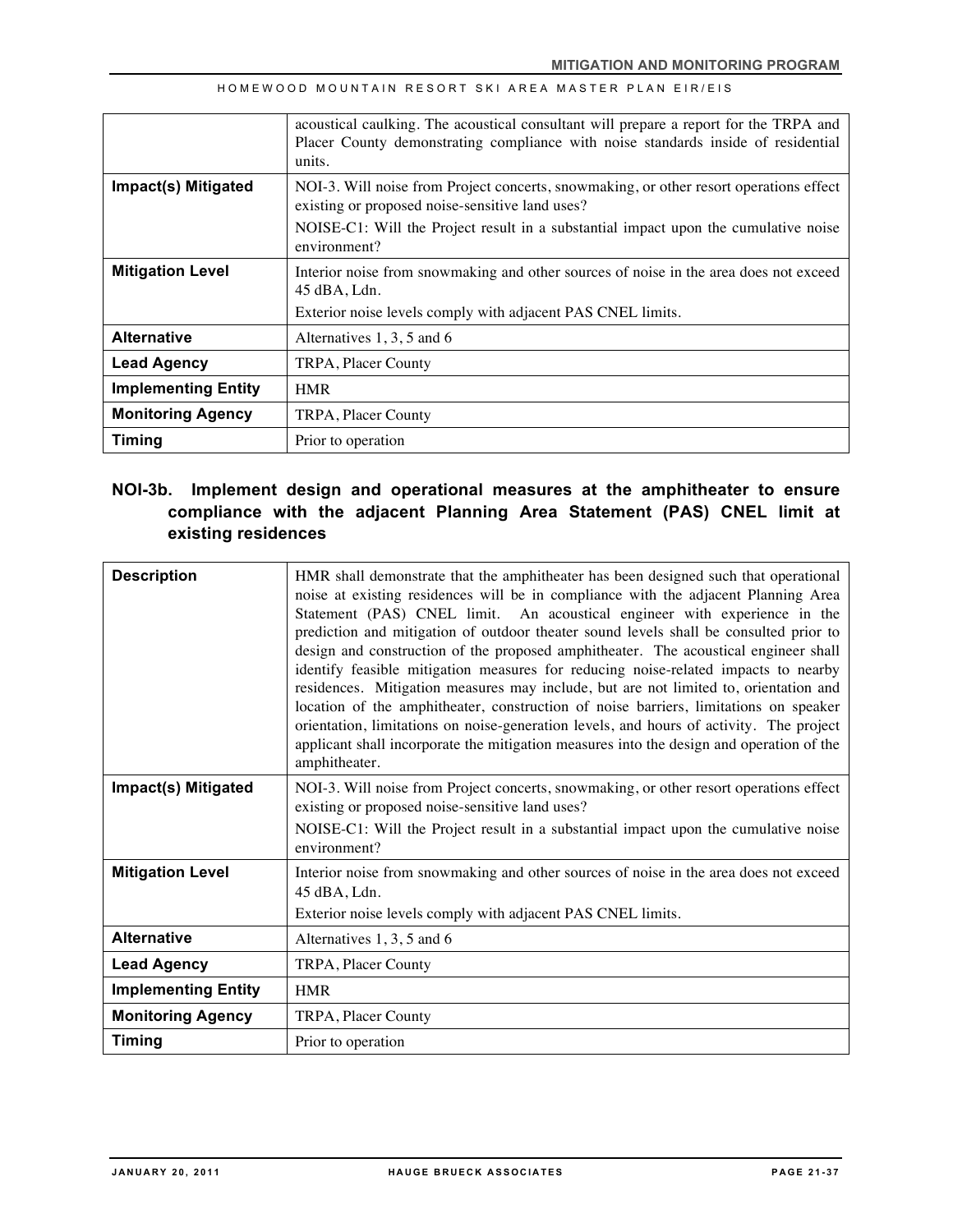### **NOI-3c. Implement measures to ensure noise levels at existing residences are reduced to meet the adjacent Plan Area Statement (PAS) CNEL limit**

| <b>Description</b> | To reduce existing and proposed snowmaking noise levels to a less than significant<br>level, HMR must reduce noise levels to meet adjacent PAS CNEL limits.<br>The<br>reduction of noise to PAS CNEL levels shall be reevaluated annually to ensure that<br>HMR is implementing all possible snowmaking measures available to work towards<br>the attainment of the PAS CNEL noise standards for Plan Areas 157, 158, and 159<br>(55dB, 55dB, and 60dB, CNEL, respectively). HMR will prepare a noise control plan<br>to design, construct/install, and operate new snowmaking equipment so that the<br>increase in noise associated with snowmaking conditions, (see Table 13-7) is reduced<br>to meet the appropriate PAS limit. The plan must be approved by the TRPA and Placer<br>County prior to HMR using any new snowmaking equipment. The noise control plan<br>may include, and is not limited to, the following measures:<br>Situate snowmaking equipment as far as practicable from existing noise<br>sensitive land uses (reductions of 2-3dB). If setbacks are used to control<br>snowmaking noise, snow could be moved from the location where it is made, |
|--------------------|---------------------------------------------------------------------------------------------------------------------------------------------------------------------------------------------------------------------------------------------------------------------------------------------------------------------------------------------------------------------------------------------------------------------------------------------------------------------------------------------------------------------------------------------------------------------------------------------------------------------------------------------------------------------------------------------------------------------------------------------------------------------------------------------------------------------------------------------------------------------------------------------------------------------------------------------------------------------------------------------------------------------------------------------------------------------------------------------------------------------------------------------------------------------------|
|                    | and mechanically deposited in the desired location. This measure would<br>involve the use of snow grooming equipment, which would also produce<br>noise. In general, snow grooming equipment produces lower levels than<br>snowmaking equipment, and the time required to move the snow would be<br>less than the time required to make snow on a continuous basis. Thus the<br>overall noise impacts of this alternative in a given area would be lower than<br>for continuous snowmaking using snowmaking nozzles.                                                                                                                                                                                                                                                                                                                                                                                                                                                                                                                                                                                                                                                      |
|                    | Place temporary barriers between noise sources and noise-sensitive land uses<br>or taking advantage of existing barrier features (terrain, structures, edge of<br>trench) to block sound transmission. Barriers would be most effective where<br>the nozzles are close to the noise sensitive land uses. The barriers should be<br>solid and massive, and placed close to the nozzles to block line of sight to the<br>receivers. Thick (1/2 inch) plywood or wood, and straw bales are examples<br>of suitable materials for such an application. Where nozzles are placed in<br>fixed, elevated positions, barriers could consist of tower structures with<br>plywood sides blocking line of sight to the nozzles (reductions of 3-9dB). At<br>the South and North Base areas, the construction of proposed HMR buildings<br>may provide permanent barriers between snowmaking operations and<br>adjacent land uses.                                                                                                                                                                                                                                                    |
|                    | Select quieter snow making equipment (reductions of 2-3dB).<br>HMR<br>currently uses fan gun technology for its snowmaking system, which is<br>quieter than compressed air/water nozzles used at other resorts. However,<br>the latest snowmaking gun technology shall be consulted when purchasing<br>new equipment. The new and quieter equipment shall be used in locations<br>closest to noise sensitive land uses.                                                                                                                                                                                                                                                                                                                                                                                                                                                                                                                                                                                                                                                                                                                                                   |
|                    | Prohibit/minimize the operation of snow making activities during nighttime<br>$\bullet$<br>hours (prohibition eliminates nighttime noise that is penalized in the<br>calculation of CNEL averages).<br>Reduce the number of snow making equipment operating concurrently<br>$\bullet$                                                                                                                                                                                                                                                                                                                                                                                                                                                                                                                                                                                                                                                                                                                                                                                                                                                                                     |
|                    | (reduction of 2-3 dB).<br>Reducing the number of nozzles close to noise sensitive land uses. (In<br>$\bullet$<br>general, a 50 percent reduction in the number of nozzles in a given area will<br>result in a reduction of 3 dB, which is considered to be a perceptible<br>reduction in noise levels).                                                                                                                                                                                                                                                                                                                                                                                                                                                                                                                                                                                                                                                                                                                                                                                                                                                                   |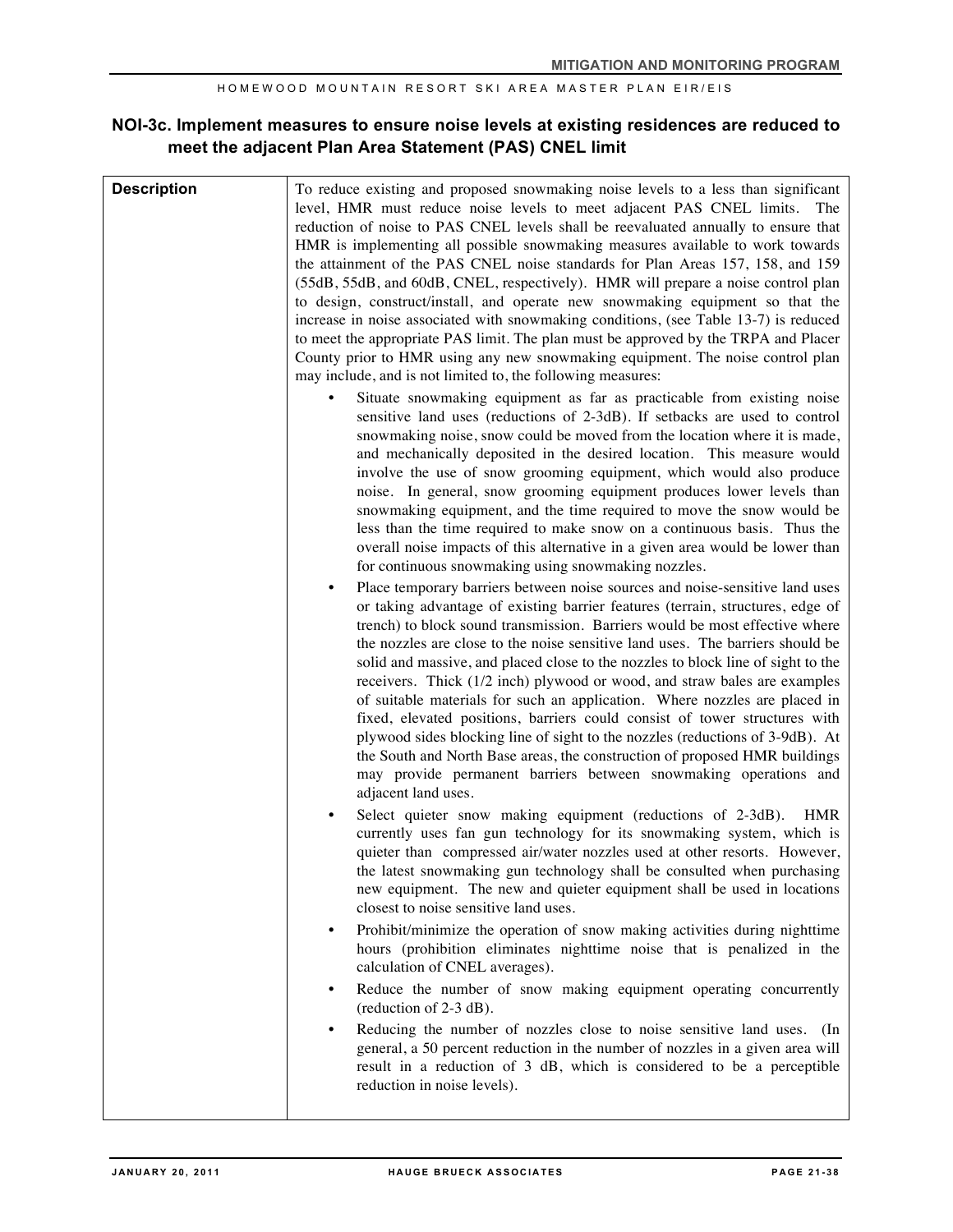| Impact(s) Mitigated        | NOI-3. Will noise from Project concerts, snowmaking, or other resort operations effect<br>existing or proposed noise-sensitive land uses?<br>NOISE-C1: Will the Project result in a substantial impact upon the cumulative noise<br>environment? |
|----------------------------|--------------------------------------------------------------------------------------------------------------------------------------------------------------------------------------------------------------------------------------------------|
| <b>Mitigation Level</b>    | Exterior noise levels comply with adjacent PAS CNEL limits.                                                                                                                                                                                      |
| <b>Alternative</b>         | Alternatives $1, 3, 5$ and 6                                                                                                                                                                                                                     |
| <b>Lead Agency</b>         | TRPA, Placer County                                                                                                                                                                                                                              |
| <b>Implementing Entity</b> | <b>HMR</b>                                                                                                                                                                                                                                       |
| <b>Monitoring Agency</b>   | TRPA, Placer County                                                                                                                                                                                                                              |
| Timing                     | Ongoing                                                                                                                                                                                                                                          |

## **GEO-1. Submit Final Geotechnical Report**

| <b>Description</b>         | The Project Applicant shall submit to the Engineering and Surveying Department<br>(ESD), for review and approval, a geotechnical engineering report produced by a<br>California Registered Civil Engineer or Geotechnical Engineer. The report shall<br>address and make recommendations on the following:<br>A) Road, pavement, and parking area design<br>B) Structural foundations, including retaining wall design (if applicable)<br>C) Grading practices<br>D) Erosion/winterization<br>$E$ )<br>Special problems discovered on-site, (i.e., groundwater, expansive/unstable<br>soils, etc.)<br>F) Slope stability<br>G) Utility trench design<br>Once approved by the ESD, two copies of the final report shall be provided to the ESD<br>and one copy to the Building Department for their use. If the soils report indicates the<br>presence of critically expansive or other soils problems that, if not corrected, could<br>lead to structural defects, a certification of completion of the requirements of the soils<br>report shall be required for subdivisions, prior to approval of the Improvement Plans.<br>This certification may be completed on a lot-by-lot basis or on a Tract basis. This shall<br>be so noted in the Covenants, Conditions and Restrictions (CC&Rs) and on the<br>Informational Sheet filed with the Final Subdivision Map(s). It is the responsibility of<br>the developer to provide for engineering inspection and certification that earthwork has<br>been performed in conformity with recommendations contained in the report. |
|----------------------------|--------------------------------------------------------------------------------------------------------------------------------------------------------------------------------------------------------------------------------------------------------------------------------------------------------------------------------------------------------------------------------------------------------------------------------------------------------------------------------------------------------------------------------------------------------------------------------------------------------------------------------------------------------------------------------------------------------------------------------------------------------------------------------------------------------------------------------------------------------------------------------------------------------------------------------------------------------------------------------------------------------------------------------------------------------------------------------------------------------------------------------------------------------------------------------------------------------------------------------------------------------------------------------------------------------------------------------------------------------------------------------------------------------------------------------------------------------------------------------------------------------------------------------------------------------------------------------|
| Impact(s) Mitigated        | GEO-1. Will the Project expose people or structures to adverse geological hazards,<br>including risk of loss, injury, or death involving fault rupture, strong seismic ground<br>shaking, seismic related ground failure (e.g., liquefaction), or landslides?<br>GEO-2. Will Project facilities be located within an area of unstable soil conditions,<br>including soils susceptible to collapse, subsidence, corrosion or expansion?                                                                                                                                                                                                                                                                                                                                                                                                                                                                                                                                                                                                                                                                                                                                                                                                                                                                                                                                                                                                                                                                                                                                         |
| <b>Mitigation Level</b>    | Conformance with Placer County Grading and Erosion Prevention Ordinance (Section<br>15.48.360)                                                                                                                                                                                                                                                                                                                                                                                                                                                                                                                                                                                                                                                                                                                                                                                                                                                                                                                                                                                                                                                                                                                                                                                                                                                                                                                                                                                                                                                                                 |
| <b>Alternative</b>         | Alternatives, 1, 3, 5 and 6                                                                                                                                                                                                                                                                                                                                                                                                                                                                                                                                                                                                                                                                                                                                                                                                                                                                                                                                                                                                                                                                                                                                                                                                                                                                                                                                                                                                                                                                                                                                                    |
| <b>Lead Agency</b>         | <b>Placer County</b>                                                                                                                                                                                                                                                                                                                                                                                                                                                                                                                                                                                                                                                                                                                                                                                                                                                                                                                                                                                                                                                                                                                                                                                                                                                                                                                                                                                                                                                                                                                                                           |
| <b>Implementing Entity</b> | <b>HMR</b>                                                                                                                                                                                                                                                                                                                                                                                                                                                                                                                                                                                                                                                                                                                                                                                                                                                                                                                                                                                                                                                                                                                                                                                                                                                                                                                                                                                                                                                                                                                                                                     |
|                            |                                                                                                                                                                                                                                                                                                                                                                                                                                                                                                                                                                                                                                                                                                                                                                                                                                                                                                                                                                                                                                                                                                                                                                                                                                                                                                                                                                                                                                                                                                                                                                                |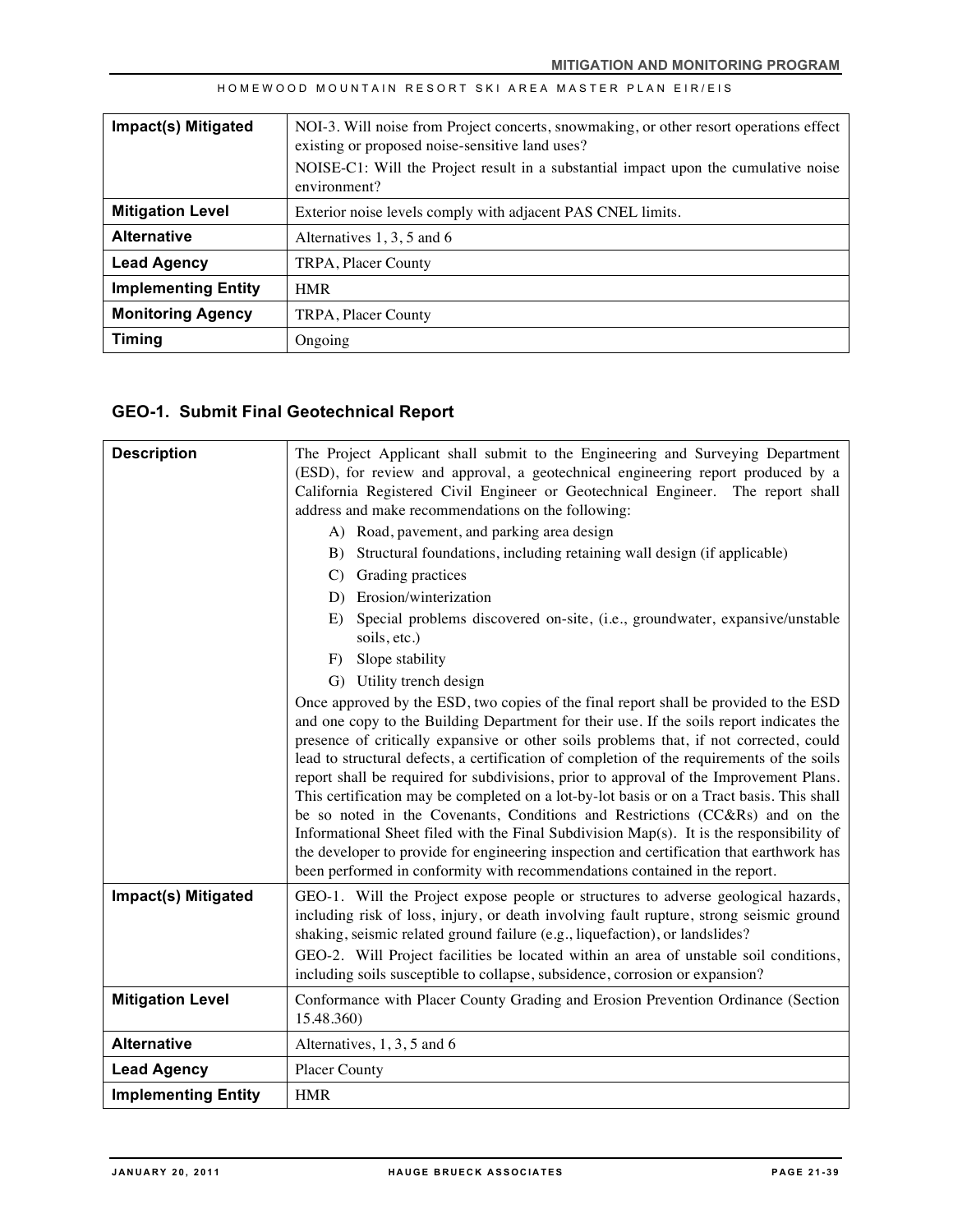| <b>Monitoring Agency</b> | <b>Placer County</b>             |
|--------------------------|----------------------------------|
| <b>Timing</b>            | Prior to construction of Phase 2 |

## **GEO-3. Comply with Excess Land Coverage Mitigation Program**

| <b>Description</b> | Based on allowable base land coverage determinations in LCDs 1a and 2, the Proposed<br>Project (Alternative 1) and Alternatives 3, 5 and 6 shall be subject to the excess<br>coverage mitigation program described in Code Section 20.5. The excess land<br>coverage within the Project area shall be reduced to comply with Code Section 20.5<br>through: 1) reduction of coverage onsite; 2) reduction of coverage offsite; 3) payment<br>of excess coverage mitigation fee; 4) parcel consolidation or parcel line adjustment; or<br>5) combination of these options.<br>Table 14-7 presents the excess land coverage mitigation fee and reductions in existing<br>land coverage options for each of the alternatives, which are the mitigation options<br>most applicable to the Project area. Land coverage must be permanently retired to<br>supplement the payment of a mitigation fee.<br>The impact from excess land coverage under the Proposed Project (Alternative 1) and |
|--------------------|---------------------------------------------------------------------------------------------------------------------------------------------------------------------------------------------------------------------------------------------------------------------------------------------------------------------------------------------------------------------------------------------------------------------------------------------------------------------------------------------------------------------------------------------------------------------------------------------------------------------------------------------------------------------------------------------------------------------------------------------------------------------------------------------------------------------------------------------------------------------------------------------------------------------------------------------------------------------------------------|
|                    | Alternatives 3, 5 and 6 can be reduced to a less than significant level through<br>completion of the excess land coverage mitigation program as outlined in TRPA Code<br>section 20.5. The mitigation options are listed according to alternative.                                                                                                                                                                                                                                                                                                                                                                                                                                                                                                                                                                                                                                                                                                                                    |
|                    | <b>Proposed Project (Alternative 1):</b>                                                                                                                                                                                                                                                                                                                                                                                                                                                                                                                                                                                                                                                                                                                                                                                                                                                                                                                                              |
|                    | 1) Payment of Excess Coverage Mitigation Fee = $$1,601,228$ ; or                                                                                                                                                                                                                                                                                                                                                                                                                                                                                                                                                                                                                                                                                                                                                                                                                                                                                                                      |
|                    | 2) Permanent retirement of 188,380 square feet of onsite land coverage (offset of<br>\$8.50/square foot assumed) in lieu of the Excess Coverage Mitigation Fee; or                                                                                                                                                                                                                                                                                                                                                                                                                                                                                                                                                                                                                                                                                                                                                                                                                    |
|                    | 3) Permanent retirement of 176,134 square feet of onsite land coverage (offset of<br>\$8.50/square foot assumed) as required for TRPA Code of Ordinances Chapter<br>22.4.G Amendment for additional building height findings and for CEP Governing<br>Board Resolution requirements and payment of an adjusted Excess Coverage<br>Mitigation Fee equal to \$104,091 (Note that the proposed Chapter 22.4.G height<br>amendment requires a 10 percent reduction of total existing land coverage, while<br>the TRPA CEP Resolution requires a "substantial" reduction in existing land<br>coverage but does not quantify square footage of land coverage for permanent<br>retirement - the 176,134 square feet identified above is equal to a 10 percent<br>reduction in verified existing land coverage); or                                                                                                                                                                           |
|                    | 4) Permanent retirement of 176,134 square feet of onsite land coverage (offset of<br>\$8.50/square foot assumed) as required for TRPA Code of Ordinances Chapter 22<br>for building height findings and for CEP Governing Board Resolution<br>requirements and the permanent retirement of an additional 12,246 square feet<br>(offset of \$8.50/square foot assumed) of offsite land coverage to be identified by<br>the Project Applicant; or                                                                                                                                                                                                                                                                                                                                                                                                                                                                                                                                       |
|                    | 5) Combination of Options 1 and 2 for permanent retirement of on or offsite land<br>coverage (offset of \$8.50/square foot assumed) and payment of Excess Coverage<br>Mitigation Fee that is appropriate for the amount of excess land coverage that<br>remains (offset of \$8.50/square foot assumed).                                                                                                                                                                                                                                                                                                                                                                                                                                                                                                                                                                                                                                                                               |
|                    | According to TRPA Code Section 20.5.A, the payment of the Excess Coverage<br>Mitigation Fee mitigates excess land coverage for the Project area to a less than<br>significant level. Permanently retiring 188,380 square feet of onsite land coverage<br>under the Proposed Project (Alternative 1) is considered a more beneficial option for<br>reducing impacts from excess land coverage than only the payment of the mitigation<br>fee. Permanent retirement of land coverage directly reduces impacts in the Project area                                                                                                                                                                                                                                                                                                                                                                                                                                                       |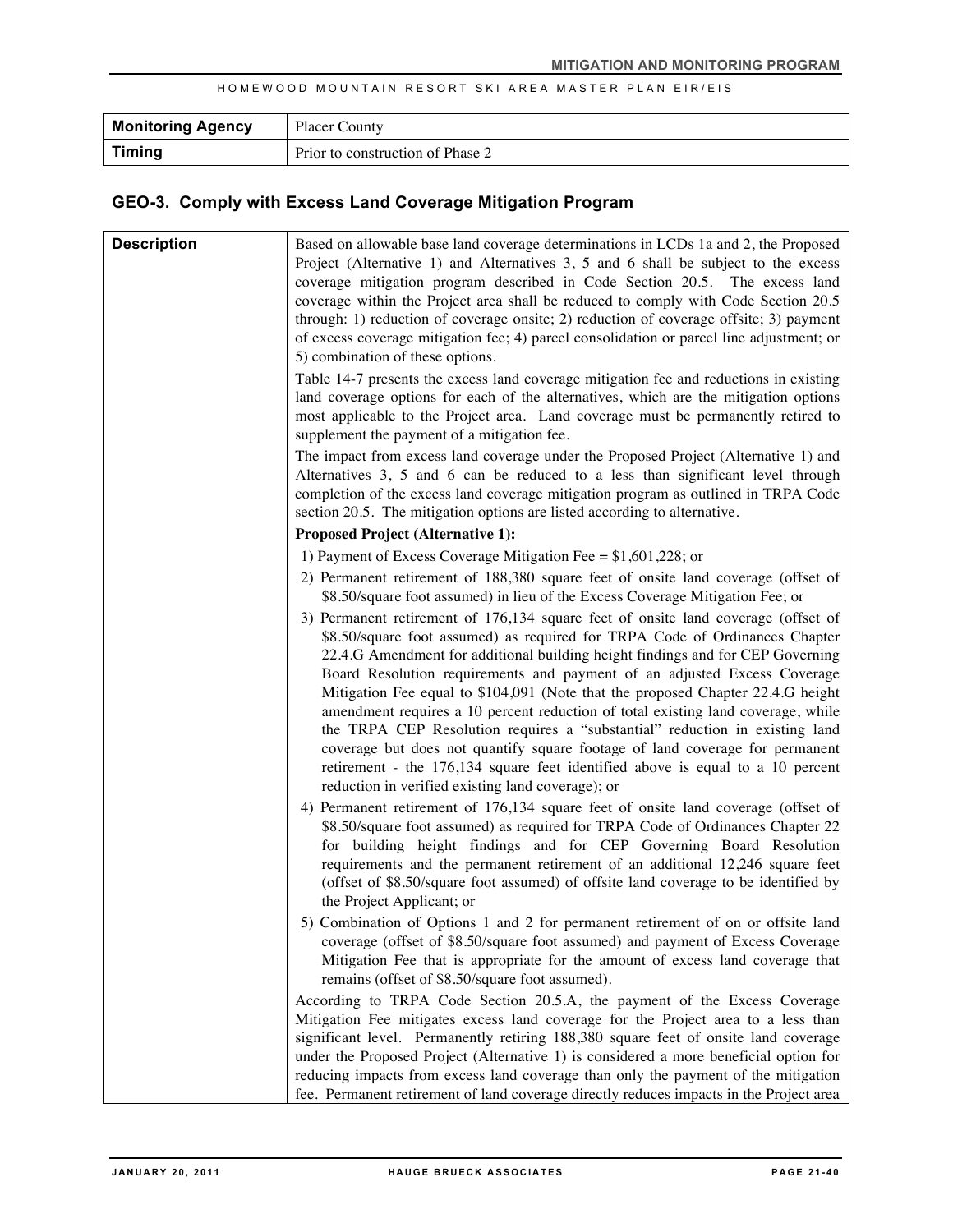watersheds through the permanent removal of impervious surfaces and restoration of land capability.

Notable benefits of the Proposed Project (Alternative 1) that are over and above standard TRPA mitigation requirements include: land coverage reductions in excess of the CEP goal for "substantial" reduction, permanent retirement of a portion of land coverage removed from LCDs 5, 3 and 1a, and the relocation of land coverage from LCD 1a and 1b lands to higher capability LCD lands. Additionally, effects from proposed land coverage will be reduced through application of LID measures such as bioretention areas for stormwater treatment, cisterns to capture roof runoff, heated walkways to control the timing of runoff from walkways and pervious pavement to reduce typical runoff volumes by around 40 percent. The LID measures more closely mimic natural hydrologic patterns and alleviate pressures placed on traditional stormwater treatment systems. The Proposed Project (Alternative 1) will utilize pervious pavers and pervious pavement on approximately 850 square feet of the Project area and will install bioretention areas for stormwater treatment (approximately 117,000 square feet) across the North Base, South Base and Mid-mountain areas. Cisterns will capture a portion of roof runoff from buildings, up to 7,800 cubic feet per runoff event. These LID measures are not considered in the TRPA calculations for land coverage reductions but will provide added benefits to the Project through reductions in runoff from impervious surfaces. Table 15-8 in Chapter 15, Hydrology, Water Rights, Surface Water Quality and Groundwater, details the impact reductions specified above.

#### **Alternative 3:**

- 1) Payment of Excess Coverage Mitigation Fee = \$1,794,027;
- 2) Permanent retirement of 211,062 square feet of onsite land coverage (offset of \$8.50/square foot assumed) in lieu of the Excess Coverage Mitigation Fee;
- 3) Permanent retirement of 176,134 square feet of onsite land coverage (offset of \$8.50/square foot assumed) to comply with CEP Governing Board Resolution requirements and payment of an adjusted Excess Coverage Mitigation Fee = \$296,888 (Note that Alternative 3 does not require TRPA Chapter 22 findings for height. The TRPA CEP Resolution, however, requires a "substantial" reduction in existing land coverage but does not quantify square footage for permanent retirement. The 176,134 square feet stated above is based on 10 percent permanent retirement of verified existing land coverage.); or
- 4) Permanent retirement of 176,134 square feet of onsite land coverage (offset of \$8.50/square foot assumed) as required for CEP Governing Board Resolution requirements and the permanent retirement of an additional 34,928 square feet (offset of \$8.50/square foot assumed) of offsite land coverage to be identified by the Project Applicant; or
- 5) Combination of Options 1 and 2 for permanent retirement of on or offsite land coverage (offset of \$8.50/square foot assumed) and payment of Excess Coverage Mitigation Fee that is appropriate for the amount of excess land coverage that remains (assuming an offset of \$8.50/square foot).

According to TRPA Code Section 20.5.A, the payment of the Excess Coverage Mitigation Fee mitigates excess land coverage for the Project area to a less than significant level. However, permanently retiring 211,062 square feet of land coverage under Alternative 3 is considered a more beneficial option for reducing impacts from excess land coverage than only the payment of the mitigation fee. Permanent retirement of land coverage directly reduces impacts in the Project area watersheds through the permanent removal of impervious surfaces and restoration of land capability.

Notable benefits of Alternative 3 that are over and above standard TRPA mitigation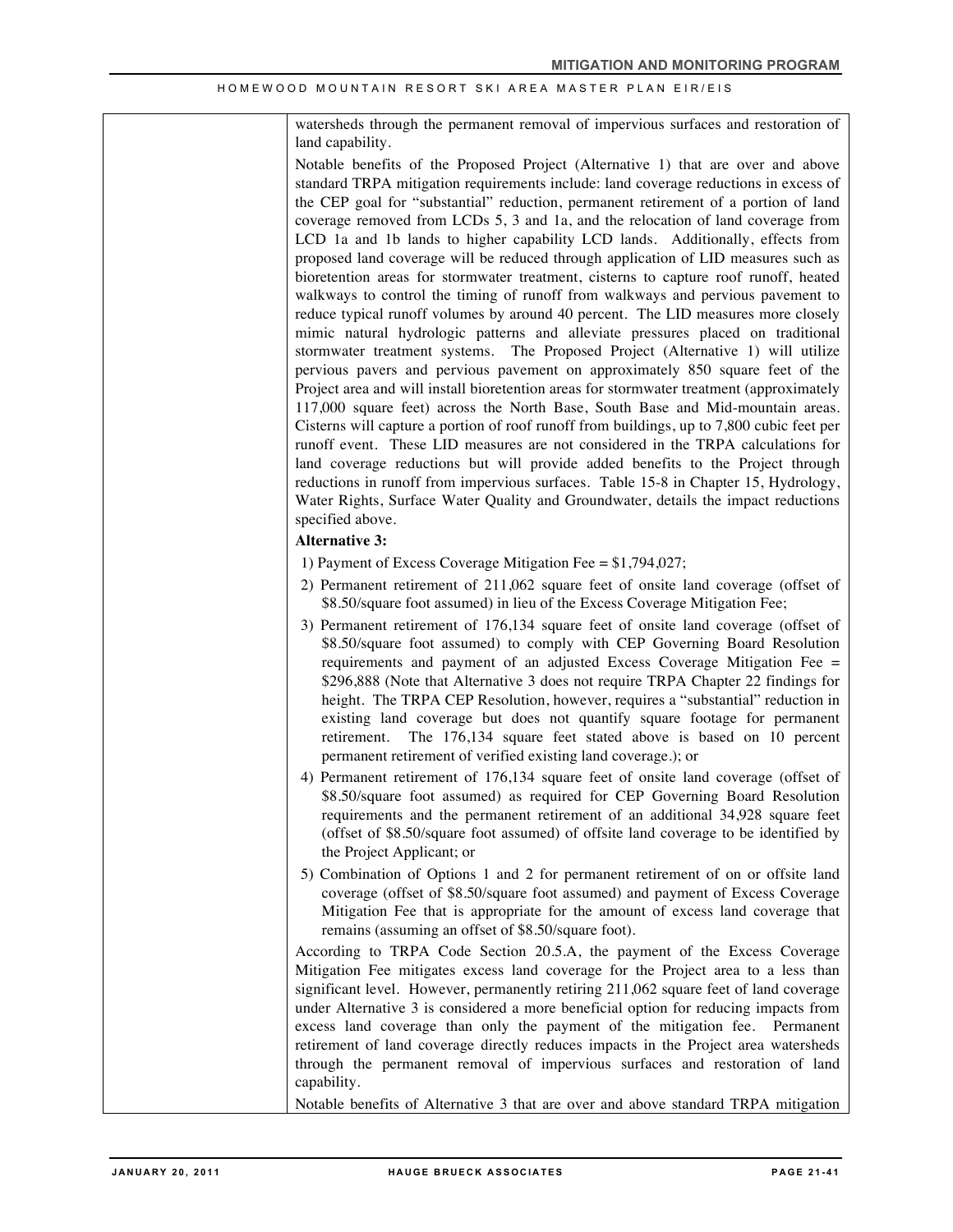requirements include: land coverage reductions in excess of the CEP goal for "substantial" reduction, permanent retirement of a portion of the land coverage removed from LCDs 5, 3 and 1a, and the relocation of land coverage from LCD 1a and 1b lands to higher capability LCD lands. Additionally, impacts from proposed land coverage will be reduced through application of LID measures such as bioretention areas for stormwater treatment, cisterns to capture roof runoff, heated walkways to control the timing of runoff from walkways and pervious pavement to reduce typical runoff volumes by around 40 percent. The LID measures more closely mimic natural hydrologic patterns and alleviate pressures placed on traditional stormwater treatment systems. The effects of land coverage would be reduced through application of LID measures such as cisterns, pervious pavement and pavers and bioretention areas for stormwater treatment that are described above for the Proposed Project (Alternative 1). These LID measures are not considered in the TRPA calculations for land coverage reductions but will provide added benefits to the Project through reductions in runoff from impervious surfaces. Table 15-8 in Chapter 15, Hydrology, Water Rights, Surface Water Quality and Groundwater, details the impact reductions specified above. **Alternative 5:** 

- 1) Payment of Excess Coverage Mitigation Fee = \$1,005,366; or
- 2) Permanent retirement of 118,279 square feet of onsite land coverage (offset of \$8.50/square foot assumed) in lieu of the Excess Coverage Mitigation Fee; or
- 3) Permanent retirement of 176,134 square feet of onsite land coverage (offset of \$8.50/square foot assumed) as required for TRPA Code of Ordinances Chapter 22 for building height findings and for CEP Governing Board Resolution requirements (Note that Chapter 22 requires a 10 percent reduction of verified existing land coverage, while the CEP Resolution requires a "substantial" reduction in existing land coverage but does not quantify square footage for permanent retirement. The 176,134 square feet stated above is based on 10 percent permanent retirement of verified existing land coverage.); or
- 4) Combination of Options 1 and 2 for permanent retirement of on or offsite land coverage (offset of \$8.50/square foot assumed) and payment of Excess Coverage Mitigation Fee that is appropriate for the amount of excess land coverage that remains (assuming an offset of \$8.50/square foot).

According to TRPA Code Section 20.5.A, the payment of the Excess Coverage Mitigation Fee mitigates excess land coverage for the Project area to a level of less than significant. Identification and permanent retirement of onsite land coverage (118,279 square feet) in lieu of payment of the remaining Excess Coverage Mitigation Fee (\$1,005,366) is considered more beneficial option for reducing impacts from excess land coverage in the Project area watersheds. A combination of the two mitigation options, described above under option four, is considered more beneficial than the payment of the excess coverage mitigation fee only. Option 3, however, would be required for Alternative 5 because although options one, two and four would legally mitigate excess land coverage on the project area to a level of less than significant, these mitigation options would not meet the proposed TRPA Chapter 22.4.G amendment requirements for additional height nor the CEP Governing Board Resolution for substantial land coverage reductions, assumed to be at least a 10 percent reduction in existing land coverage. Identification and permanent retirement of 176,134 square feet of onsite or offsite land coverage in lieu of payment of the remaining Excess Coverage Mitigation Fee (\$1,005,372) is considered the most beneficial option (Option number 3 above) for reducing impacts from excess land coverage.

Notable benefits of Alternative 5 that are over and above standard TRPA mitigation requirements would be the same as described for Alternative 3.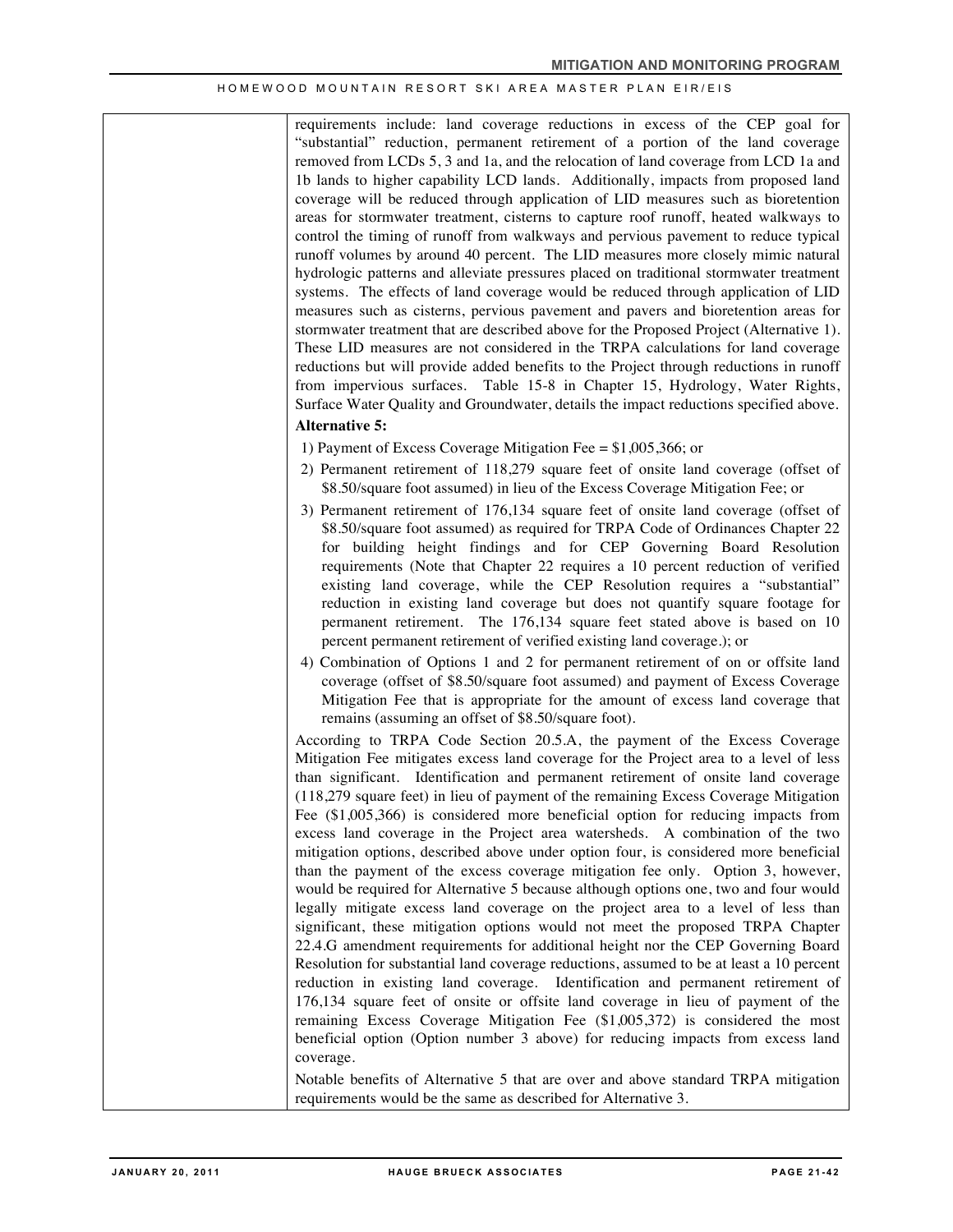|                                                  | <b>Alternative 6:</b>                                                                                                                                                                                                                                                                                                                                                                                                                                                                                                                                                                                                                                                                                                                                                                                                                                                                                                                                                                                                                                                                                                                                                                                                                                                                                                                                                                                                                                                                                                                                                                                                                                         |
|--------------------------------------------------|---------------------------------------------------------------------------------------------------------------------------------------------------------------------------------------------------------------------------------------------------------------------------------------------------------------------------------------------------------------------------------------------------------------------------------------------------------------------------------------------------------------------------------------------------------------------------------------------------------------------------------------------------------------------------------------------------------------------------------------------------------------------------------------------------------------------------------------------------------------------------------------------------------------------------------------------------------------------------------------------------------------------------------------------------------------------------------------------------------------------------------------------------------------------------------------------------------------------------------------------------------------------------------------------------------------------------------------------------------------------------------------------------------------------------------------------------------------------------------------------------------------------------------------------------------------------------------------------------------------------------------------------------------------|
|                                                  | 1) Payment of Excess Coverage Mitigation Fee = $$1,293,198$ ; or                                                                                                                                                                                                                                                                                                                                                                                                                                                                                                                                                                                                                                                                                                                                                                                                                                                                                                                                                                                                                                                                                                                                                                                                                                                                                                                                                                                                                                                                                                                                                                                              |
|                                                  | 2) Permanent retirement of 152,141 square feet of onsite land coverage (offset of<br>\$8.50/square foot assumed) in lieu of the Excess Coverage Mitigation Fee; or                                                                                                                                                                                                                                                                                                                                                                                                                                                                                                                                                                                                                                                                                                                                                                                                                                                                                                                                                                                                                                                                                                                                                                                                                                                                                                                                                                                                                                                                                            |
|                                                  | 3) Permanent retirement of 176,134 square feet of onsite land coverage (offset of<br>\$8.50/square foot assumed) as required for TRPA Code of Ordinances Chapter 22<br>for building height findings and for CEP Governing Board Resolution<br>requirements (Note that Chapter 22 requires a 10 percent reduction of verified<br>existing land coverage, while the CEP Resolution requires a "substantial"<br>reduction in existing land coverage but does not quantify square footage for<br>permanent retirement. The 176,134 square feet stated above is based on 10<br>percent permanent retirement of verified existing land coverage.); or<br>4) Combination of Options 1 and 2 for permanent retirement of on or offsite land<br>coverage (offset of \$8.50/square foot assumed) and payment of Excess Coverage                                                                                                                                                                                                                                                                                                                                                                                                                                                                                                                                                                                                                                                                                                                                                                                                                                         |
|                                                  | Mitigation Fee that is appropriate for the amount of excess land coverage that<br>remains (assuming an offset of \$8.50/square foot).                                                                                                                                                                                                                                                                                                                                                                                                                                                                                                                                                                                                                                                                                                                                                                                                                                                                                                                                                                                                                                                                                                                                                                                                                                                                                                                                                                                                                                                                                                                         |
|                                                  | According to TRPA Code Section 20.5.A, the payment of the Excess Coverage<br>Mitigation Fee mitigates excess land coverage for the Project area to a level of less<br>than significant. Identification and permanent retirement of onsite land coverage<br>(118,279 square feet) in lieu of payment of the remaining Excess Coverage Mitigation<br>Fee (\$1,293,198) is considered more beneficial option for reducing impacts from<br>excess land coverage in the Project area watersheds. A combination of the two<br>mitigation options, described above under option four, is considered more beneficial<br>than the payment of the excess coverage mitigation fee only. Option 3, however,<br>would be required for Alternative 6 because although options one, two and four would<br>legally mitigate excess land coverage on the project area to a level of less than<br>significant, these mitigation options would not meet the proposed TRPA Chapter<br>22.4.G amendment requirements for additional height nor the CEP Governing Board<br>Resolution for substantial land coverage reductions, assumed to be at least a 10 percent<br>reduction in existing land coverage. Identification and permanent retirement of<br>176,134 square feet of onsite or offsite land coverage in lieu of payment of the<br>remaining Excess Coverage Mitigation Fee (\$1,293,198) is considered the most<br>beneficial option (Option number 3 above) for reducing impacts from excess land<br>coverage.<br>Notable benefits of Alternative 6 that are over and above standard TRPA mitigation<br>requirements would be the same as described for Alternative 3. |
| Impact(s) Mitigated                              | GEO-3. Will the Project result in compaction or covering of the soil beyond the limits<br>allowed in the land capability system, including coverage within sensitive Class 1a and<br>1b lands?                                                                                                                                                                                                                                                                                                                                                                                                                                                                                                                                                                                                                                                                                                                                                                                                                                                                                                                                                                                                                                                                                                                                                                                                                                                                                                                                                                                                                                                                |
|                                                  |                                                                                                                                                                                                                                                                                                                                                                                                                                                                                                                                                                                                                                                                                                                                                                                                                                                                                                                                                                                                                                                                                                                                                                                                                                                                                                                                                                                                                                                                                                                                                                                                                                                               |
| <b>Mitigation Level</b><br><b>Alternative</b>    | Compliance with TRPA Code of Ordinance Section 20.5                                                                                                                                                                                                                                                                                                                                                                                                                                                                                                                                                                                                                                                                                                                                                                                                                                                                                                                                                                                                                                                                                                                                                                                                                                                                                                                                                                                                                                                                                                                                                                                                           |
|                                                  | Alternatives, 1, 3, 5 and 6                                                                                                                                                                                                                                                                                                                                                                                                                                                                                                                                                                                                                                                                                                                                                                                                                                                                                                                                                                                                                                                                                                                                                                                                                                                                                                                                                                                                                                                                                                                                                                                                                                   |
| <b>Lead Agency</b><br><b>Implementing Entity</b> | <b>TRPA</b><br><b>HMR</b>                                                                                                                                                                                                                                                                                                                                                                                                                                                                                                                                                                                                                                                                                                                                                                                                                                                                                                                                                                                                                                                                                                                                                                                                                                                                                                                                                                                                                                                                                                                                                                                                                                     |
| <b>Monitoring Agency</b>                         | <b>TRPA</b>                                                                                                                                                                                                                                                                                                                                                                                                                                                                                                                                                                                                                                                                                                                                                                                                                                                                                                                                                                                                                                                                                                                                                                                                                                                                                                                                                                                                                                                                                                                                                                                                                                                   |
| <b>Timing</b>                                    | Prior to approval of Improvement Plans for any project phase                                                                                                                                                                                                                                                                                                                                                                                                                                                                                                                                                                                                                                                                                                                                                                                                                                                                                                                                                                                                                                                                                                                                                                                                                                                                                                                                                                                                                                                                                                                                                                                                  |
|                                                  |                                                                                                                                                                                                                                                                                                                                                                                                                                                                                                                                                                                                                                                                                                                                                                                                                                                                                                                                                                                                                                                                                                                                                                                                                                                                                                                                                                                                                                                                                                                                                                                                                                                               |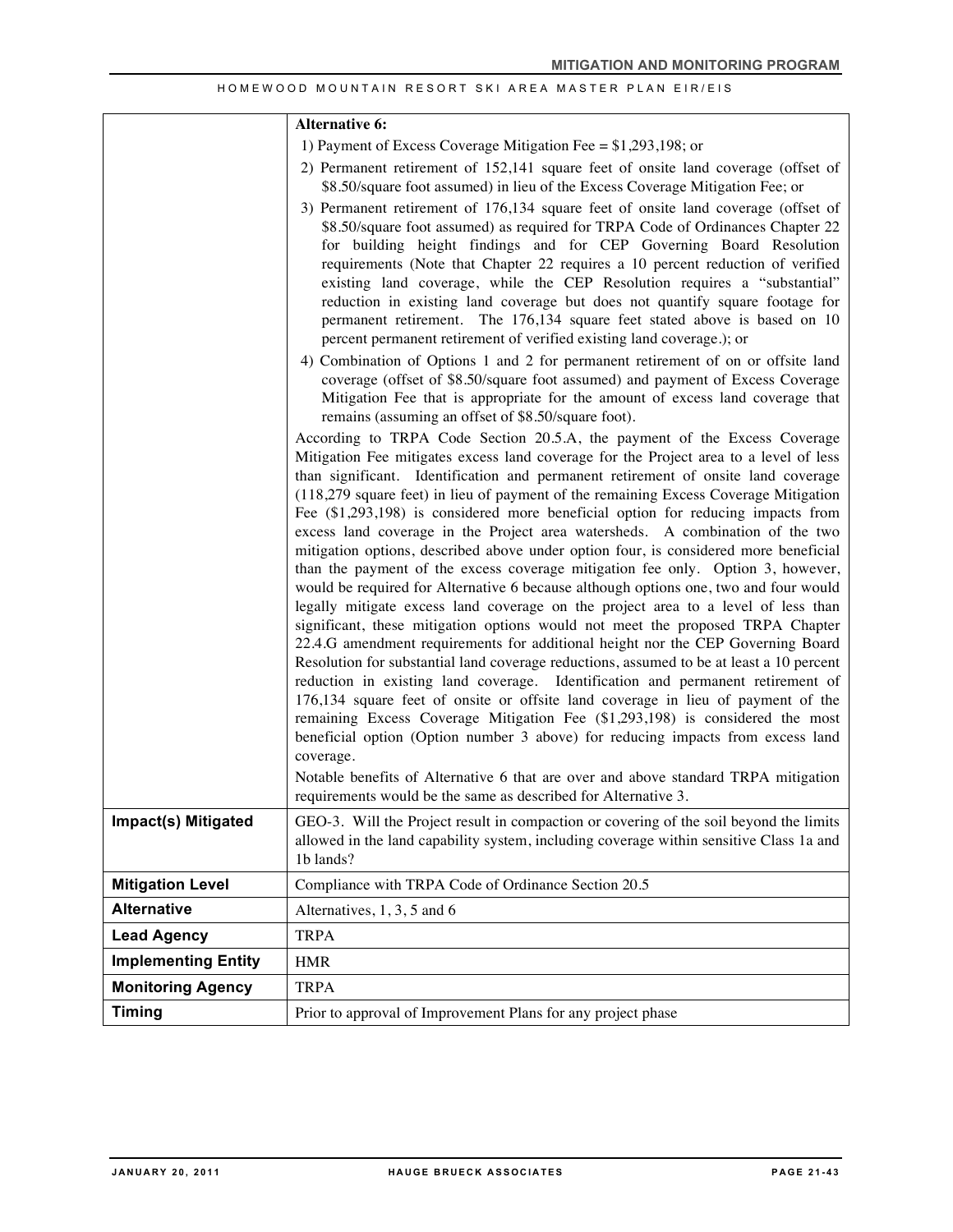### **GEO-4a. Design Construction-related BMPs According to the California Stormwater Quality Association Stormwater BMP Handbooks and TRPA's Handbook of BMPs**

| <b>Description</b>         | Construction-related Best Management Practices (BMPs) shall be designed according<br>to the California Stormwater Quality Association Stormwater Best Management<br>Practice Handbooks for Construction, for New Development / Redevelopment, and/or<br>for Industrial and Commercial, (and/or other similar source as approved by the<br>Engineering and Surveying Department (ESD)).<br>Construction (temporary) BMPs for the Project could include, but are not limited to:<br>Fiber Rolls (SE-5), Hydroseeding (EC-4), Stabilized Construction Entrance (LDM<br>Plate C-4), Storm Drain Inlet Protection (SE-10), Silt Fence (SE-1), revegetation<br>techniques, dust control measures, and concrete washout areas.<br>Storm drainage from on- and off-site impervious surfaces (including roads) shall be<br>collected and routed through specially designed catch basins, vegetated swales, vaults,<br>infiltration basins, water quality basins, filters, etc. for entrapment of sediment, debris<br>and oils/greases or other identified pollutants, as approved by the ESD. BMPs shall be<br>designed at a minimum in accordance with the Placer County Guidance Document for<br>Volume and Flow-Based Sizing of Permanent Post-Construction Best Management<br>Practices for Stormwater Quality Protection. Post-development (permanent) BMPs for<br>the project include, but are not limited to: above and below ground onsite infiltration<br>basin(s), sand/oil interceptors.<br>No water quality facility construction shall be permitted within any identified wetlands<br>area, floodplain, or right-of-way, except as authorized by project approvals. All BMPs<br>shall be maintained as required to insure effectiveness. The Project Applicant shall<br>provide for the establishment of vegetation, where specified, by means of proper<br>irrigation. Proof of on-going maintenance, such as contractual evidence, shall be<br>provided to ESD upon request. Maintenance of these facilities shall be provided by the<br>project owners/permittees unless, and until, a County Service Area is created and said<br>facilities are accepted by the County for maintenance. Contractual evidence of a<br>monthly parking lot sweeping and vacuuming, and catch basin cleaning program shall<br>be provided to the ESD upon request. Failure to do so will be grounds for discretionary<br>permit revocation. Prior to Improvement Plan or Final Map approval, easements shall<br>be created and offered for dedication to the County for maintenance and access to these<br>facilities in anticipation of possible County maintenance. |
|----------------------------|------------------------------------------------------------------------------------------------------------------------------------------------------------------------------------------------------------------------------------------------------------------------------------------------------------------------------------------------------------------------------------------------------------------------------------------------------------------------------------------------------------------------------------------------------------------------------------------------------------------------------------------------------------------------------------------------------------------------------------------------------------------------------------------------------------------------------------------------------------------------------------------------------------------------------------------------------------------------------------------------------------------------------------------------------------------------------------------------------------------------------------------------------------------------------------------------------------------------------------------------------------------------------------------------------------------------------------------------------------------------------------------------------------------------------------------------------------------------------------------------------------------------------------------------------------------------------------------------------------------------------------------------------------------------------------------------------------------------------------------------------------------------------------------------------------------------------------------------------------------------------------------------------------------------------------------------------------------------------------------------------------------------------------------------------------------------------------------------------------------------------------------------------------------------------------------------------------------------------------------------------------------------------------------------------------------------------------------------------------------------------------------------------------------------------------------------------------------------------------------------------------------------------------------------------------------------------------------------------------------------------------------------------------|
| Impact(s) Mitigated        | GEO-4. Will construction of the Project result in changes to native geologic<br>substructures or cause erosion, loss of topsoil, or changes in topography from<br>excavation, grading or filling?                                                                                                                                                                                                                                                                                                                                                                                                                                                                                                                                                                                                                                                                                                                                                                                                                                                                                                                                                                                                                                                                                                                                                                                                                                                                                                                                                                                                                                                                                                                                                                                                                                                                                                                                                                                                                                                                                                                                                                                                                                                                                                                                                                                                                                                                                                                                                                                                                                                          |
|                            | HYDRO-1: Will the construction or long-term operations of the Project violate<br>existing waste discharge permit provisions or result in discharges into surface waters<br>(streams, SEZs or Lake Tahoe) so that beneficial uses and water quality standards are<br>not maintained?                                                                                                                                                                                                                                                                                                                                                                                                                                                                                                                                                                                                                                                                                                                                                                                                                                                                                                                                                                                                                                                                                                                                                                                                                                                                                                                                                                                                                                                                                                                                                                                                                                                                                                                                                                                                                                                                                                                                                                                                                                                                                                                                                                                                                                                                                                                                                                        |
| <b>Mitigation Level</b>    | Conformance to California Stormwater Quality Association Stormwater Best<br>Management Practice Handbooks for Construction, for New Development /<br>Redevelopment, and/or for Industrial and Commercial, (and/or other similar source as<br>approved by the Engineering and Surveying Department (ESD))                                                                                                                                                                                                                                                                                                                                                                                                                                                                                                                                                                                                                                                                                                                                                                                                                                                                                                                                                                                                                                                                                                                                                                                                                                                                                                                                                                                                                                                                                                                                                                                                                                                                                                                                                                                                                                                                                                                                                                                                                                                                                                                                                                                                                                                                                                                                                   |
| <b>Alternative</b>         | Alternatives, 1, 3, 5 and 6                                                                                                                                                                                                                                                                                                                                                                                                                                                                                                                                                                                                                                                                                                                                                                                                                                                                                                                                                                                                                                                                                                                                                                                                                                                                                                                                                                                                                                                                                                                                                                                                                                                                                                                                                                                                                                                                                                                                                                                                                                                                                                                                                                                                                                                                                                                                                                                                                                                                                                                                                                                                                                |
| <b>Lead Agency</b>         | <b>Placer County</b>                                                                                                                                                                                                                                                                                                                                                                                                                                                                                                                                                                                                                                                                                                                                                                                                                                                                                                                                                                                                                                                                                                                                                                                                                                                                                                                                                                                                                                                                                                                                                                                                                                                                                                                                                                                                                                                                                                                                                                                                                                                                                                                                                                                                                                                                                                                                                                                                                                                                                                                                                                                                                                       |
| <b>Implementing Entity</b> | HMR, Placer County                                                                                                                                                                                                                                                                                                                                                                                                                                                                                                                                                                                                                                                                                                                                                                                                                                                                                                                                                                                                                                                                                                                                                                                                                                                                                                                                                                                                                                                                                                                                                                                                                                                                                                                                                                                                                                                                                                                                                                                                                                                                                                                                                                                                                                                                                                                                                                                                                                                                                                                                                                                                                                         |
| <b>Monitoring Agency</b>   | Placer County                                                                                                                                                                                                                                                                                                                                                                                                                                                                                                                                                                                                                                                                                                                                                                                                                                                                                                                                                                                                                                                                                                                                                                                                                                                                                                                                                                                                                                                                                                                                                                                                                                                                                                                                                                                                                                                                                                                                                                                                                                                                                                                                                                                                                                                                                                                                                                                                                                                                                                                                                                                                                                              |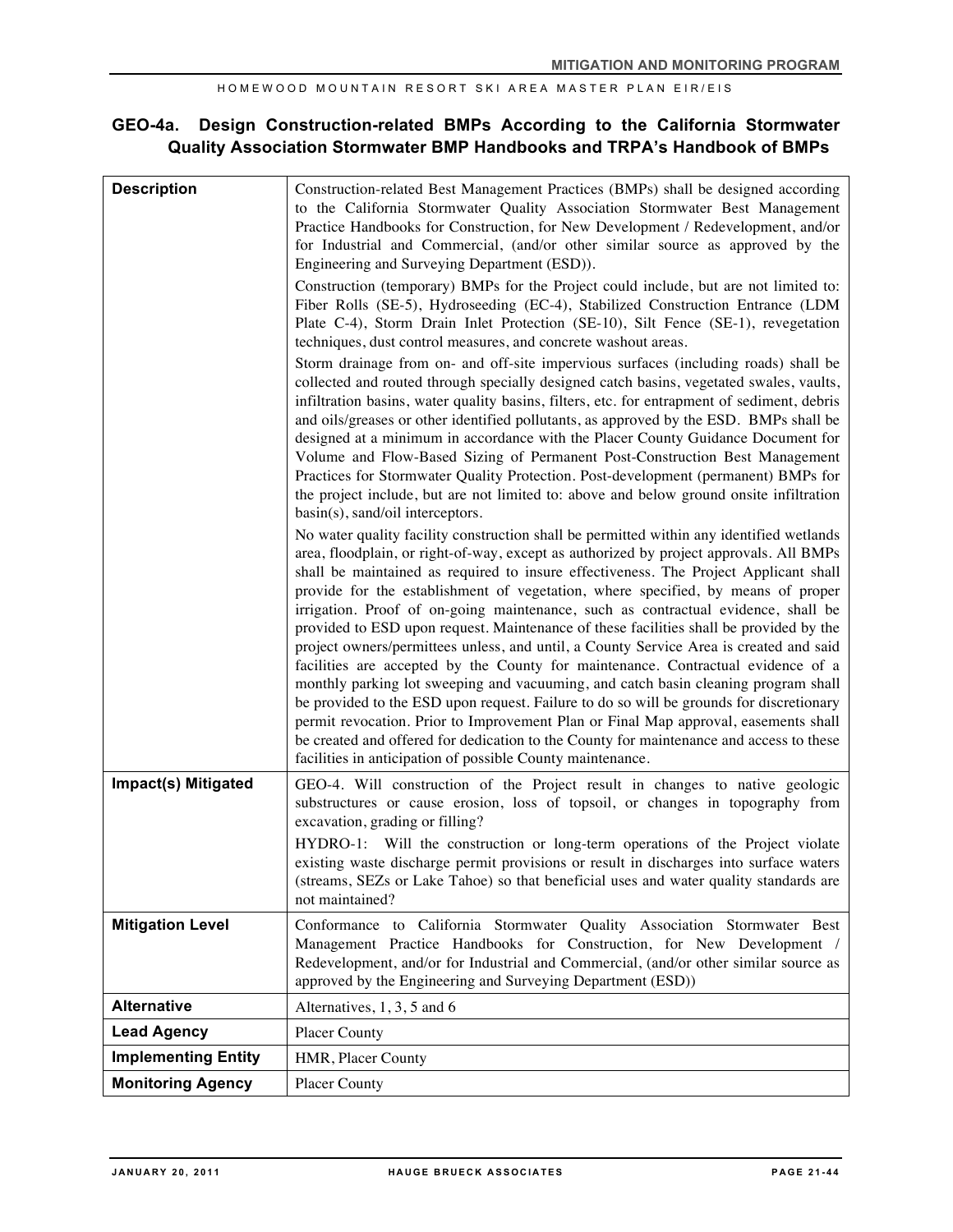| <b>Timing</b> | Prior to Improvement Plan or Final Map approval |
|---------------|-------------------------------------------------|
|---------------|-------------------------------------------------|

## **GEO-4b. Conform to Provisions of Placer County Grading, Erosion and Sediment Control Ordinance**

| <b>Description</b>         | All proposed grading, drainage improvements, vegetation and tree removal shall be<br>shown on the Improvement Plans and all work shall conform to provisions of the<br>County Grading Ordinance (Ref. Article 15.48, Placer County Code) and Stormwater<br>Quality Ordinance (Ref. Article 8.28, Placer County Code) that are in effect at the time<br>of submittal. No grading, clearing, or tree disturbance shall occur until the<br>Improvement Plans are approved and all temporary construction fencing has been<br>installed and inspected by a member of the DRC. All cut/fill slopes shall be at a<br>minimum of 2:1 (horizontal:vertical) unless a soils report supports a steeper slope but<br>fill slopes shall not exceed 1.5:1 (horizontal:vertical) and the Engineering and<br>Surveying Department (ESD) concurs with said recommendation.<br>The applicant shall revegetate all disturbed areas. Revegetation undertaken from April<br>1 to October 1 shall include regular watering to ensure adequate growth. A<br>winterization plan shall be provided with project Improvement Plans. It is the<br>applicant's responsibility to assure proper installation and maintenance of erosion<br>control/winterization before, during, and after project construction. Soil stockpiling or<br>borrow areas shall have proper erosion control measures applied for the duration of the<br>construction activity as specified in the Improvement Plans. Provide for erosion<br>control where roadside drainage is off of the pavement, to the satisfaction of the ESD.<br>The applicant shall submit to the ESD a letter of credit or cash deposit in the amount of<br>110% of an approved engineer's estimate for winterization and permanent erosion<br>control work prior to Improvement Plan approval to guarantee protection against<br>erosion and improper grading practices. Upon the County's acceptance of<br>improvements, and satisfactory completion of a one-year maintenance period, unused<br>portions of said deposit shall be refunded to the project applicant or authorized agent.<br>If, at any time during construction, a field review by County personnel indicates a<br>significant deviation from the proposed grading shown on the Improvement Plans,<br>specifically with regard to slope heights, slope ratios, erosion control, winterization,<br>tree disturbance, and/or pad elevations and configurations, the plans shall be reviewed<br>by the DRC/ESD for a determination of substantial conformance to the project<br>approvals prior to any further work proceeding. Failure of the DRC/ESD to make a<br>determination of substantial conformance may serve as grounds for the<br>revocation/modification of the project approval by the appropriate hearing body. |
|----------------------------|----------------------------------------------------------------------------------------------------------------------------------------------------------------------------------------------------------------------------------------------------------------------------------------------------------------------------------------------------------------------------------------------------------------------------------------------------------------------------------------------------------------------------------------------------------------------------------------------------------------------------------------------------------------------------------------------------------------------------------------------------------------------------------------------------------------------------------------------------------------------------------------------------------------------------------------------------------------------------------------------------------------------------------------------------------------------------------------------------------------------------------------------------------------------------------------------------------------------------------------------------------------------------------------------------------------------------------------------------------------------------------------------------------------------------------------------------------------------------------------------------------------------------------------------------------------------------------------------------------------------------------------------------------------------------------------------------------------------------------------------------------------------------------------------------------------------------------------------------------------------------------------------------------------------------------------------------------------------------------------------------------------------------------------------------------------------------------------------------------------------------------------------------------------------------------------------------------------------------------------------------------------------------------------------------------------------------------------------------------------------------------------------------------------------------------------------------------------------------------------------------------------------------------------------------------------------------------------------------------------------------------------------------------------------------------------------------------------------------------------------------------------------------------------------------------------------|
| Impact(s) Mitigated        | GEO-4. Will construction of the Project result in changes to native geologic<br>substructures or cause erosion, loss of topsoil, or changes in topography from<br>excavation, grading or filling?                                                                                                                                                                                                                                                                                                                                                                                                                                                                                                                                                                                                                                                                                                                                                                                                                                                                                                                                                                                                                                                                                                                                                                                                                                                                                                                                                                                                                                                                                                                                                                                                                                                                                                                                                                                                                                                                                                                                                                                                                                                                                                                                                                                                                                                                                                                                                                                                                                                                                                                                                                                                                    |
|                            | HYDRO-1: Will the construction or long-term operations of the Project violate<br>existing waste discharge permit provisions or result in discharges into surface waters<br>(streams, SEZs or Lake Tahoe) so that beneficial uses and water quality standards are<br>not maintained?                                                                                                                                                                                                                                                                                                                                                                                                                                                                                                                                                                                                                                                                                                                                                                                                                                                                                                                                                                                                                                                                                                                                                                                                                                                                                                                                                                                                                                                                                                                                                                                                                                                                                                                                                                                                                                                                                                                                                                                                                                                                                                                                                                                                                                                                                                                                                                                                                                                                                                                                  |
| <b>Mitigation Level</b>    | Compliance with Placer County Grading and Erosion Control Ordiance                                                                                                                                                                                                                                                                                                                                                                                                                                                                                                                                                                                                                                                                                                                                                                                                                                                                                                                                                                                                                                                                                                                                                                                                                                                                                                                                                                                                                                                                                                                                                                                                                                                                                                                                                                                                                                                                                                                                                                                                                                                                                                                                                                                                                                                                                                                                                                                                                                                                                                                                                                                                                                                                                                                                                   |
| <b>Alternative</b>         | Alternatives, 1, 3, 5 and 6                                                                                                                                                                                                                                                                                                                                                                                                                                                                                                                                                                                                                                                                                                                                                                                                                                                                                                                                                                                                                                                                                                                                                                                                                                                                                                                                                                                                                                                                                                                                                                                                                                                                                                                                                                                                                                                                                                                                                                                                                                                                                                                                                                                                                                                                                                                                                                                                                                                                                                                                                                                                                                                                                                                                                                                          |
| <b>Lead Agency</b>         | <b>Placer County</b>                                                                                                                                                                                                                                                                                                                                                                                                                                                                                                                                                                                                                                                                                                                                                                                                                                                                                                                                                                                                                                                                                                                                                                                                                                                                                                                                                                                                                                                                                                                                                                                                                                                                                                                                                                                                                                                                                                                                                                                                                                                                                                                                                                                                                                                                                                                                                                                                                                                                                                                                                                                                                                                                                                                                                                                                 |
| <b>Implementing Entity</b> | <b>HMR</b>                                                                                                                                                                                                                                                                                                                                                                                                                                                                                                                                                                                                                                                                                                                                                                                                                                                                                                                                                                                                                                                                                                                                                                                                                                                                                                                                                                                                                                                                                                                                                                                                                                                                                                                                                                                                                                                                                                                                                                                                                                                                                                                                                                                                                                                                                                                                                                                                                                                                                                                                                                                                                                                                                                                                                                                                           |
| <b>Monitoring Agency</b>   | Placer County                                                                                                                                                                                                                                                                                                                                                                                                                                                                                                                                                                                                                                                                                                                                                                                                                                                                                                                                                                                                                                                                                                                                                                                                                                                                                                                                                                                                                                                                                                                                                                                                                                                                                                                                                                                                                                                                                                                                                                                                                                                                                                                                                                                                                                                                                                                                                                                                                                                                                                                                                                                                                                                                                                                                                                                                        |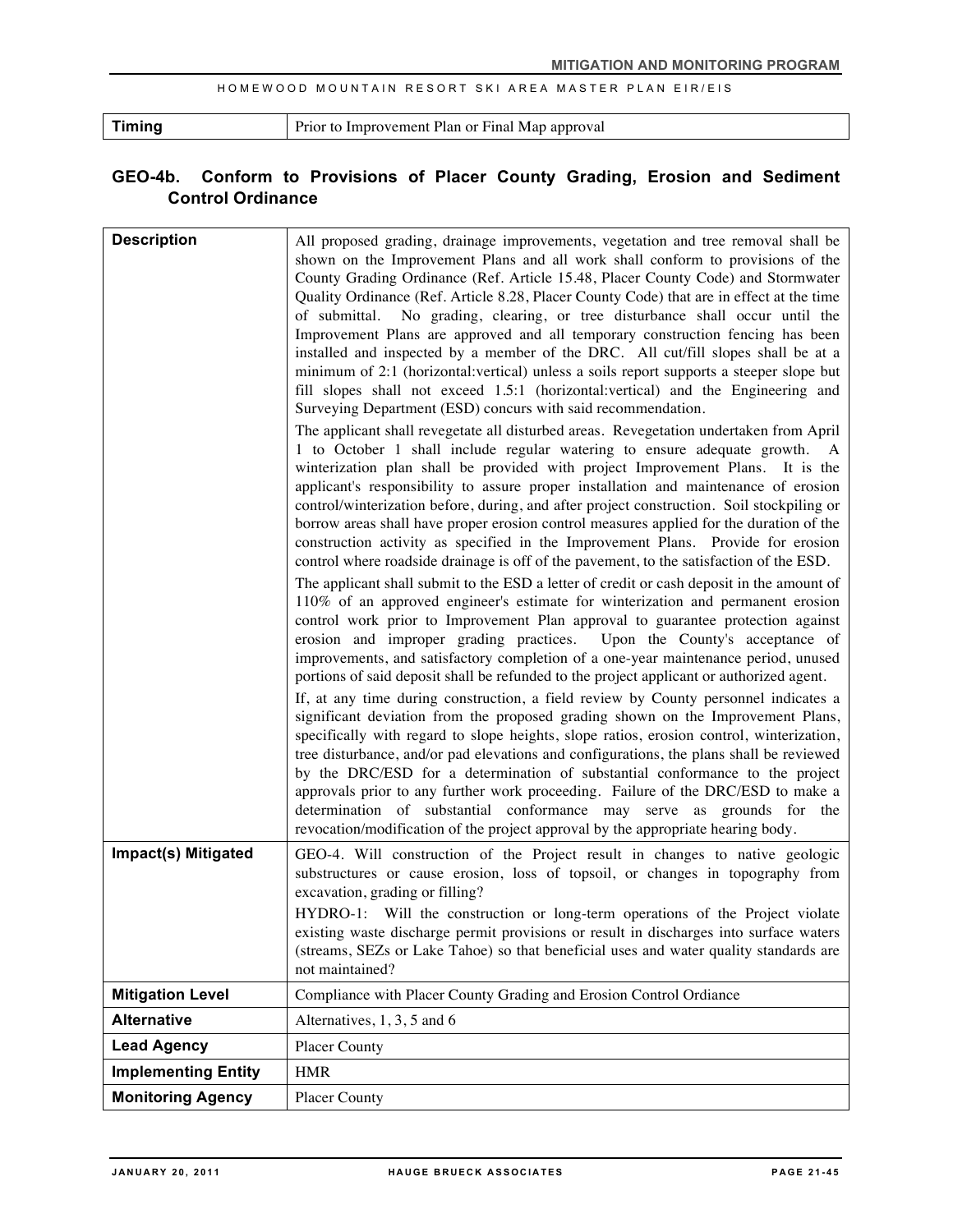| <b>Timing</b> | Prior to Improvement Plan or Final Map approval |
|---------------|-------------------------------------------------|
|---------------|-------------------------------------------------|

## **GEO-4c. Identify Stockpiling and/or Vehicle Staging Areas on Improvement Plans**

| <b>Description</b>         | Stockpiling and/or vehicle staging areas shall be identified on the Improvement Plans<br>and located as far as practical from existing dwellings and protected resources in the<br>area.                                                                                                                                                                                                                                                                                                 |
|----------------------------|------------------------------------------------------------------------------------------------------------------------------------------------------------------------------------------------------------------------------------------------------------------------------------------------------------------------------------------------------------------------------------------------------------------------------------------------------------------------------------------|
| Impact(s) Mitigated        | GEO-4. Will construction of the Project result in changes to native geologic<br>substructures or cause erosion, loss of topsoil, or changes in topography from<br>excavation, grading or filling?<br>HYDRO-1: Will the construction or long-term operations of the Project violate<br>existing waste discharge permit provisions or result in discharges into surface waters<br>(streams, SEZs or Lake Tahoe) so that beneficial uses and water quality standards are<br>not maintained? |
| <b>Mitigation Level</b>    | Identification on Improvement Plans approved by Placer County                                                                                                                                                                                                                                                                                                                                                                                                                            |
| <b>Alternative</b>         | Alternatives, $1, 3, 5$ and 6                                                                                                                                                                                                                                                                                                                                                                                                                                                            |
| <b>Lead Agency</b>         | <b>Placer County</b>                                                                                                                                                                                                                                                                                                                                                                                                                                                                     |
| <b>Implementing Entity</b> | <b>HMR</b>                                                                                                                                                                                                                                                                                                                                                                                                                                                                               |
| <b>Monitoring Agency</b>   | <b>Placer County</b>                                                                                                                                                                                                                                                                                                                                                                                                                                                                     |
| <b>Timing</b>              | Prior to Improvement Plan or Final Map approval                                                                                                                                                                                                                                                                                                                                                                                                                                          |

### **GEO-4d. Comply with Placer County Blasting Requirements**

| <b>Description</b>         | If blasting is required for the installation of site improvements, the Project Applicant<br>shall comply with applicable County Ordinances related to blasting and use only State-<br>licensed contractors to conduct these operations.                                                                                                                                                                                                                                                  |
|----------------------------|------------------------------------------------------------------------------------------------------------------------------------------------------------------------------------------------------------------------------------------------------------------------------------------------------------------------------------------------------------------------------------------------------------------------------------------------------------------------------------------|
| Impact(s) Mitigated        | GEO-4. Will construction of the Project result in changes to native geologic<br>substructures or cause erosion, loss of topsoil, or changes in topography from<br>excavation, grading or filling?<br>HYDRO-1: Will the construction or long-term operations of the Project violate<br>existing waste discharge permit provisions or result in discharges into surface waters<br>(streams, SEZs or Lake Tahoe) so that beneficial uses and water quality standards are<br>not maintained? |
| <b>Mitigation Level</b>    | Conformance to Placer County requirements related to blasting                                                                                                                                                                                                                                                                                                                                                                                                                            |
| <b>Alternative</b>         | Alternatives, 1, 3, 5 and 6                                                                                                                                                                                                                                                                                                                                                                                                                                                              |
| <b>Lead Agency</b>         | <b>Placer County</b>                                                                                                                                                                                                                                                                                                                                                                                                                                                                     |
| <b>Implementing Entity</b> | <b>HMR</b>                                                                                                                                                                                                                                                                                                                                                                                                                                                                               |
| <b>Monitoring Agency</b>   | <b>Placer County</b>                                                                                                                                                                                                                                                                                                                                                                                                                                                                     |
| <b>Timing</b>              | During Construction                                                                                                                                                                                                                                                                                                                                                                                                                                                                      |

## **GEO-4e. Obtain NPDES Permit**

| <b>Description</b> | The Project's ground disturbance exceeds one-acre and is subject to the construction |
|--------------------|--------------------------------------------------------------------------------------|
|                    | stormwater quality permit requirements of the National Pollutant Discharge           |
|                    | Elimination System (NPDES) program. The Project Applicant shall obtain such permit   |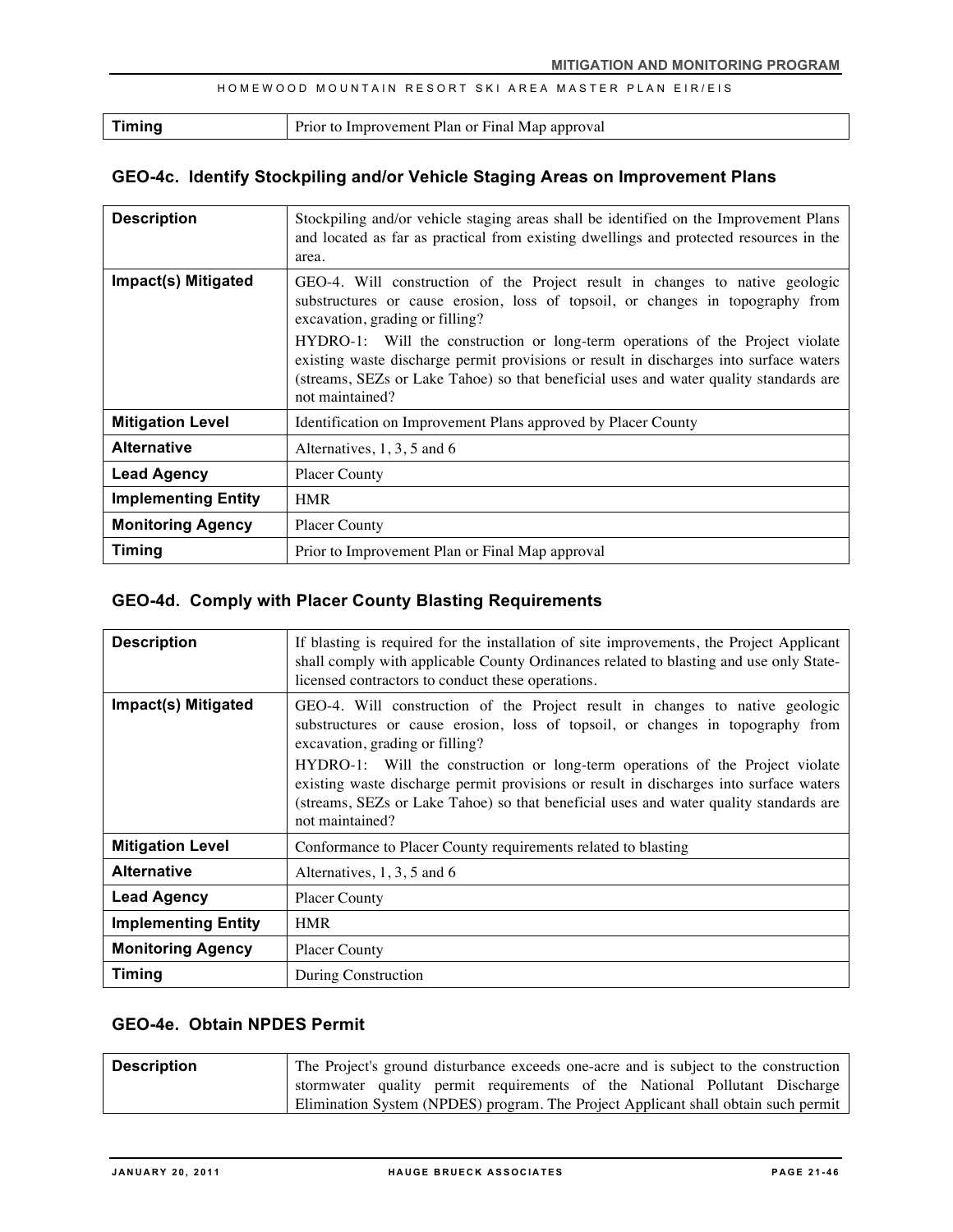|                            | from Lahontan and shall provide to the Engineering and Surveying Department<br>evidence of a state-issued WDID number or filing of a NOI and fees prior to start of<br>construction.                                                                                                                                                                                                                                                                                                     |
|----------------------------|------------------------------------------------------------------------------------------------------------------------------------------------------------------------------------------------------------------------------------------------------------------------------------------------------------------------------------------------------------------------------------------------------------------------------------------------------------------------------------------|
| Impact(s) Mitigated        | GEO-4. Will construction of the Project result in changes to native geologic<br>substructures or cause erosion, loss of topsoil, or changes in topography from<br>excavation, grading or filling?<br>HYDRO-1: Will the construction or long-term operations of the Project violate<br>existing waste discharge permit provisions or result in discharges into surface waters<br>(streams, SEZs or Lake Tahoe) so that beneficial uses and water quality standards are<br>not maintained? |
| <b>Mitigation Level</b>    | Compliance with Lahontan Board Order R6T-2005-0007                                                                                                                                                                                                                                                                                                                                                                                                                                       |
| <b>Alternative</b>         | Alternatives, $1, 3, 5$ and 6                                                                                                                                                                                                                                                                                                                                                                                                                                                            |
| <b>Lead Agency</b>         | Lahontan, Placer County                                                                                                                                                                                                                                                                                                                                                                                                                                                                  |
| <b>Implementing Entity</b> | <b>HMR</b>                                                                                                                                                                                                                                                                                                                                                                                                                                                                               |
| <b>Monitoring Agency</b>   | Lahontan, Placer County                                                                                                                                                                                                                                                                                                                                                                                                                                                                  |
| Timing                     | Prior to Construction                                                                                                                                                                                                                                                                                                                                                                                                                                                                    |

## **GEO-4f. Satisfy the requirements of Section II of the Land Development Manual. (LDM)**

| <b>Description</b>  | The applicant shall prepare and submit Improvement Plans, specifications and cost<br>estimates (per the requirements of Section II of the Land Development Manual [LDM]<br>that are in effect at the time of submittal) to the ESD for review and approval. The<br>plans shall show all conditions for the project as well as pertinent topographical<br>features both on- and off-site. All existing and proposed utilities and easements, on-<br>site and adjacent to the project, which may be affected by planned construction, shall<br>be shown on the plans. All landscaping and irrigation facilities within the public right-<br>of-way (or public easements), or landscaping within sight distance areas at<br>intersections, shall be included in the Improvement Plans. The applicant shall pay plan<br>check and inspection fees. (NOTE: Prior to plan approval, all applicable recording and<br>reproduction cost shall be paid). The cost of the above-noted landscape and irrigation<br>facilities shall be included in the estimates used to determine these fees. It is the<br>applicant's responsibility to obtain all required agency signatures on the plans and to<br>secure department approvals. If the Design/Site Review process and/or DRC review is<br>required as a condition of approval for the project, said review process shall be<br>completed prior to submittal of Improvement Plans. Record drawings shall be<br>prepared and signed by a California Registered Civil Engineer at the applicant's<br>expense and shall be submitted to the ESD prior to acceptance by the County of site<br>improvements. |
|---------------------|-------------------------------------------------------------------------------------------------------------------------------------------------------------------------------------------------------------------------------------------------------------------------------------------------------------------------------------------------------------------------------------------------------------------------------------------------------------------------------------------------------------------------------------------------------------------------------------------------------------------------------------------------------------------------------------------------------------------------------------------------------------------------------------------------------------------------------------------------------------------------------------------------------------------------------------------------------------------------------------------------------------------------------------------------------------------------------------------------------------------------------------------------------------------------------------------------------------------------------------------------------------------------------------------------------------------------------------------------------------------------------------------------------------------------------------------------------------------------------------------------------------------------------------------------------------------------------------------------------------------------------------------------|
|                     | Conceptual landscape plans submitted prior to project approval may require<br>modification during the Improvement Plan process to resolve issues of drainage and<br>traffic safety. Any building permits associated with this phased project shall not be<br>issued until the Improvement Plans for that project phase are approved by the ESD.                                                                                                                                                                                                                                                                                                                                                                                                                                                                                                                                                                                                                                                                                                                                                                                                                                                                                                                                                                                                                                                                                                                                                                                                                                                                                                 |
| Impact(s) Mitigated | GEO-4. Will construction of the Project result in changes to native geologic<br>substructures or cause erosion, loss of topsoil, or changes in topography from<br>excavation, grading or filling?<br>HYDRO-1: Will the construction or long-term operations of the Project violate<br>existing waste discharge permit provisions or result in discharges into surface waters<br>(streams, SEZs or Lake Tahoe) so that beneficial uses and water quality standards are<br>not maintained?                                                                                                                                                                                                                                                                                                                                                                                                                                                                                                                                                                                                                                                                                                                                                                                                                                                                                                                                                                                                                                                                                                                                                        |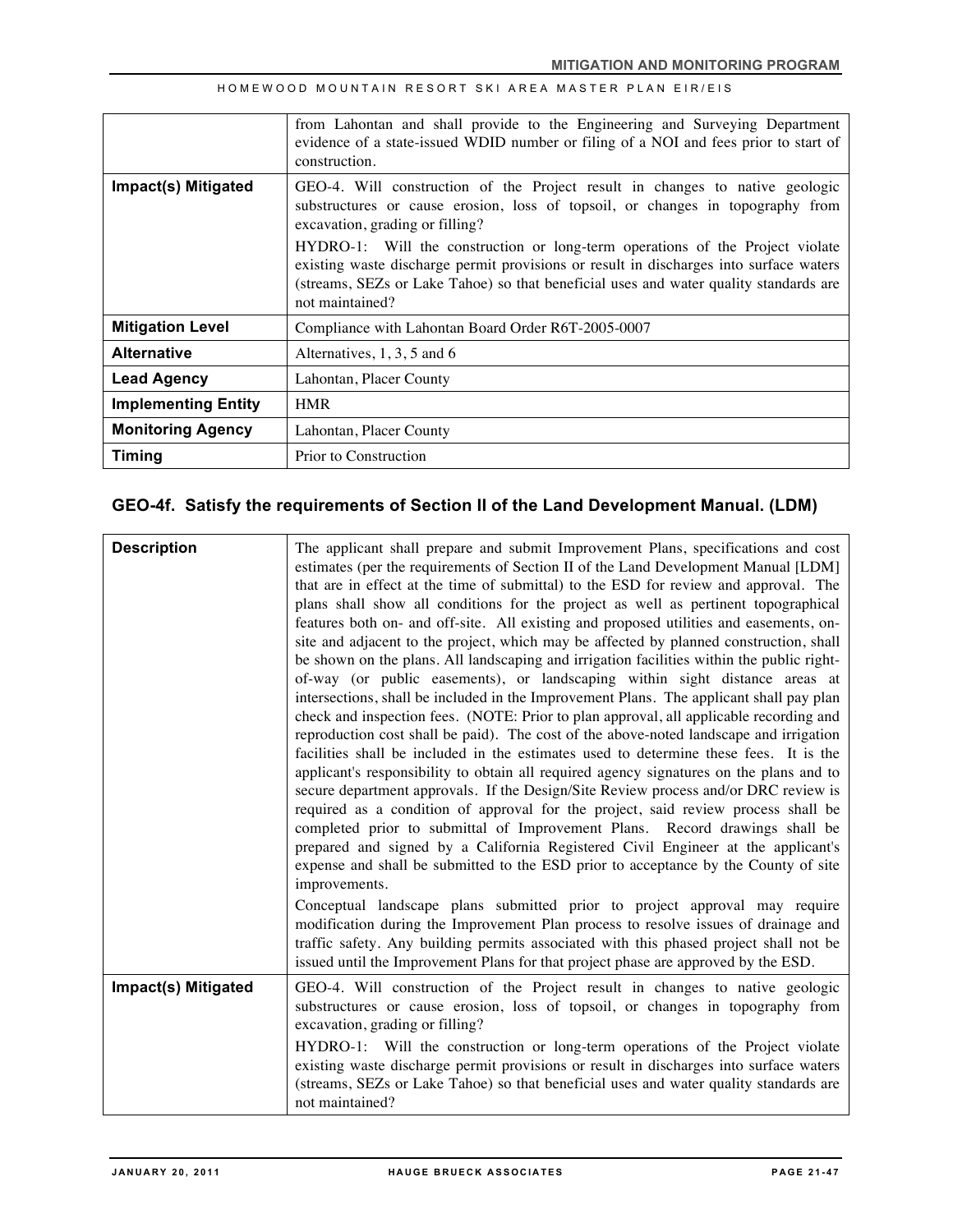| <b>Mitigation Level</b>    | Conformance with Section II of the Placer County LDM |
|----------------------------|------------------------------------------------------|
| <b>Alternative</b>         | Alternatives, $1, 3, 5$ and 6                        |
| <b>Lead Agency</b>         | <b>Placer County</b>                                 |
| <b>Implementing Entity</b> | <b>HMR</b>                                           |
| <b>Monitoring Agency</b>   | <b>Placer County</b>                                 |
| <b>Timing</b>              | Prior to Improvement Plan or Final Map approval      |

## **GEO-4g. Final Construction Dewatering Plan**

| <b>Description</b> | The redevelopment in the Project area shall involve excavation in the North and South<br>Base areas. The Revised Soils Hydrologic Scoping and Final Report (Kleinfelder<br>2010) suggests that groundwater will be intercepted during construction of<br>underground parking facilities. Because groundwater will be intercepted, which is the<br>process of diverting and/or capturing the groundwater flows, dewatering, which is the<br>removal and disposition of the water itself, shall be implemented onsite.<br>The final dewatering plan shall be further developed by the construction contractor<br>based on the final site design of the selected alternative. The construction contractor<br>shall demonstrate that they have a reliable plan for dewatering as well as contingency<br>in case that plan does not function as expected. The contractor shall have<br>demonstrable experience in dewatering operations and evidence of such experience<br>shall be provided to TRPA and the County with the dewatering plan. |
|--------------------|------------------------------------------------------------------------------------------------------------------------------------------------------------------------------------------------------------------------------------------------------------------------------------------------------------------------------------------------------------------------------------------------------------------------------------------------------------------------------------------------------------------------------------------------------------------------------------------------------------------------------------------------------------------------------------------------------------------------------------------------------------------------------------------------------------------------------------------------------------------------------------------------------------------------------------------------------------------------------------------------------------------------------------------|
|                    | 1. Dewatering of groundwater shall not be discharged prior to notice to and<br>approval from the TRPA. Once the discharge is permitted, appropriate BMPs<br>shall be implemented to ensure the discharge complies with all permit<br>requirements and regional and watershed specific requirements.                                                                                                                                                                                                                                                                                                                                                                                                                                                                                                                                                                                                                                                                                                                                      |
|                    | 2. The contractor shall be responsible for the coordination of all monitoring and<br>permit compliance for dewatering operations.                                                                                                                                                                                                                                                                                                                                                                                                                                                                                                                                                                                                                                                                                                                                                                                                                                                                                                        |
|                    | 3. Interception of groundwater during excavation shall only take place under<br>circumstances falling under TRPA's Code of Ordinances Section 64.7.A.(2) and<br>64.7.B.                                                                                                                                                                                                                                                                                                                                                                                                                                                                                                                                                                                                                                                                                                                                                                                                                                                                  |
|                    | 4. Dewatered groundwater discharges shall meet discharge limits set forth in the<br>TRPA Code of Ordinances Section 81.2. Sediment traps consistent with the<br>Handbook of Best Management Practices shall be used to protect infiltration<br>devices from excessive levels of siltation.                                                                                                                                                                                                                                                                                                                                                                                                                                                                                                                                                                                                                                                                                                                                               |
|                    | 5. The contractor shall be responsible for ensuring dewatered groundwater is<br>treated with a dewatering bag or "dirt bag", sediment basin, dewatering tank, or<br>some other treatment method for the removal of sediments, oil and grease, and<br>other constituents prior to discharge.                                                                                                                                                                                                                                                                                                                                                                                                                                                                                                                                                                                                                                                                                                                                              |
|                    | 6. The contractor shall monitor, with grab samples, the dewatered groundwater and<br>ensure that TRPA discharge limits are met prior to discharge to either surface or<br>ground waters. Continuous monitoring shall take place throughout the<br>dewatering process.                                                                                                                                                                                                                                                                                                                                                                                                                                                                                                                                                                                                                                                                                                                                                                    |
|                    | 7. Dewatering discharges shall not create erosion at the discharge point.                                                                                                                                                                                                                                                                                                                                                                                                                                                                                                                                                                                                                                                                                                                                                                                                                                                                                                                                                                |
|                    | There are a number of methods for dewatering intercepted groundwater, from drilling<br>wells upslope to installing sheet piling to constructing temporary or permanent<br>concrete walls with dewatering galleries installed. These decisions shall be made in                                                                                                                                                                                                                                                                                                                                                                                                                                                                                                                                                                                                                                                                                                                                                                           |
|                    | collaboration with the earthwork contractor chosen to construct the Project and the<br>earthwork contractor shall be responsible for addressing the issue effectively.                                                                                                                                                                                                                                                                                                                                                                                                                                                                                                                                                                                                                                                                                                                                                                                                                                                                   |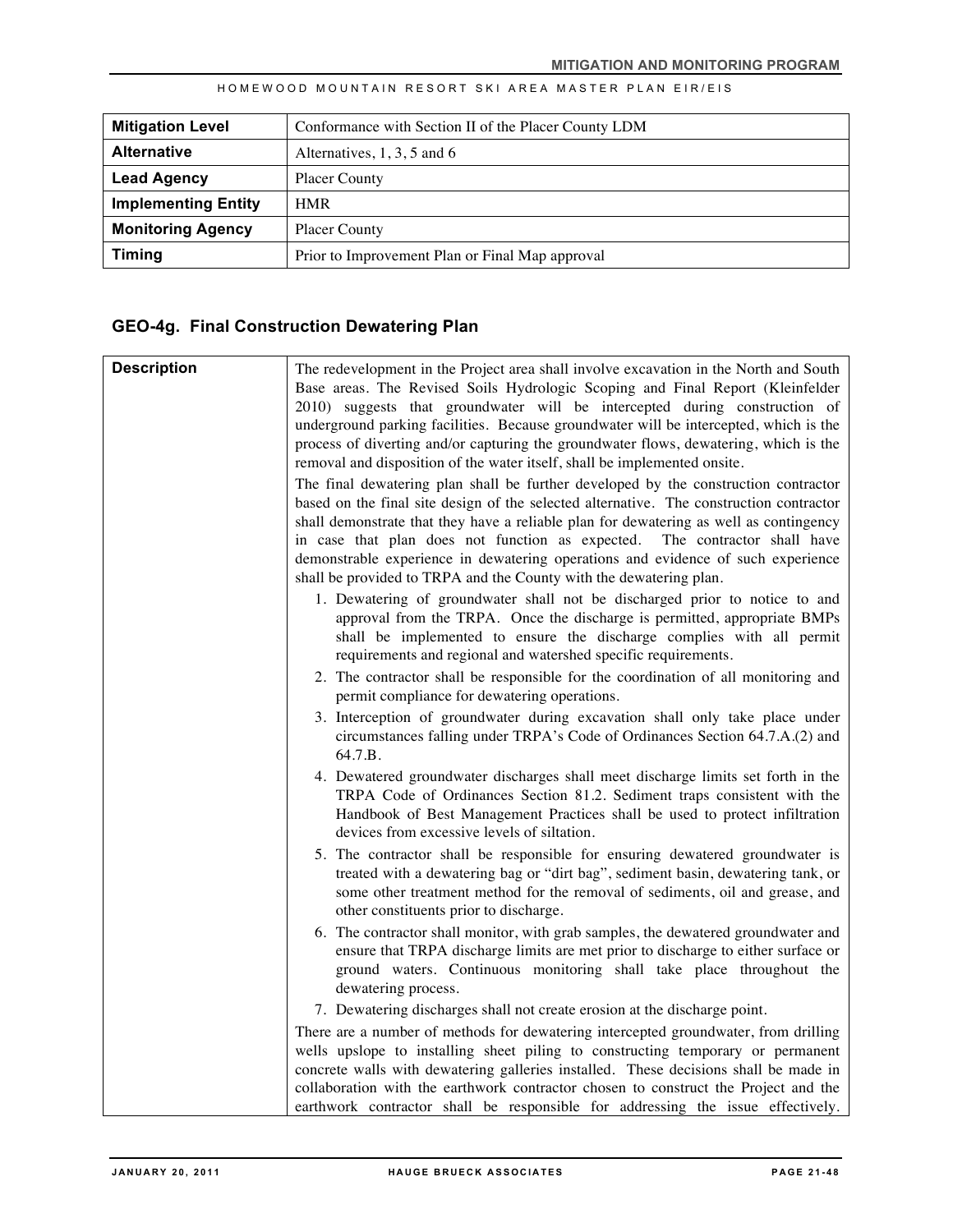|                            | Interception methods are fairly well understood. Interception strategies shall be<br>explored and implemented in parallel with the actual dewatering strategies. Typical<br>approaches to dewatering intercepted groundwater flows during construction shall<br>include, but shall not be limited to the following: irrigation systems, holding tanks,<br>low mountain feed, snowmaking line feed, distribution (sprinkler system), ground<br>infiltration system, full treatment and surface water discharge (this option would<br>require a temporary discharge permit from Lahontan and may require treatments for<br>the removal of sediment, such as settling or baker tanks), groundwater recharge wells,<br>and/or sewer inflows (this option is not typically viable for ongoing dewatering<br>because the Truckee Tahoe Sanitary District typically denies permits for dewatering<br>inflow into their sewer system due to the stress additional inflow puts on their<br>treatment facilities, but shall be considered for an emergency situation).<br>A final plan shall also be submitted to Lahontan, approved and in place prior to<br>excavation and once excavation is underway, the primary plan shall be implemented<br>with alternative plans in queue and implementable within a short window if necessary. |
|----------------------------|--------------------------------------------------------------------------------------------------------------------------------------------------------------------------------------------------------------------------------------------------------------------------------------------------------------------------------------------------------------------------------------------------------------------------------------------------------------------------------------------------------------------------------------------------------------------------------------------------------------------------------------------------------------------------------------------------------------------------------------------------------------------------------------------------------------------------------------------------------------------------------------------------------------------------------------------------------------------------------------------------------------------------------------------------------------------------------------------------------------------------------------------------------------------------------------------------------------------------------------------------------------------------------------------------------------------------------|
| Impact(s) Mitigated        | GEO-4. Will construction of the Project result in changes to native geologic<br>substructures or cause erosion, loss of topsoil, or changes in topography from<br>excavation, grading or filling?<br>HYDRO-1: Will the construction or long-term operations of the Project violate<br>existing waste discharge permit provisions or result in discharges into surface waters<br>(streams, SEZs or Lake Tahoe) so that beneficial uses and water quality standards are<br>not maintained?                                                                                                                                                                                                                                                                                                                                                                                                                                                                                                                                                                                                                                                                                                                                                                                                                                       |
| <b>Mitigation Level</b>    | Comply with TRPA Code Chapter 64; Compliance with Lahontan Board Order R6T-<br>2005-0007                                                                                                                                                                                                                                                                                                                                                                                                                                                                                                                                                                                                                                                                                                                                                                                                                                                                                                                                                                                                                                                                                                                                                                                                                                       |
| <b>Alternative</b>         | Alternatives 1, 3, 5 and 6                                                                                                                                                                                                                                                                                                                                                                                                                                                                                                                                                                                                                                                                                                                                                                                                                                                                                                                                                                                                                                                                                                                                                                                                                                                                                                     |
| <b>Lead Agency</b>         | TRPA, Placer County, Lahontan                                                                                                                                                                                                                                                                                                                                                                                                                                                                                                                                                                                                                                                                                                                                                                                                                                                                                                                                                                                                                                                                                                                                                                                                                                                                                                  |
| <b>Implementing Entity</b> | <b>HMR</b>                                                                                                                                                                                                                                                                                                                                                                                                                                                                                                                                                                                                                                                                                                                                                                                                                                                                                                                                                                                                                                                                                                                                                                                                                                                                                                                     |
| <b>Monitoring Agency</b>   | TRPA, Placer County, Lahontan                                                                                                                                                                                                                                                                                                                                                                                                                                                                                                                                                                                                                                                                                                                                                                                                                                                                                                                                                                                                                                                                                                                                                                                                                                                                                                  |
| <b>Timing</b>              | Prior to approval of Improvement Plans for any project phase                                                                                                                                                                                                                                                                                                                                                                                                                                                                                                                                                                                                                                                                                                                                                                                                                                                                                                                                                                                                                                                                                                                                                                                                                                                                   |

## **HYDRO-1a. Design Water Quality Protection BMPs According to the California Stormwater Quality Association Stormwater BMP Handbooks and TRPA's Handbook of BMPs**

| <b>Description</b> | Water quality Best Management Practices (BMPs) shall be designed according to the<br>California Stormwater Quality Association Stormwater Best Management Practice<br>Handbooks for Construction, for New Development / Redevelopment, and/or for<br>Industrial and Commercial, (and/or other similar source as approved by the<br>Engineering and Surveying Department (ESD)).                                                                                                                                                                                                                                                                                                                                              |
|--------------------|------------------------------------------------------------------------------------------------------------------------------------------------------------------------------------------------------------------------------------------------------------------------------------------------------------------------------------------------------------------------------------------------------------------------------------------------------------------------------------------------------------------------------------------------------------------------------------------------------------------------------------------------------------------------------------------------------------------------------|
|                    | Storm drainage from on- and off-site impervious surfaces (including roads) shall be<br>collected and routed through specially designed catch basins, vegetated swales, vaults,<br>infiltration basins, water quality basins, filters, etc. for entrapment of sediment, debris<br>and oils/greases or other identified pollutants, as approved by the ESD. BMPs shall be<br>designed at a minimum in accordance with the Placer County Guidance Document for<br>Volume and Flow-Based Sizing of Permanent Post-Construction Best Management<br>Practices for Stormwater Quality Protection. Post-development (permanent) BMPs for<br>the project include, but are not limited to: underground water quality treatment vaults, |
|                    | infiltration galleries, sediment basins, bioretention areas and revegetation of disturbed<br>areas. No water quality facility construction shall be permitted within any identified                                                                                                                                                                                                                                                                                                                                                                                                                                                                                                                                          |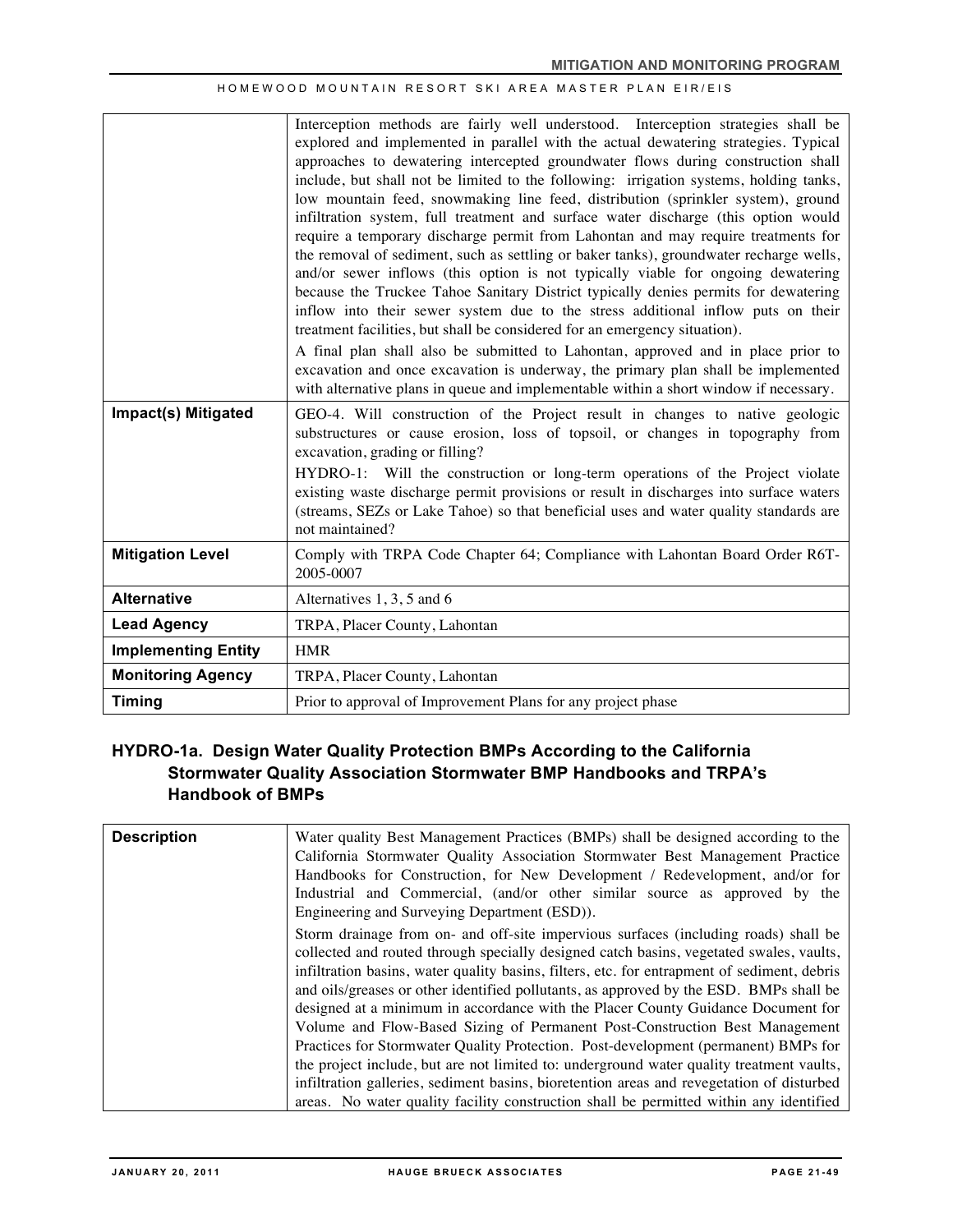|                            | wetlands area, floodplain, or right-of-way, except as authorized by project approvals.                                                                                                                                                                                                                                                                                                                                                                                                                                                                                                                                                                                                                                                                                                                                                                                                                                                                                                                                                                                                                                                                       |
|----------------------------|--------------------------------------------------------------------------------------------------------------------------------------------------------------------------------------------------------------------------------------------------------------------------------------------------------------------------------------------------------------------------------------------------------------------------------------------------------------------------------------------------------------------------------------------------------------------------------------------------------------------------------------------------------------------------------------------------------------------------------------------------------------------------------------------------------------------------------------------------------------------------------------------------------------------------------------------------------------------------------------------------------------------------------------------------------------------------------------------------------------------------------------------------------------|
|                            | No water quality facility construction shall be permitted within any identified wetlands<br>area, floodplain, or right-of-way, except as authorized by project approvals. All BMPs<br>shall be maintained as required to insure effectiveness. The Project Applicant shall<br>provide for the establishment of vegetation, where specified, by means of proper<br>irrigation. Proof of on-going maintenance, such as contractual evidence, shall be<br>provided to ESD upon request. Maintenance of these facilities shall be provided by the<br>project owners/permittees unless, and until, a County Service Area is created and said<br>facilities are accepted by the County for maintenance. Contractual evidence of a<br>monthly parking lot sweeping and vacuuming, and catch basin cleaning program shall<br>be provided to the ESD upon request. Failure to do so will be grounds for discretionary<br>permit revocation. Prior to Improvement Plan or Final Map approval, easements shall<br>be created and offered for dedication to the County for maintenance and access to these<br>facilities in anticipation of possible County maintenance. |
| Impact(s) Mitigated        | HYDRO-1: Will the construction or long-term operations of the Project violate<br>existing waste discharge permit provisions or result in discharges into surface waters<br>(streams, SEZs or Lake Tahoe) so that beneficial uses and water quality standards are<br>not maintained?                                                                                                                                                                                                                                                                                                                                                                                                                                                                                                                                                                                                                                                                                                                                                                                                                                                                          |
| <b>Mitigation Level</b>    | Comply with Handbook requirements                                                                                                                                                                                                                                                                                                                                                                                                                                                                                                                                                                                                                                                                                                                                                                                                                                                                                                                                                                                                                                                                                                                            |
| <b>Alternative</b>         | Alternatives, 1, 3, 5 and 6                                                                                                                                                                                                                                                                                                                                                                                                                                                                                                                                                                                                                                                                                                                                                                                                                                                                                                                                                                                                                                                                                                                                  |
| <b>Lead Agency</b>         | <b>Placer County</b>                                                                                                                                                                                                                                                                                                                                                                                                                                                                                                                                                                                                                                                                                                                                                                                                                                                                                                                                                                                                                                                                                                                                         |
| <b>Implementing Entity</b> | <b>HMR</b>                                                                                                                                                                                                                                                                                                                                                                                                                                                                                                                                                                                                                                                                                                                                                                                                                                                                                                                                                                                                                                                                                                                                                   |
| <b>Monitoring Agency</b>   | <b>Placer County</b>                                                                                                                                                                                                                                                                                                                                                                                                                                                                                                                                                                                                                                                                                                                                                                                                                                                                                                                                                                                                                                                                                                                                         |
| <b>Timing</b>              | Prior to acceptance of site improvements                                                                                                                                                                                                                                                                                                                                                                                                                                                                                                                                                                                                                                                                                                                                                                                                                                                                                                                                                                                                                                                                                                                     |

## **HYDRO-1b. Storm Drain Stenciling**

| <b>Description</b>         | All storm drain inlets and catch basins within the Project area shall be permanently<br>marked/embossed with prohibitive language such as "No Dumping! Flows to Creek"<br>or other language as approved by the Engineering and Surveying Department and/or<br>graphical icons to discourage illegal dumping. Message details, placement, and<br>locations shall be included on the Improvement Plans. ESD-approved signs and<br>prohibitive language and/or graphical icons, which prohibit illegal dumping, shall be<br>posted at public access points along channels and creeks within the project area. The<br>Homeowners' association is responsible for maintaining the legibility of stamped<br>messages and signs. |
|----------------------------|---------------------------------------------------------------------------------------------------------------------------------------------------------------------------------------------------------------------------------------------------------------------------------------------------------------------------------------------------------------------------------------------------------------------------------------------------------------------------------------------------------------------------------------------------------------------------------------------------------------------------------------------------------------------------------------------------------------------------|
| Impact(s) Mitigated        | HYDRO-1: Will the construction or long-term operations of the Project violate<br>existing waste discharge permit provisions or result in discharges into surface waters<br>(streams, SEZs or Lake Tahoe) so that beneficial uses and water quality standards are<br>not maintained?                                                                                                                                                                                                                                                                                                                                                                                                                                       |
| <b>Mitigation Level</b>    | Comply with Placer County requirements                                                                                                                                                                                                                                                                                                                                                                                                                                                                                                                                                                                                                                                                                    |
| <b>Alternative</b>         | Alternatives, 1, 3, 5 and 6                                                                                                                                                                                                                                                                                                                                                                                                                                                                                                                                                                                                                                                                                               |
| <b>Lead Agency</b>         | <b>Placer County</b>                                                                                                                                                                                                                                                                                                                                                                                                                                                                                                                                                                                                                                                                                                      |
| <b>Implementing Entity</b> | <b>HMR</b>                                                                                                                                                                                                                                                                                                                                                                                                                                                                                                                                                                                                                                                                                                                |
| <b>Monitoring Agency</b>   | <b>Placer County</b>                                                                                                                                                                                                                                                                                                                                                                                                                                                                                                                                                                                                                                                                                                      |
| Timing                     | Prior to acceptance of site improvements                                                                                                                                                                                                                                                                                                                                                                                                                                                                                                                                                                                                                                                                                  |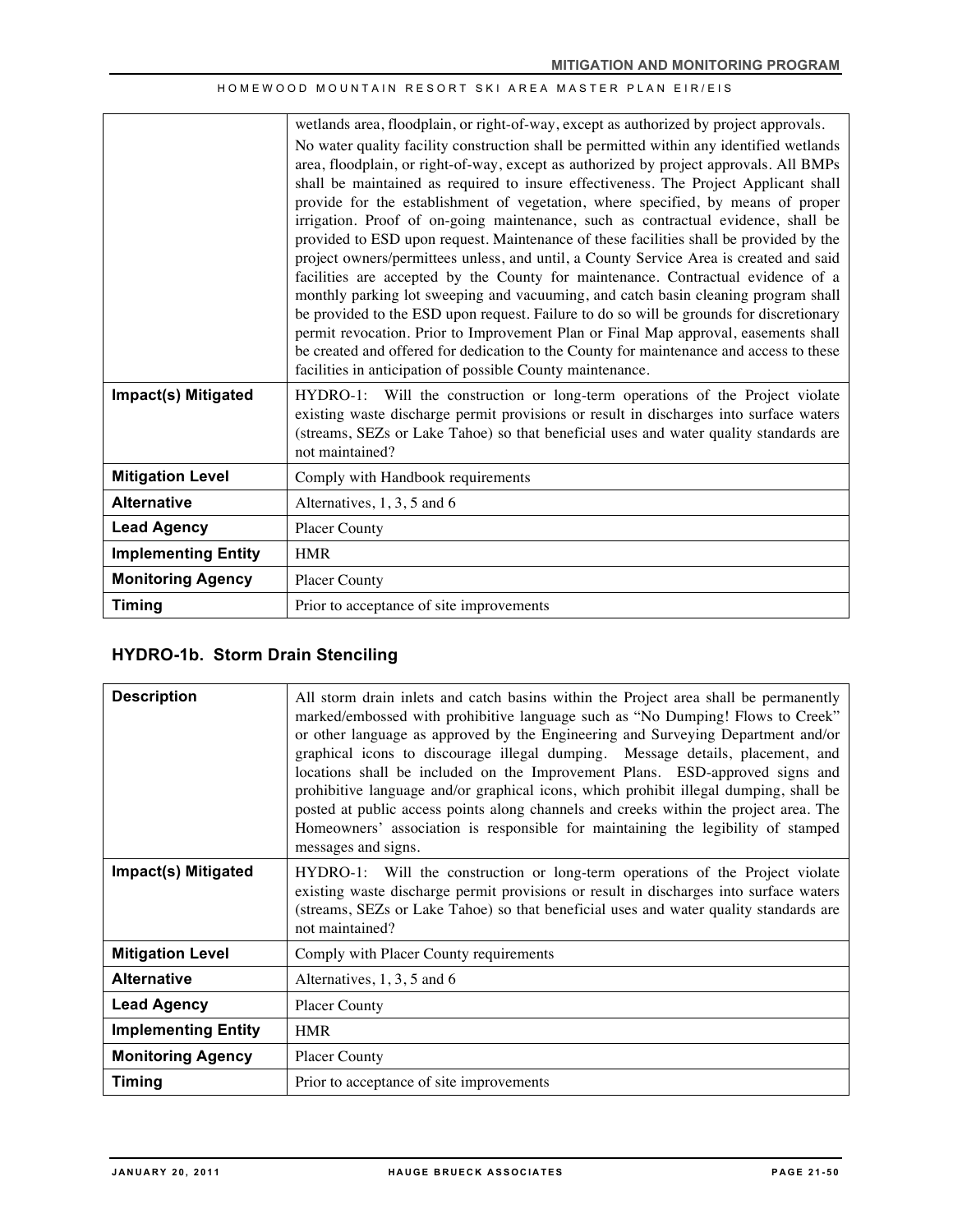| <b>HYDRO-1c. Stormwater Routing for Refuse Management</b> |  |  |  |  |  |
|-----------------------------------------------------------|--|--|--|--|--|
|-----------------------------------------------------------|--|--|--|--|--|

| <b>Description</b>         | All stormwater runoff shall be diverted around trash storage areas to minimize contact<br>with pollutants. Trash container areas shall be screened or walled to prevent off-site<br>transport of trash by the forces of water or wind. Trash containers shall not be allowed<br>to leak and must remain covered when not in use. |
|----------------------------|----------------------------------------------------------------------------------------------------------------------------------------------------------------------------------------------------------------------------------------------------------------------------------------------------------------------------------|
| Impact(s) Mitigated        | HYDRO-1: Will the construction or long-term operations of the Project violate<br>existing waste discharge permit provisions or result in discharges into surface waters<br>(streams, SEZs or Lake Tahoe) so that beneficial uses and water quality standards are<br>not maintained?                                              |
| <b>Mitigation Level</b>    | Comply with County requirements                                                                                                                                                                                                                                                                                                  |
| <b>Alternative</b>         | Alternatives, $1, 3, 5$ and 6                                                                                                                                                                                                                                                                                                    |
| <b>Lead Agency</b>         | <b>Placer County</b>                                                                                                                                                                                                                                                                                                             |
| <b>Implementing Entity</b> | <b>HMR</b>                                                                                                                                                                                                                                                                                                                       |
| <b>Monitoring Agency</b>   | <b>Placer County</b>                                                                                                                                                                                                                                                                                                             |
| <b>Timing</b>              | Prior to acceptance of site improvements                                                                                                                                                                                                                                                                                         |

## **HYDRO-1d. Inspection, Operations, Maintenance and Monitoring Plan for Stormwater Treatment Systems and Permanent BMPs**

| <b>Description</b> | The Project Applicant shall prepare and implement an Inspection, Operations,<br>Maintenance and Monitoring Plan for Stormwater Treatment Systems and Permanent<br>BMPs. This plan shall comply with TRPA Code of Ordinances Chapter 25 and<br>Chapter 81 and Lahontan's updated WDRs. TRPA, Lahontan, and Placer County shall<br>review the plan prior to issuance of final Project approval. Post-project monitoring<br>shall include post-project BMP effectiveness monitoring and stormwater monitoring as<br>detailed below.                                                           |
|--------------------|--------------------------------------------------------------------------------------------------------------------------------------------------------------------------------------------------------------------------------------------------------------------------------------------------------------------------------------------------------------------------------------------------------------------------------------------------------------------------------------------------------------------------------------------------------------------------------------------|
|                    | Post-Project BMP Effectiveness Monitoring.                                                                                                                                                                                                                                                                                                                                                                                                                                                                                                                                                 |
|                    | Revegetation/Landscaping and slope stabilizing measures shall be visually monitored<br>annually for the first five years following construction to assess adequacy and<br>effectiveness of BMPs. Additional BMPs shall be prescribed by the TRPA if existing<br>treatments fail to protect the site from accelerated erosion. A qualified consultant or<br>trained HMR staff (Note: completion of the TRPA contractor certification training is<br>recommended) shall monitor restoration progress.<br>Visual monitoring of the condition and effectiveness of BMPs shall occur before and |
|                    | after storm events, and if necessary, corrective actions shall be taken. The contractor<br>shall be required to maintain the effectiveness of the BMPs until the disturbed areas are<br>stabilized and erosion is no longer a substantial threat. Restoration of disturbed areas                                                                                                                                                                                                                                                                                                           |
|                    | shall be in accordance with the Restoration/Landscaping Plan.<br>Post-Project Stormwater Monitoring.                                                                                                                                                                                                                                                                                                                                                                                                                                                                                       |
|                    | Post-project stormwater monitoring shall be performed for comparison with pre-<br>project monitoring results and for determination of compliance with State and TRPA<br>discharge standards. Fine sediment shall be monitored as specified by TRPA and<br>future Lake Tahoe TMDL research directives.                                                                                                                                                                                                                                                                                      |
|                    | Monitoring results shall address the following components:                                                                                                                                                                                                                                                                                                                                                                                                                                                                                                                                 |
|                    | Compliance of project area runoff with State and TRPA discharge standards;<br>٠                                                                                                                                                                                                                                                                                                                                                                                                                                                                                                            |
|                    | Stormwater treatment system effectiveness;                                                                                                                                                                                                                                                                                                                                                                                                                                                                                                                                                 |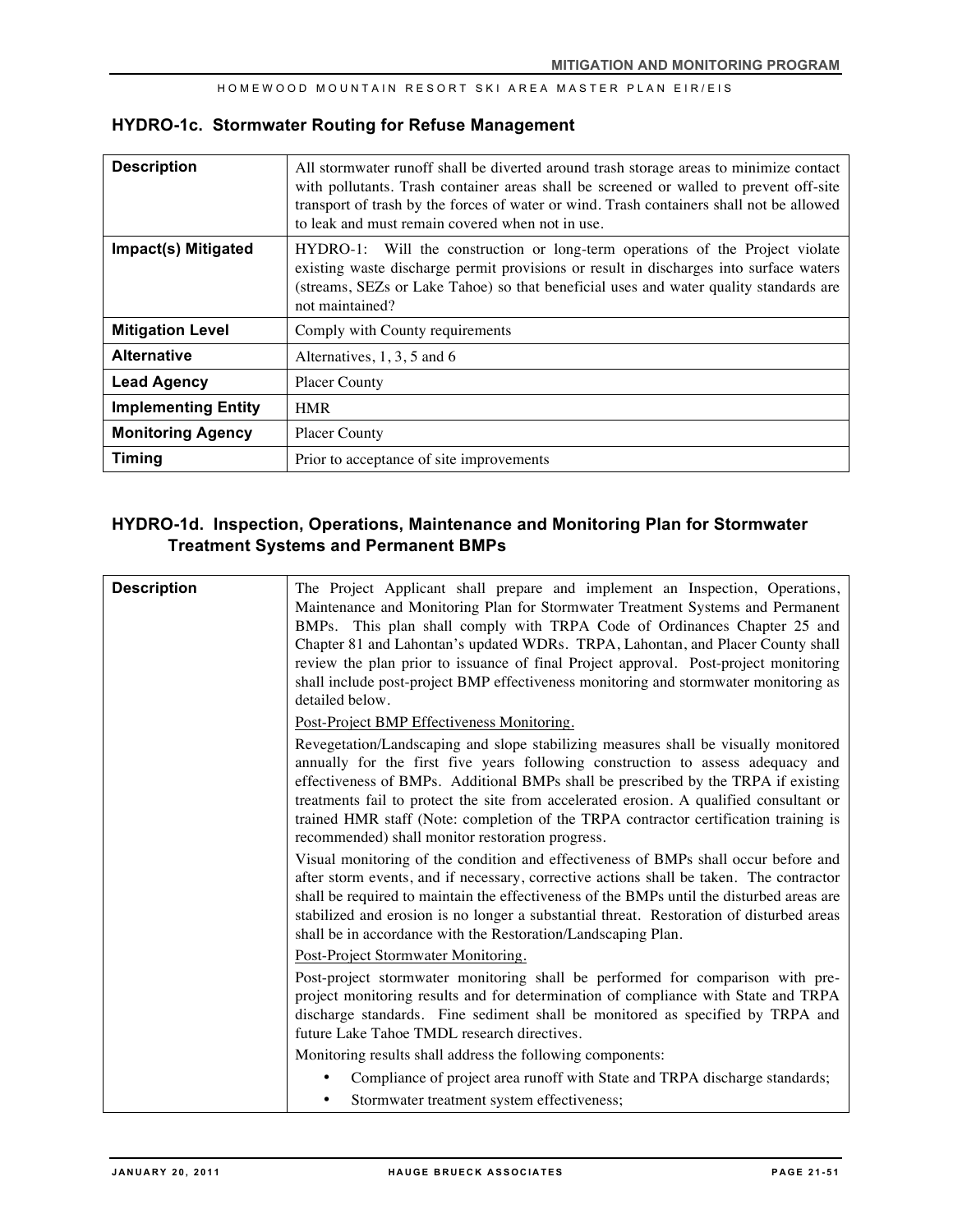|                            | Permanent BMP effectiveness;<br>$\bullet$                                                                                                                                                                                                                                                                                                                                                                                                                                                                                                                                                                                                                                 |  |  |
|----------------------------|---------------------------------------------------------------------------------------------------------------------------------------------------------------------------------------------------------------------------------------------------------------------------------------------------------------------------------------------------------------------------------------------------------------------------------------------------------------------------------------------------------------------------------------------------------------------------------------------------------------------------------------------------------------------------|--|--|
|                            | Revegetation/Landscaping effectiveness;<br>٠                                                                                                                                                                                                                                                                                                                                                                                                                                                                                                                                                                                                                              |  |  |
|                            | Assessment of performance of strategies outlined in the Stormwater treatment<br>cacluations; and                                                                                                                                                                                                                                                                                                                                                                                                                                                                                                                                                                          |  |  |
|                            | BMP and Stormwater treatment system maintenance regimes.                                                                                                                                                                                                                                                                                                                                                                                                                                                                                                                                                                                                                  |  |  |
|                            | Miscellaneous Monitoring.                                                                                                                                                                                                                                                                                                                                                                                                                                                                                                                                                                                                                                                 |  |  |
|                            | Performance of Bio-retention Systems and LID strategies (pervious pavement and                                                                                                                                                                                                                                                                                                                                                                                                                                                                                                                                                                                            |  |  |
|                            | pavers, cisterns, heated walk ways) shall be monitored in accordance with<br>requirements and conditions outlined in the TRPA Project Permit.                                                                                                                                                                                                                                                                                                                                                                                                                                                                                                                             |  |  |
|                            | Inspection and Maintenance Program.                                                                                                                                                                                                                                                                                                                                                                                                                                                                                                                                                                                                                                       |  |  |
|                            | All stormwater treatment systems and permanent BMPs shall be visually inspected<br>monthly and maintained as necessary to assure optimal performance of systems. A<br>long-term maintenance program shall be developed as based on monitoring results.                                                                                                                                                                                                                                                                                                                                                                                                                    |  |  |
|                            | Reporting.                                                                                                                                                                                                                                                                                                                                                                                                                                                                                                                                                                                                                                                                |  |  |
|                            | Monitoring results shall be submitted to TRPA in the Post-Project Bi-Annual<br>Monitoring Report. Recommended reporting dates are December 1st to accommodate<br>for winterization of the project area and stormwater quality reporting according to<br>water year (i.e., October 1, 2010 to September 30, 2011 is Water Year 2011) and June<br>1st during spring runoff. The report shall summarize site conditions, maintenance<br>activities, physical observation on water quality and the degree of sedimentation, if<br>apparent. The report will include 6 months worth of observations and corresponding<br>field measurements and laboratory analytical results. |  |  |
|                            | Surface water that is infiltrated onto groundwater shall not exceed the TRPA and State<br>discharge to land treatment limits:                                                                                                                                                                                                                                                                                                                                                                                                                                                                                                                                             |  |  |
|                            | Total Nitrogen as N: 5 mg/L;<br>٠                                                                                                                                                                                                                                                                                                                                                                                                                                                                                                                                                                                                                                         |  |  |
|                            | Total Phosphorus as P: 1mg/L;<br>٠                                                                                                                                                                                                                                                                                                                                                                                                                                                                                                                                                                                                                                        |  |  |
|                            | Iron as Fe: 4 mg/L;<br>٠                                                                                                                                                                                                                                                                                                                                                                                                                                                                                                                                                                                                                                                  |  |  |
|                            | Turbidity: 200 NTU; and<br>$\bullet$                                                                                                                                                                                                                                                                                                                                                                                                                                                                                                                                                                                                                                      |  |  |
|                            | Oil and Grease: 40 mg/L.<br>$\bullet$                                                                                                                                                                                                                                                                                                                                                                                                                                                                                                                                                                                                                                     |  |  |
|                            | Surface water runoff discharged to Homewood Creek shall not exceed the TRPA<br>surface runoff concentrations stated in Chapter 81 of the TRPA Code of Ordinances<br>and the water quality objectives of the State for receiving waters outlined in the<br>WDRs.                                                                                                                                                                                                                                                                                                                                                                                                           |  |  |
| <b>Impact(s) Mitigated</b> | HYDRO-1: Will the construction or long-term operations of the Project violate<br>existing waste discharge permit provisions or result in discharges into surface waters<br>(streams, SEZs or Lake Tahoe) so that beneficial uses and water quality standards are<br>not maintained?                                                                                                                                                                                                                                                                                                                                                                                       |  |  |
| <b>Mitigation Level</b>    | Comply with TRPA Codes and meet discharge standards                                                                                                                                                                                                                                                                                                                                                                                                                                                                                                                                                                                                                       |  |  |
| <b>Alternative</b>         | Alternatives 1, 3, 5 and 6                                                                                                                                                                                                                                                                                                                                                                                                                                                                                                                                                                                                                                                |  |  |
| <b>Lead Agency</b>         | TRPA, Placer County, Lahontan                                                                                                                                                                                                                                                                                                                                                                                                                                                                                                                                                                                                                                             |  |  |
| <b>Implementing Entity</b> | <b>HMR</b>                                                                                                                                                                                                                                                                                                                                                                                                                                                                                                                                                                                                                                                                |  |  |
| <b>Monitoring Agency</b>   | TRPA, Placer County                                                                                                                                                                                                                                                                                                                                                                                                                                                                                                                                                                                                                                                       |  |  |
| <b>Timing</b>              | Prior to approval of Improvement Plans for any project phase and ongoing                                                                                                                                                                                                                                                                                                                                                                                                                                                                                                                                                                                                  |  |  |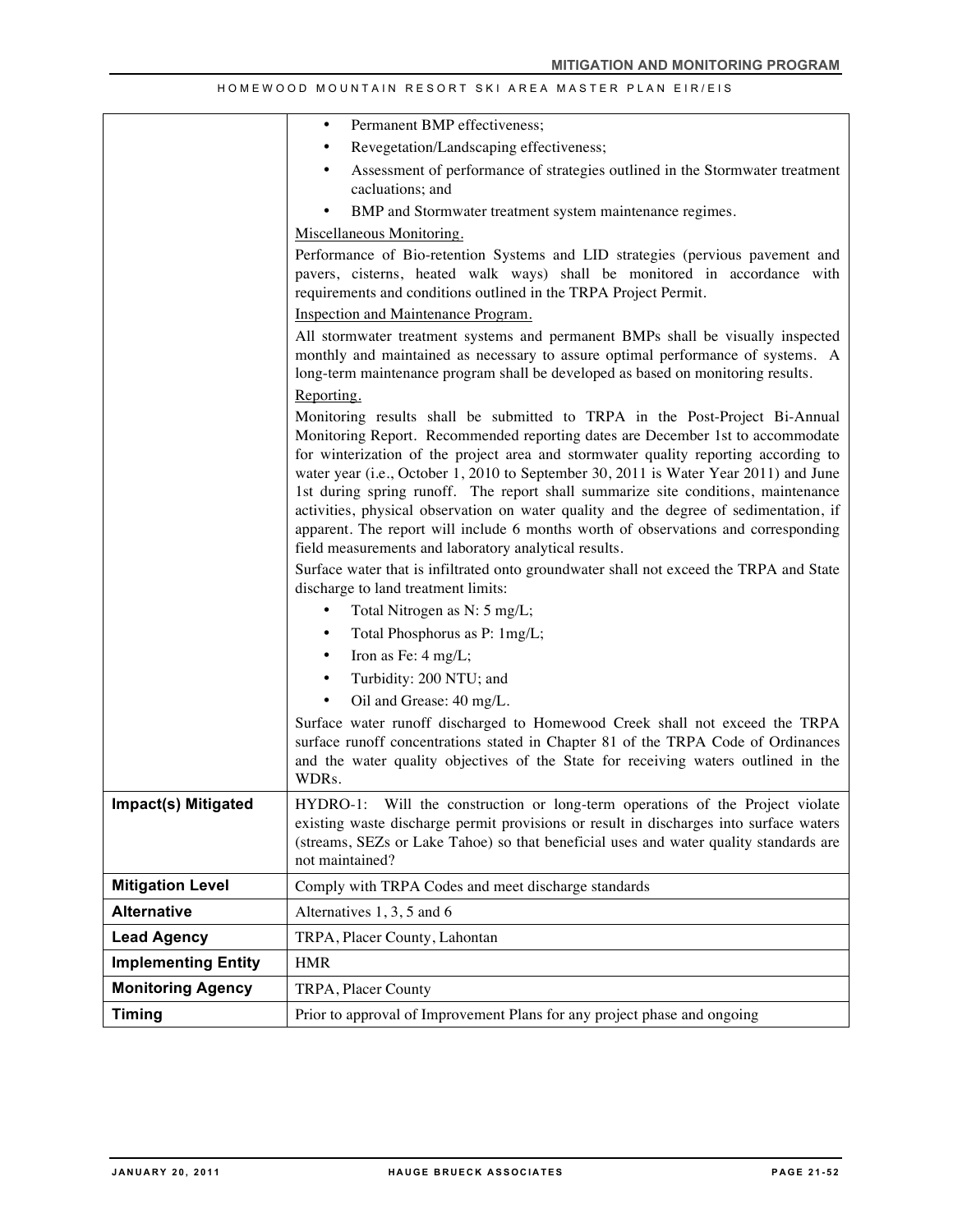### **HYDRO-1e. Apply Project Security Fee Towards BMP and Stormwater System Improvements and/or Restoration Projects if Discharge Limits are Not Met**

| <b>Description</b>         | If post-project monitoring determines that TRPA or State discharge standards are<br>exceeded, the TRPA Security Deposit shall be used to implement additional water<br>quality treatment needs in Madden Creek, Quail Lake Creek and Homewood Creek<br>watersheds and portions of Intervening Zone 7000. The Project Applicant and its<br>contractors shall make repairs or improvements to the proposed permanent BMPs, LID<br>areas for bioretention, and stormwater treatment systems to improve performance and<br>effectiveness per TRPA and Lahontan requirements. If the repairs and/or<br>improvements result in compliance with discharge standards, then no additional<br>mitigation is required. |  |  |
|----------------------------|-------------------------------------------------------------------------------------------------------------------------------------------------------------------------------------------------------------------------------------------------------------------------------------------------------------------------------------------------------------------------------------------------------------------------------------------------------------------------------------------------------------------------------------------------------------------------------------------------------------------------------------------------------------------------------------------------------------|--|--|
| Impact(s) Mitigated        | HYDRO-1: Will the construction or long-term operations of the Project violate<br>existing waste discharge permit provisions or result in discharges into surface waters<br>(streams, SEZs or Lake Tahoe) so that beneficial uses and water quality standards are<br>not maintained?                                                                                                                                                                                                                                                                                                                                                                                                                         |  |  |
| <b>Mitigation Level</b>    | Comply with TRPA Codes and meet discharge standards                                                                                                                                                                                                                                                                                                                                                                                                                                                                                                                                                                                                                                                         |  |  |
| <b>Alternative</b>         | Alternatives 1, 3, 5 and 6                                                                                                                                                                                                                                                                                                                                                                                                                                                                                                                                                                                                                                                                                  |  |  |
| <b>Lead Agency</b>         | TRPA, Placer County, Lahontan                                                                                                                                                                                                                                                                                                                                                                                                                                                                                                                                                                                                                                                                               |  |  |
| <b>Implementing Entity</b> | <b>HMR</b>                                                                                                                                                                                                                                                                                                                                                                                                                                                                                                                                                                                                                                                                                                  |  |  |
| <b>Monitoring Agency</b>   | TRPA, Placer County                                                                                                                                                                                                                                                                                                                                                                                                                                                                                                                                                                                                                                                                                         |  |  |
| Timing                     | Ongoing                                                                                                                                                                                                                                                                                                                                                                                                                                                                                                                                                                                                                                                                                                     |  |  |

### **HYDRO-1f. Restrict Development within Quail Lake Creek Watershed until Compliance with Project Area TOC**

| <b>Description</b>         | The Project proposes no development or change in existing conditions within this<br>watershed. Based on exceedance of the Quail Lake Creek Project Area TOC, no<br>development within Project area portion of the Quail Lake Creek Watershed shall be<br>permitted until annualized total sediment (T/yr) is reduced to below the Project Area<br>TOC (147 T/yr). The Project Applicant shall identify sediment source control and land<br>coverage removal projects within this watershed that will be completed prior to<br>implementation of capital improvements or other actions that create soil disturbance.<br>The Project Applicant shall monitor the effectiveness of these projects and update the<br>HMR CWE analysis for the Quail Lake Creek watershed based on the results. |
|----------------------------|--------------------------------------------------------------------------------------------------------------------------------------------------------------------------------------------------------------------------------------------------------------------------------------------------------------------------------------------------------------------------------------------------------------------------------------------------------------------------------------------------------------------------------------------------------------------------------------------------------------------------------------------------------------------------------------------------------------------------------------------------------------------------------------------|
| Impact(s) Mitigated        | HYDRO-1: Will the construction or long-term operations of the Project violate<br>existing waste discharge permit provisions or result in discharges into surface waters<br>(streams, SEZs or Lake Tahoe) so that beneficial uses and water quality standards are<br>not maintained?                                                                                                                                                                                                                                                                                                                                                                                                                                                                                                        |
| <b>Mitigation Level</b>    | Comply with CWE Thresholds of Concern                                                                                                                                                                                                                                                                                                                                                                                                                                                                                                                                                                                                                                                                                                                                                      |
| <b>Alternative</b>         | Alternatives $1, 3, 5$ and 6                                                                                                                                                                                                                                                                                                                                                                                                                                                                                                                                                                                                                                                                                                                                                               |
| <b>Lead Agency</b>         | <b>TRPA</b>                                                                                                                                                                                                                                                                                                                                                                                                                                                                                                                                                                                                                                                                                                                                                                                |
| <b>Implementing Entity</b> | <b>HMR</b>                                                                                                                                                                                                                                                                                                                                                                                                                                                                                                                                                                                                                                                                                                                                                                                 |
| <b>Monitoring Agency</b>   | <b>TRPA</b>                                                                                                                                                                                                                                                                                                                                                                                                                                                                                                                                                                                                                                                                                                                                                                                |
| Timing                     | Ongoing                                                                                                                                                                                                                                                                                                                                                                                                                                                                                                                                                                                                                                                                                                                                                                                    |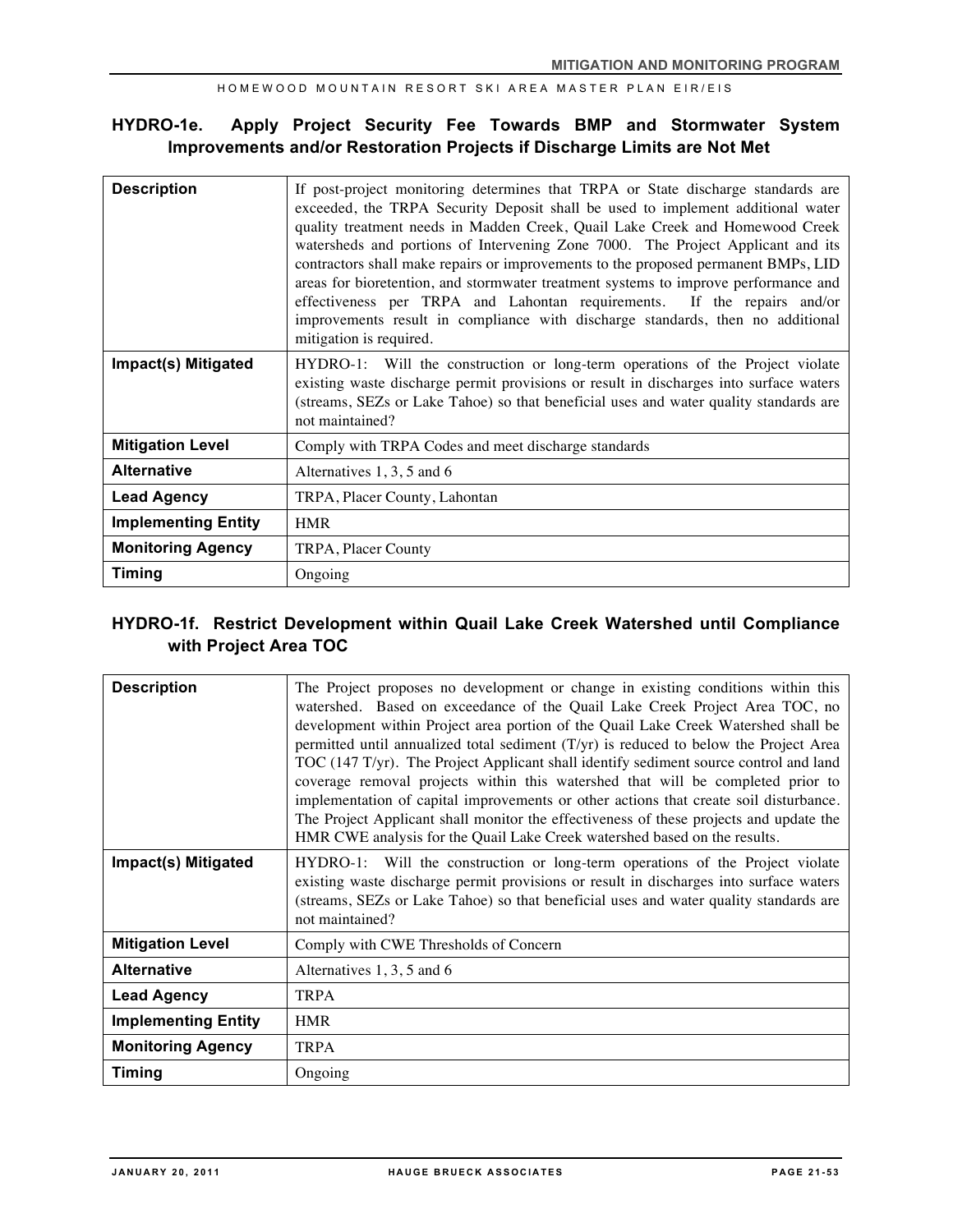### **HYDRO-2a. TRPA Soils Hydrological Approval Conditions**

| <b>Description</b>         | The TRPA soil hydrologic review does not give approval for the BMP design, but<br>rather, evaluates the location and depths of BMPs as currently presented on the Civil<br>Plans. As the Project is not at 100 percent design, it is understood that the design for<br>BMPs may be modified and could potentially require an additional soil hydrologic<br>review at the time of the project application. It is recognized that the project area has<br>site-specific constraints related to the depth of excavations in relationship to<br>groundwater, interception of groundwater by subterranean garages (i.e. underground<br>parking structures) and significant amounts of stormwater and surface water that need<br>to be treated and infiltrated as part of the proposed development. As such, the TRPA<br>Stormwater Management Program staff has indicated that they require the bottom of<br>all stormwater infiltrating features to be at least two (2) feet above the seasonal high<br>water table, which will aid in achieving 'above and beyond' mitigation measures<br>required for this Project as a participant in the CEP. These guidelines have been met<br>under the current proposed design in all areas except "North-1". For this area, or any<br>stormwater infiltrating areas that may have less than two (2) feet of separation to the<br>seasonal high water table, the stormwater being infiltrated must meet TRPA Code of<br>Ordinances Chapter 81 in regard to surface water discharge standards and/or be<br>redesigned to provide the required two (2) feet separation. The final BMP plan to be<br>submitted as part of the project application will be reviewed, and approved, by TRPA<br>Stormwater Management Program staff.<br>The soil hydrologic review gives conceptual approval for the depth (18 inches) and<br>location of bioretention areas as presented on the site plans. This approval is based on<br>the concept that bioretention areas are located over open and infiltrating matrices, but<br>does not apply to bioretenion over closed impermeable pretreatment vaults. |
|----------------------------|-------------------------------------------------------------------------------------------------------------------------------------------------------------------------------------------------------------------------------------------------------------------------------------------------------------------------------------------------------------------------------------------------------------------------------------------------------------------------------------------------------------------------------------------------------------------------------------------------------------------------------------------------------------------------------------------------------------------------------------------------------------------------------------------------------------------------------------------------------------------------------------------------------------------------------------------------------------------------------------------------------------------------------------------------------------------------------------------------------------------------------------------------------------------------------------------------------------------------------------------------------------------------------------------------------------------------------------------------------------------------------------------------------------------------------------------------------------------------------------------------------------------------------------------------------------------------------------------------------------------------------------------------------------------------------------------------------------------------------------------------------------------------------------------------------------------------------------------------------------------------------------------------------------------------------------------------------------------------------------------------------------------------------------------------------------------------------------------------------------------------------|
| <b>Impact(s) Mitigated</b> | HYDRO-2: Will Project construction or operation alter the existing surface water<br>drainage patterns or cause increased runoff resulting in flooding or stream bank erosion<br>or contribute runoff in rates or volumes that will exceed the capacity of existing or<br>planned storm water drainage systems so that a 20-year, 1-hour storm runoff<br>(approximately one inch per hour) cannot be contained on the site?                                                                                                                                                                                                                                                                                                                                                                                                                                                                                                                                                                                                                                                                                                                                                                                                                                                                                                                                                                                                                                                                                                                                                                                                                                                                                                                                                                                                                                                                                                                                                                                                                                                                                                    |
| <b>Mitigation Level</b>    | Comply with TRPA Soils Hydrologic Approval Conditions                                                                                                                                                                                                                                                                                                                                                                                                                                                                                                                                                                                                                                                                                                                                                                                                                                                                                                                                                                                                                                                                                                                                                                                                                                                                                                                                                                                                                                                                                                                                                                                                                                                                                                                                                                                                                                                                                                                                                                                                                                                                         |
| <b>Alternative</b>         | Alternatives, 1, 3, 5 and 6                                                                                                                                                                                                                                                                                                                                                                                                                                                                                                                                                                                                                                                                                                                                                                                                                                                                                                                                                                                                                                                                                                                                                                                                                                                                                                                                                                                                                                                                                                                                                                                                                                                                                                                                                                                                                                                                                                                                                                                                                                                                                                   |
| <b>Lead Agency</b>         | <b>TRPA</b>                                                                                                                                                                                                                                                                                                                                                                                                                                                                                                                                                                                                                                                                                                                                                                                                                                                                                                                                                                                                                                                                                                                                                                                                                                                                                                                                                                                                                                                                                                                                                                                                                                                                                                                                                                                                                                                                                                                                                                                                                                                                                                                   |
| <b>Implementing Entity</b> | <b>HMR</b>                                                                                                                                                                                                                                                                                                                                                                                                                                                                                                                                                                                                                                                                                                                                                                                                                                                                                                                                                                                                                                                                                                                                                                                                                                                                                                                                                                                                                                                                                                                                                                                                                                                                                                                                                                                                                                                                                                                                                                                                                                                                                                                    |
| <b>Monitoring Agency</b>   | <b>TRPA</b>                                                                                                                                                                                                                                                                                                                                                                                                                                                                                                                                                                                                                                                                                                                                                                                                                                                                                                                                                                                                                                                                                                                                                                                                                                                                                                                                                                                                                                                                                                                                                                                                                                                                                                                                                                                                                                                                                                                                                                                                                                                                                                                   |
| <b>Timing</b>              | Prior to and during construction                                                                                                                                                                                                                                                                                                                                                                                                                                                                                                                                                                                                                                                                                                                                                                                                                                                                                                                                                                                                                                                                                                                                                                                                                                                                                                                                                                                                                                                                                                                                                                                                                                                                                                                                                                                                                                                                                                                                                                                                                                                                                              |

## **HYDRO-2b. Submit Final Drainage Report– Conformance with Section 5 of the Placer County Land Development Manual and Stormwater Management Manual**

| <b>Description</b> | The Project Applicant shall prepare and submit with the project Improvement Plans, a     |
|--------------------|------------------------------------------------------------------------------------------|
|                    | Final drainage report for each project phase in conformance with the requirements of     |
|                    | Section 5 of the LDM and the Placer County Storm Water Management Manual that            |
|                    | are in effect at the time of submittal, to the Engineering and Surveying Department for  |
|                    | review and approval. The report shall be prepared by a Registered Civil Engineer and     |
|                    | shall, at a minimum, include: A written text addressing existing conditions, the effects |
|                    | of the improvements, all appropriate calculations, a watershed map, increases in         |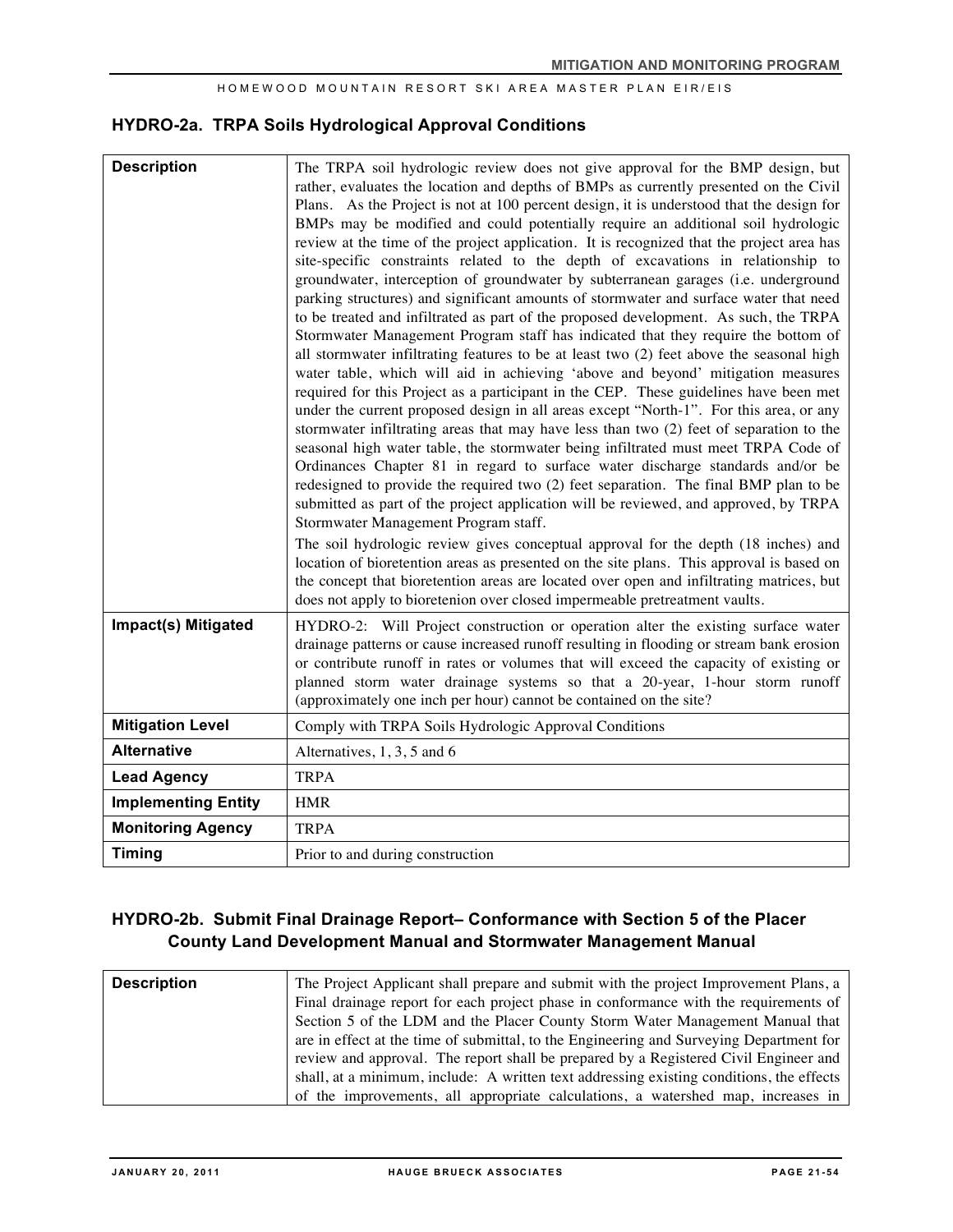|                            | downstream flows, proposed on- and off-site improvements and drainage easements to<br>accommodate flows from this project. The report shall identify water quality<br>protection features and methods to be used both during construction and for long-term<br>post-construction water quality protection. "Best Management Practice" (BMP)<br>measures shall be provided to reduce erosion, water quality degradation, and prevent<br>the discharge of pollutants to stormwater to the maximum extent practicable. |
|----------------------------|---------------------------------------------------------------------------------------------------------------------------------------------------------------------------------------------------------------------------------------------------------------------------------------------------------------------------------------------------------------------------------------------------------------------------------------------------------------------------------------------------------------------|
| Impact(s) Mitigated        | HYDRO-2: Will Project construction or operation alter the existing surface water<br>drainage patterns or cause increased runoff resulting in flooding or stream bank erosion<br>or contribute runoff in rates or volumes that will exceed the capacity of existing or<br>planned storm water drainage systems so that a 20-year, 1-hour storm runoff<br>(approximately one inch per hour) cannot be contained on the site?                                                                                          |
| <b>Mitigation Level</b>    | Conformance with Section 5 of the Placer County Land Development Manual and<br>Stormwater Management Manual                                                                                                                                                                                                                                                                                                                                                                                                         |
| <b>Alternative</b>         | Alternatives, 1, 3, 5 and 6                                                                                                                                                                                                                                                                                                                                                                                                                                                                                         |
| <b>Lead Agency</b>         | <b>Placer County</b>                                                                                                                                                                                                                                                                                                                                                                                                                                                                                                |
| <b>Implementing Entity</b> | <b>HMR</b>                                                                                                                                                                                                                                                                                                                                                                                                                                                                                                          |
| <b>Monitoring Agency</b>   | <b>Placer County</b>                                                                                                                                                                                                                                                                                                                                                                                                                                                                                                |
| Timing                     | Prior to approval of Improvement Plans for any project phase                                                                                                                                                                                                                                                                                                                                                                                                                                                        |

### **HYDRO-2c. Drainage Facilities to Conform to Placer County Stormwater Management Manual**

| <b>Description</b>         | Drainage facilities, for purposes of collecting runoff on individual lots, shall be<br>designed in accordance with the requirements of the County Storm Water Management<br>Manual that are in effect at the time of submittal, and shall be in compliance with<br>applicable stormwater quality standards, to the satisfaction of the Engineering and<br>Surveying Department (ESD). These facilities shall be constructed with subdivision<br>improvements and easements provided as required by ESD. Maintenance of these<br>facilities shall be provided by the Homeowners' Association. |
|----------------------------|----------------------------------------------------------------------------------------------------------------------------------------------------------------------------------------------------------------------------------------------------------------------------------------------------------------------------------------------------------------------------------------------------------------------------------------------------------------------------------------------------------------------------------------------------------------------------------------------|
| Impact(s) Mitigated        | HYDRO-2: Will Project construction or operation alter the existing surface water<br>drainage patterns or cause increased runoff resulting in flooding or stream bank erosion<br>or contribute runoff in rates or volumes that will exceed the capacity of existing or<br>planned storm water drainage systems so that a 20-year, 1-hour storm runoff<br>(approximately one inch per hour) cannot be contained on the site?                                                                                                                                                                   |
| <b>Mitigation Level</b>    | Conformance with Placer County Stormwater Management Manual                                                                                                                                                                                                                                                                                                                                                                                                                                                                                                                                  |
| <b>Alternative</b>         | Alternatives, $1, 3, 5$ and 6                                                                                                                                                                                                                                                                                                                                                                                                                                                                                                                                                                |
| <b>Lead Agency</b>         | <b>Placer County</b>                                                                                                                                                                                                                                                                                                                                                                                                                                                                                                                                                                         |
| <b>Implementing Entity</b> | <b>HMR</b>                                                                                                                                                                                                                                                                                                                                                                                                                                                                                                                                                                                   |
| <b>Monitoring Agency</b>   | <b>Placer County</b>                                                                                                                                                                                                                                                                                                                                                                                                                                                                                                                                                                         |
| Timing                     | Prior to acceptance of site improvements                                                                                                                                                                                                                                                                                                                                                                                                                                                                                                                                                     |

## **HYDRO-2d. Reduce Stormwater Runoff to Pre-Project Volumes**

| <b>Description</b> | The Improvement Plan submittal and Drainage Report shall provide details showing |
|--------------------|----------------------------------------------------------------------------------|
|                    | that storm water runoff shall be reduced to pre-project conditions through the   |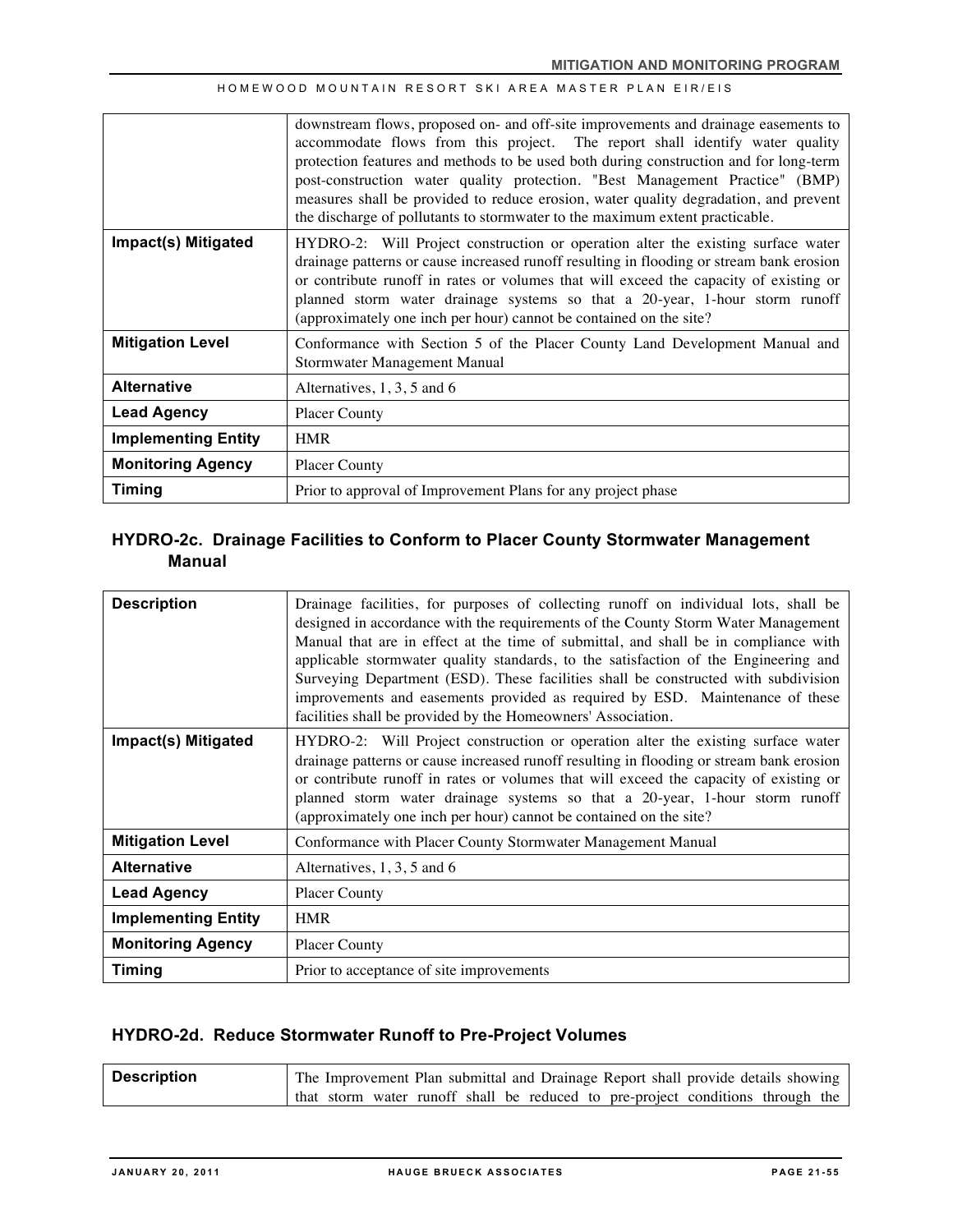|  | HOMEWOOD MOUNTAIN RESORT SKI AREA MASTER PLAN EIR/EIS |  |  |  |  |  |  |  |
|--|-------------------------------------------------------|--|--|--|--|--|--|--|
|--|-------------------------------------------------------|--|--|--|--|--|--|--|

|                            | installation of detention facilities. Detention facilities shall be designed in accordance<br>with the requirements of the Placer County Storm Water Management Manual that are<br>in effect at the time of submittal, and to the satisfaction of the Engineering and<br>Surveying Department (ESD). No detention facility construction shall be permitted<br>within any identified wetlands area, floodplain, or right-of-way, except as authorized<br>by project approvals. |
|----------------------------|-------------------------------------------------------------------------------------------------------------------------------------------------------------------------------------------------------------------------------------------------------------------------------------------------------------------------------------------------------------------------------------------------------------------------------------------------------------------------------|
| <b>Impact(s) Mitigated</b> | HYDRO-2: Will Project construction or operation alter the existing surface water<br>drainage patterns or cause increased runoff resulting in flooding or stream bank erosion<br>or contribute runoff in rates or volumes that will exceed the capacity of existing or<br>planned storm water drainage systems so that a 20-year, 1-hour storm runoff<br>(approximately one inch per hour) cannot be contained on the site?                                                    |
| <b>Mitigation Level</b>    | Conformance with Placer County Stormwater Management Manual                                                                                                                                                                                                                                                                                                                                                                                                                   |
| <b>Alternative</b>         | Alternatives, $1, 3, 5$ and 6                                                                                                                                                                                                                                                                                                                                                                                                                                                 |
| <b>Lead Agency</b>         | <b>Placer County</b>                                                                                                                                                                                                                                                                                                                                                                                                                                                          |
| <b>Implementing Entity</b> | <b>HMR</b>                                                                                                                                                                                                                                                                                                                                                                                                                                                                    |
| <b>Monitoring Agency</b>   | <b>Placer County</b>                                                                                                                                                                                                                                                                                                                                                                                                                                                          |
| Timing                     | Prior to acceptance of site improvements                                                                                                                                                                                                                                                                                                                                                                                                                                      |

## **HYDRO-2e. Implement the Homewood Creek SEZ Restoration Plan**

| <b>Description</b>         | Should Alternative 4, 5 or 6 be approved as the preferred project alternative, the<br>Project Applicant shall design and submit an SEZ restoration plan to TRPA for review<br>and approval. Because the culvert is associated with County ROW for Tahoe Ski<br>Bowl Way, it is possible that Placer County would participate in a restoration plan.<br>Alternative 4, 5 or 6 shall comply with TRPA (Code of Ordinance Chapter 37) and<br>Placer County setback requirements (General Plan Section 6). The plan shall be based<br>on the final configuration of the South Base area and provide for protection of<br>Homewood Creek within and downstream of the Project area. |
|----------------------------|--------------------------------------------------------------------------------------------------------------------------------------------------------------------------------------------------------------------------------------------------------------------------------------------------------------------------------------------------------------------------------------------------------------------------------------------------------------------------------------------------------------------------------------------------------------------------------------------------------------------------------------------------------------------------------|
| Impact(s) Mitigated        | HYDRO-2: Will Project construction or operation alter the existing surface water<br>drainage patterns or cause increased runoff resulting in flooding or stream bank erosion<br>or contribute runoff in rates or volumes that will exceed the capacity of existing or<br>planned storm water drainage systems so that a 20-year, 1-hour storm runoff<br>(approximately one inch per hour) cannot be contained on the site?                                                                                                                                                                                                                                                     |
| <b>Mitigation Level</b>    | Eliminate degradation of Creek channel from roadway culvert                                                                                                                                                                                                                                                                                                                                                                                                                                                                                                                                                                                                                    |
| <b>Alternative</b>         | Alternatives 4, 5 and 6                                                                                                                                                                                                                                                                                                                                                                                                                                                                                                                                                                                                                                                        |
| <b>Lead Agency</b>         | Placer County, TRPA                                                                                                                                                                                                                                                                                                                                                                                                                                                                                                                                                                                                                                                            |
| <b>Implementing Entity</b> | <b>HMR</b>                                                                                                                                                                                                                                                                                                                                                                                                                                                                                                                                                                                                                                                                     |
| <b>Monitoring Agency</b>   | Placer County, TRPA                                                                                                                                                                                                                                                                                                                                                                                                                                                                                                                                                                                                                                                            |
| Timing                     | Prior to acceptance of site improvements                                                                                                                                                                                                                                                                                                                                                                                                                                                                                                                                                                                                                                       |

## **HYDRO-3a. Implement Operation Dewatering Plan/ Implement Engineered Groundwater Mitigations**

| <b>Description</b> | The operational mitigation measures for groundwater interception for the underground |
|--------------------|--------------------------------------------------------------------------------------|
|                    |                                                                                      |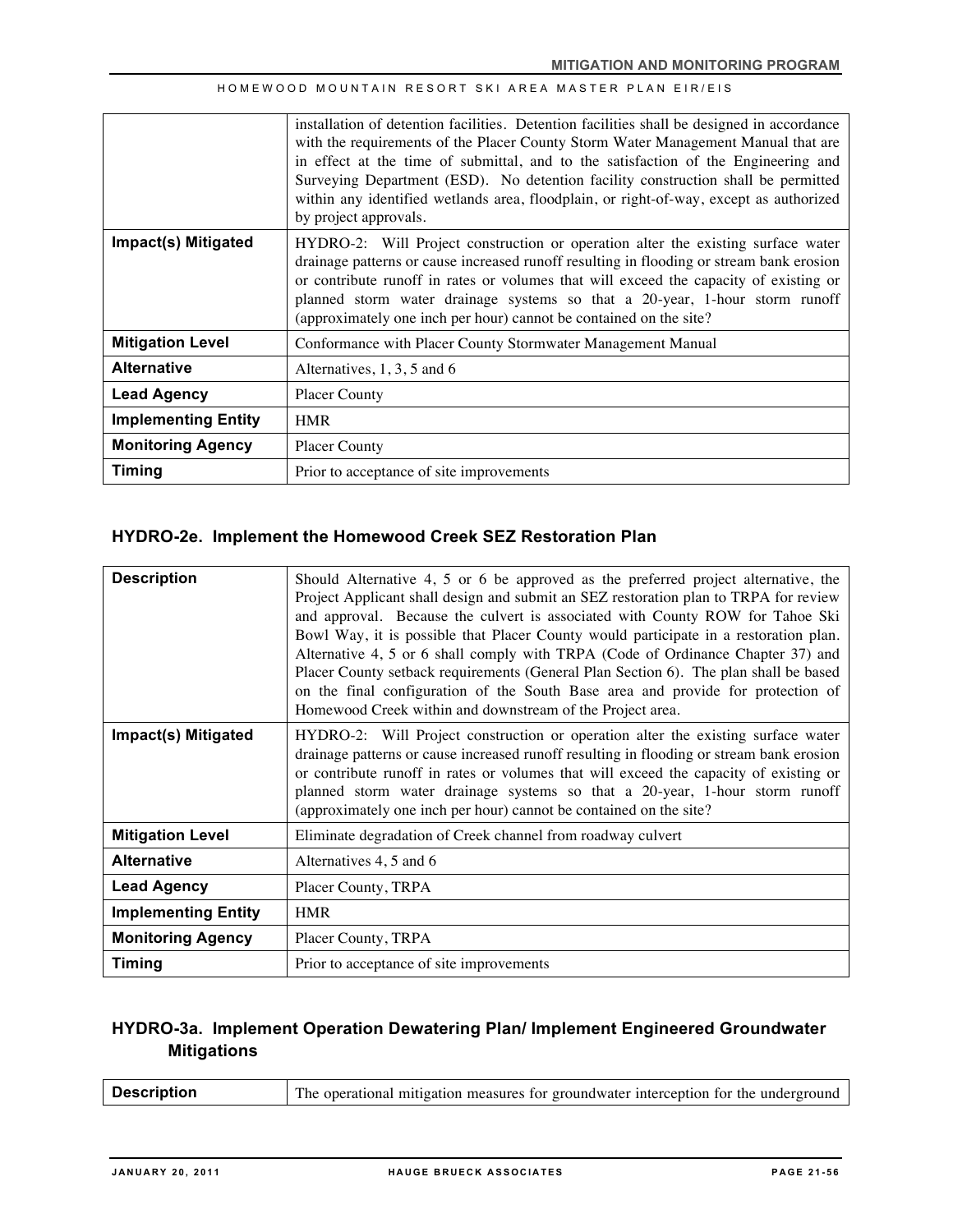|                            | parking foundations shall include foundation drains conveying intercepted<br>groundwater to underground galleries for reinjection back into groundwater flows<br>towards Lake Tahoe. Each groundwater reinjection gallery shall be designed to serve a<br>specific area of each underground parking structure that could intercept groundwater<br>and shall be sized to adequately infiltrate no less than 208.5 cubic feet/hour (North-5)<br>and North -6), 48.1 cubic feet/hour (South-3) and 14 cubic feet/hour (South-4).<br>Intercepted groundwater shall be conveyed away from the foundation via stormdrain<br>pipe to the corresponding underground reinjection gallery serving that area of the<br>building. Figure 15-13 illustrates the mitigation approach. The reinjection galleries<br>for intercepted groundwater shall be separate entities from the stormwater treatment<br>infiltration galleries and the distance between the groundwater and stormwater<br>infiltration galleries shall be maximized to minimize potential for mixing. |
|----------------------------|------------------------------------------------------------------------------------------------------------------------------------------------------------------------------------------------------------------------------------------------------------------------------------------------------------------------------------------------------------------------------------------------------------------------------------------------------------------------------------------------------------------------------------------------------------------------------------------------------------------------------------------------------------------------------------------------------------------------------------------------------------------------------------------------------------------------------------------------------------------------------------------------------------------------------------------------------------------------------------------------------------------------------------------------------------|
| Impact(s) Mitigated        | HYDRO-3. Will Project construction activities or long-term operations result in a<br>substantial degradation of groundwater or result in a substantial change in the quality,<br>quantity, elevation, infiltration, or movement of groundwater?                                                                                                                                                                                                                                                                                                                                                                                                                                                                                                                                                                                                                                                                                                                                                                                                            |
| <b>Mitigation Level</b>    | Comply with TRPA Code Chapter 64                                                                                                                                                                                                                                                                                                                                                                                                                                                                                                                                                                                                                                                                                                                                                                                                                                                                                                                                                                                                                           |
| <b>Alternative</b>         | Alternatives 1, 3, 5 and 6                                                                                                                                                                                                                                                                                                                                                                                                                                                                                                                                                                                                                                                                                                                                                                                                                                                                                                                                                                                                                                 |
| <b>Lead Agency</b>         | TRPA, Placer County, Lahontan                                                                                                                                                                                                                                                                                                                                                                                                                                                                                                                                                                                                                                                                                                                                                                                                                                                                                                                                                                                                                              |
| <b>Implementing Entity</b> | <b>HMR</b>                                                                                                                                                                                                                                                                                                                                                                                                                                                                                                                                                                                                                                                                                                                                                                                                                                                                                                                                                                                                                                                 |
| <b>Monitoring Agency</b>   | TRPA, Placer County                                                                                                                                                                                                                                                                                                                                                                                                                                                                                                                                                                                                                                                                                                                                                                                                                                                                                                                                                                                                                                        |
| <b>Timing</b>              | Prior to approval of Improvement Plans for any project phase and ongoing                                                                                                                                                                                                                                                                                                                                                                                                                                                                                                                                                                                                                                                                                                                                                                                                                                                                                                                                                                                   |

## **HYDRO-3b. Inspection, Maintenance and Monitoring Plan Groundwater Infiltration Systems for Underground Parking Structures**

| <b>Description</b> | The Project Applicant shall prepare an Inspection, Operation, Maintenance and<br>Monitoring Plan for the groundwater infiltration systems for the underground parking<br>structures. TRPA, Lahontan, and Placer County shall review the plan prior to issuance<br>of final Project approval.                                                                                                      |
|--------------------|---------------------------------------------------------------------------------------------------------------------------------------------------------------------------------------------------------------------------------------------------------------------------------------------------------------------------------------------------------------------------------------------------|
|                    | The Plan shall include, but is not limited to the following components:                                                                                                                                                                                                                                                                                                                           |
|                    | Introduction; planning and design, sampling objectives and water quality<br>٠<br>objectives;                                                                                                                                                                                                                                                                                                      |
|                    | Well construction details and/or system sampling access points;<br>$\bullet$                                                                                                                                                                                                                                                                                                                      |
|                    | Water level data for existing and new wells;<br>$\bullet$                                                                                                                                                                                                                                                                                                                                         |
|                    | Groundwater sampling and analysis, sample collection<br>methods,<br>$\bullet$<br>decontamination, sampling frequency, sampling handling, field analysis,<br>laboratory analysis;                                                                                                                                                                                                                  |
|                    | Maintenance scheduling; and<br>$\bullet$                                                                                                                                                                                                                                                                                                                                                          |
|                    | Quarterly reporting.<br>٠                                                                                                                                                                                                                                                                                                                                                                         |
|                    | Sample results shall be provided to the TRPA on a quarterly basis. The report shall<br>present site conditions, physical observations of groundwater quality and the degrees<br>of sedimentation observed within the underground groundwater infiltration galleries,<br>and include three months worth of observations and corresponding field measurements<br>and laboratory analytical results. |
|                    | Single samples of groundwater shall not exceed the discharge to land treatment water<br>quality objectives at the following concentrations: Total Nitrogen as N of 5 mg/L;<br>Total Phosphorus as P of 1 mg/L; Total Iron as Fe at 4 mg/L; Turbidity at 200 ntu; and<br>Oil and Grease at 40 mg/L.                                                                                                |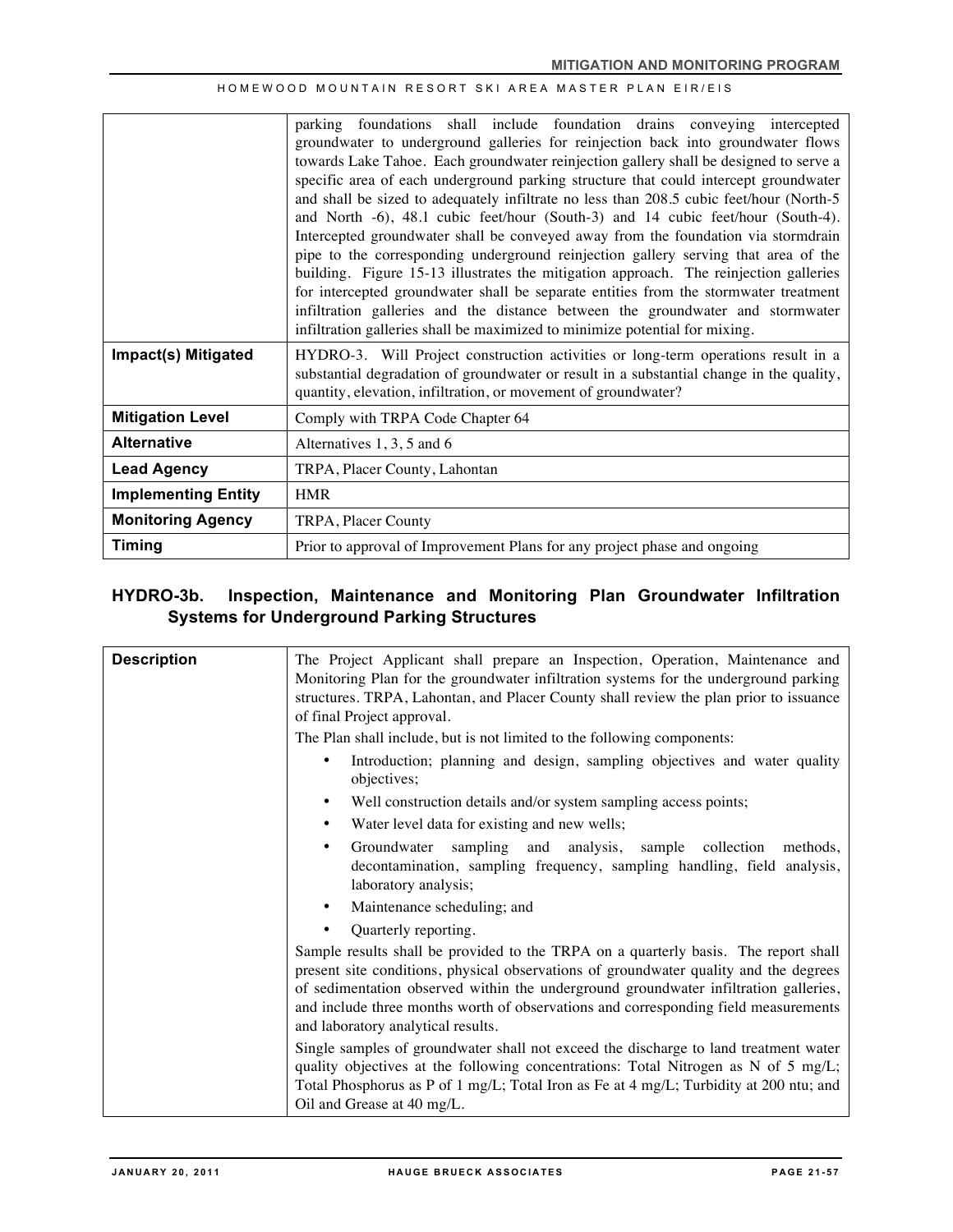| Impact(s) Mitigated        | HYDRO-3. Will Project construction activities or long-term operations result in a<br>substantial degradation of groundwater or result in a substantial change in the quality,<br>quantity, elevation, infiltration, or movement of groundwater? |
|----------------------------|-------------------------------------------------------------------------------------------------------------------------------------------------------------------------------------------------------------------------------------------------|
| <b>Mitigation Level</b>    | Comply with TRPA Code Chapter 64                                                                                                                                                                                                                |
| <b>Alternative</b>         | Alternatives $1, 3, 5$ and 6                                                                                                                                                                                                                    |
| <b>Lead Agency</b>         | TRPA, Placer County, Lahontan                                                                                                                                                                                                                   |
| <b>Implementing Entity</b> | <b>HMR</b>                                                                                                                                                                                                                                      |
| <b>Monitoring Agency</b>   | TRPA, Placer County                                                                                                                                                                                                                             |
| <b>Timing</b>              | Prior to approval of Improvement Plans for any project phase and ongoing                                                                                                                                                                        |

## **HYDRO-3c. Complete a Water Balance Analysis for the HMR-Operated Well and the TCPUD McKinney Well**

| <b>Description</b>         | The Project Applicant shall prepare a hydrogeologic report for the HMR-operated<br>wells and the TCPUD McKinney well to determine recharge, recovery and storage<br>capacities of the aquifers. The report shall:                                                                                                                                                                                                                                                                 |
|----------------------------|-----------------------------------------------------------------------------------------------------------------------------------------------------------------------------------------------------------------------------------------------------------------------------------------------------------------------------------------------------------------------------------------------------------------------------------------------------------------------------------|
|                            | Characterize the cone of depression that will result based on maximum<br>proposed consumption, determine if this will result in a gross adjustment of<br>the near static deep groundwater level for this aquifer,                                                                                                                                                                                                                                                                 |
|                            | Characterize the zone of influence and determine if the proposed extractions<br>$\bullet$<br>will negatively other source waters;                                                                                                                                                                                                                                                                                                                                                 |
|                            | Identify or characterize the hydrogeologic conditions that impose constraints<br>$\bullet$<br>on Time and Drawdown;                                                                                                                                                                                                                                                                                                                                                               |
|                            | Identify the well efficiency and the expected lifetime;<br>$\bullet$                                                                                                                                                                                                                                                                                                                                                                                                              |
|                            | Determine and disclose what water rights could be potentially influenced; and<br>٠                                                                                                                                                                                                                                                                                                                                                                                                |
|                            | Determine the potential impacts towards the Truckee River Operating<br>$\bullet$<br>Agreement (TROA) allocations to the State of California.                                                                                                                                                                                                                                                                                                                                      |
|                            | Lahontan may require the characterization of the subsurface water chemistry to meet<br>the general requirement for drinking water wells even though the water will be used for<br>snowmaking. Should a decline in groundwater levels occur that exceeds seasonal<br>fluctuations and that is attributable to the Project, pumping from the groundwater<br>source shall cease and other supplies of water shall be utilized until groundwater levels<br>return to historic levels. |
| Impact(s) Mitigated        | HYDRO-3. Will Project construction activities or long-term operations result in a<br>substantial degradation of groundwater or result in a substantial change in the quality,<br>quantity, elevation, infiltration, or movement of groundwater?                                                                                                                                                                                                                                   |
|                            | HYDRO-5. Will the Project change the amount of surface water in any water body,<br>substantially reduce the amount of water otherwise available for public water supplies,<br>or be located within 600 feet of a drinking water source?                                                                                                                                                                                                                                           |
| <b>Mitigation Level</b>    | Protect groundwater resources                                                                                                                                                                                                                                                                                                                                                                                                                                                     |
| <b>Alternative</b>         | Alternatives 1, 3, 5 and 6                                                                                                                                                                                                                                                                                                                                                                                                                                                        |
| <b>Lead Agency</b>         | TRPA, Placer County, Lahontan                                                                                                                                                                                                                                                                                                                                                                                                                                                     |
| <b>Implementing Entity</b> | <b>HMR</b>                                                                                                                                                                                                                                                                                                                                                                                                                                                                        |
| <b>Monitoring Agency</b>   | TRPA, Placer County                                                                                                                                                                                                                                                                                                                                                                                                                                                               |
| <b>Timing</b>              | Prior to approval of Improvement Plans for any project phase and ongoing                                                                                                                                                                                                                                                                                                                                                                                                          |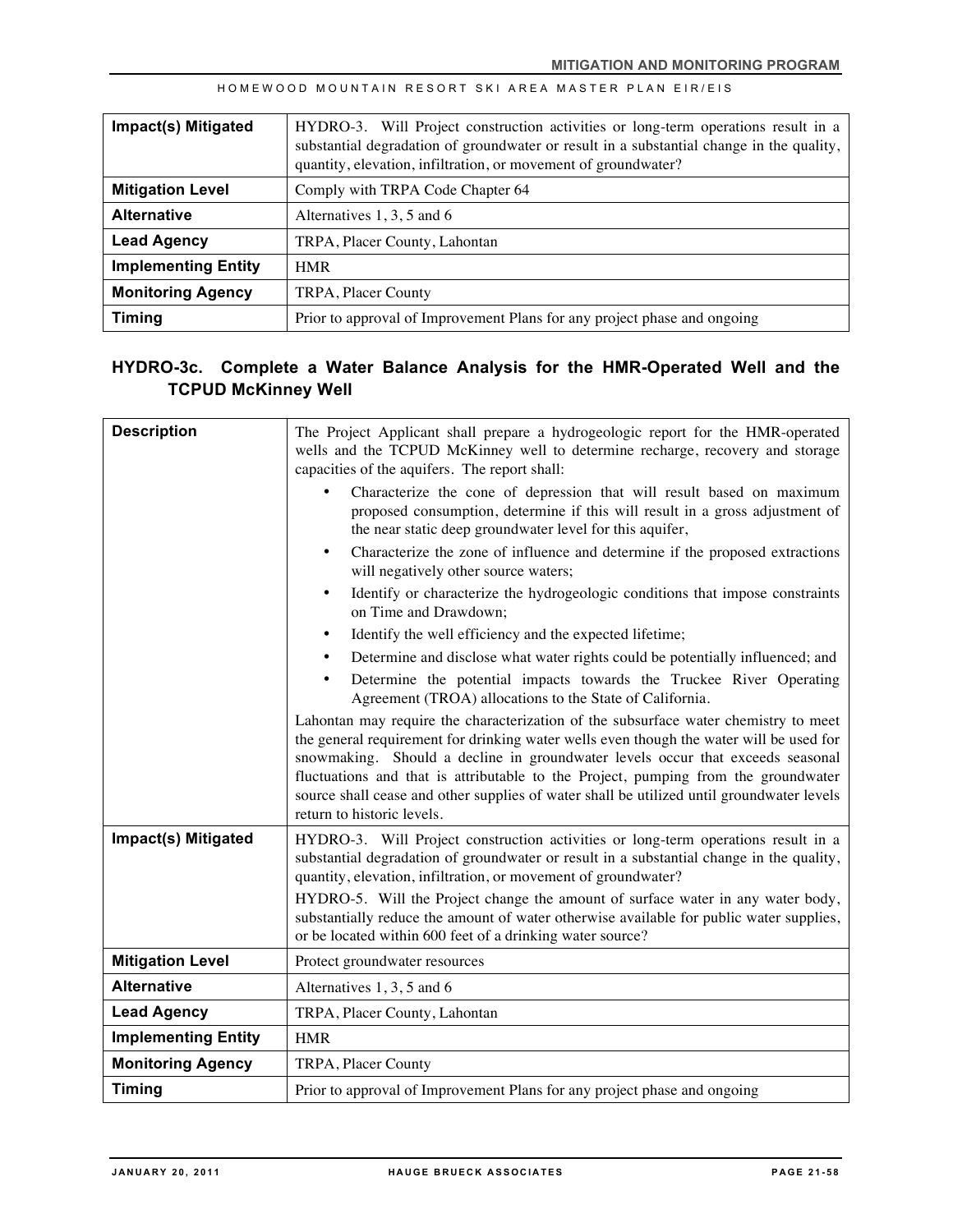### **HYDRO-4a. Emergency Response and Evacuation Plan**

| <b>Description</b>         | The Project Applicant shall prepare and submit an emergency response and evacuation<br>plan to TRPA, Placer County ESD and the North Tahoe Fire Protection District<br>(NTFPD) for review and approval before construction permits are issued. The plan<br>shall include detailed descriptions of how emergency response and evacuation will<br>occur in the case of a large earthquake and potential seiche or the 100-yr event.<br>Emergency response and evacuation measures shall address the requirement of Placer<br>County Local Hazard Mitigation Plan and at a minimum identifies steps that help<br>avoid, reduce, alleviate, and mitigate disaster damages and potential loss of life. |
|----------------------------|---------------------------------------------------------------------------------------------------------------------------------------------------------------------------------------------------------------------------------------------------------------------------------------------------------------------------------------------------------------------------------------------------------------------------------------------------------------------------------------------------------------------------------------------------------------------------------------------------------------------------------------------------------------------------------------------------|
| Impact(s) Mitigated        | HYDRO-4. Will the Project alter the course or flow of the 100-year floodwaters or<br>expose people or structures to water related hazards such as flooding and/or wave<br>action from 100-year storm occurrence or seiches?                                                                                                                                                                                                                                                                                                                                                                                                                                                                       |
| <b>Mitigation Level</b>    | Comply with Placer County Local Hazard Plan requirements                                                                                                                                                                                                                                                                                                                                                                                                                                                                                                                                                                                                                                          |
| <b>Alternative</b>         | Alternatives $1, 3, 4, 5$ and 6                                                                                                                                                                                                                                                                                                                                                                                                                                                                                                                                                                                                                                                                   |
| <b>Lead Agency</b>         | TRPA, Placer County, NTFPD                                                                                                                                                                                                                                                                                                                                                                                                                                                                                                                                                                                                                                                                        |
| <b>Implementing Entity</b> | <b>HMR</b>                                                                                                                                                                                                                                                                                                                                                                                                                                                                                                                                                                                                                                                                                        |
| <b>Monitoring Agency</b>   | TRPA, Placer County                                                                                                                                                                                                                                                                                                                                                                                                                                                                                                                                                                                                                                                                               |
| <b>Timing</b>              | Prior to approval of Improvement Plans for any project phase and ongoing                                                                                                                                                                                                                                                                                                                                                                                                                                                                                                                                                                                                                          |

## **HYDRO-4b. Comply with Placer County Stormwater Management Manual Section VI**

| <b>Description</b>         | The Project Applicant shall show the limits of the future, unmitigated, fully developed,<br>100-year flood plain (after grading) for Homewood (Ellis) Creek on the Improvement<br>Plans and Informational Sheet(s) filed with the Final Map and designate same as a<br>building setback line unless greater setbacks are required by other project conditions. |
|----------------------------|----------------------------------------------------------------------------------------------------------------------------------------------------------------------------------------------------------------------------------------------------------------------------------------------------------------------------------------------------------------|
| Impact(s) Mitigated        | HYDRO-4. Will the Project alter the course or flow of the 100-year floodwaters or<br>expose people or structures to water related hazards such as flooding and/or wave<br>action from 100-year storm occurrence or seiches?                                                                                                                                    |
| <b>Mitigation Level</b>    | Compliance with Placer County Stormwater Management Manual Section VI                                                                                                                                                                                                                                                                                          |
| <b>Alternative</b>         | Alternatives $1, 3, 4, 5$ and 6                                                                                                                                                                                                                                                                                                                                |
| <b>Lead Agency</b>         | <b>Placer County</b>                                                                                                                                                                                                                                                                                                                                           |
| <b>Implementing Entity</b> | <b>HMR</b>                                                                                                                                                                                                                                                                                                                                                     |
| <b>Monitoring Agency</b>   | <b>Placer County</b>                                                                                                                                                                                                                                                                                                                                           |
| <b>Timing</b>              | Prior to acceptance of site improvements                                                                                                                                                                                                                                                                                                                       |

### **HYDRO-4c. Comply with Placer County Flood Damage Prevention Ordinance**

| <b>Description</b> | To comply with Placer County Flood Damage Prevention Ordinance, Article 15.52,         |
|--------------------|----------------------------------------------------------------------------------------|
|                    | specifically 15.52.170 C.1 Elevation and Floodproofing, the Project Applicant shall    |
|                    | show finished structure pad elevations 2 feet above the 100-year flood plain line for  |
|                    | South Base buildings A and B on the Improvement Plans and Informational Sheet filed    |
|                    | with the Final Map. Pad elevations shall be certified by a California registered civil |
|                    | engineer or licensed land surveyor and submitted to the Engineering and Surveying      |
|                    | Department. This certification shall be completed prior to construction of the         |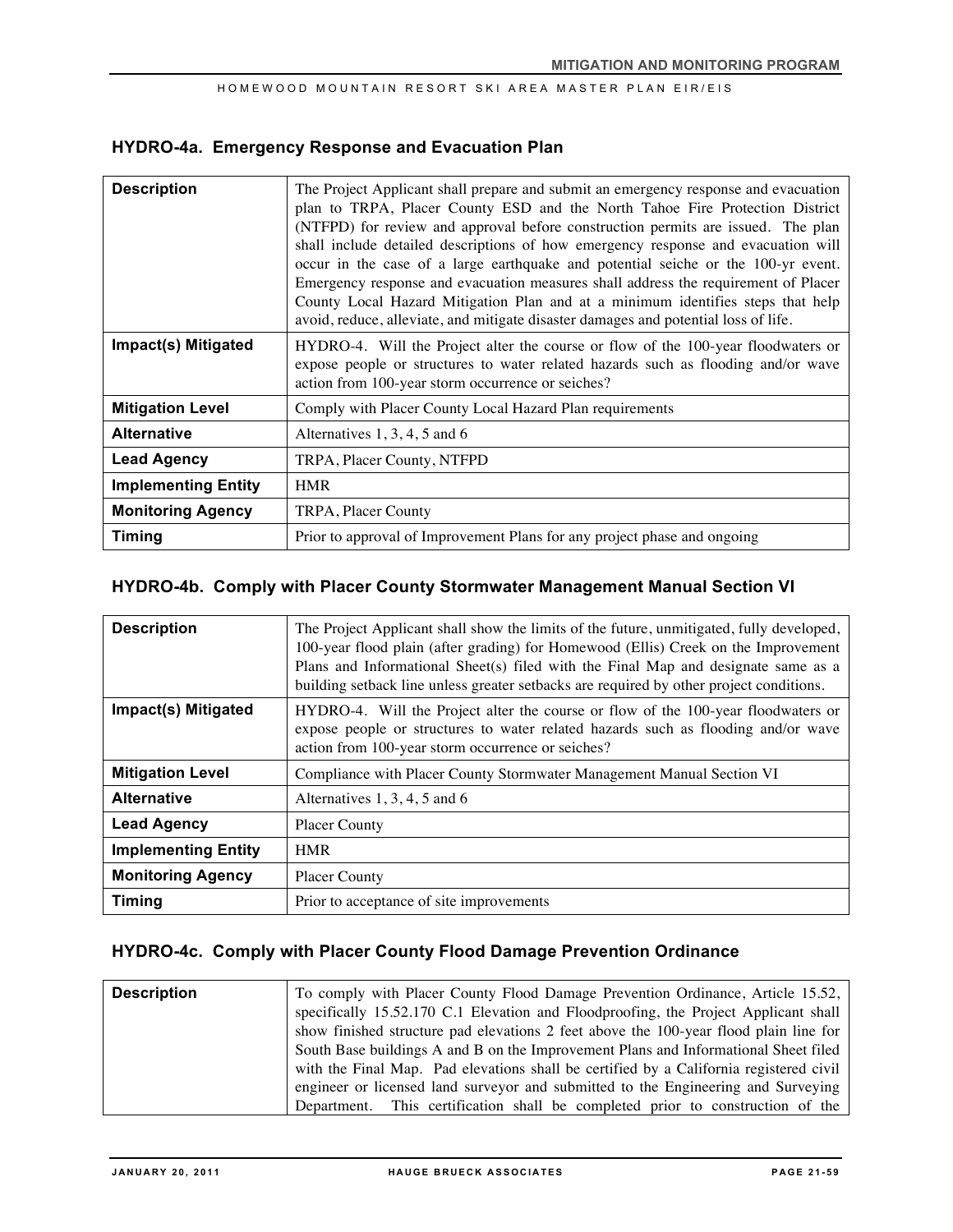|                            | foundation or at the completion of final grading, whichever comes first. No<br>construction is allowed until this certification has been received by the ESD and<br>approved by the Flood Plain Manager. Benchmark elevation and location shall be<br>shown on the Improvement Plans and Informational Sheet to the satisfaction of DRC. |
|----------------------------|------------------------------------------------------------------------------------------------------------------------------------------------------------------------------------------------------------------------------------------------------------------------------------------------------------------------------------------|
| Impact(s) Mitigated        | HYDRO-4. Will the Project alter the course or flow of the 100-year floodwaters or<br>expose people or structures to water related hazards such as flooding and/or wave<br>action from 100-year storm occurrence or seiches?                                                                                                              |
| <b>Mitigation Level</b>    | Compliance with Placer County Flood Damage Prevention Ordinance                                                                                                                                                                                                                                                                          |
| <b>Alternative</b>         | Alternatives $1, 3, 4, 5$ and 6                                                                                                                                                                                                                                                                                                          |
| <b>Lead Agency</b>         | <b>Placer County</b>                                                                                                                                                                                                                                                                                                                     |
| <b>Implementing Entity</b> | <b>HMR</b>                                                                                                                                                                                                                                                                                                                               |
| <b>Monitoring Agency</b>   | <b>Placer County</b>                                                                                                                                                                                                                                                                                                                     |
| <b>Timing</b>              | Prior to acceptance of site improvements                                                                                                                                                                                                                                                                                                 |

## **HYDRO-5. Water Use/Water Rights Monitoring Program/Install meters at Points of Diversions and Application or Use**

| <b>Description</b>         | To ensure that water from HMR's various supplies is used in appropriate quantities<br>and locations, a Water Use/Water Rights monitoring program shall be implemented.<br>The goal of the program shall be to measure or estimate the quantity of water supplied<br>by each source and document the location at which the water is used or applied.<br>Meters shall be installed to monitor the monthly pumpage from individual wells.<br>Additionally, the monitoring shall include monthly measurements of groundwater<br>levels in the existing and proposed wells.<br>With the existing and proposed water supply monitoring facilities, determination of the<br>quantity of water supplied to Homewood from each water supply source and the points<br>of application or use of this water shall occur. By knowing the use restrictions on<br>water from each source, the maximum water use permitted in any area shall be known,<br>and thus water uses shall be limited to the maximum permitted.<br>The Project Applicant shall prepare an annual report indicating the quantity of water |
|----------------------------|---------------------------------------------------------------------------------------------------------------------------------------------------------------------------------------------------------------------------------------------------------------------------------------------------------------------------------------------------------------------------------------------------------------------------------------------------------------------------------------------------------------------------------------------------------------------------------------------------------------------------------------------------------------------------------------------------------------------------------------------------------------------------------------------------------------------------------------------------------------------------------------------------------------------------------------------------------------------------------------------------------------------------------------------------------------------------------------------------|
|                            | used from each of its sources and the maximum entitlement from each of its sources.<br>The report shall be provided to TRPA and Placer County for use in ensuring<br>compliance with existing regulations.                                                                                                                                                                                                                                                                                                                                                                                                                                                                                                                                                                                                                                                                                                                                                                                                                                                                                        |
| Impact(s) Mitigated        | HYDRO-5. Will the Project change the amount of surface water in any water body,<br>substantially reduce the amount of water otherwise available for public water supplies,<br>or be located within 600 feet of a drinking water source?                                                                                                                                                                                                                                                                                                                                                                                                                                                                                                                                                                                                                                                                                                                                                                                                                                                           |
| <b>Mitigation Level</b>    | Comply with Water Right allocations                                                                                                                                                                                                                                                                                                                                                                                                                                                                                                                                                                                                                                                                                                                                                                                                                                                                                                                                                                                                                                                               |
| <b>Alternative</b>         | Alternatives 1, 3, 5 and 6                                                                                                                                                                                                                                                                                                                                                                                                                                                                                                                                                                                                                                                                                                                                                                                                                                                                                                                                                                                                                                                                        |
| <b>Lead Agency</b>         | TRPA, Placer County                                                                                                                                                                                                                                                                                                                                                                                                                                                                                                                                                                                                                                                                                                                                                                                                                                                                                                                                                                                                                                                                               |
| <b>Implementing Entity</b> | <b>HMR</b>                                                                                                                                                                                                                                                                                                                                                                                                                                                                                                                                                                                                                                                                                                                                                                                                                                                                                                                                                                                                                                                                                        |
| <b>Monitoring Agency</b>   | TRPA, Placer County                                                                                                                                                                                                                                                                                                                                                                                                                                                                                                                                                                                                                                                                                                                                                                                                                                                                                                                                                                                                                                                                               |
| <b>Timing</b>              | Prior to approval of Improvement Plans for any project phase and ongoing                                                                                                                                                                                                                                                                                                                                                                                                                                                                                                                                                                                                                                                                                                                                                                                                                                                                                                                                                                                                                          |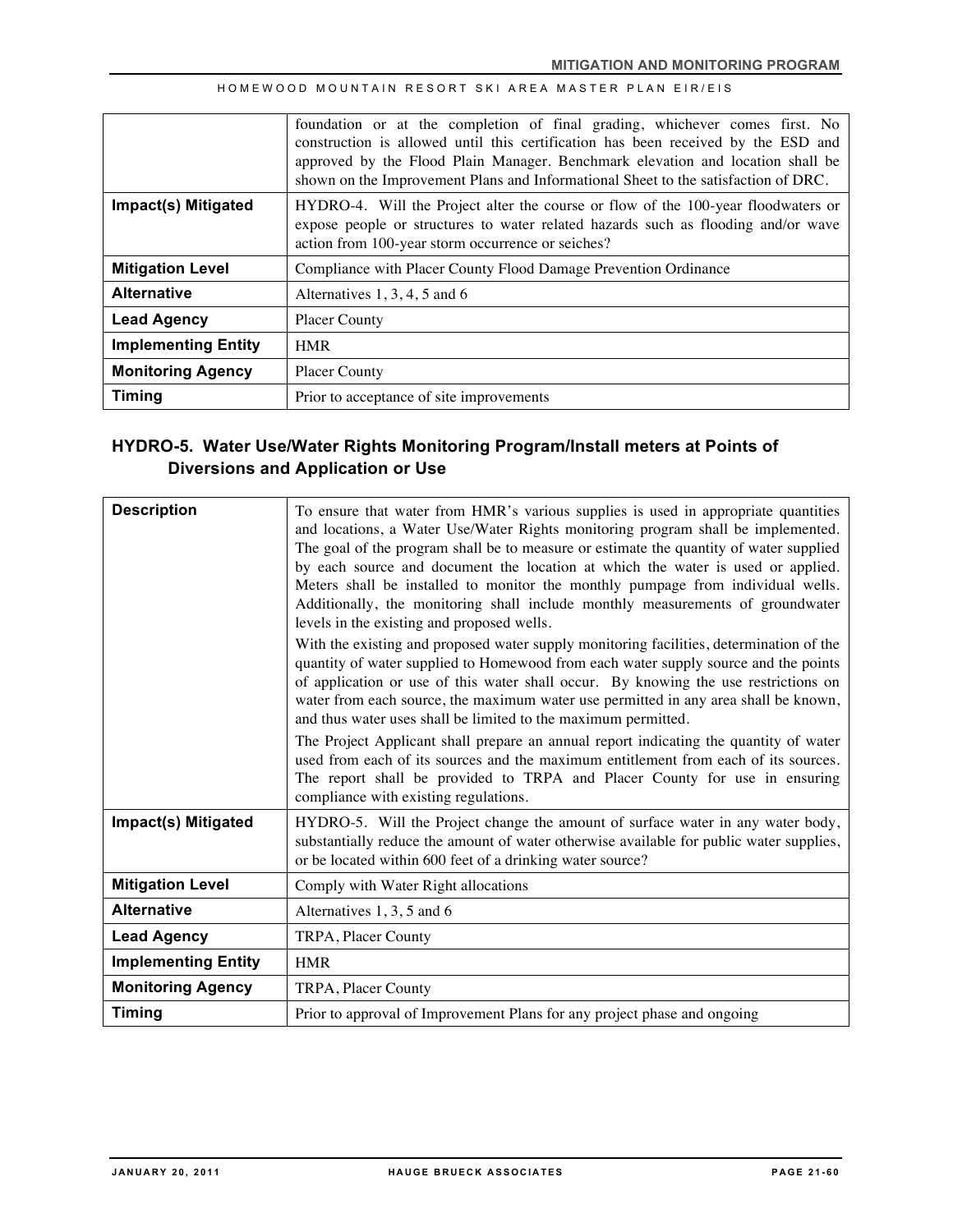## **PSU-1a. Final Water Supply Assessment and Infrastructure**

| <b>Description</b>         | The Project Applicant shall prepare a final WSA as required under SB 610 to identify<br>the quantity and source of domestic and raw water to serve the Project. The WSA<br>shall demonstrate that Project infrastructure for water delivery volume, rate, pressure,<br>and schedule meets the snowmaking demand of HMR. The Project may obtain water<br>from a combination of TCPUD, MCWC, and on-site groundwater wells and surface<br>water. HMR owns an existing right to divert 673 gallons per minute (1.5 cubic feet per<br>second) from streams on-site. With the water supply source identified, the Project<br>Applicant shall determine the location and designs of infrastructure necessary to meet<br>peak demand and overall quantity in the Project area for domestic use and<br>snowmaking.<br>The Project Applicant will be responsible for construction of infrastructure to connect<br>to the established water system. TCPUD has established connection fees consisting of<br>two components: 1) a Water and Sewer Connection Fee (Ordinance 259a), and 2) and<br>User Fees and Service Fees (Ordinance 295b). These fees provide for the water<br>system improvements necessary to accommodate additional development in the<br>TCPUD service area. The Project will be required to pay both components of this new<br>connection fee.<br>MCWC has similar requirements for connection and service fees, and the applicant<br>will be required to construct the appropriate infrastructure to utilize MCWC water<br>supply (Marr 2009). |
|----------------------------|-------------------------------------------------------------------------------------------------------------------------------------------------------------------------------------------------------------------------------------------------------------------------------------------------------------------------------------------------------------------------------------------------------------------------------------------------------------------------------------------------------------------------------------------------------------------------------------------------------------------------------------------------------------------------------------------------------------------------------------------------------------------------------------------------------------------------------------------------------------------------------------------------------------------------------------------------------------------------------------------------------------------------------------------------------------------------------------------------------------------------------------------------------------------------------------------------------------------------------------------------------------------------------------------------------------------------------------------------------------------------------------------------------------------------------------------------------------------------------------------------------------------------------------------------------------|
|                            | During the design phase of new water supply infrastructure, the lead and responsible<br>agencies will determine if additional environmental review will be required for the<br>construction and operation of the new facilities.                                                                                                                                                                                                                                                                                                                                                                                                                                                                                                                                                                                                                                                                                                                                                                                                                                                                                                                                                                                                                                                                                                                                                                                                                                                                                                                            |
| Impact(s) Mitigated        | HYDRO-5. Will the Project change the amount of surface water in any water body,<br>substantially reduce the amount of water otherwise available for public water supplies,<br>or be located within 600 feet of a drinking water source?<br>PSU-1. Will the Project increase demand or exacerbate peak period service demand of<br>fire, law enforcement, schools, government services, water, sewage treatment and<br>disposal, communication systems, solid waste, gas, or electric to such a degree that<br>service standards and objectives cannot be maintained or new facilities are needed that<br>could cause significant environmental effects?                                                                                                                                                                                                                                                                                                                                                                                                                                                                                                                                                                                                                                                                                                                                                                                                                                                                                                     |
| <b>Mitigation Level</b>    | Comply with SB 610                                                                                                                                                                                                                                                                                                                                                                                                                                                                                                                                                                                                                                                                                                                                                                                                                                                                                                                                                                                                                                                                                                                                                                                                                                                                                                                                                                                                                                                                                                                                          |
| <b>Alternative</b>         | Alternatives 1, 3, 4, 5 and 6                                                                                                                                                                                                                                                                                                                                                                                                                                                                                                                                                                                                                                                                                                                                                                                                                                                                                                                                                                                                                                                                                                                                                                                                                                                                                                                                                                                                                                                                                                                               |
| <b>Lead Agency</b>         | TRPA, Placer County, TCPUD, MCWC                                                                                                                                                                                                                                                                                                                                                                                                                                                                                                                                                                                                                                                                                                                                                                                                                                                                                                                                                                                                                                                                                                                                                                                                                                                                                                                                                                                                                                                                                                                            |
| <b>Implementing Entity</b> | <b>HMR</b>                                                                                                                                                                                                                                                                                                                                                                                                                                                                                                                                                                                                                                                                                                                                                                                                                                                                                                                                                                                                                                                                                                                                                                                                                                                                                                                                                                                                                                                                                                                                                  |
| <b>Monitoring Agency</b>   | TRPA, Placer County                                                                                                                                                                                                                                                                                                                                                                                                                                                                                                                                                                                                                                                                                                                                                                                                                                                                                                                                                                                                                                                                                                                                                                                                                                                                                                                                                                                                                                                                                                                                         |
| <b>Timing</b>              | Prior to approval of Improvement Plans for any project phase                                                                                                                                                                                                                                                                                                                                                                                                                                                                                                                                                                                                                                                                                                                                                                                                                                                                                                                                                                                                                                                                                                                                                                                                                                                                                                                                                                                                                                                                                                |

### **PSU-1b. Coordination of Construction Waste Disposal with ERSL**

| <b>Description</b>  | To reduce impacts to the existing solid waste handling capacity, the Project Applicant<br>shall coordinate with the Eastern Regional Sanitary Landfill, Inc. (ERSL) to ensure<br>that sufficient capacity to handle demolition and construction waste is available.<br>Coordinating waste volume with handling capacity during demolition and construction<br>will reduce impacts to solid waste services to less than significant. |
|---------------------|-------------------------------------------------------------------------------------------------------------------------------------------------------------------------------------------------------------------------------------------------------------------------------------------------------------------------------------------------------------------------------------------------------------------------------------|
| Impact(s) Mitigated | PSU-1. Will the Project increase demand or exacerbate peak period service demand of                                                                                                                                                                                                                                                                                                                                                 |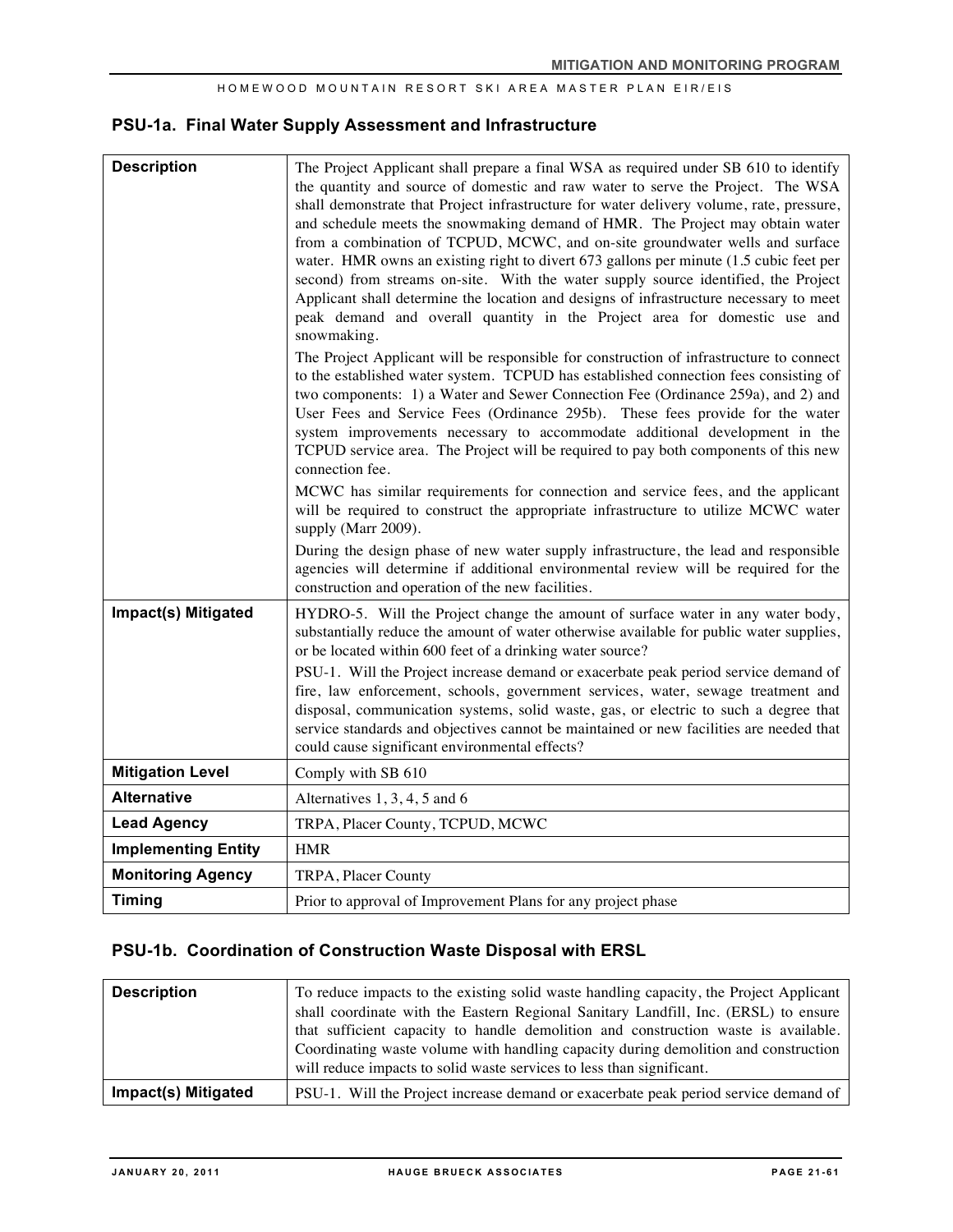|                            | fire, law enforcement, schools, government services, water, sewage treatment and<br>disposal, communication systems, solid waste, gas, or electric to such a degree that<br>service standards and objectives cannot be maintained or new facilities are needed that<br>could cause significant environmental effects? |
|----------------------------|-----------------------------------------------------------------------------------------------------------------------------------------------------------------------------------------------------------------------------------------------------------------------------------------------------------------------|
| <b>Mitigation Level</b>    | Ensure MRF capacity is not exceeded                                                                                                                                                                                                                                                                                   |
| <b>Alternative</b>         | Alternatives $1, 3, 4, 5$ and 6                                                                                                                                                                                                                                                                                       |
| <b>Lead Agency</b>         | <b>Placer County</b>                                                                                                                                                                                                                                                                                                  |
| <b>Implementing Entity</b> | <b>HMR</b>                                                                                                                                                                                                                                                                                                            |
| <b>Monitoring Agency</b>   | <b>Placer County</b>                                                                                                                                                                                                                                                                                                  |
| <b>Timing</b>              | Prior to acceptance of site improvements                                                                                                                                                                                                                                                                              |

## **PSU-1c. Payment of Development Impact Fee to Placer County Sheriff's Department.**

| <b>Description</b>         | Based on the Alternative selected, the Project Applicant shall consult with the PCSD to<br>develop an appropriate fair share development impact fee to offset the cost of 1.0 FTE<br>PCSD sheriff deputy per 1,000 new residents. Payment of the impact fee is expected<br>to go towards upgrading equipment or facilities, increasing staff, or otherwise<br>improving response times in the Project vicinity. |
|----------------------------|-----------------------------------------------------------------------------------------------------------------------------------------------------------------------------------------------------------------------------------------------------------------------------------------------------------------------------------------------------------------------------------------------------------------|
| Impact(s) Mitigated        | PSU-1. Will the Project increase demand or exacerbate peak period service demand of<br>fire, law enforcement, schools, government services, water, sewage treatment and<br>disposal, communication systems, solid waste, gas, or electric to such a degree that<br>service standards and objectives cannot be maintained or new facilities are needed that<br>could cause significant environmental effects?    |
| <b>Mitigation Level</b>    | Comply with Placer County Sheriff's Department Impact Fees                                                                                                                                                                                                                                                                                                                                                      |
| <b>Alternative</b>         | Alternatives $1, 3, 4, 5$ and 6                                                                                                                                                                                                                                                                                                                                                                                 |
| <b>Lead Agency</b>         | TRPA, Placer County, PCSD                                                                                                                                                                                                                                                                                                                                                                                       |
| <b>Implementing Entity</b> | <b>HMR</b>                                                                                                                                                                                                                                                                                                                                                                                                      |
| <b>Monitoring Agency</b>   | TRPA, Placer County                                                                                                                                                                                                                                                                                                                                                                                             |
| Timing                     | Prior to approval of Improvement Plans for any project phase                                                                                                                                                                                                                                                                                                                                                    |

## **PS-1. NTFPD Design Approval and Annexation**

| <b>Description</b> | Prior to issuing Building Permits for the Project, Placer County shall require the<br>Project Applicant to pay appropriate fair share development impact fees for Project<br>review and to maintain existing levels of fire protection service in the NTFPD service<br>area. The Project Applicant shall be required to post a bond to ensure that appropriate<br>mitigation measures are completed and in place during construction and implemented<br>for project operation. The NTFPD shall review and approve building materials and |
|--------------------|------------------------------------------------------------------------------------------------------------------------------------------------------------------------------------------------------------------------------------------------------------------------------------------------------------------------------------------------------------------------------------------------------------------------------------------------------------------------------------------------------------------------------------------|
|                    | designs, fire protection systems in buildings, landscaping, fire flows to hydrants and                                                                                                                                                                                                                                                                                                                                                                                                                                                   |
|                    | the snowmaking system, emergency vehicle access routes, and vegetation treatments in                                                                                                                                                                                                                                                                                                                                                                                                                                                     |
|                    | the Project area. Prior to occupancy, the NTFPD shall annex the Project area (subject                                                                                                                                                                                                                                                                                                                                                                                                                                                    |
|                    | to a LAFCO process) to provide for an increased level of fire protection. The NTFPD                                                                                                                                                                                                                                                                                                                                                                                                                                                      |
|                    | shall enter into mutual aid agreements for wildfire suppression with the USFS LTBMU                                                                                                                                                                                                                                                                                                                                                                                                                                                      |
|                    | and Calfire, and coordinate with these agencies on developing and implementing                                                                                                                                                                                                                                                                                                                                                                                                                                                           |
|                    | wildland fuel reduction measures as needed in the Project area. NTFPD will have the                                                                                                                                                                                                                                                                                                                                                                                                                                                      |
|                    | responsibility and enhanced capability to control fire dangers and respond to                                                                                                                                                                                                                                                                                                                                                                                                                                                            |
|                    | emergencies over the entirety of the HMR Project area.                                                                                                                                                                                                                                                                                                                                                                                                                                                                                   |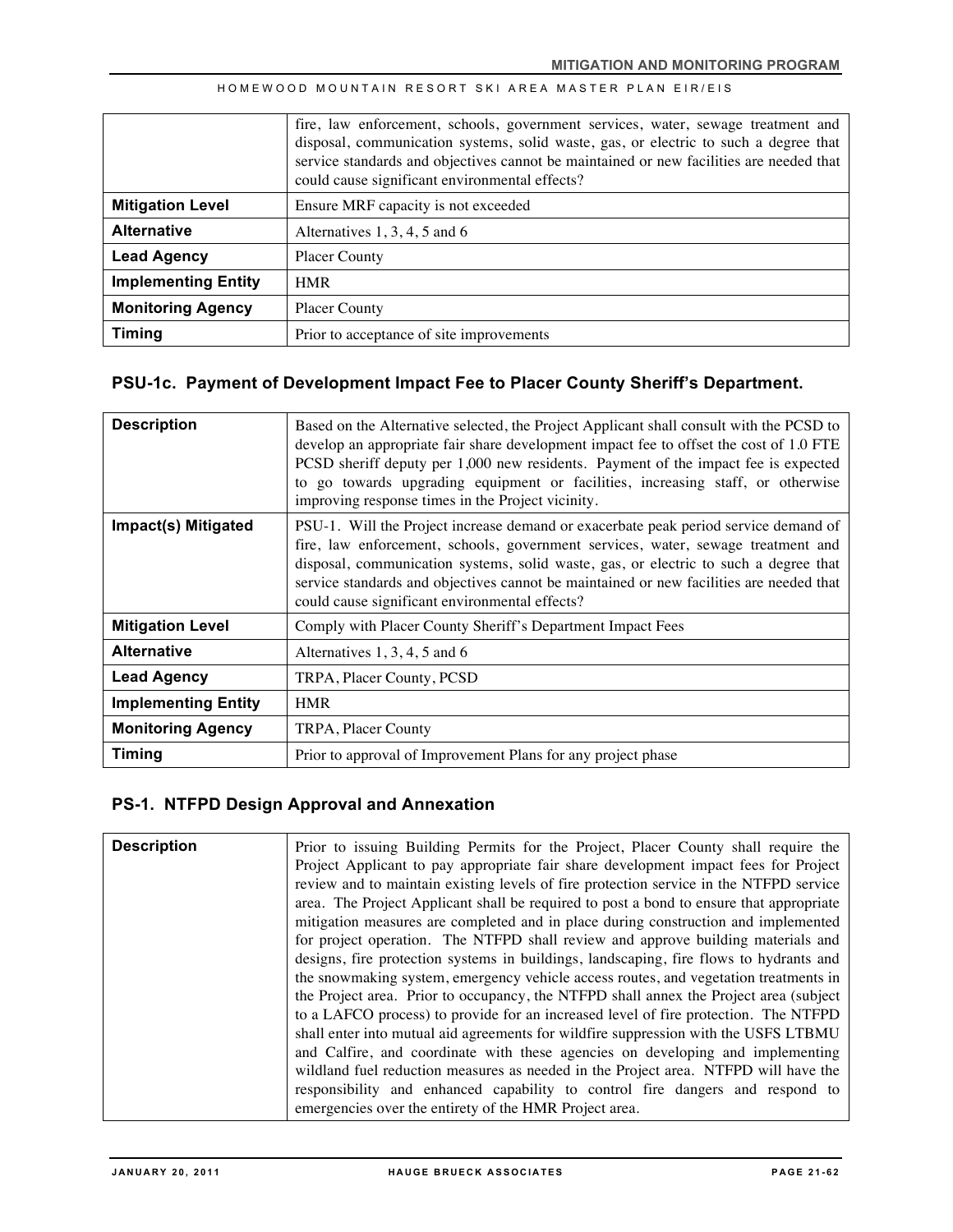| Impact(s) Mitigated        | PS-1. Will the Project expose people or structures to a significant risk or loss, injury or<br>death involving fire hazards, including where wild lands are adjacent to urbanized<br>areas or where residences are intermixed with wild lands? |
|----------------------------|------------------------------------------------------------------------------------------------------------------------------------------------------------------------------------------------------------------------------------------------|
| <b>Mitigation Level</b>    | Comply with Placer County Development Impact Fees                                                                                                                                                                                              |
| <b>Alternative</b>         | Alternatives $1, 3, 4, 5$ and 6                                                                                                                                                                                                                |
| <b>Lead Agency</b>         | TRPA, Placer County, NTFPD                                                                                                                                                                                                                     |
| <b>Implementing Entity</b> | <b>HMR</b>                                                                                                                                                                                                                                     |
| <b>Monitoring Agency</b>   | TRPA, Placer County                                                                                                                                                                                                                            |
| <b>Timing</b>              | Prior to approval of Improvement Plans for any project phase                                                                                                                                                                                   |

## **PS-2. Ensure Emergency Access During Construction and Operation**

| <b>Description</b>         | The Project Applicant shall prepare and submit an emergency access plan to TRPA,<br>Placer County Engineering and Surveying Department (ESD), PCSD, and the NTFPD<br>for review and approval before construction permits are issued. The plan shall include<br>detailed descriptions of how emergency access would be maintained during Project<br>construction. Emergency access measures are expected to include the following:<br>Phasing construction activities to provide continual access to emergency<br>$\bullet$<br>vehicles during construction;<br>Backfilling trenches and/or placing metal plates over the trenches at the end<br>$\bullet$<br>of each workday;<br>Scheduling deliveries and truck trips during off-peak hours;<br>$\bullet$<br>Using or developing alternate access routes as needed; and<br>٠<br>Notifying the PCSD and the NTFPD of construction activities and providing<br>$\bullet$<br>these agencies with a copy of the emergency access plan.<br>Prior to issuing Building Permits for the Project, Placer County shall require the<br>Project Applicant to pay appropriate fair share development impact fees for NTFPD<br>review and approval of emergency vehicle access, circulation patterns, and evacuation<br>routes. The Project shall incorporate designs, maintenance measures, and alternative<br>emergency access routes as determined necessary by the NTFPD.<br>The Project<br>Applicant shall be required to post a bond to ensure that appropriate mitigation<br>measures are completed and in place during construction and implemented for project |
|----------------------------|------------------------------------------------------------------------------------------------------------------------------------------------------------------------------------------------------------------------------------------------------------------------------------------------------------------------------------------------------------------------------------------------------------------------------------------------------------------------------------------------------------------------------------------------------------------------------------------------------------------------------------------------------------------------------------------------------------------------------------------------------------------------------------------------------------------------------------------------------------------------------------------------------------------------------------------------------------------------------------------------------------------------------------------------------------------------------------------------------------------------------------------------------------------------------------------------------------------------------------------------------------------------------------------------------------------------------------------------------------------------------------------------------------------------------------------------------------------------------------------------------------------------------------------------------------------------------------------------------------|
| Impact(s) Mitigated        | operation.<br>PS-2. Will the Project result in an interference with emergency response plans or                                                                                                                                                                                                                                                                                                                                                                                                                                                                                                                                                                                                                                                                                                                                                                                                                                                                                                                                                                                                                                                                                                                                                                                                                                                                                                                                                                                                                                                                                                            |
|                            | emergency evacuation plans?                                                                                                                                                                                                                                                                                                                                                                                                                                                                                                                                                                                                                                                                                                                                                                                                                                                                                                                                                                                                                                                                                                                                                                                                                                                                                                                                                                                                                                                                                                                                                                                |
| <b>Mitigation Level</b>    | Maintain emergency access during construction                                                                                                                                                                                                                                                                                                                                                                                                                                                                                                                                                                                                                                                                                                                                                                                                                                                                                                                                                                                                                                                                                                                                                                                                                                                                                                                                                                                                                                                                                                                                                              |
| <b>Alternative</b>         | Alternatives 1, 3, 4, 5 and 6                                                                                                                                                                                                                                                                                                                                                                                                                                                                                                                                                                                                                                                                                                                                                                                                                                                                                                                                                                                                                                                                                                                                                                                                                                                                                                                                                                                                                                                                                                                                                                              |
| <b>Lead Agency</b>         | TRPA, Placer County, NTFPD                                                                                                                                                                                                                                                                                                                                                                                                                                                                                                                                                                                                                                                                                                                                                                                                                                                                                                                                                                                                                                                                                                                                                                                                                                                                                                                                                                                                                                                                                                                                                                                 |
| <b>Implementing Entity</b> | <b>HMR</b>                                                                                                                                                                                                                                                                                                                                                                                                                                                                                                                                                                                                                                                                                                                                                                                                                                                                                                                                                                                                                                                                                                                                                                                                                                                                                                                                                                                                                                                                                                                                                                                                 |
| <b>Monitoring Agency</b>   | TRPA, Placer County                                                                                                                                                                                                                                                                                                                                                                                                                                                                                                                                                                                                                                                                                                                                                                                                                                                                                                                                                                                                                                                                                                                                                                                                                                                                                                                                                                                                                                                                                                                                                                                        |
| <b>Timing</b>              | Prior to approval of Improvement Plans for any project phase                                                                                                                                                                                                                                                                                                                                                                                                                                                                                                                                                                                                                                                                                                                                                                                                                                                                                                                                                                                                                                                                                                                                                                                                                                                                                                                                                                                                                                                                                                                                               |

## **PS-3. Implement Blast Management Techniques to Reduce Adverse Effects**

|--|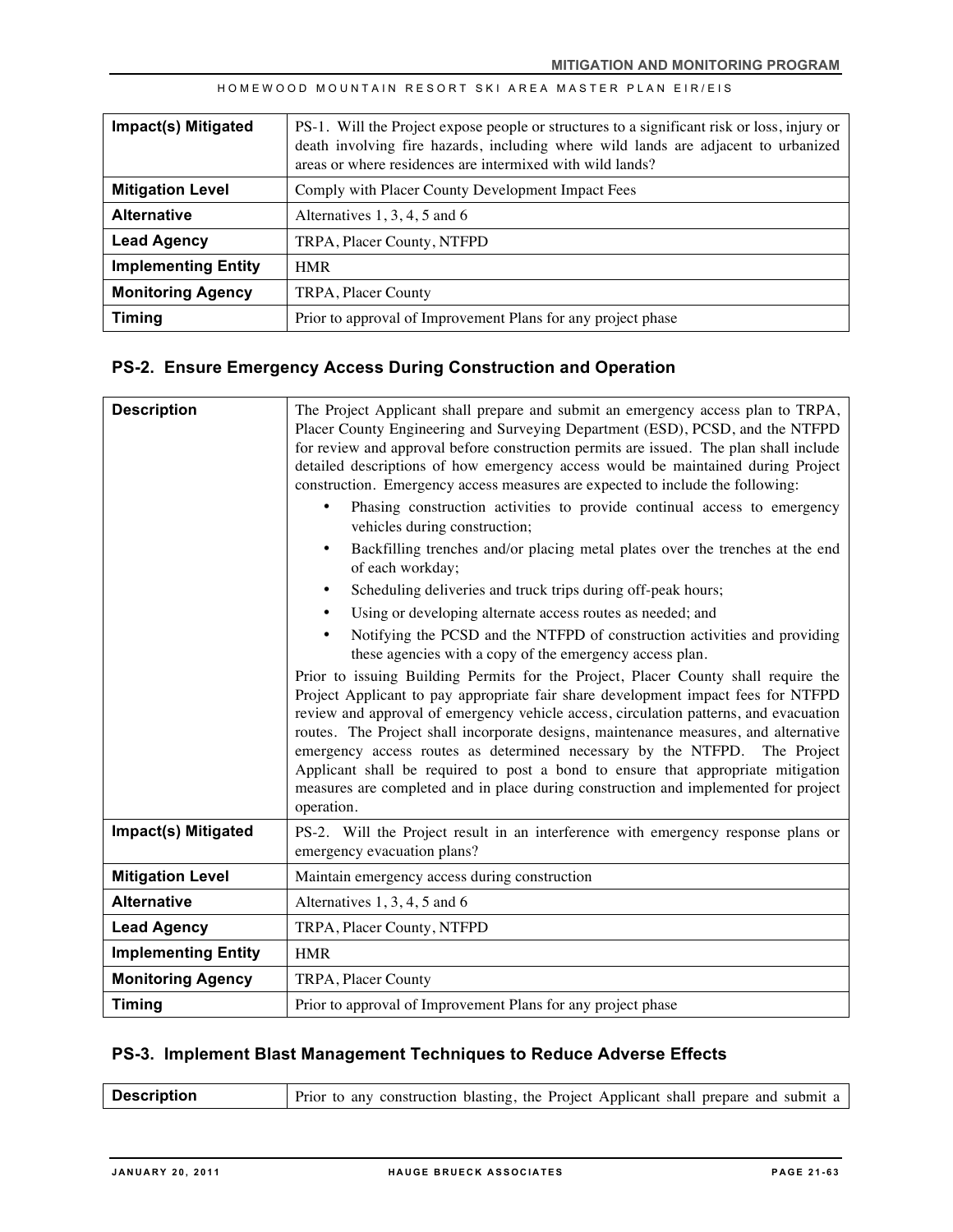| blasting plan to the Placer County ESD and the NTFPD for review and approval. The                                                                                                                                                               |
|-------------------------------------------------------------------------------------------------------------------------------------------------------------------------------------------------------------------------------------------------|
| Project shall incorporate blast management techniques to minimize risks to life and                                                                                                                                                             |
| property in the Project area and vicinity. These measures may include, but are not                                                                                                                                                              |
| limited to, the following:                                                                                                                                                                                                                      |
| 1. Blasting shall be allowed only on weekdays from 10:00 AM to 4:00 PM.<br>Exceptions are allowed if it can be shown that construction beyond these<br>times is necessary to meet other regulatory deadlines or to alleviate safety<br>hazards. |
| To the greatest extent feasible, blasting area shall occur prior to the occupancy<br>2.<br>of structures.                                                                                                                                       |
| In areas of controlled blasting, the contractor shall:<br>3.                                                                                                                                                                                    |
| Ensure that blasting of rock shall be conducted under the guidance of a<br>qualified blasting consultant.                                                                                                                                       |
| Give 30-day advance and 5-day advance written notices to residences,<br>٠<br>businesses and utility owners within 0.5 mile from the controlled<br>blasting area;                                                                                |
| Inspect structures within 300 feet of the blast site no more than two<br>٠<br>weeks prior to commencement of controlled blasting to document<br>existing conditions of the structures;                                                          |
| Conduct post-blasting inspections of nearby structures and document<br>٠<br>any blasting-related impacts. If impacts occurred, develop remediation<br>measures in consultation with ESD;                                                        |
| Use best available technology, such as blast mats, emplacing<br>$\bullet$<br>overburden, modifying shot timing, or other techniques to minimize                                                                                                 |

noise generated by blasting; and,

**Impact(s) Mitigated** PS-3. Will the Project involve the use of explosives for trenching?

**Timing** Prior to approval of Improvement Plans for any project phase

**Mitigation Level** Minimize risks to persons and property

**Alternative** Alternatives 1, 3, 4, 5 and 6 **Lead Agency** TRPA, Placer County, NTFPD

**Monitoring Agency** TRPA, Placer County

**Implementing Entity | HMR** 

• Require personnel in the controlled blasting area to wear ear, eye, head, and other appropriate protection during blasting excavation activities.

HOMEWOOD MOUNTAIN RESORT SKI AREA MASTER PLAN EIR/EIS

# **PS-5. Construction and Design Review by the Placer Mosquito and Vector Control District**

| <b>Description</b>         | Prior to approval of Improvement Plans for any phase of the Project, Placer County<br>shall require the Project Applicant to consult with the Placer Mosquito and Vector<br>Control District to review and approve construction plans. If the District determines<br>that the Project would create new temporary or permanent mosquito breeding habitats<br>during construction or operation, the District shall recommend design modifications<br>and BMPs, if needed. In addition, the Project Applicant shall provide access to<br>District technicians to the Project area to inspect and treat breeding habitats as<br>necessary to reduce risks to public health. |
|----------------------------|-------------------------------------------------------------------------------------------------------------------------------------------------------------------------------------------------------------------------------------------------------------------------------------------------------------------------------------------------------------------------------------------------------------------------------------------------------------------------------------------------------------------------------------------------------------------------------------------------------------------------------------------------------------------------|
| <b>Impact(s) Mitigated</b> | PS-5. Does the Project have the potential to encounter contaminated soils or expose<br>workers or the public to health hazards, including those from a known hazardous waste                                                                                                                                                                                                                                                                                                                                                                                                                                                                                            |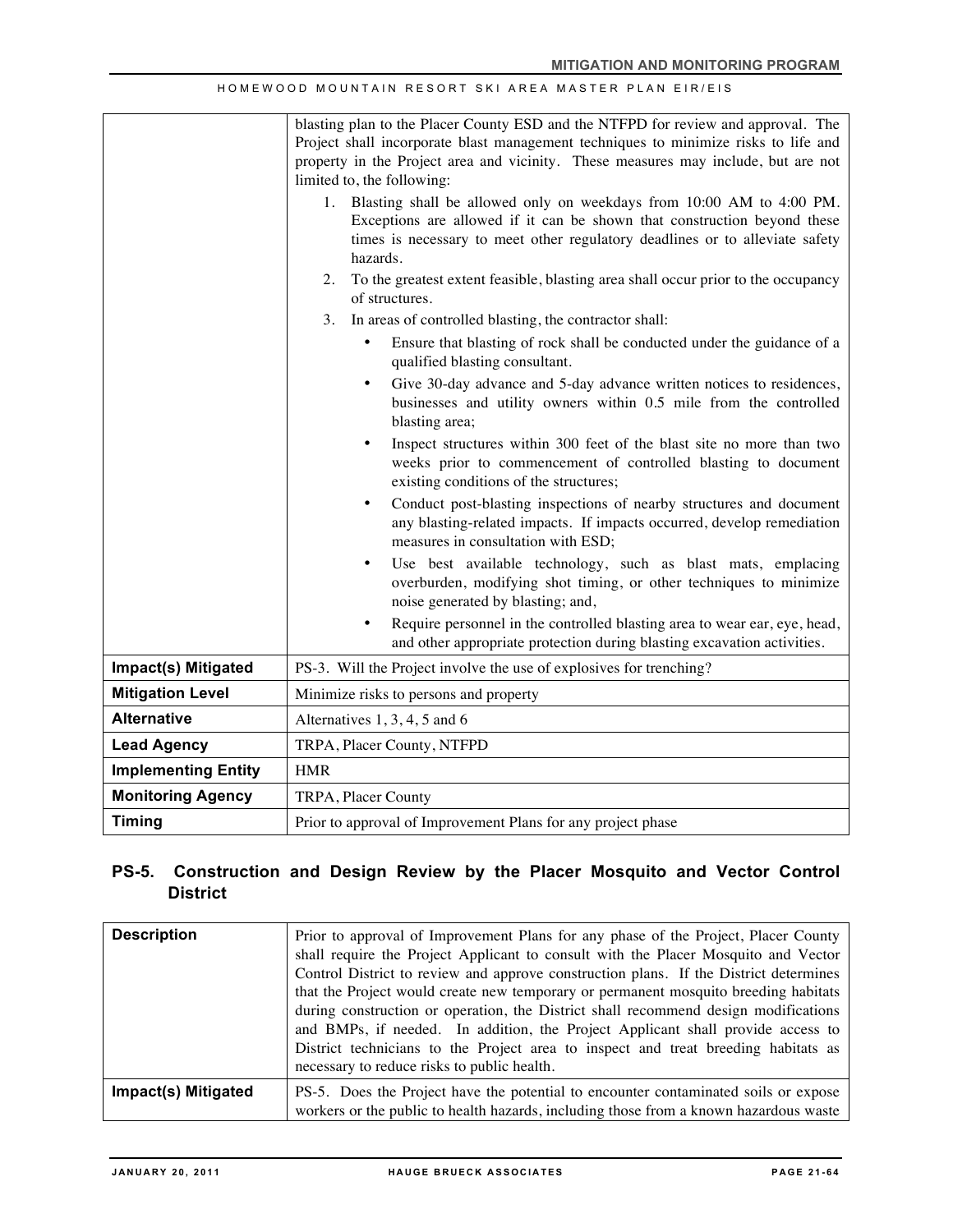|                            | site?                                              |
|----------------------------|----------------------------------------------------|
| <b>Mitigation Level</b>    | Maintain emergency access during construction      |
| <b>Alternative</b>         | Alternatives $1, 3, 4, 5$ and 6                    |
| <b>Lead Agency</b>         | Placer County Mosquito and Vector Control District |
| <b>Implementing Entity</b> | <b>HMR</b>                                         |
| <b>Monitoring Agency</b>   | <b>Placer County</b>                               |
| Timing                     | Prior to acceptance of site improvements           |

## **REC-1a. Beach Access Maintenance Funding**

| <b>Description</b>         | The Project Applicant shall work with Placer County to develop a Zone of Benefit,<br>which is a geographic area formed under Placer County Service Area law to provide<br>extended services not already being provided, or a similar mechanism to fund<br>maintenance as a result of the Project. Funding shall cover the cost of staff time<br>maintaining the access points, maintenance materials, and, if a Zone of Benefit is<br>established, administration fees. The fee shall be established through an engineer's<br>report prepared by the applicant at the applicant's expense and approved by the County<br>or as otherwise prescribed by law. The Zone of Benefit shall include cost of living<br>adjustments. |
|----------------------------|-----------------------------------------------------------------------------------------------------------------------------------------------------------------------------------------------------------------------------------------------------------------------------------------------------------------------------------------------------------------------------------------------------------------------------------------------------------------------------------------------------------------------------------------------------------------------------------------------------------------------------------------------------------------------------------------------------------------------------|
| Impact(s) Mitigated        | REC-1. Will the Project result in a decrease or loss of public access to any lake,<br>waterway, or public lands or decrease in the quality of a recreational experience?                                                                                                                                                                                                                                                                                                                                                                                                                                                                                                                                                    |
| <b>Mitigation Level</b>    | Maintain quality of recreational resources                                                                                                                                                                                                                                                                                                                                                                                                                                                                                                                                                                                                                                                                                  |
| <b>Alternative</b>         | Alternatives $1, 3, 5$ and 6                                                                                                                                                                                                                                                                                                                                                                                                                                                                                                                                                                                                                                                                                                |
| <b>Lead Agency</b>         | TRPA, Placer County                                                                                                                                                                                                                                                                                                                                                                                                                                                                                                                                                                                                                                                                                                         |
| <b>Implementing Entity</b> | <b>HMR</b>                                                                                                                                                                                                                                                                                                                                                                                                                                                                                                                                                                                                                                                                                                                  |
| <b>Monitoring Agency</b>   | TRPA, Placer County                                                                                                                                                                                                                                                                                                                                                                                                                                                                                                                                                                                                                                                                                                         |
| Timing                     | Prior to approval of Improvement Plans for any project phase                                                                                                                                                                                                                                                                                                                                                                                                                                                                                                                                                                                                                                                                |

## **REC-1b. Maintain or Enhance Public Access to Public Lands**

| <b>Description</b>  | The Project Applicant shall consult with the TRPA and public land managers in the<br>Project vicinity, including the LTBMU and TCPUD, to select one or more corridors<br>for a public access easement and recreational trail (pedestrian and/or mountain bike<br>accessible) through the HMR area to adjacent public lands. Such easements shall be<br>permanent and recorded along with the subdivision map, and be located at appropriate<br>site(s) to enable safe and efficient ingress and egress from the public lands while<br>minimizing potential for conflict with private property owners.                                                                                        |
|---------------------|----------------------------------------------------------------------------------------------------------------------------------------------------------------------------------------------------------------------------------------------------------------------------------------------------------------------------------------------------------------------------------------------------------------------------------------------------------------------------------------------------------------------------------------------------------------------------------------------------------------------------------------------------------------------------------------------|
|                     | In lieu of an easement through HMR subdivision lands, the Project Applicant may<br>consult with the TRPA, TCPUD, and LTBMU to identify an alternative site to enhance<br>public access to recreation opportunities on public lands. The access point shall be in<br>the vicinity of Homewood, and provide a similar or greater level of access to recreation<br>opportunities on public lands as existing trails in the Project area.<br>Access<br>enhancements may include, but are not limited to, actions such as easement<br>acquisition, trail development, road or trail improvements, and development of<br>trailhead facilities (e.g., parking, drinking water, restrooms, signage). |
| Impact(s) Mitigated | REC-1. Will the Project result in a decrease or loss of public access to any lake,                                                                                                                                                                                                                                                                                                                                                                                                                                                                                                                                                                                                           |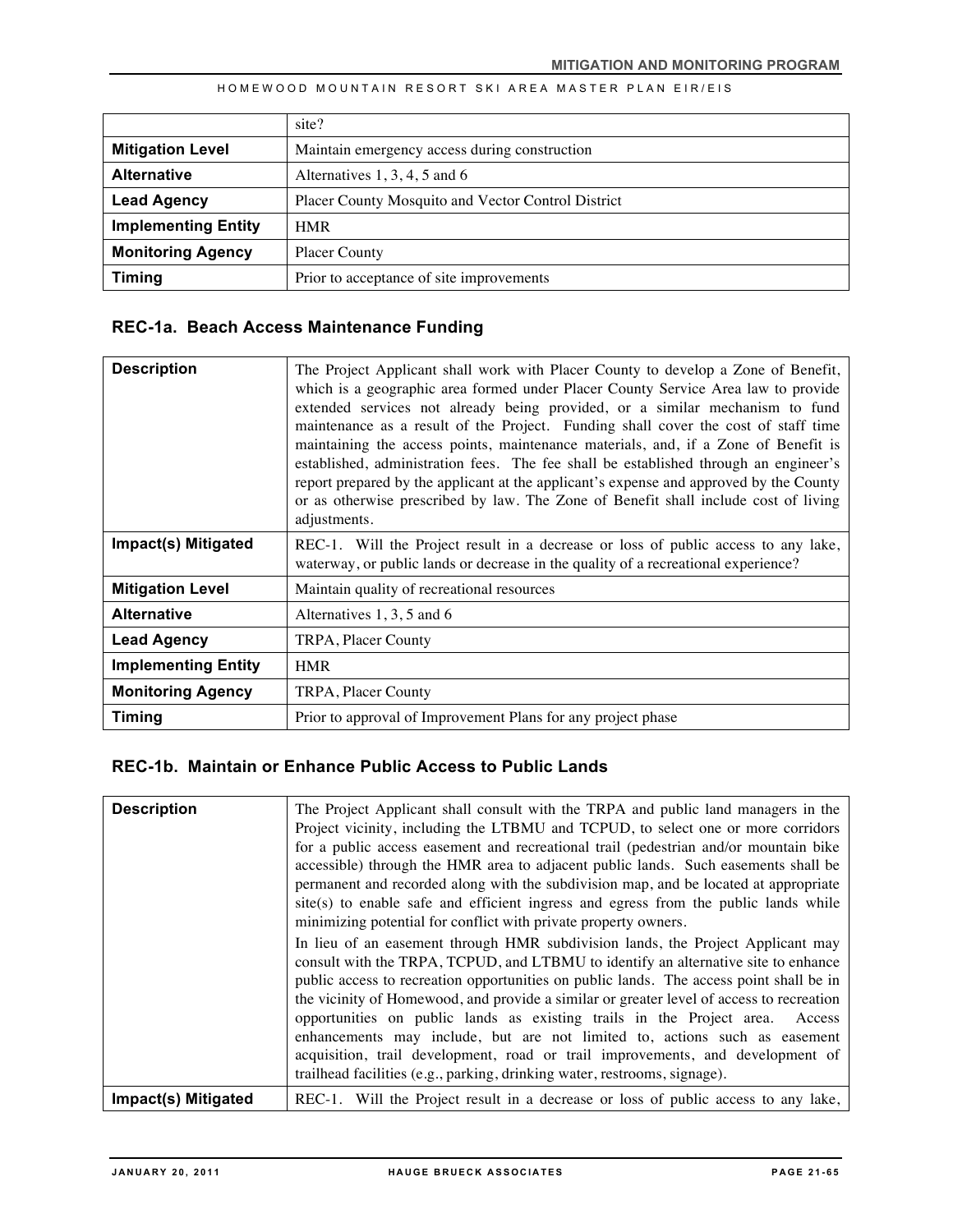|                            | waterway, or public lands or decrease in the quality of a recreational experience? |
|----------------------------|------------------------------------------------------------------------------------|
| <b>Mitigation Level</b>    | Maintain access to public lands                                                    |
| <b>Alternative</b>         | Alternative 4                                                                      |
| <b>Lead Agency</b>         | TRPA, Placer County                                                                |
| <b>Implementing Entity</b> | <b>HMR</b>                                                                         |
| <b>Monitoring Agency</b>   | TRPA, Placer County                                                                |
| <b>Timing</b>              | Prior to approval of Improvement Plans for any project phase                       |

## **REC-3. Provide On-site Recreational Facilities and Park Fees to Placer County; Operate Shuttle Service to State Parks**

| similar mechanism). The fee shall be established through an engineer's report<br>prepared by the applicant at the applicant's expense and approved by the County or as<br>otherwise prescribed by law. The Zone of Benefit shall include cost of living<br>adjustments.                                                                                                                                                                                                                                                                                                                                                                                                                                                                                                                                                                                                                                                                                                |
|------------------------------------------------------------------------------------------------------------------------------------------------------------------------------------------------------------------------------------------------------------------------------------------------------------------------------------------------------------------------------------------------------------------------------------------------------------------------------------------------------------------------------------------------------------------------------------------------------------------------------------------------------------------------------------------------------------------------------------------------------------------------------------------------------------------------------------------------------------------------------------------------------------------------------------------------------------------------|
| The Project may provide for new or enhanced recreation facilities with an alternative<br>method as provided under Placer County Code. Recreational alternatives may include,<br>but are not limited to the following as approved by the County:                                                                                                                                                                                                                                                                                                                                                                                                                                                                                                                                                                                                                                                                                                                        |
| Create commonly owned, on-site park and recreational improvements and/or<br>$\bullet$<br>as a credit toward a portion of the recreation fees, as deemed appropriate by<br>the Planning Commission;                                                                                                                                                                                                                                                                                                                                                                                                                                                                                                                                                                                                                                                                                                                                                                     |
| Pay a fee equivalent to the value of the park and recreation improved land and<br>$\bullet$<br>park improvements to provide public parks and recreation facilities in the<br>vicinity of the planned development. If the County wishes to collect such<br>fees, the fee agreement shall be established through a development agreement<br>between HMR and Placer County.                                                                                                                                                                                                                                                                                                                                                                                                                                                                                                                                                                                               |
| Provision of public beach front property, access rights, and/or developed<br>٠<br>public beach access facilities conveyed to an appropriate public entity.                                                                                                                                                                                                                                                                                                                                                                                                                                                                                                                                                                                                                                                                                                                                                                                                             |
| The forgoing may be provided in whole or combination in order to fully<br>$\bullet$<br>mitigate recreational impacts in accordance with Placer County Code Sections<br>15.34.010, 16.08.100, and 17.54.100(D).                                                                                                                                                                                                                                                                                                                                                                                                                                                                                                                                                                                                                                                                                                                                                         |
| To reduce impacts on parking facilities at nearby State Parks while enhancing public<br>access to the State Park system, the Proposed Project (Alternative 1) and Alternatives<br>3, 5, and 6 shall institute an on-call van service available to HMR residents, guests and<br>the general public from Memorial Day Weekend through Labor Day to provide<br>alternative transit service to Ed Z'berg Sugar Pine Point and D.L. Bliss/Emerald Bay<br>State Parks. The HMR on-call van service will supplement existing public transit<br>systems and reduce the reliance of private automobile usage for HMR residents,<br>guests, and other nearby residents. HMR may charge a nominal fee to use the shuttle<br>van service and may advertise the service to local residents and visitors of other<br>developments. The use of the HMR on-call van service will reduce the number of<br>private automobiles used to access the State Parks during peak summer months, |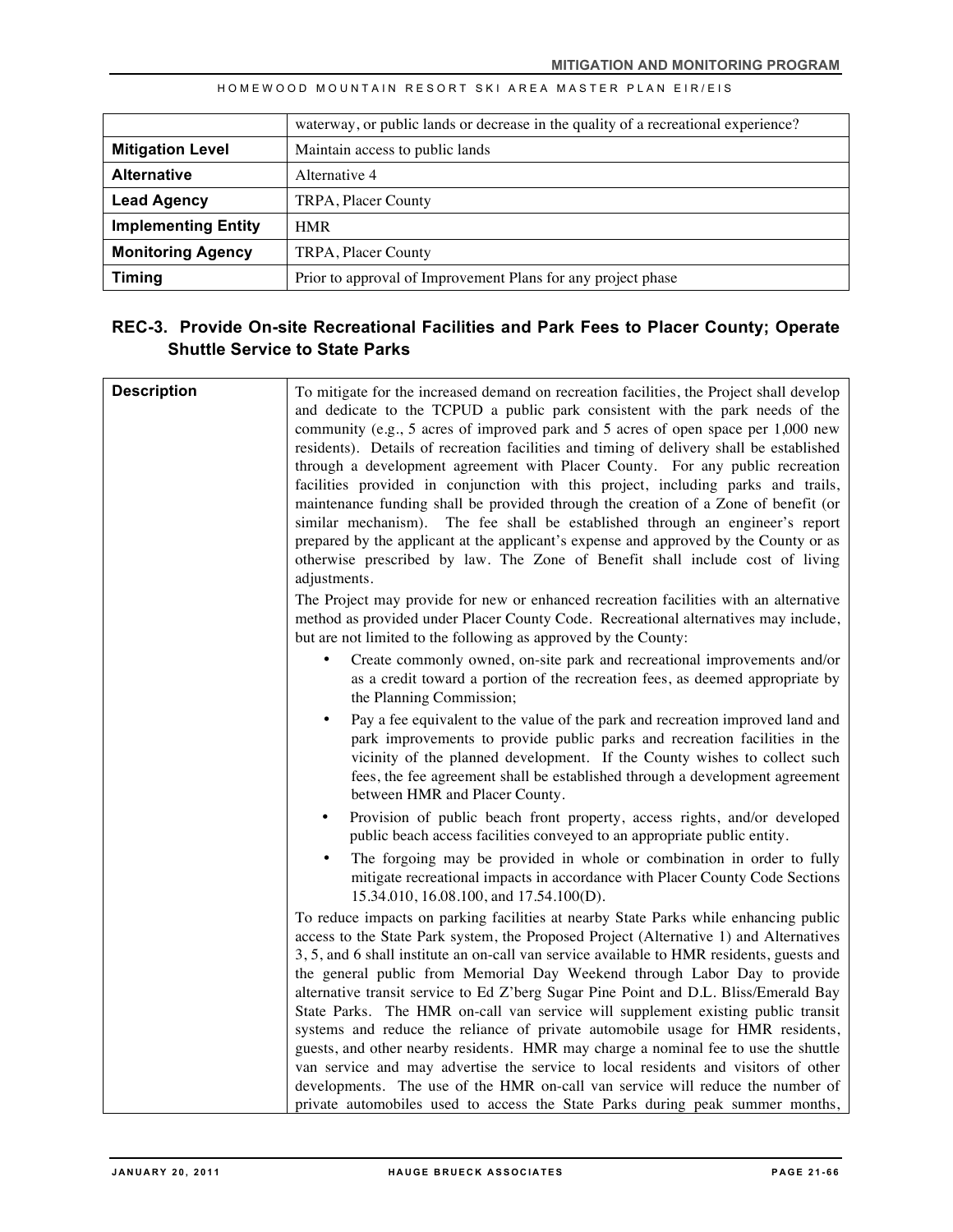|                            | thereby maintaining access to these parks for other visitors to the Lake Tahoe Basin.                                       |
|----------------------------|-----------------------------------------------------------------------------------------------------------------------------|
| Impact(s) Mitigated        | REC-3. Will the Project result in the need to construct new recreational facilities or<br>expansion of existing facilities? |
| <b>Mitigation Level</b>    | Comply with Placer County Codes                                                                                             |
| <b>Alternative</b>         | Alternatives $1, 3, 4, 5$ and 6                                                                                             |
| <b>Lead Agency</b>         | TRPA, Placer County                                                                                                         |
| <b>Implementing Entity</b> | <b>HMR</b>                                                                                                                  |
| <b>Monitoring Agency</b>   | TRPA, Placer County                                                                                                         |
| <b>Timing</b>              | Prior to approval of Improvement Plans for any project phase                                                                |

## **CC-C1. Document and Verify Implementation of the Project GHG Reduction Commitments**

| <b>Description</b>         | The project applicant shall document and verify the project commitments outlined in<br>Table 19-25 have been incorporated into the final project design. Copies of the pre-<br>certification plan (Stage 2 in the LEED-ND process) shall be provided to PCAPCD<br>and TRPA. Once the project is complete, the final LEED-ND certification that verifies<br>the north base has achieved all of the prerequisites and credits required for Gold<br>certification shall be submitted to the air districts. |
|----------------------------|---------------------------------------------------------------------------------------------------------------------------------------------------------------------------------------------------------------------------------------------------------------------------------------------------------------------------------------------------------------------------------------------------------------------------------------------------------------------------------------------------------|
| Impact(s) Mitigated        | CC-C1. Will the Project Generate GHG Emissions, Either Directly or Indirectly, that<br>may Have a Significant Impact on the Environment?<br>CC-C2. Will the Project Conflict with any Applicable Plan, Policy or Regulation of an                                                                                                                                                                                                                                                                       |
|                            | Agency Adopted for the Purpose of Reducing the Emissions of GHGs?                                                                                                                                                                                                                                                                                                                                                                                                                                       |
| <b>Mitigation Level</b>    | Reduce Contribution to Greenhouse Gas Emissions                                                                                                                                                                                                                                                                                                                                                                                                                                                         |
| <b>Alternative</b>         | Alternatives $1, 3, 5$ and 6                                                                                                                                                                                                                                                                                                                                                                                                                                                                            |
| <b>Lead Agency</b>         | <b>Placer County</b>                                                                                                                                                                                                                                                                                                                                                                                                                                                                                    |
| <b>Implementing Entity</b> | <b>HMR</b>                                                                                                                                                                                                                                                                                                                                                                                                                                                                                              |
| <b>Monitoring Agency</b>   | <b>Placer County</b>                                                                                                                                                                                                                                                                                                                                                                                                                                                                                    |
| Timing                     | Prior to acceptance of site improvements and ongoing                                                                                                                                                                                                                                                                                                                                                                                                                                                    |

## **CC-C2. Implement Project Design Features to Further Reduce Project Contribution to Climate Change**

| <b>Description</b> | A recent report by the California Attorney General's (AG) office, The California<br>Environmental Quality Act: Addressing Global Warming at the Local Agency Level,<br>identifies various example measures to reduce GHG emissions at the project level<br>(State of California Department of Justice 2008). The following Project design<br>features were compiled from the California AG's Office report and are intended to<br>provide additional strategies that could be incorporated into HMR Master Plan,<br>especially at the South Base, to further reduce GHG emissions. Note that majority of |
|--------------------|----------------------------------------------------------------------------------------------------------------------------------------------------------------------------------------------------------------------------------------------------------------------------------------------------------------------------------------------------------------------------------------------------------------------------------------------------------------------------------------------------------------------------------------------------------------------------------------------------------|
|                    | the AG's strategies have been removed from the list below as they overlapped with<br>actions already committed to by the Project Applicant (Table 19-25), or are<br>inapplicable to the Project because they address emissions from different types of<br>projects.<br>The final project design shall incorporate the following applicable AG measures. A                                                                                                                                                                                                                                                |